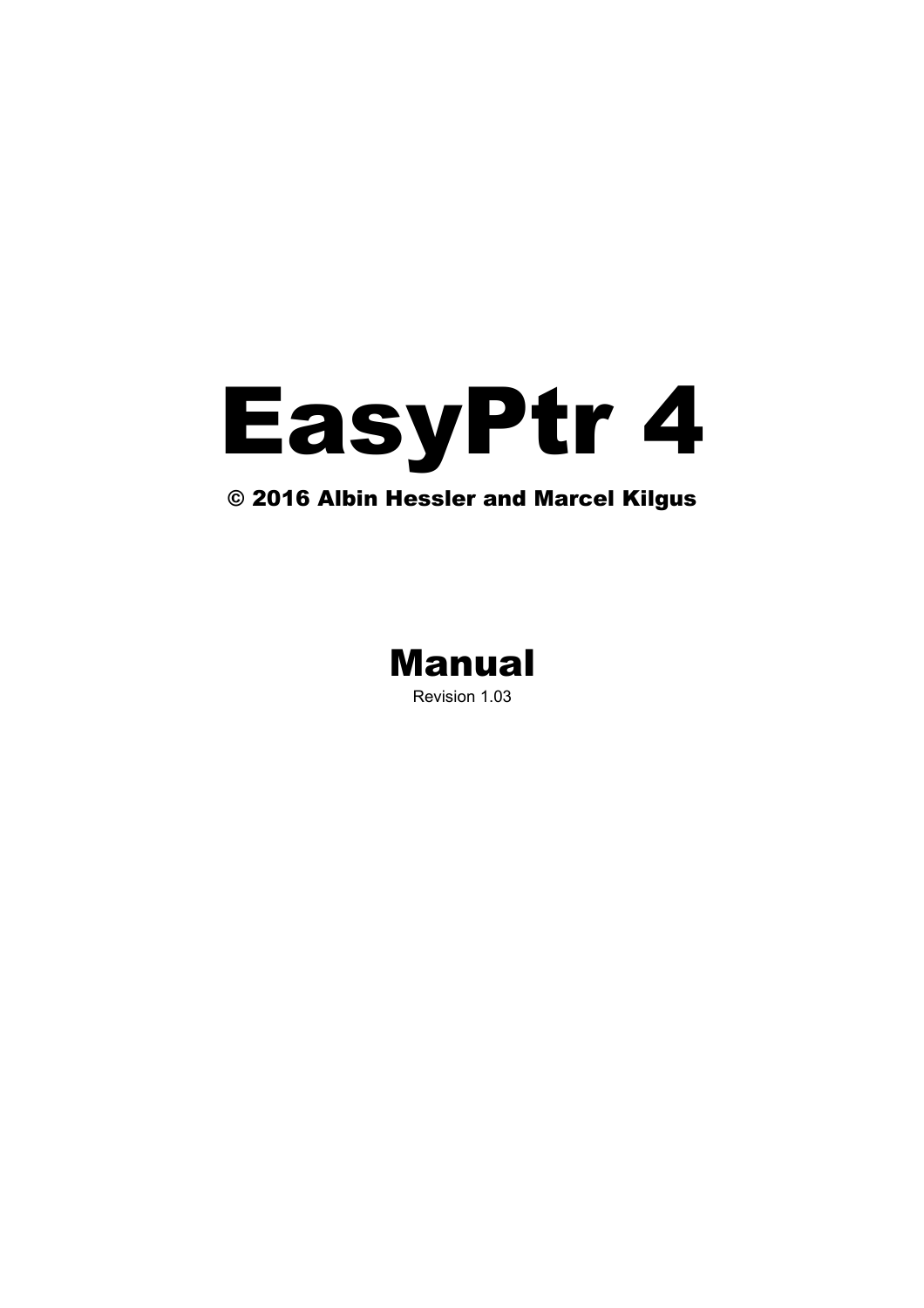# **CONTENTS**

(Parts 1 & 2 Base version and SuperBASIC Toolkit)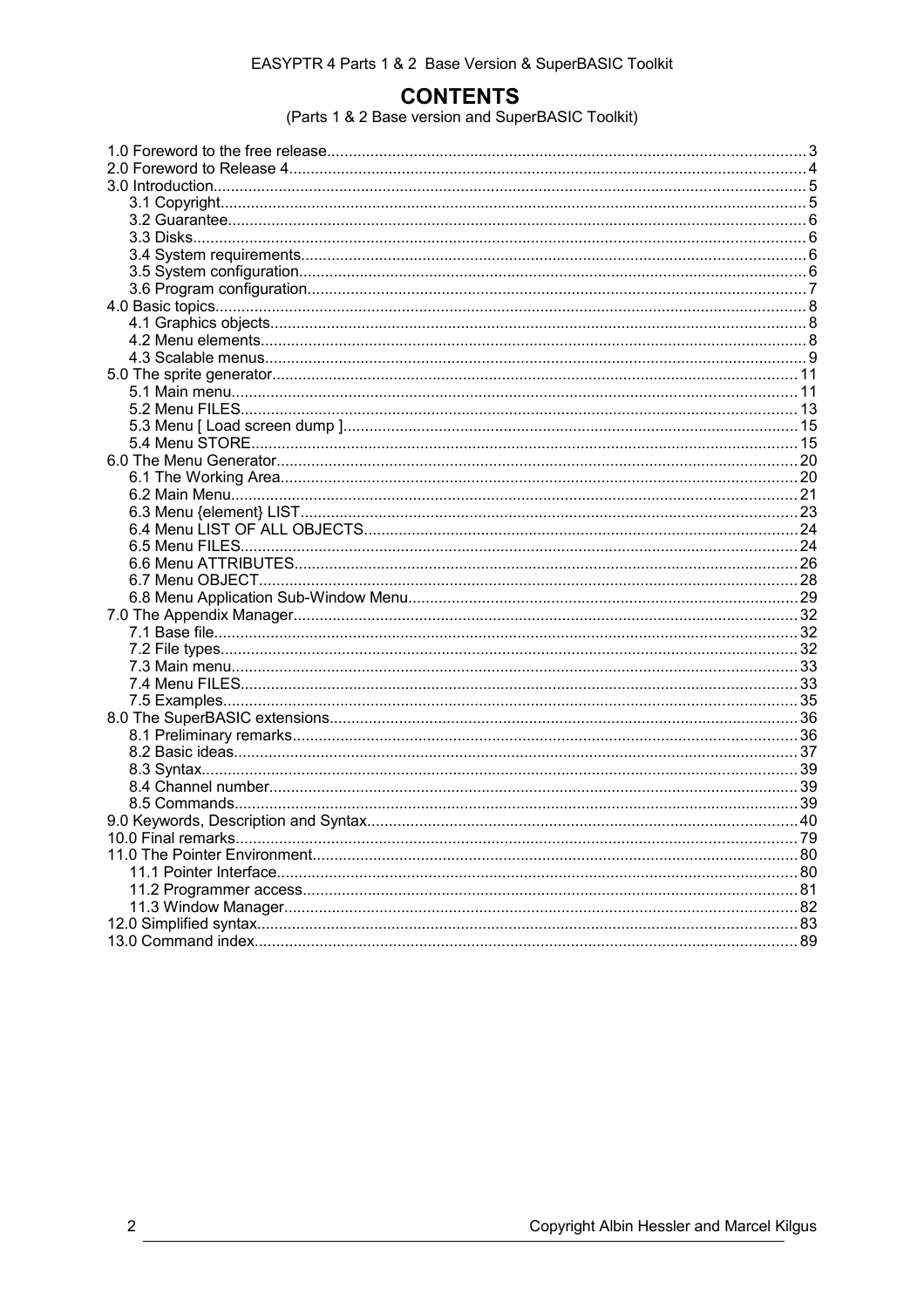# **1.0 Foreword to the free release**

It's been 10 years since the release of EASYPTR 4 and this is apparently enough time to forget the pain I had creating it. So when I was asked how to obtain EasyPtr 4 I thought it's maybe time for releasing it to the public. If you find it useful you are still allowed to send a donation my way, of course ;-) But if you ever create anything useful with it I'd like at least a copy of the software. The manual is pretty much asis with only minimal changes like removed commercial informations. The rest of the distribution has not changed at all.

Marcel Kilgus, March 2016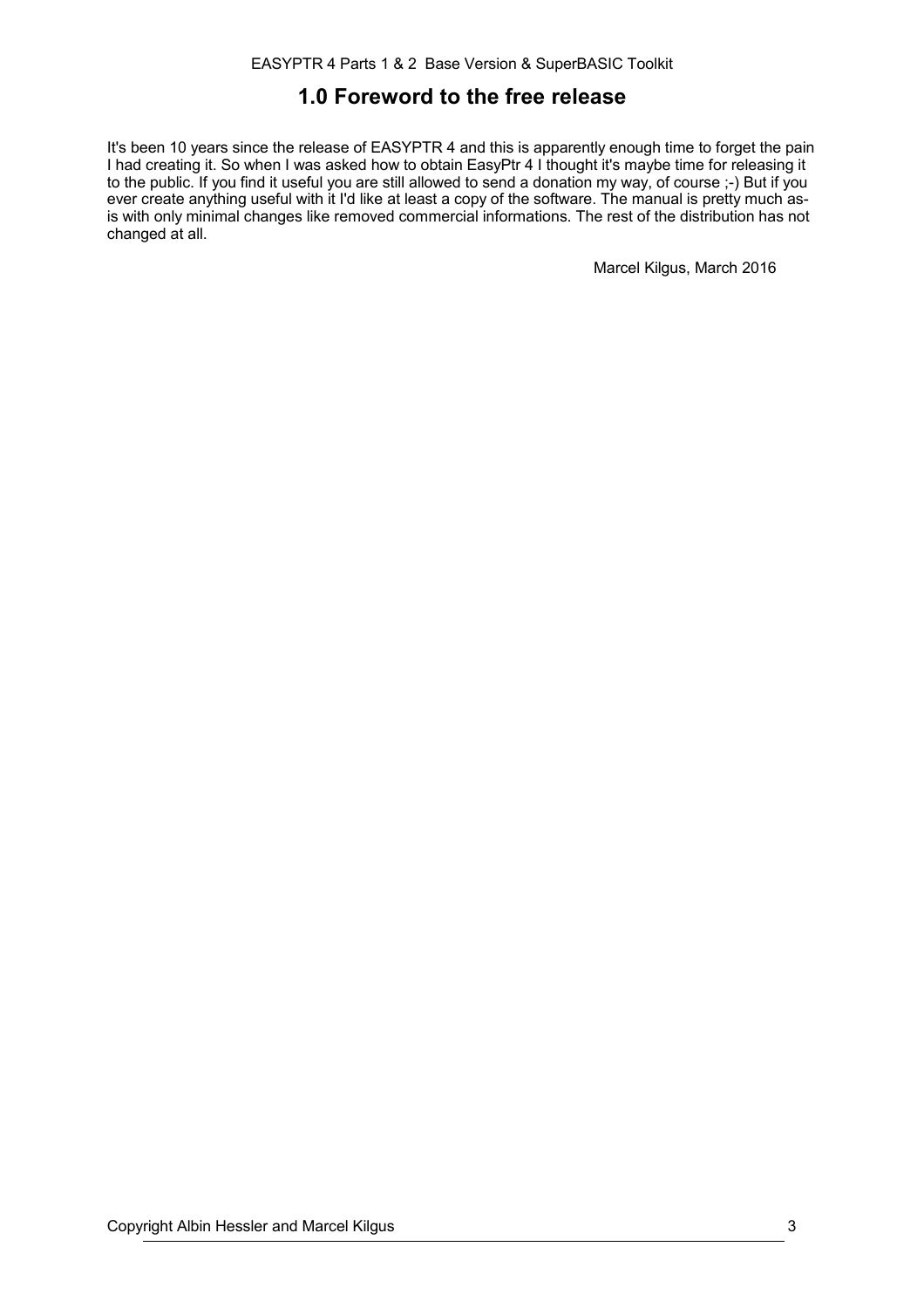# **2.0 Foreword to Release 4**

It's probably been 10 years since the last EASYPTR release. Quite a long time, but as the PE basically also hasn't changed most of that time people didn't miss out on much. This changed with the advent of the the colour drivers and my work on the new WMAN 2, that includes many new features and possibilities. The PE finally got much ahead of EASYPTR, so an update was due but the original author, Albin Hessler, didn't have the time to do it anymore.

At one time I came in possession of the sources and just for fun and to see whether I can do it extended them a bit to have better colour support, but this was by far not mature enough for release in the wild. Many months and much bugging by some people later I'm proud to present a real update to EASYPTR. In the end I've put much more work than I've ever envisioned into it and I truly hope that you will enjoy it. Most updates concentrated on the "heart" of EASYPTR, namely EASYMENU. It now possesses fully functional colour support and also some features that Albin wanted to do for the original EASYPTR but never got around to doing.

On other parts like the BASIC toolkit I have tried to fix all issues people have found over the years and extended them when needed.

# **EASYMENU**

- Full colour support
- Much improved colour choosing facilities
- Full support of the new "system palette" facility that gives PE applications a common look and which provides very easy "colour theme" support for all menus
- Full support for big objects (sprites), which have previously been limited to 32kb
- Fully resizable and movable main menu
- Full handling of scaling flags to very comfortably allow the creation of resizable menus
- Some fixes of old problems people had with EASYMENU
- ...and much more

# **EASYSPRITE**

- Fully compliant with the GD2 graphics drivers (it will still only design QL colour sprites! For the creation of high colour sprites have a look at bmp2sprt, sprted or pngconv, they are all free software with the last one being from yours truly, alas it's Windows software).
- In high colour mode it can be used to design both mode 4 and mode 8 sprites (this was just an interesting thing to do, I truly hope nobody is still developing for mode 8!)

# **APPMAN**

- Many changes to make it compatible with big objects (up to 16MB!)
- Uses a graphically much improved interface when running in a high colour mode (courtesy of Wolfgang Uhlig)

### **Basic extensions**

- Fixed all problems that have been reported to me and that I was able to reproduce
- Fixed problems regarding the new colours and the handling of resizable menus
- New keyword WSIZE to allow implementing standard menu resizing behaviour

# **EASYSOURCE**

The assembler source of this application is basically too difficult to maintain. Some changes have been made for it to be able to handle new definitions, but ultimately I hope some 3rd party will eventually come up with an alternative.

• Instead of crashing it will now output extended sprites as one big "dc.w" block

Marcel Kilgus, April 2005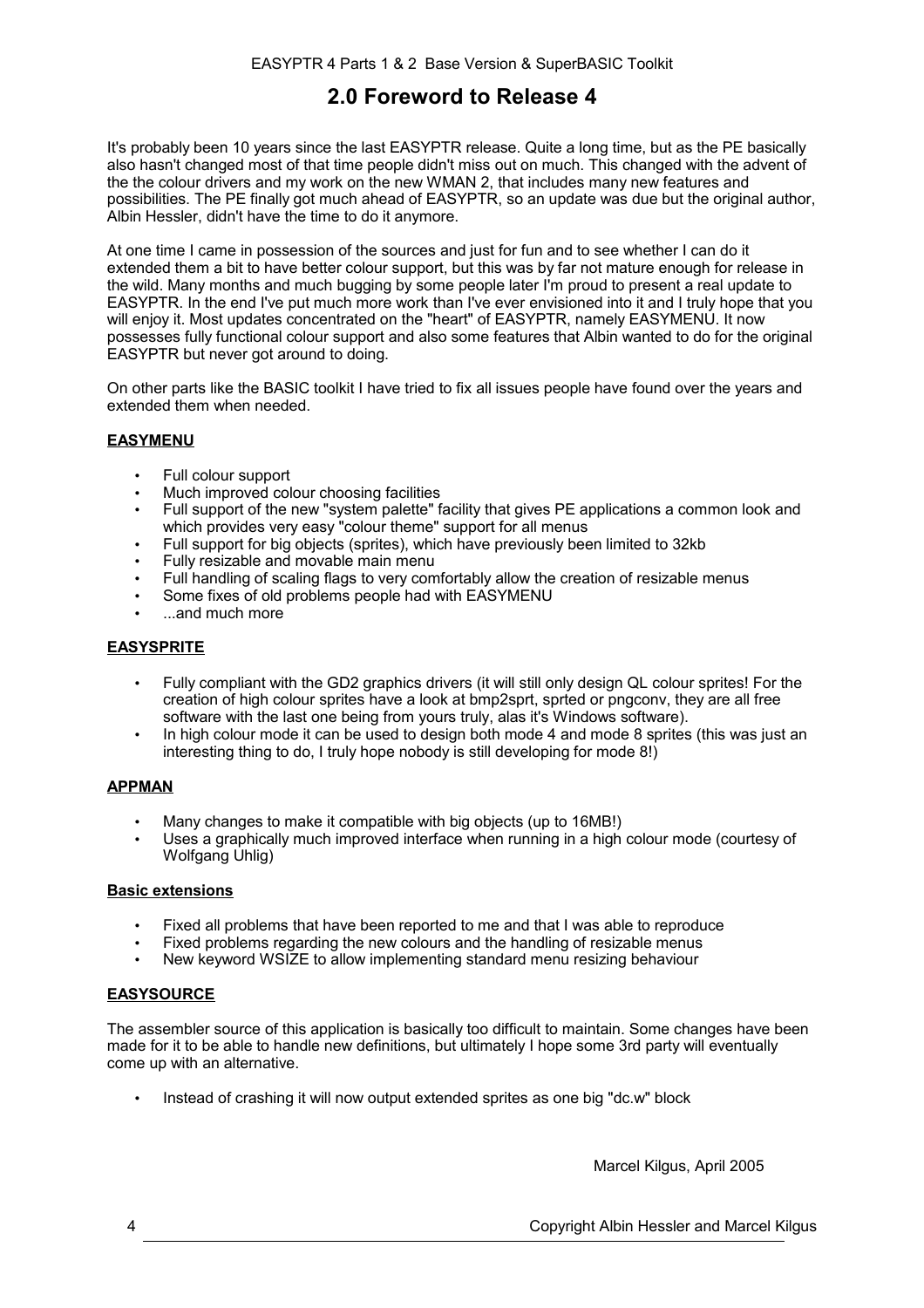# **3.0 Introduction**

EASYPTR is a development package for Tony Tebby's Pointer Environment. This operating system extension to QDOS enables mouse and pointer driven menu and program control. To avoid misunderstandings: EASY means that the structures of the Pointer Environment are easily built up with EASYPTR. For SuperBASIC it means that a menu driven program can be written with the extensions in this package with the minimum of effort. EASY does not mean that only simple applications can be generated.

EASYPTR is not a general programming tool, and especially no course of introduction to programming for beginners. To use the structures generated by EASYSPRITE and EASYMENU you must have at least basic programming knowledge in SuperBASIC or Assembler. Without this you might not be able to write the program that is intended to be controlled by the Pointer Environments features.

The first English version of EASYPTR Version appeared in summer 1990. Since then the package has been further developed and extended.

Version 2 basically has completely revised SuperBASIC extension with about 55 commands, and an enhanced menu generator EASYMENU with many new tools and features. For simple applications and beginners now a base version is available.

Version 3 provides additional features to support the new Library Routines in Part III and has all known bugs fixed.

Version 4 was done by a new author, Marcel Kilgus, and tries to bring the tools in sync with all the latest developments in the SMSQ/E world, especially all colour enhancements.

# **Base Version:**

The menu generator, EASYMENU, allows the development of menus in a true WYSIWYG style onscreen.

The sprite generator EASYSPRITE enables sprites, blobs and patterns to be designed or generated (cut out) from screen pictures. The SuperBASIC extensions EASYBMEN contain all basic Commands to set up and control a menu.

SuperBASIC Toolkit

APPMAN allows the management of the appendices to SuperBASIC extension files in a very comfortable way.

The SuperBASIC extensions EASYPTR. EASYMEN PTRMEN have more than 50 commands to control pointers and menus.

Definitions generated from EASYSPRITE and EASYMENU can be appended to the extension files. Thus, together with Qliberator, compact jobs can be generated, which are as fast as assembler written programs in setting up and controlling menu structures and pointers

# **Library Routines**

These routines are intended to be called from and linked together with modules generated from a C compiler or assembler. The routines work together with definitions generated from EASYMENU and EASYSPRITE. For special purposes EASYSOURCE can be used to disassemble any complete menu or sprite definitions (note: support for high colour sprites is limited, they will only be included in a menu definition as one big block).

My intention when writing the EASYPTR package was to give access to the excellent features of the Pointer Environment (which make QDOS an up to date operating system of same or higher standard, compared with other modern or modernised operating systems for other machines) to as many programmers as possible. Only if programs in an up to date standard are written, QDOS and its descendants will have a chance to survive.

Albin Hessler, Aichtal in February 1993 Re-edited and reformatted, Q Branch, Portslade 2002. Updated and re-edited, Marcel Kilgus, Denkendorf 2005

# **3.1 Copyright**

Demo programs and APPMAN are SuperBASIC programs compiled with Qliberator: The copyright is owned by Liberation Software 43 Clifton Road Copyright Albin Hessler and Marcel Kilgus 5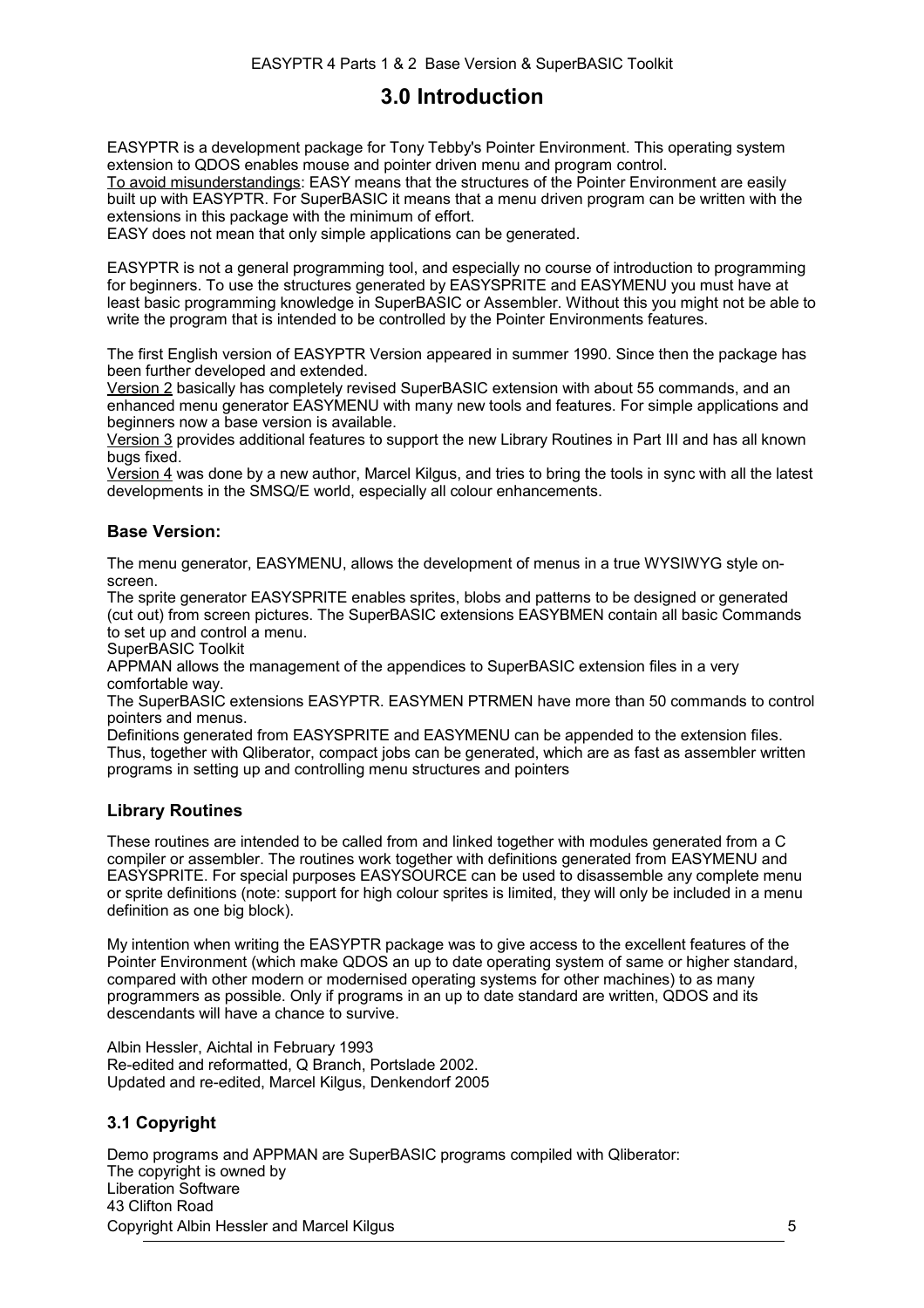Kingston upon Thames KT2 6PJ England

The copyright of all other parts of the EASYPTR package is owned by Albin Hessler Software Im Zeilfeld 25 D - 72631 Aichtal Germany

All enhancements for EASYPTR release 4 are owned by Marcel Kilgus Katharinenstraße 25 D - 73728 Esslingen Germany

# **3.2 Guarantee**

This release is made public as-is. No guarantee is given whatsoever.

# **3.3 Disks**

EASYPTR is available as a single ZIP file containing everything that was previously shipped on two separate 3 1/2" DD disks:

boot bootqpac2 easymenu exe easysprite\_exe easybmen\_cde easyext\_cde easysource\_exe appman\_obj easyptr\_cde easyptrr\_cde easymen\_cde easymenr\_cde ptrmen\_cde ptrmenr\_cde putget\_cde plus several demo files and utilities.

# **3.4 System requirements**

The EasyPTR 4 development tools are only guaranteed to work on SMSQ/E v3.10 or later. The resulting applications should still work with older systems and other operating systems, provided that the environment supports all features used in the application.

For standard QLs there is the serial mouse driver SERMouse available from us. This driver works with most standard PC serial two or three button mice. You can also use the QIMI Mouse or the superHermes system from T.F. Services.

# **3.5 System configuration**

The simplest way to use EASYPTR is to make a working copy of disk 1 (see above), copy the Pointer Environment files (ptr\_gen, wman and Hot\_rext) onto that disk and then restart the computer with the boot program.

If your system is already built on the extended Pointer Environment (e.g. if you have SMSQ/E installed, which we strongly recommend), you only need to install the latest versions and the EASYEXT extensions to be able to use the programs .

The executable programs, EASYMENU, EASYSPRITE may then be used.

The file 'bootqpac2' is an example how to install QPAC2 together with the EASYPTR System.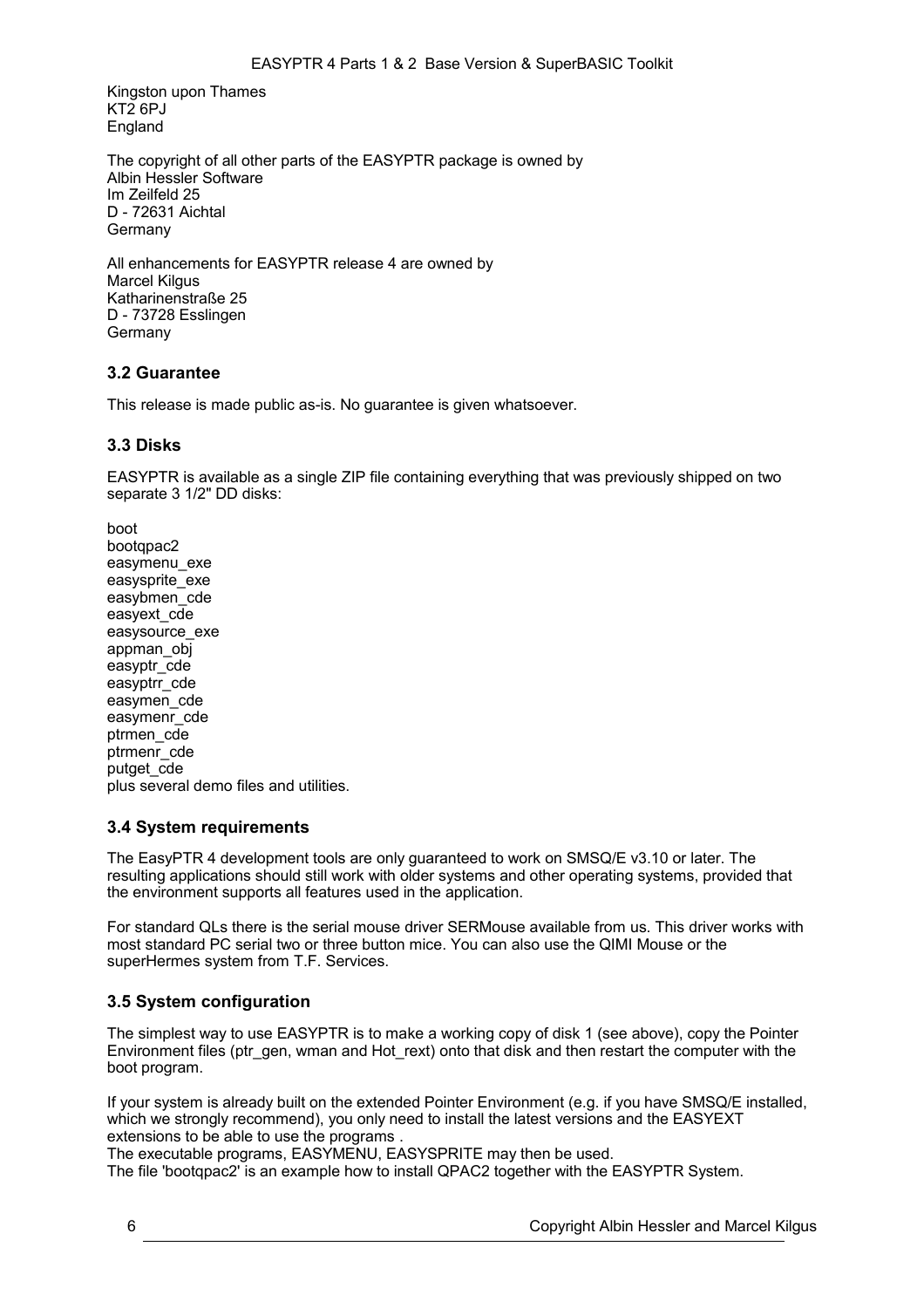# **3.6 Program configuration**

Most of the EASYPTR files are configurable. Use either the Config or Menuconfig program and follow the prompts.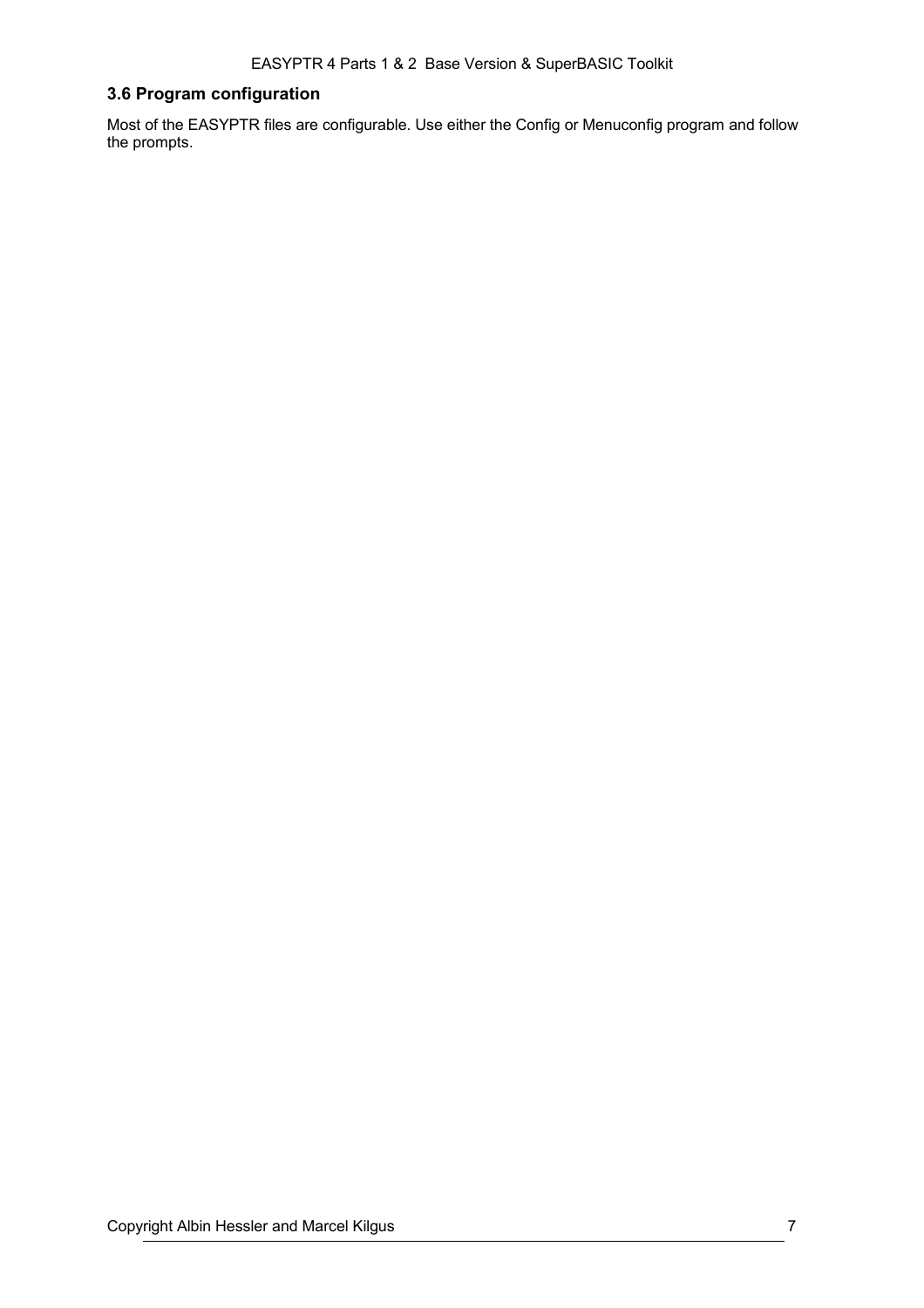# <span id="page-7-0"></span>**4.0 Basic topics**

If you are not yet familiar with the pointer environment features, you should read chapter [11](#page-79-0) first. The basic structures that the pointer interface and the window manager are able to deal with are described below.

# **4.1 Graphics objects**

# **4.1.1 Blobs**

A blob definition provides a mask through which a pattern is visible. Thus a blob must always be assigned a pattern to combine with. The blob definition consists of size, origin and the bit mask that defines any pixel through which the pattern is visible.

A blob might be the outline of a letter. If it is combined with a white pattern, it will be a white letter, if it is combined with a red/green striped pattern, it will be a red/green striped letter. Blobs can be generated with EASYSPRITE.

# **4.1.2 Patterns**

A pattern defines the colour of any pixel. The pattern may repeat in x- and y direction. The pattern definition consists of x- and y- repeat distance, where the x-repeat must always be a multiple of 16 (the number of pixels in a 32-bit long word), and the colour pattern bit mask, which defines the colour of each pixel. Pattern definitions may be generated with EASYSPRITE, where the x-repeat distance is automatically set to the next multiple of 16.

# **4.1.3 Sprites**

A sprite is a small picture that may be drawn stationary or moved around with the mouse or the cursor keys. The sprite definition consists of size, origin (which is used to position the sprite when it is drawn stationary, or which gives toe point pointer position if the sprite is used as a pointer sprite), pattern mask (blob) and pixel wise colour pattern.

Sprite definitions can be linked together to form a dynamic sprite. If such a definition is set as a pointer sprite, the interface will show any of the linked definitions for a certain time, and then the next. The effect is a dynamic object.

The time for which any shape is visible may be set individually. The maximum period is about 5 seconds.

Sprites can be generated with EASYSPRITE

# **4.2 Menu elements**

A menu is a list of options to control a program. While a command line controlled program must be given the correct command by typing it in, the menu offers the program options on the screen to select them. The selection is done by moving a pointer sprite over the corresponding object and selecting it with the selection key (HIT or SPACE). Selecting with the DO or ENTER key will normally start the action.

The pointer environment offers standardised structures to be managed by the window manager.

The menu generator EASYMENU is used to set up this structure on the screen and generates the corresponding binary definition automatically. The structure elements, which can be used, are as follows.

# **4.2.1 Main window**

The main window describes the area of the screen, within which the menu structure is drawn. The main window is defined by size, initial pointer position, background colour, border size and colour, shadow, pointer sprite and pointers to lists of information sub-windows, loose menu items and application sub-windows.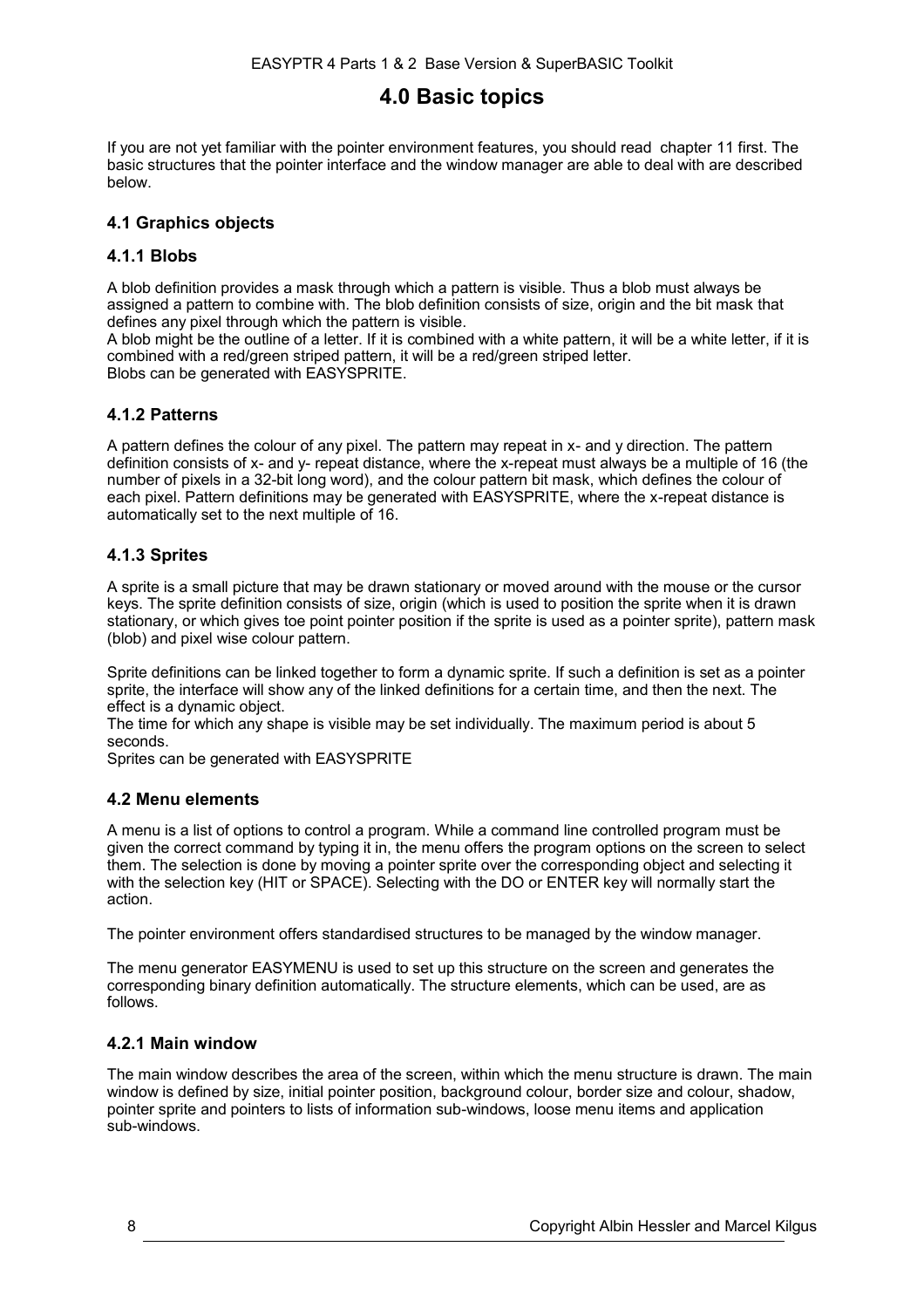# **4.2.2 Information sub-windows**

Information sub-windows may be used for general information, colour design or partitioning of the menu. They may be situated in any place within the main window also overlapping any other elements. They are defined by size, origin, colour, border size and colour and a list of information objects as required. Info-windows may also be used for general purposes of the program, e.g. to write out temporary information, but info-windows are not concerned by the menu request of the window manager.

# **4.2.2.1 Information objects**

Any information window may have several info-objects. These are arranged in a list. Info-objects are defined by the origin position (relative to the info-window), their size and the object itself, which may be a text string, a stationary drawn sprite definition or a blob/pattern, pattern/blob combination. As for text, a letter may be assigned to be underlined and also the character size and ink colour are defined. Graphical objects are drawn with their origin situated at the given origin position within the window.

# **4.2.3 Loose Menu Items**

Loose menu items can be situated at any place within the main window: Normally they do not overlap each other or any application sub-window. They are defined by their size and origin. The paper colour of all loose menu items is defined as an attribute of the main window for three different states, available, selected and unavailable. Loose menu items are identified by their object, which may be a text, a sprite, a blob or a pattern. For the latter ones, the respective combination partner is also set as an attribute for all loose items for the three states. Any loose item also has a selection key. For text objects a letter can be assigned to be underlined (normally the selection key).

Loose menu items are directly connected with a program routine, called the action routine. This routine is automatically called by the interface, when the item is selected (either HIT or DO). The routine either does the work itself or just controls the item status and initiates a return to the main program with appropriate control data.

The latter principle is used by the EASYMEN SuperBASIC extensions, as SuperBASIC procedures and functions cannot be called from within machine code routines directly. Here the SuperBASIC Program must decide from the item number, which program procedure shall be called.

# **4.2.4 Application sub-windows**

Application sub-windows may be situated at any position within the main window. Normally they should not overlap other application sub-windows and loose menu items, as then the menu request will not work properly. That's why EASYMENU does not allow overlapping.

Application sub-windows are defined by their size, origin, colour, border size and colour, selection key and pointer sprite. If no special pointer sprite is set, then the pointer of the main window is used. Application sub-windows may be used for general application purposes of the program, e.g. for text editing, drawing ... Application sub-windows are part of the menu request, i.e. if the pointer is within an application sub-window, as for loose items an action routine (the hit routine) is called which may take over program control.

Application sub-windows may also have a regular menu, which can be larger than the window. Hidden parts are scrolled or panned into the visible window area.

The menu items are arranged in a rectangular grid, where the x size is the same for all items in a column, but the column width can be different for any column, and the y-size is the same for all items in a row, but the row height can be different for any row. Thus the menu shape is defined by the column/row sizes and the distance (spacing) between columns/rows. While loose menu items are always selectable, application sub-window menu items are only selectable if they are visible and if the pointer is within the window. All items have their own action routines, which is called when the item is selected.

# <span id="page-8-0"></span>**4.3 Scalable menus**

WMAN has two means of supporting the resizing of menus: multiple menu layouts in a single menu definition and the scaling of a specific menu layout. When a menu of a certain size is requested, WMAN first searches for a fitting layout and then, if the definition is scalable, scales it to exactly fit the requested size.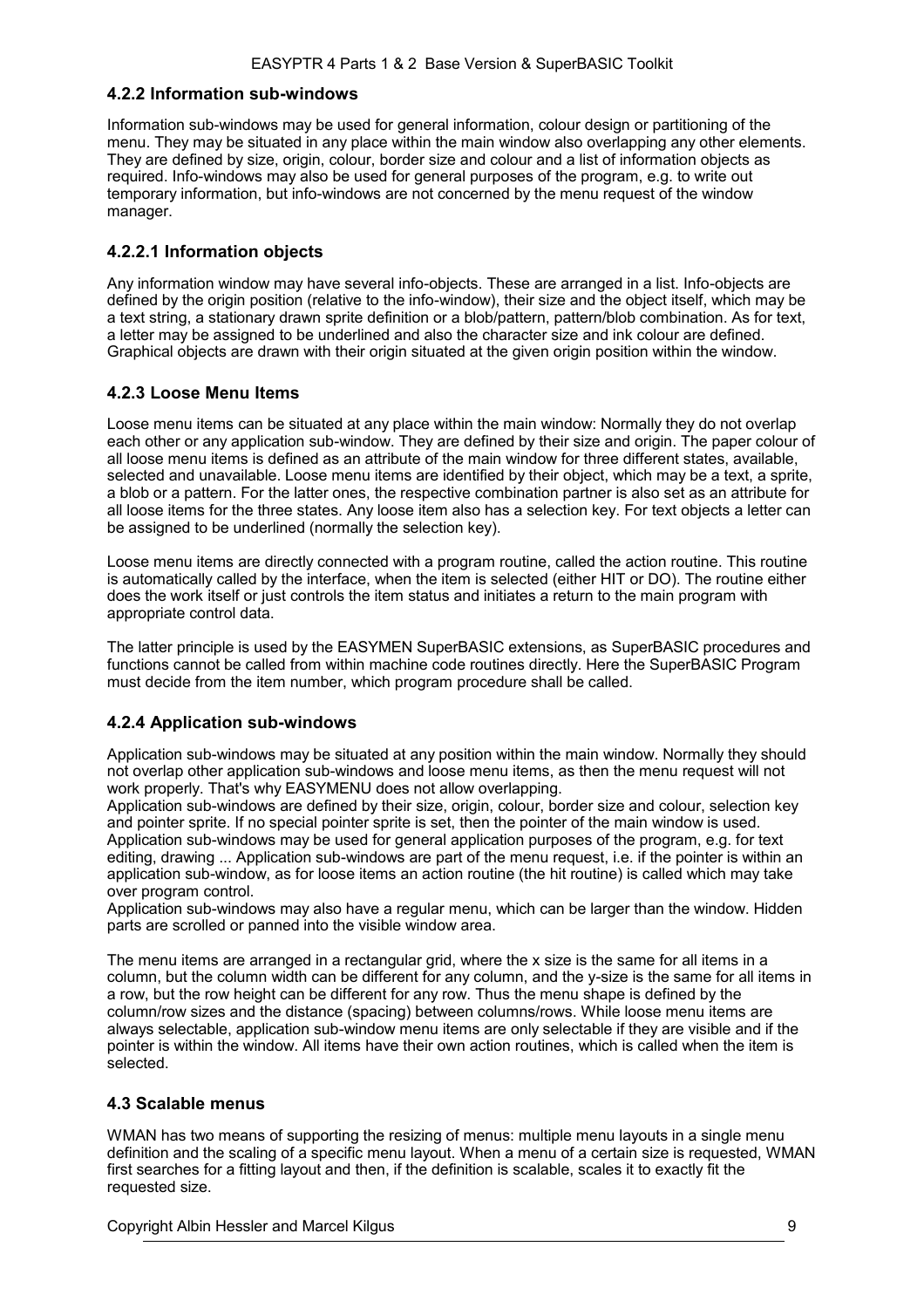### EASYPTR 4 Parts 1 & 2 Base Version & SuperBASIC Toolkit

While multiple layouts are not supported by EASYMENU (though you can of course design several different menus and emulate this functionality this way), starting with EASYMENU 4 freely scaleable menus can finally be created. This is accomplished by using so called "scale flags". A scale flag is part of every size and every origin value within a menu definition and can have a value from 0 to 4. Previously all elements were hard coded to a scale of "0", which simply means "don't scale at all". In the new EASYMENU all values can finally be specified.

Basically the value of the flag determines how much of the absolute size change of a window (relative to the size the window has been designed in) will be added to the size/origin itself:

| <b>Flag value</b> | <b>Proportional size change</b> |
|-------------------|---------------------------------|
| 0                 | none (default)                  |
|                   | ¼                               |
| 2                 | ⅓                               |
| 3                 | $\frac{3}{4}$                   |
|                   | full $(1:1)$                    |

Example: a loose item has an X origin with a scale flag of 1 and an X size with a flag of 3. When the window width gets increased by 100 pixels, then 25 will be added to the origin and 75 to the size of the loose item.

Always remember to also set the scaling flag of your main layout (usually 1:1 for both size components), otherwise the menu will not increase in size at all!

The scale flags for the different elements can be entered in the list mode menu.

Some example code for a resizable menu:

```
100 DIM pr%(16)
110 ch = FOPEN('con'')120 MDRAW#ch; "example"
130 :
140 REPeat main
150 k = MCALL(#ch; k, 0)160 SELect ON k
170 = -2: REMark Resize window<br>180 = PVAL#ch: pr%
180 PVAL#ch; pr%<br>190 WSIZE #ch, x%
        WSIZE #ch, x%, y%
200 xs\frac{6}{6} = pr\frac{6}{6}(8) - x\frac{6}{6}210 ys\frac{1}{6} = pr\frac{1}{6}(9) - y\frac{1}{6}220 MCLEAR#ch<br>230 MDRAW#ch:
        MDRAW#ch; "example", -1, -1, xs%, ys%
240 = -3: EXIT main
250 END SELect
260 END REPeat main
270 :
280 MCLEAR#ch: CLOSE: CLAMP: CLEAR: STOP
```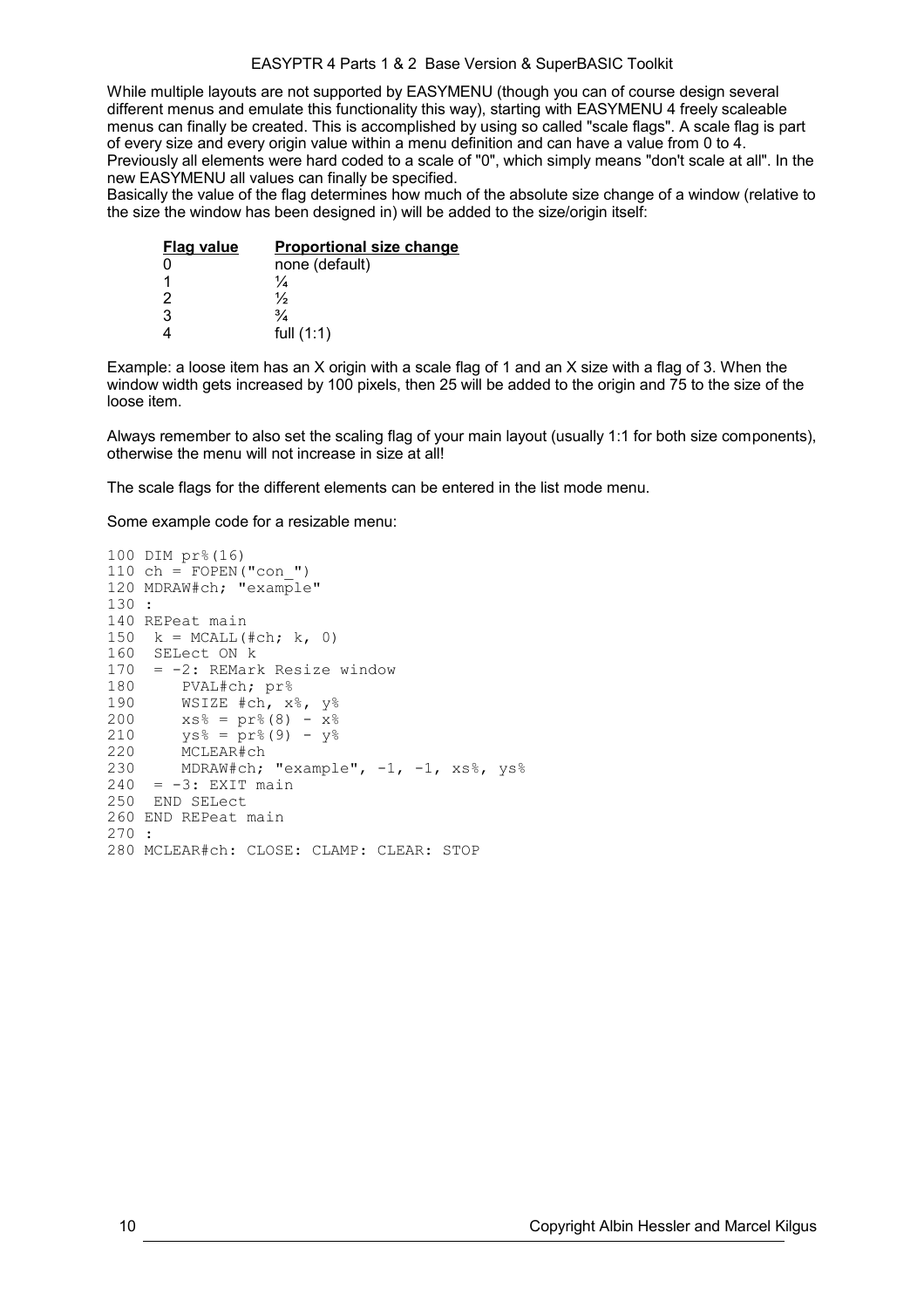# **5.0 The sprite generator**

# **EASYSPRITE file 'easysprite\_exe'**

With EASYSPRITE sprites, blobs and patterns up to a size of 64 x 48 Pixel in MODE 4 or 32 x 48 Pixel in MODE 8 can be designed on the screen (these are the maximum sizes allowed for pointer sprites by the pointer interface not older than V1.36). The definitions are automatically saved in the binary form required by the pointer interface. EASYSPRITE is mainly intended to deal with small graphical objects and for this offers some simple tools. EASYSPRITE is not a design program! Graphical objects can also be designed within a design program. EASYSPRITE has an option to import screen cuts and convert them to the pointer interface readable binary form of a sprite definition.

Several sprite definitions may be linked together to form a dynamic sprite.

EASYSPRITE has a working area, which always offers the maximum size, while sprites are stored and saved in their maximum extent only, independent of the position within the working area.

# **5.1 Main menu**

The main menu is divided in preview window, working area and menu items for option selection and program control.

# **5.1.1 Preview window [ V ]**

In the top left corner is the preview window. Here the sprite is immediately drawn stationary in its real size any time a pixel is set. If the pointer is moved into the preview window, the sprite can be tested as a pointer. The background colour of the window is initially set to 0 = black, it is increased by. 1 on a HIT and by 8 on a DO in the window. TAB will reset the colour to black. Thus the sprite can be tested over every background colour. This is especially useful if the sprite has transparent arts.

# **5.1.2 Working area [ P ]**

Any rectangle of the grid in the working area represents a pixel. A pixel is set to the preset colour by a HIT on the corresponding rectangle of the grid in the working area. DO works as a rubber and will reset to transparent. A pixel may not be set or reset twice, but only if another pixel has been set between. This allows horizontal and vertical lines-to be drawn with a little experience. Also areas can be filled with the same colour when the HIT button or SPACE is kept pressed and the mouse / cursor keys moved.

It's not easy to draw a perfect circle in the working area, as the x/y proportion is not 1:1. Here it is advised to draw a circle in a Basic window with the CIRCLE command and to import it with the 'Cut out' option available in the 'Files' menu. It may be convenient to have some often used ground forms saved in a library.

The sprite (frame) in the working area has three speeds. Type TAB to change the speed.

# **5.1.3 Menu items**

**[ Quit ] [ Esc ]** Remove the job. Confirm on request.

**[ ZZZ ] [ CF1 ]**

If the QPAC2 button frame is present, the job will be made a button.

The sprite in the working area is erased (all pixels set to transparent). The designed sprite is lost if it was not saved to a file or stored in the internal store area. Confirm on request.

**[ Erase ] [ E ]**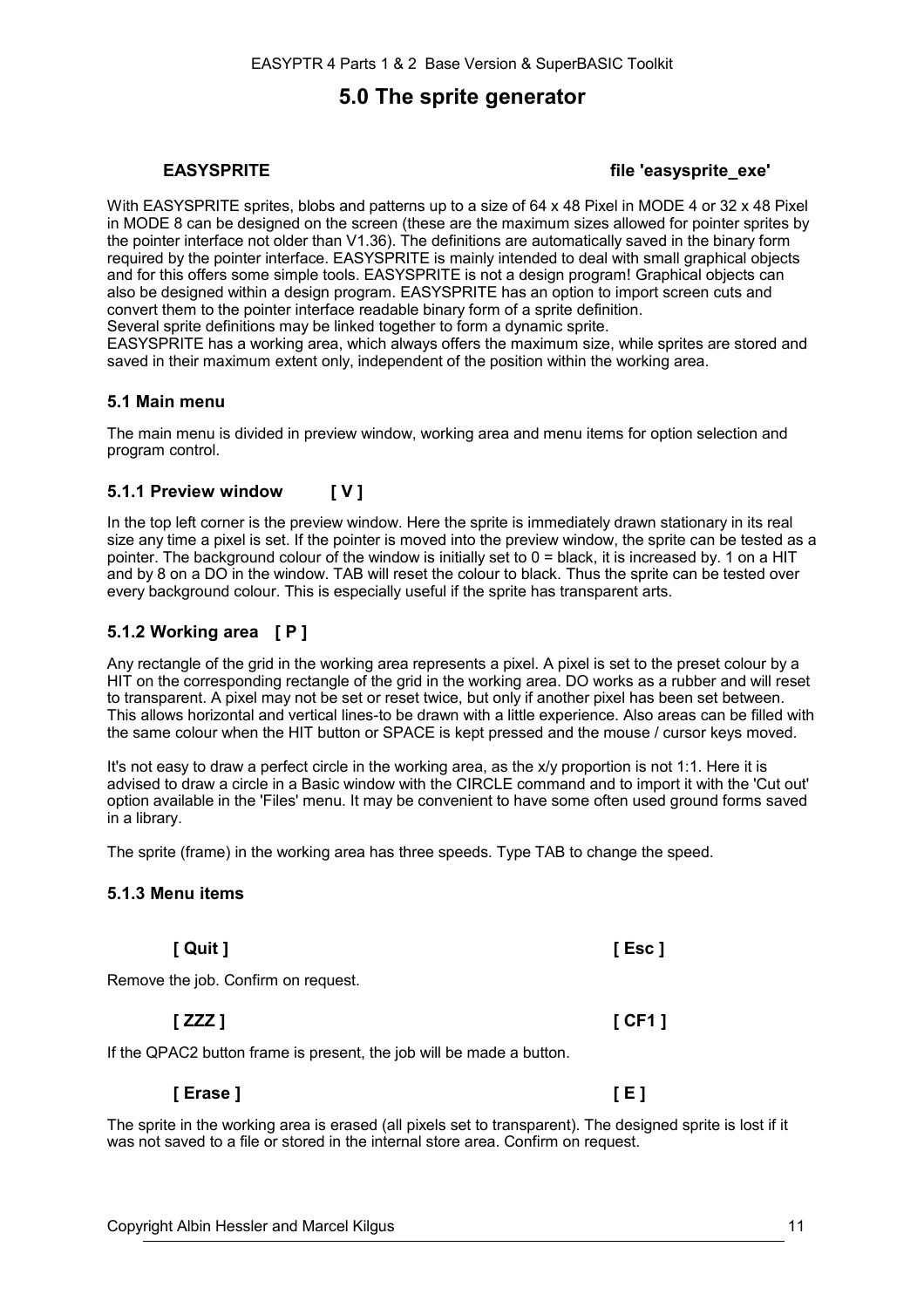# **[ Mode ] [ M ]**

Change screen mode. Objects that shall be used in the same shape in both mode 4 and mode 8, must be designed in mode 8, using only the four main colours.

# **[ Colour selection ] [ 0 ] - [ 8 ]**

Upper row: Select the actual pixel colour.

These items are selectable with the number keys [0] to [8], thus the colour may be changed by pressing the colour number (8 for transparent) while the pointer sprite is over the working area.

Lower row: Select re-colour colours.

To any pixel colour a re-colour colour may be assigned. If a re-colour item is selected with DO or ENTER, all pixels are re-coloured as selected.

# **[ Re-colour Reset ] [ R ]**

The reset item (at the right of the colours) will reset the re-colour items to the natural order.

# **[ - ] [ - ]**

Set the whole current definition to transparent (remove ground) (see  $\rightarrow$  [Ground][+]).

# **[ Ground ] [ G ]**

A pixel of a sprite definition may be set to have a not transparent (white) background, i.e. as if it where drawn on a white paper. It will always appear in the same colour. Or it may be set to have a transparent background, then the pixel colour will be XORed with the background colour, when the object is drawn.

Selected: The current pixel is set to have a (white background. Available: The current pixel is set to have no (back)ground (i.e. transparent)

**[ + ] [ + ]**

Set the whole current definition to not transparent. (add ground)  $(see \rightarrow [Ground] [-]).$ 

Call the [ FILES ) menu for load and save operations d the [ Cut out ] option.

**[ Store ] [ S ]**

Call the [ STORE ] menu.

# **[ Origin ] [ O ]**

Set the sprite origin. Move the pointer in the working area to the desired position and HIT.

Normally the origin of a sprite definition should be positioned within the sprite area.

The origin of a sprite is referred to, when the object is drawn (e.g. see  $\rightarrow$  BLOBW or SPRW) and to determine the pointer position, i.e. the pointer position returned by RDPT or PVAL is always the position of the sprite origin.

Important hint: If you get an 'out of range' error message in EASYMENU or after BLOBW or SPRW, then a bad origin position might be the reason. The area within which an object shall be drawn, must be as large as the area covered by the object and it's origin, which can be outside the set pixels.

**[SHIFT 0] - [SHIFT 8]**

**[ Files ] [ F ]**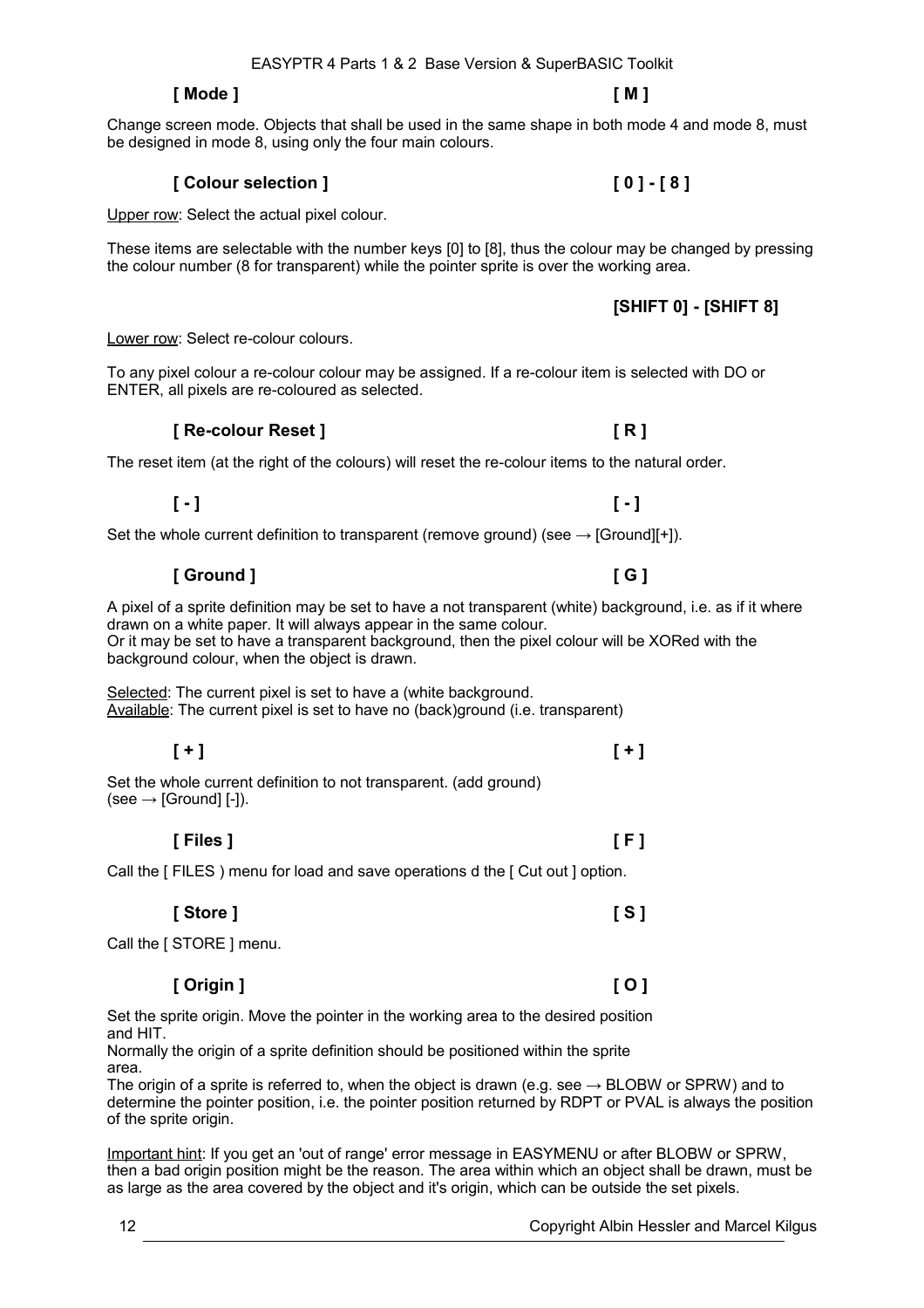# EASYPTR 4 Parts 1 & 2 Base Version & SuperBASIC Toolkit

Exception: Objects in menu items are always drawn relative to their extent. The origin position is ignored here.

Turn on fill option. Move the pointer over a closed area (an area which is surrounded by not transparent pixels of different colour) and HIT. All pixels will be reset to the actual colour.

The sprite in the working area will be turned by 90° clockwise around the origin. The transformation is an un-scaled, simple pixel-to-pixel mapping. All pixels that fall outside the working area will be lost.

**[ 90° ] [ 9 ]**

**[ \_ ] [ \ ]**

The object in the working area is moved to the top left corner.

The object in the working area is displaced by one pixel in the selected direction.

# **5.2 Menu FILES**

File names can be edited in the line at the bottom of the menu. If the menu extensions (menu\_rext) are present and EASYSPRITE has been configured to use them, then the FILE SELECT menu is presented. The default directory may be omitted, also the ending. If the file cannot be opened on the given directory, then the Toolkit 2 DATA\_USE default is tried.

# **5.2.1 Menu [ Save as ]**

This menu is presented after a save option has been selected. Here is determined whether the object shall be saved as a sprite, blob or pattern definition.

Sprite: The object is saved as a sprite definition as it appears.

Blob: Only the pattern mask of all non-transparent pixels of the object is saved. Pattern: Only the colour pattern of the definition is saved. The x-repeat distance is automatically set to the next multiple of 16. Therefore you should be aware that the x-size of the object is divisible by 16 to get proper patterns. The y-repeat distance is set to the y-size of the object.

# **Attention:**

Blob and Pattern definitions cannot be loaded in EASYSPRITE as they only have a part of the information that is needed. Therefore you should always save the same object as a sprite definition too.

# **5.2.2 View window**

Here a sprite is drawn statically when its number is set in the [ Number > ] window. If the pointer is moved in the view window, then the sprite is shown as a pointer sprite. The background colour is initially set to 0 = black. On a HIT in the window the colour in increased by 1, on a DO it is increased by 8.

# **5.2.3 Menu items**

**[ ESC Quit ] [ Esc ]**

Return to main menu.

# **Mode [ 4 ] [ 8 ] [ 8+4 ] [ 8 ] [ 4 ]**

The actual mode is shown. In Mode 8 the option [8+4] is available when the actual definition in the working area shall be saved (sprite number 000). When [8+4] is selected two linked definitions for both modes are saved. This definition is about 25% shorter as if the both definitions are saved separately. The pointer interface always looks after a definition for the actual mode in a chain of linked definitions. Stored sprites (numbers from 001 upwards) are always saved with the whole chain of definitions linked with them.

Copyright Albin Hessler and Marcel Kilgus 13

 $[\rightarrow] [\leftarrow] [\downarrow] [\uparrow]$ 

**[ Fill ] [ I ]**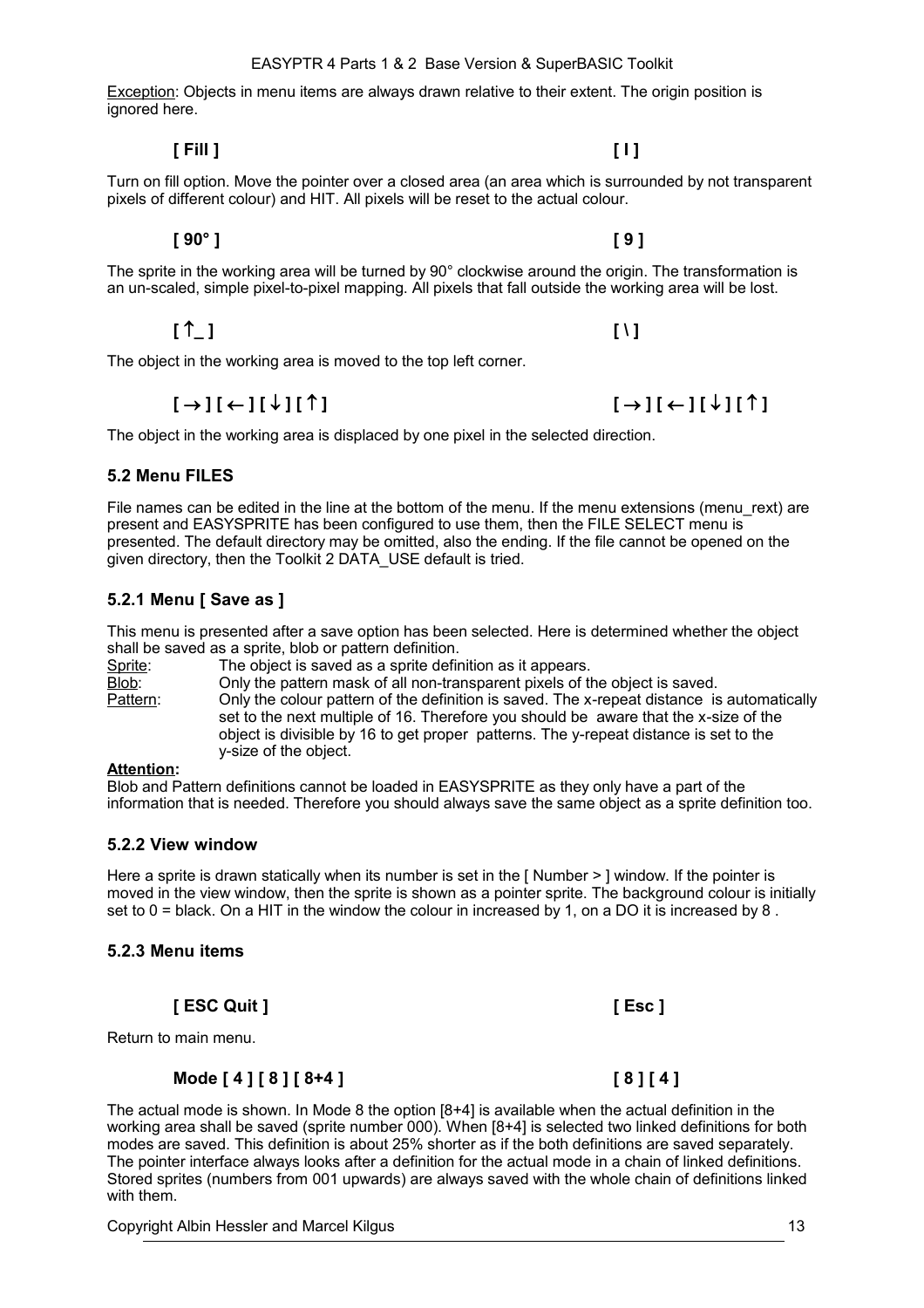# **5.2.4 Save**

# **[ Number ] [ 1 ]**

The object that is set here is saved. [000] is the object in the working area. The object is automatically restricted to the smallest size that contains all set pixels.

EASYPTR 4 Parts 1 & 2 Base Version & SuperBASIC Toolkit

The other numbers refer to stored objects (see  $\rightarrow$  menu [STORE]).

Set the number by a HIT (one step) or DO (step 10) on the scroll arrows (up or down). The number may be edited directly, when the number window is hit.

If several definitions are linked together, then the whole chain is saved, beginning with the actual number.

Definitions can be linked together to have shapes for different modes and/or to form a dynamic sprite. If a definition was stored with the [8+4] option, then it is saved in the same way.

The internal sprites [i1] to [i7] may not be saved directly, but must be fetched via the [Fetch] option in the [STORE] menu before.

### **[ Single ] [ S ]**

Saves the sprite definition or chain of definitions to a separate file with ending' \_spr', ' \_blb' or '\_pat'. The type and ending are selected in the [Save as] menu.

### **[ Collection ] [ C ]**

Saves the definitions) to a special collection file with ending '\_msc'. If the file is found, the definition is appended to this file otherwise a new collection file is created. In this file, objects are saved in a special format. Multiple Sprite Collection files ('\_msc') are intended for use in the menu generator EASYMENU (e.g. to have all sprites, blobs and patterns for a specific menu in one file) and may be loaded there.

Sprites saved to a collection file cannot be reloaded to EASYSPRITE and should therefore be saved as single definitions.

### **Part II only:**

Collection files can also be created and managed in APPMAN.

### **[ Append ] [ A ]**

A sprite, blob or pattern definition (or chain of definitions) is appended to a file.

It can only be appended to SuperBASIC extension files of type EASYBMEN (base version), EASYPTR, EASYMEN, PTRMEN or EASYAPP (part II only).

The files may have other names as they are identified internally. Appending to other files is not possible. Appended sprites are identified by their name (max. 8 characters, no underscores) that is set with the next menu option.

Appended sprites cannot be reloaded to EASYSPRITE and should therefore be saved as single definition too.

### **Part II only:**

Appendices can be managed with APPMAN.

### **[ Name ] [ N ]**

The sprite name can be edited when this item is selected. The name may have up to 8 characters (no underscores!) and is always converted to lower case automatically.

# **[ Load ] [ L ]**

A single sprite definition ('spr') is loaded. The definition is stored into the internal store area and linked into the list of stored sprites after the actually set number (see  $\rightarrow$  [Number]). Loaded sprites are fetched into the working area via the [Fetch] option in the [STORE] menu.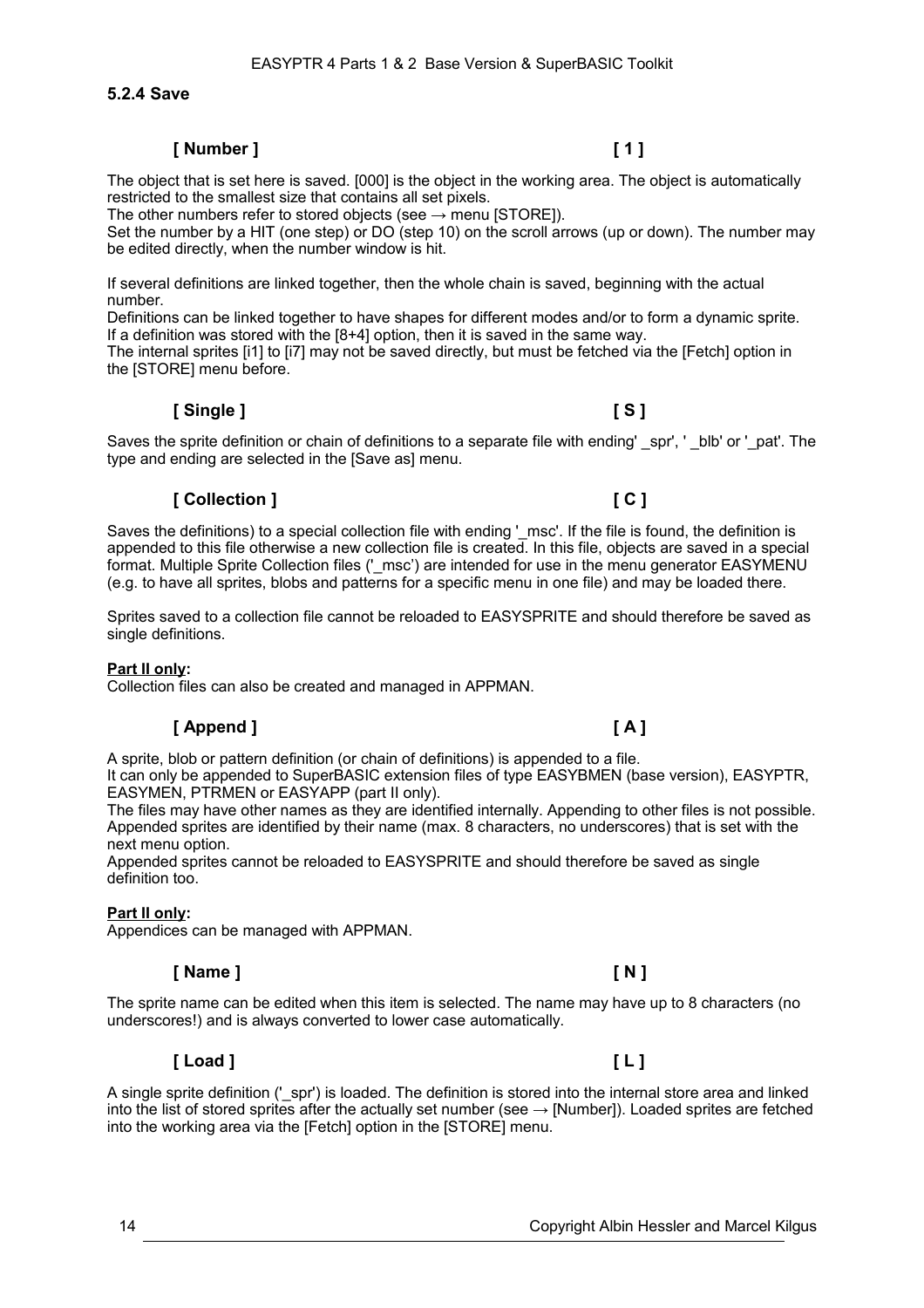# **[ Cut out ] [ U ]**

Call the Load screen dump menu. Please note that this menu is only available if EASYSPRITE is run in QL colour mode.

# **5.3 Menu [ Load screen dump ]**

With this option sprites can be cut out from any screen dump or the windows of an actually running job. Three different screen dump formats can be loaded:

Standard QL screen dumps 512x256 pixels Screen images in the pointer environment format Atari black and white screen dumps 640x400 pixel or a jobs window

This feature is combined with a scan option through all actually loaded jobs windows. The scan option also works when a screen was loaded, but then this screen is lost.

QL screens must have the ending '\_scr', the others the ending '\_pic'.

A QL screen dump must be exactly 32768 bytes long, an Atari screen dump exactly 32000 bytes. The size of a pointer interface format screen cut is in the header information of these files. The screen is loaded and the cut out operation is started.

# **Cut out option control:**

# **Keys [ + ] and [ - ]**

The primary windows of all actually running jobs are scanned up or down. This option also works if a screen has been loaded before, but then the screen is lost.

# **Frame**

A pointer in the size of 64x48 pixels appears. It can be moved with the mouse or the cursor keys. If HIT or SPACE is held down and the pointer is moved, the size will change. Put the frame in the desired size over the part of the screen that shall be cut out. Then proceed as follows:

**DO** or **ENTER** saves the part of the screen that is within the frame as a sprite. The frame disappears. Just move a little to see the effect.

a second **DO** or **ENTER** will save the sprite in the [Store] area.

a **HIT** or **SPACE** will, instead, give up the sprite (it is not stored).

After both options the frame will appear again. You can now make the next cutout or quit by pressing **ESC**.

# **ALT + CURSOR**

If a screen is larger than 512x256 pixels, you may scroll/pan in steps of 256/128 pixels.

# **ESC**

Quit the cut-out option

# **5.4 Menu STORE**

Up to 247 definitions can be stored in the internal store area. (depending on the available memory size)

# **5.4.1 View window**

Here a sprite is drawn statically when its number is set in the [ Number > ] window. If the pointer is moved into the view window, then the sprite is shown as a pointer sprite. The background colour is initially set to 0 = black. On a **HIT** in the window the colour is increased by 1, on a **DO** it is increased by 8.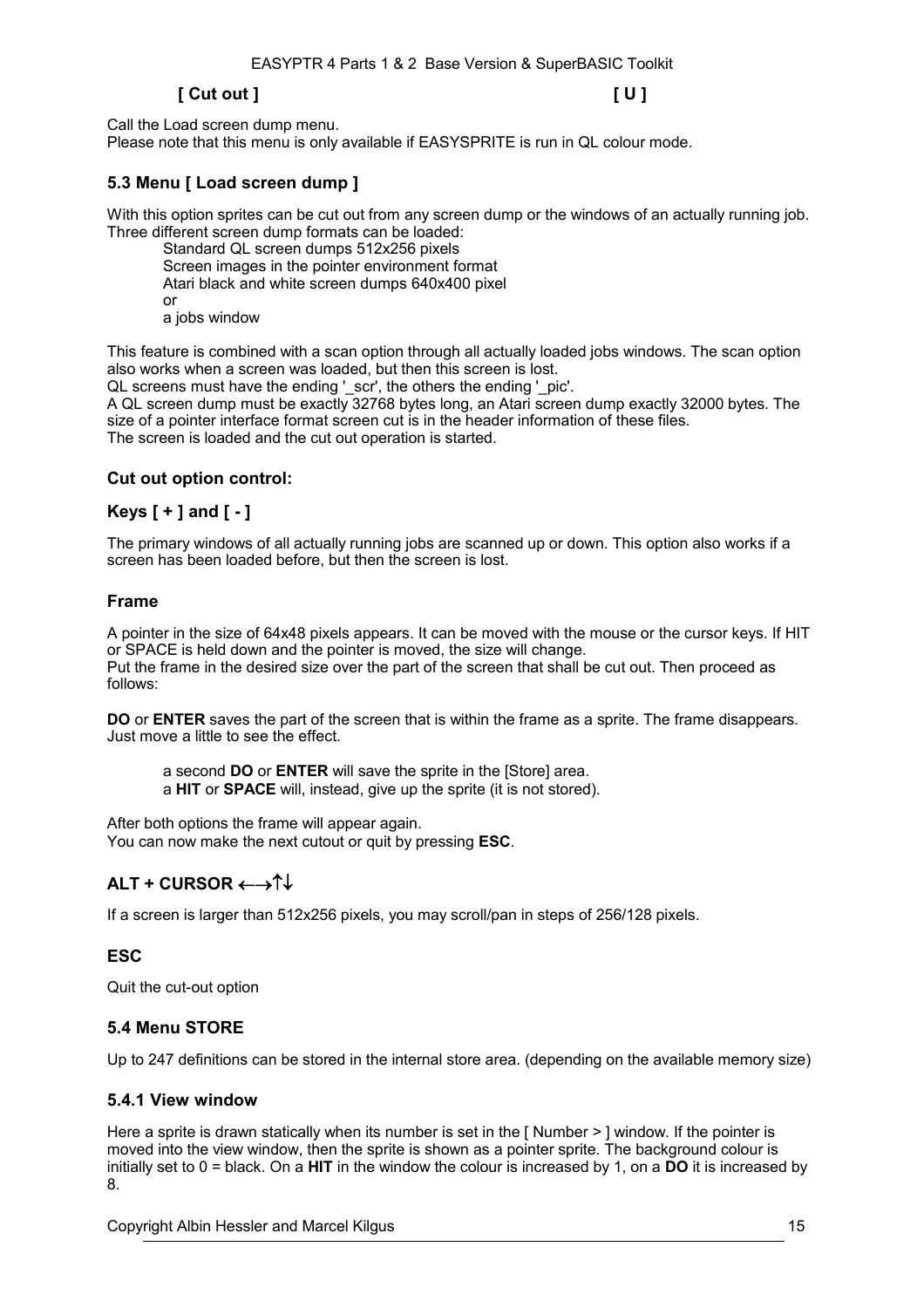**5.4.2 Menu items**

# **[ ESC Quit ] [ ESC ]**

Return to main menu.

# **Mode > [4] [8] [8+4] [ 8 ] [ 4 ]**

The actual mode is shown. In Mode 8 the option [8+4] is available. When [8+4] is selected two linked definitions for both modes are stored. This definition is about 1/4 shorter as if the both definitions are stored separately. The pointer interface always looks for a definition for the actual mode in a chain of linked definitions. If sprites are to have the same shape both in mode 4 and 8, they must be designed in mode 8 but only the four colours available in Mode 4 (black, white, green, red ) must be used.

# **[ Store ] [ S ]**

Saves the sprite designed in the working area to the internal save area. Up to 247 definitions can be stored.

The sprite is linked into the list of stored sprites after the number shown in the number window (this may be of interest when dynamic sprites are designed).

# **Number window [ 1 ]**

The number is selected by a **HIT** (one step up or down) or a **DO** (step by 10 ) on the scroll arrows (up or down). Only numbers up to the highest stored number are allowed. The number may also be edited directly from the keyboard, when the number window is selected.

The number determines the definition

- which is shown in the view window [View]
- which shall be fetched into the working area [Fetch]
- which shall be removed [Remove]
- behind which the definition in the working area shall be stored [Store]

# **[ View ] [ V ]**

With [View] selected, a stored sprite definition, **whose number is set** in the number window, will be drawn in the view window, and will be set as the pointer sprite of that window. When the view window is **HIT** the background colour (number) will be increased by one. A **DO** will increase by 8. The 8 internal sprites supplied with the pointer interface are shown downwards from 0 (marked [i1] - [i7]). Beyond these a scan option [scn] begins to run. On any **HIT** on the down arrows, the memory is scanned for the next sprite definition.

# **[ Fetch ] [ F ]**

The selected stored sprite is loaded into the working area. Even the internal sprites and scanned sprites can be fetched.

# **[ Remove ] [ R ]**

The selected stored sprite is deleted and unlinked from the list of stored sprites. When the number is 0, all stored sprites are removed. The internal sprites cannot be removed.

# **[ Link ] [ L ]**

**Remark:** The two number windows below [Link] are managed in the same way as described above. Their selection keys are [P] and [N].

Two sprite definitions are linked together. In the header of the first sprite a pointer is set to point to the other sprite, thus the pointer interface may follow this chain. When two sprites in mode 4 and mode 8 are linked, the pointer interface will select the correct version automatically. To link two sprites in different modes, [Time] must not be selected! Several sprite definitions may be linked to form a dynamic sprite, when additionally to the link a time is set. If such a chain of linked definition is set as a pointer sprite, the interface will show each definition until its time has elapsed. The time is stepped by 20 ms. Thus the period of a dynamic sprite may be up to about 5 seconds (255\*20ms).

16 Copyright Albin Hessler and Marcel Kilgus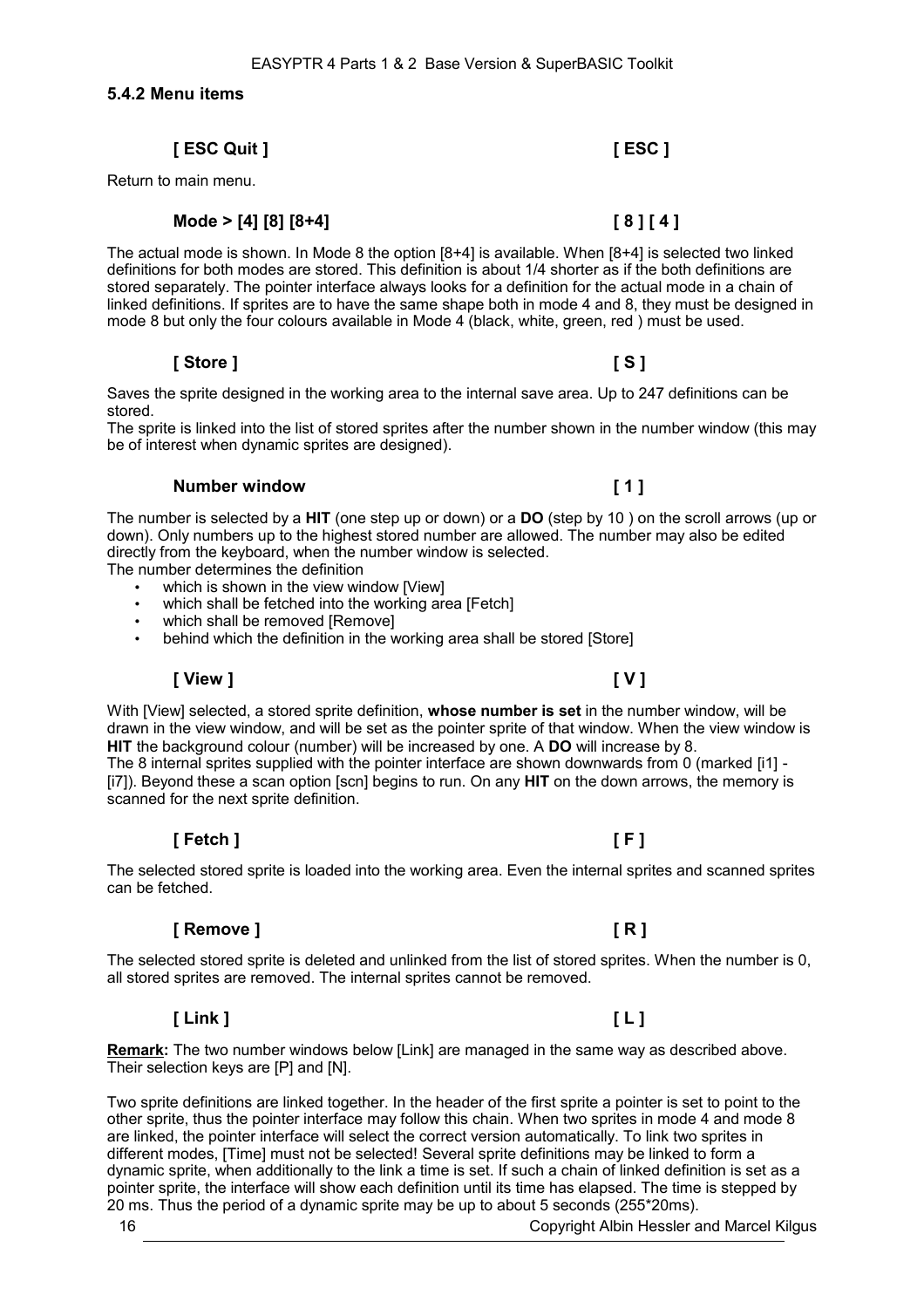# **[ Time ] [ T ]**

If [Time] is selected with **HIT** or **SPACE**, then on the next [Link] the time, as set in the time unit window (key [M]), will be set for the definition in the left number window below [Link] (time for link from definition).

If [Time] is selected with **DO** or **ENTER**, the time, as set in the time unit window, is set for the definition in the right number window below [Link] (time for link to definition). This must always be done for the last definition of a chain of

definitions or if the time for a single definition in a chain must be altered.

# **See following example.**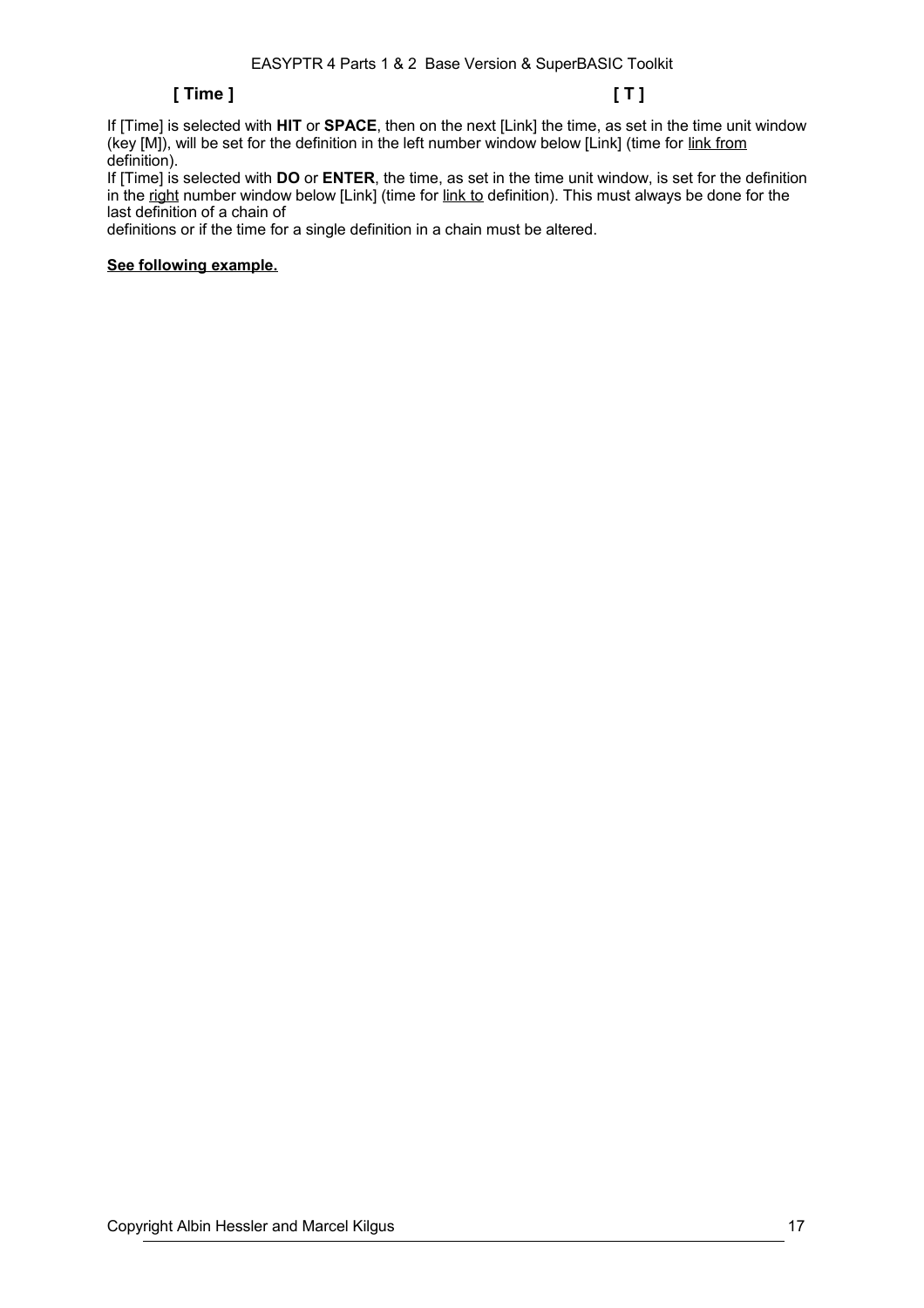# **Example to generate a dynamic sprite definition:**

You have designed seven sprite definitions and stored each of them with the [ Store ] option. These will be linked together to form a dynamic sprite with a period of about 1 second. Then any definition must be visible:

1000 ms / (7 \* 20 ms) = ca.'7 time units

Set the time in the time unit window to 7. Select [Time] with **HIT** or 'T' . Then: **1st step:**

> Set the left link number to 001, set the right link number to 002

> > and select [Link].

The two definitions are now linked together and the time is set for the left one.

[ Link ] is now unavailable until a new number is set.

### **2nd step:**

Set the left link number to 002, set the right link number to 003

and select [Link].

The two definitions are now linked together and the time is set for the left one.

[Link] is now unavailable until a new number is set.

# **and soon...**

**6th step:**

Set the left link number to 006, set the right link number to 007

and select [Link].

The two definitions are now linked together and the time is set for the left one.

[Link] is now unavailable until a new number is set.

# **5.4.2.1 Finally**

select [Time] with **DO** to set the time for the last definition (number [007]).

# **You've got it?**

No? Then just try it. It would really be a pity if you could not use this marvellous option. It's really worth to spend some time with it. There is a definition 'hase\_spr' on disk 1 as an example for a dynamic sprite.

**Yes**? Then you should read the following

# **Remark:**

In the above example the time was set to the same figure for all definitions. The time may be set individually for every single definition! The chain must not follow the internal store numbers, i.e. you may link 2 to 7, 7 to 3, 3 to 9 etc., though you might get confused!?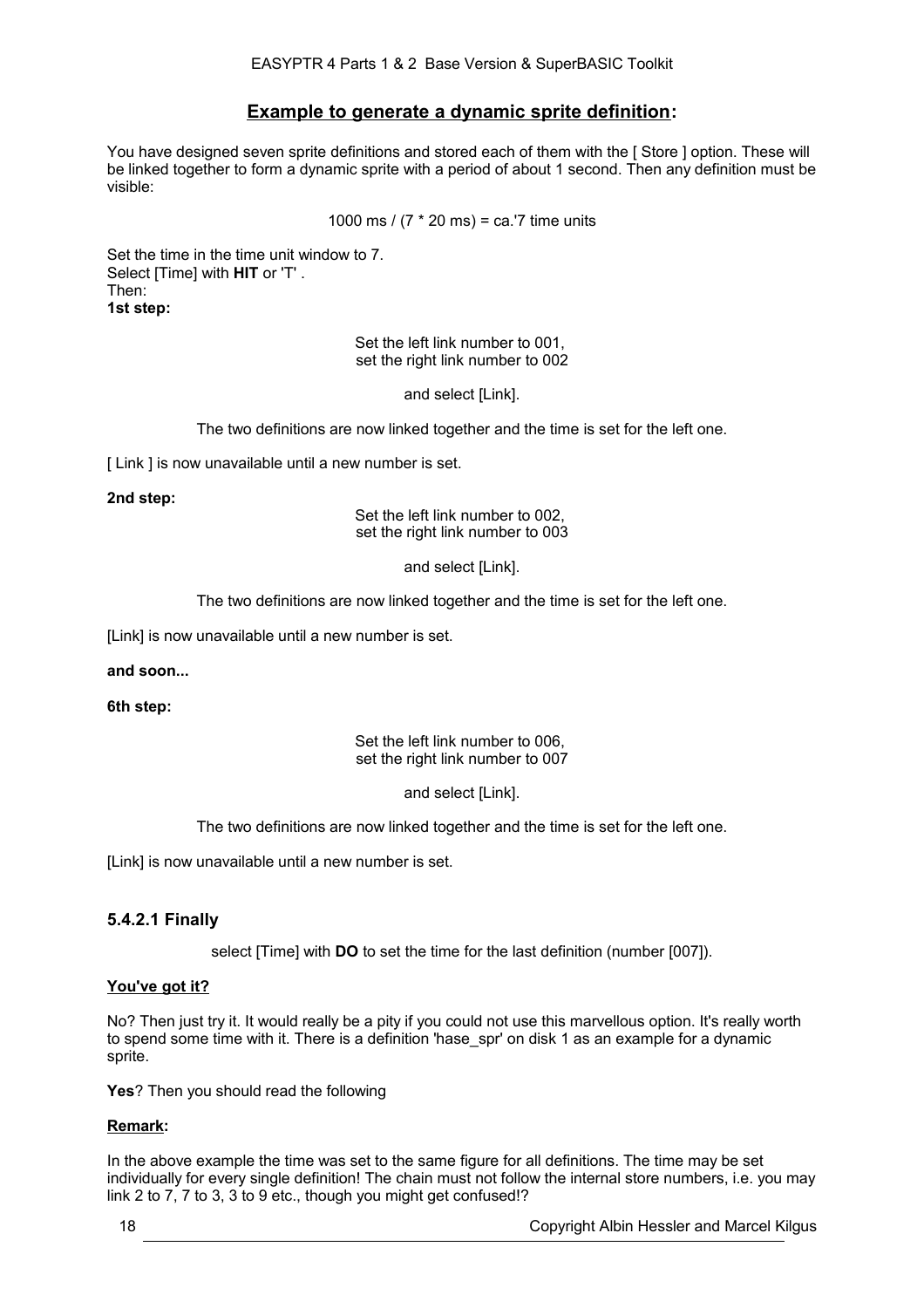EASYSPRITE will not allow circle links.

When a definition of a chain is removed, the chain is interrupted. So it is possible to remove a single definition, change it's shape, and re-link it at the same position. Sprites can be stored at a pre-selected position (see → [Store]). The new definition must then be linked with the previous definition and the following definition.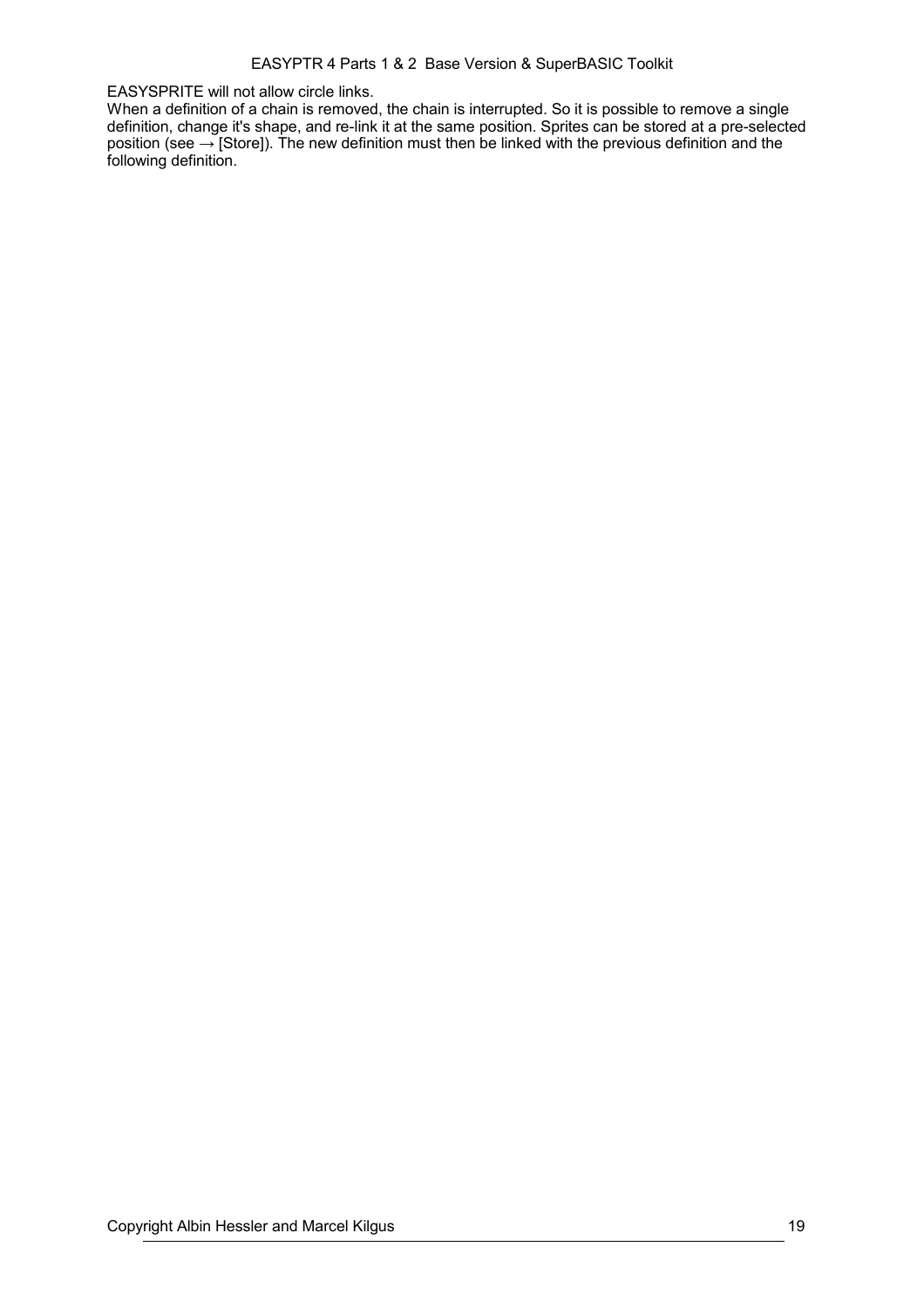# **6.0 The Menu Generator**

# **EASYMENU** *EASYMENU EASYMENU*

With the menu generator menu definitions can be designed on the screen. The generated menu definition is automatically saved in the binary format readable by the window manager. Menu definitions can be reloaded, i.e. they can be changed and adjusted during program development interactively. If you are not yet familiar with the different menu elements, please read chapter [4.](#page-7-0)

# **6.1 The Working Area**

The working area covers the whole screen. The working area is overlaid by the main menu. When one of the items [Set up], [Remove] or [Change] is selected, the main menu will disappear and the menu window in the working area is shown on the selected background. The initial background colour can be configured with 'config'. It can be changed with the options [Background] [Neutral] and [Basic]. The menu window may cover the whole screen.

# **6.1.1 The Tools of the Working Area**

# **Cancel [ ESC ]**

To return to the main menu at any time. The actually selected option is cancelled.

# **Target sprite**

In options [Remove] and [Change] a dynamic target sprite is shown. This sprite must be moved over the item which shall be removed or changed. A HIT will select the item. Only items of the pre-selected type can be chosen

# **Active Sprite [ TAB ] [ 0 ] [ 1 ] [ 2 ] [ 3 ]**

When the item which shall be processed is determined, a sprite will blink in the bottom right corner (the active corner) of this item. The item is linked to this sprite and may be moved around with the mouse or the cursor keys. When HIT or SPACE is held down at the same time the size is changed. With DO or ENTER the actual size is confirmed and the operation is closed.

The change rate may be set to four speeds (see  $\rightarrow$  config) available through keys [0] to [3] or switched around with the TAB key. The active sprite blinks according to the change rate (slow see  $\rightarrow$  slow move or change, ... ).

| Speed 1: | 2 pixel in x-direction 1 pixel in y-direction                                                      |
|----------|----------------------------------------------------------------------------------------------------|
| Speed 2: | 4 pixel in x-direction 2 pixel in y-direction                                                      |
| Speed 3: | 8 pixel in x-direction 4 pixel in y-direction                                                      |
| Speed 0: | is the same as speed '1' with an additional timeout. This timeout may be                           |
|          | decreased (see $\rightarrow$ faster) with the '+' key or increased (see $\rightarrow$ slower) with |
|          | the'-' key (15 steps, preset to 8).                                                                |
|          | The chosen timeout will be kept as long as the job is running and is not                           |
|          | configurable (as it depends on the actual hard- and software constellation).                       |

By this an easy pixel wise positioning is possible even with the keyboard or the fast QL-Atari.

# **Fine Justification [ F ] [ G ]**

In option [Outline] [Change] the window limits may be moved relative to the contents with the fine justification.

Type [F] and then move the window relative to its contents while **HIT** or **SPACE** is pressed. [G] returns to the normal move/change option.

# **Confirmation [ DO ] or [ ENTER ]**

The actual layout is confirmed and the program will return to the main menu.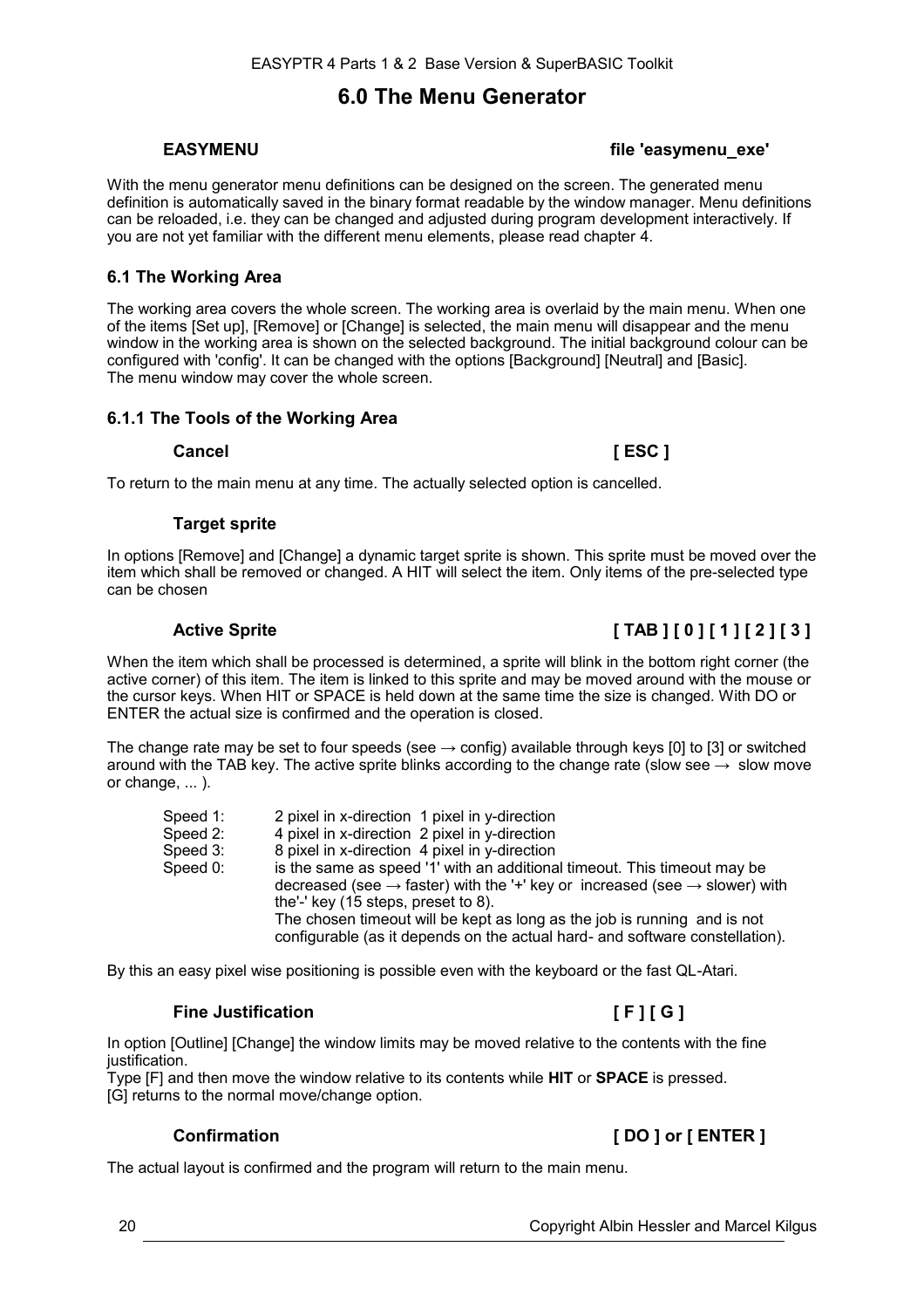# **Warning signal**

Menu items and application window may not overlap. If such a constellation is confirmed, a warning signal is send out and the-confirmation is not accepted.

# **Error report 'out of range'**

If the size of menu items is changed when an object is already set, it may occur, that the object does no longer fit into the element. In such cases an 'out of range' error will be reported. The menu will not be drawn completely. The error can be resolved, by making the size of the item large enough again, or by removing the item.

# **6.2 Main Menu**

The main menu is presented directly when the job is started. It is removed for any operation on the working area.

**[ Sleep ] [ CF1 ]**

**[ Size ] [ CF3 ]**

# **6.2.1 Menu items**

**[ ESC Quit ] [ Esc ]**

The program is terminated. A safety box will request you to confirm.

If the QPAC2 button frame is present, the program will be made a button.

This button is in the lower right corner and can be used to resize the EasyMenu main window. Hitting this item with DO will result in the window being maximized, if it's not already occupying the whole screen, otherwise it will revert to its previous size.

**[ Move ] [ CF4 ]**

If the main window does not cover the whole screen then it can be moved around using this button.

**[ Erase ] [ E ]**

The working area is cleared, the whole menu structure, all data and loaded sprites will be lost definitely. Confirm on request.

**[ Mode ] [ D ]**

When EasyMenu is run in QL colour mode this button can be used to switch between QL mode 4 and QL mode 8.

In high colour mode it has a different meaning, there it switches between the 4 different system palettes (0-3) and one additional, built in palette (4). With this you can quickly see how your designed menu looks with different colour schemes. The current palette number is shown in the mode button.

Call **IFILESI** menu.

| [ Outline ]      | TU 1       |
|------------------|------------|
| [ Info window ]  | T 11       |
| [ Info object ]  | $\sqrt{1}$ |
| [ Loose item ]   | L1         |
| [ Appl. Window ] | r w        |

**[ Files ] [ F ]**

Select the type of the menu element to be processed. Only one of these types can be active.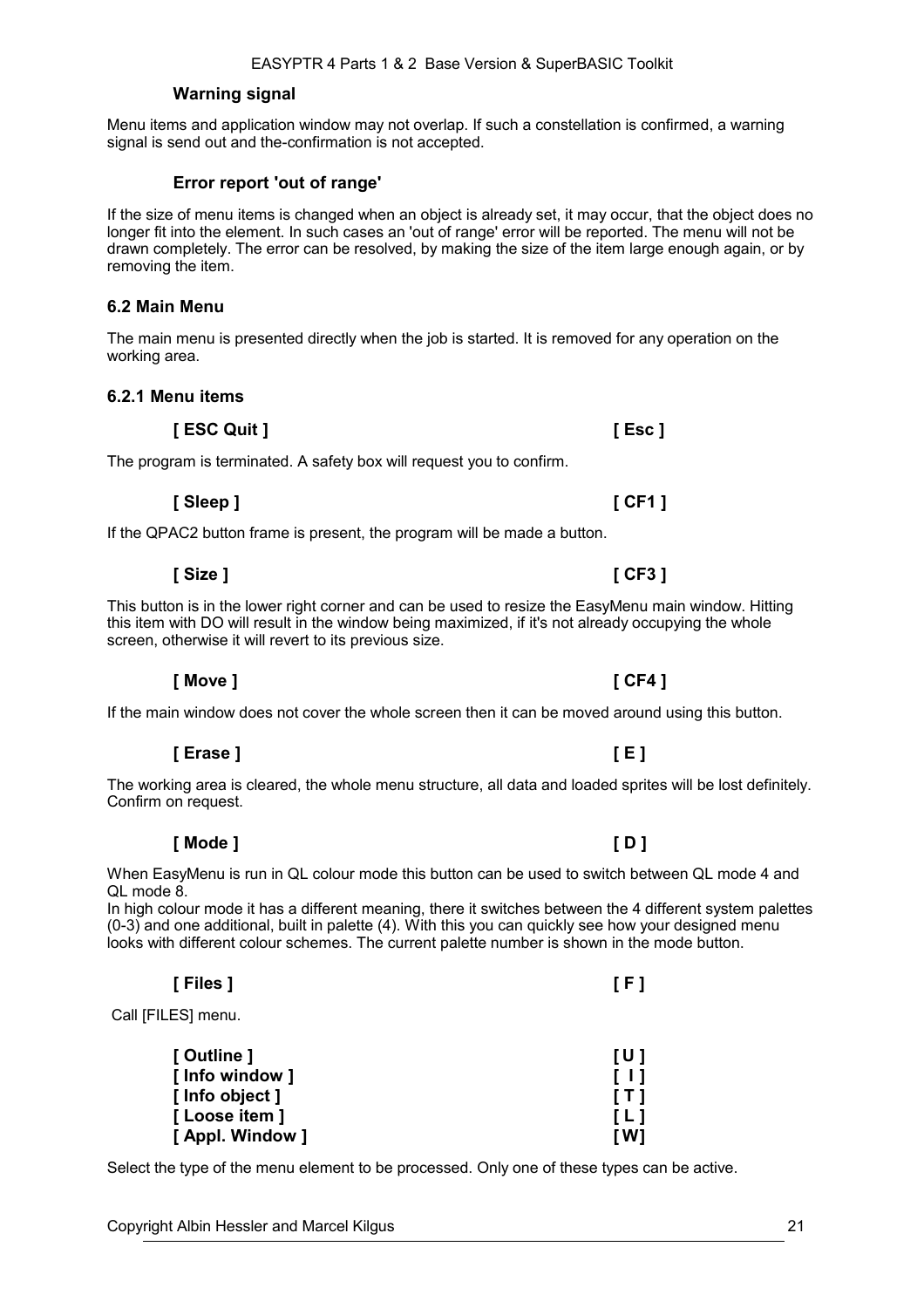# **[ Set up ] [ S ]**

Unavailable in [Outline] option! A new element of the pre-selected type will be generated. Depending on configuration, on **HIT/DO** or **DO/HIT**

• control is passed to the working area directly

or the menu [{element} LIST] is called

In the working area an element of the same size as the last element generated, or of the minimum size 2x2 pixel, is created in the middle of the main window.

In the list, an element can be generated by setting values in the four items for size and origin in row 0. When all four values are entered, [OK] becomes available. The new element is generated when [OK] is selected.

# **[ Remove ] [ R ]**

Unavailable if type of element is [Outline] !

An element of the pre-selected type can be removed. As above ([Set up]) control is passed to the working area or the list.

In the working area the element is selected with the target sprite. It will then be removed immediately. In the list, the element can be selected in the first column, then a HIT on the [Remove] item in the LIST menu will remove it.

# **[ Change ] [ C ]**

An element of the pre-selected type can be changed. As above ([Set up]) control is passed to the working area or the list.

In the working area the element is selected with the target sprite. Then it can be treated as before. In the list, the element can be selected in the first column. A HIT on [Select] will pass control to the working area, where the element is directly presented.

This works also for hidden elements.

In the list changes can also be made by typing new values directly in the items for size and origin. These values are immediately set! Only possible values are accepted.

# **Attention**:

When changes are made by typing new values in the list, there is no test on overlapping elements. By this you can bypass the restriction that overlapping loose items and application sub-windows are not accepted in the working area.

| [ Attributes ]        | [A]   |
|-----------------------|-------|
| Call ATTRIBUTES menu. |       |
| [Object]              | [0]   |
| Call [OBJECT] menu.   |       |
| [ Applw. Menu ]       | [ M ] |
| .                     |       |

Call [Application sub-window menu] menu.

The main menu disappears and the working area is shown. Type any key to return to the main menu.

**[ View ] [ V ]**

# **[ Pointer position ] [ P ]**

Set the initial internal pointer position in the menu window. The interface will try not to move the pointer, when the menu is drawn. The pointer sprite which is set for the main window (outline) will be written at this position.

Move the pointer sprite to the desired position and confirm. If the pointer is outside the outline of the main window, the pointer position will be set to the top left corner. If the pointer sprite does not fit into the window size, the standard pointer sprite (arrow) will be set automatically. (see  $\rightarrow$  menu [FILES] [Position][Relative][Fixed])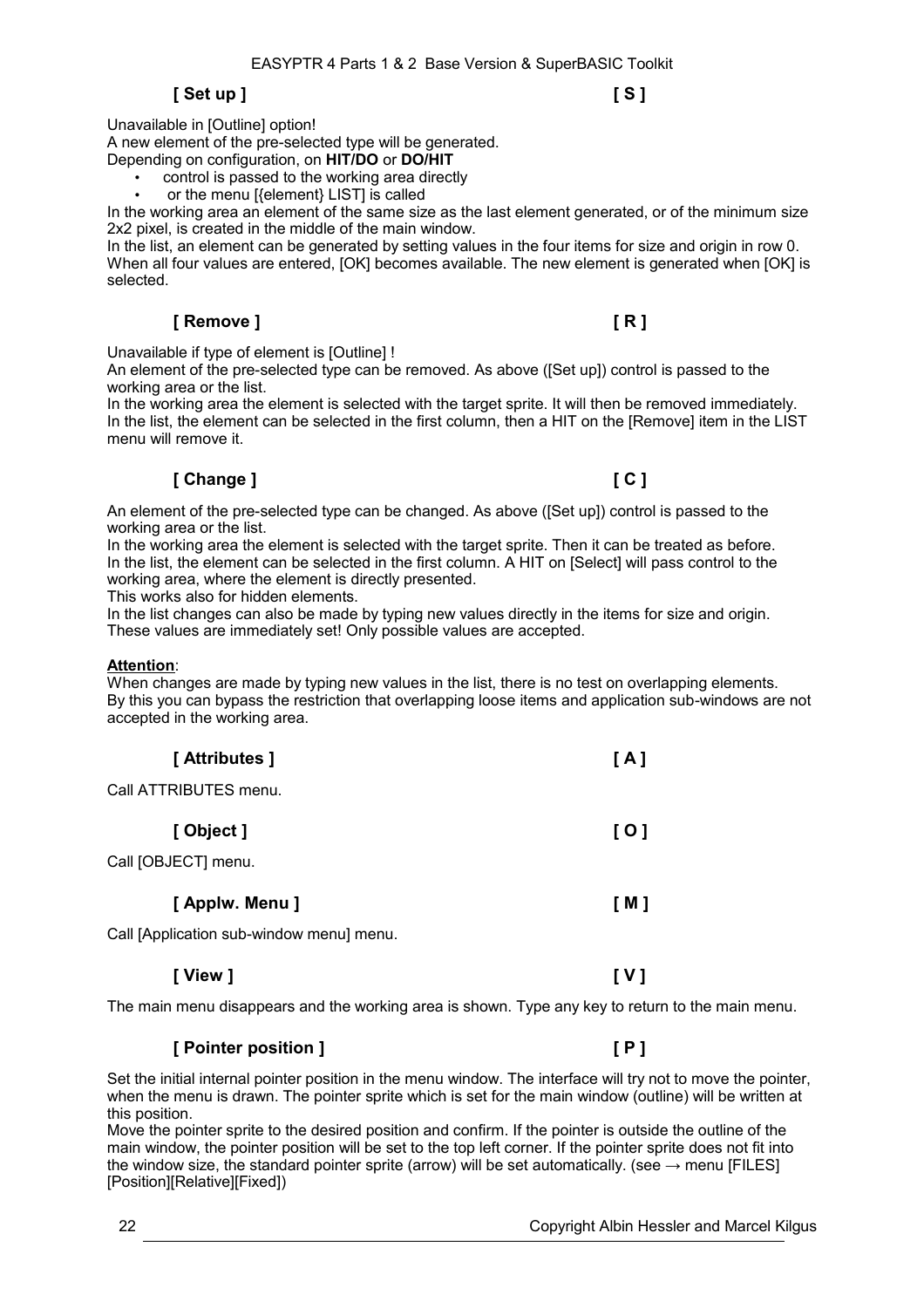**Background**

Selected with a HIT:

The whole background of the working area is set to the default (see  $\rightarrow$  config) or the previous set colour. Selected with a DO: A pattern with all available SMSQ/E palette colours is shown on screen. The background colour may be selected.

**[ Basic ] [ B ]**

The actual SuperBASIC window contents is set as the background of the working area. Thus the menu may be positioned relative to the existing SuperBASIC windows (e.g. a pop down menu may be positioned within a previously designed main menu).

# **6.3 Menu {element} LIST**

If [Set up][Remove][Change][Attributes][Object] or [Applw. menu] is selected, the element list can appear. It depends on configuration whether the list appears on **HIT** or on **DO**. Selecting [Direct] will immediately switch over to the working area, where the menu elements can be set up, changed, removed or selected with the mouse pointer. It is possible to create a menu with the list alone.

| 6.3.1 Menu items |  |
|------------------|--|
|                  |  |

| Return to main menu.                                                                                         |                     |
|--------------------------------------------------------------------------------------------------------------|---------------------|
| [ OK ]                                                                                                       | [ DO ] or [ ENTER ] |
| Only available in [Set up] after all 4 values (x/y-size, x/y-origin) have been set.<br>Create a new element. |                     |
| [Direct]                                                                                                     | [D]                 |
| Go to working area.                                                                                          |                     |

**[ Remove ] [ R ]** Only available if the list was called from [Remove] in the main menu.

Remove element selected in column [No.].

Go to working area. The element selected in column [No.] is directly presented.

# **Column [ No. ]**

To select a certain element with **HIT** or **SPACE**. If selected with **DO** or **ENTER**, a new position can be entered The list is then sorted with the element in the given position. The numbers in the list are the element numbers as used by the SuperBASIC extensions (e.g.. MCALL function value). Negative for loose items.

# **[ X ] [ Y ]**

The big entry windows show the X/Y object size, which can directly be changed here. The smaller windows to the left of the respective values are for the window scaling functionality (new in EASYPTR 4). The values entered can be between 0 and 4, meaning that the particular value will change by n/4th of the overall size change of the window, i.e. if a window width is increased by 100 pixels and the X size has a scale flag of 2, the item width will be increased accordingly by 2/4th (= 1/2) of that (= 50 pixels). See chapter [4.3](#page-8-0) for more information.

Copyright Albin Hessler and Marcel Kilgus 23

**[ Neutral ] [ N ]**

**[ ESC ] [ ESC ]**

**[ Select ] [ S ]**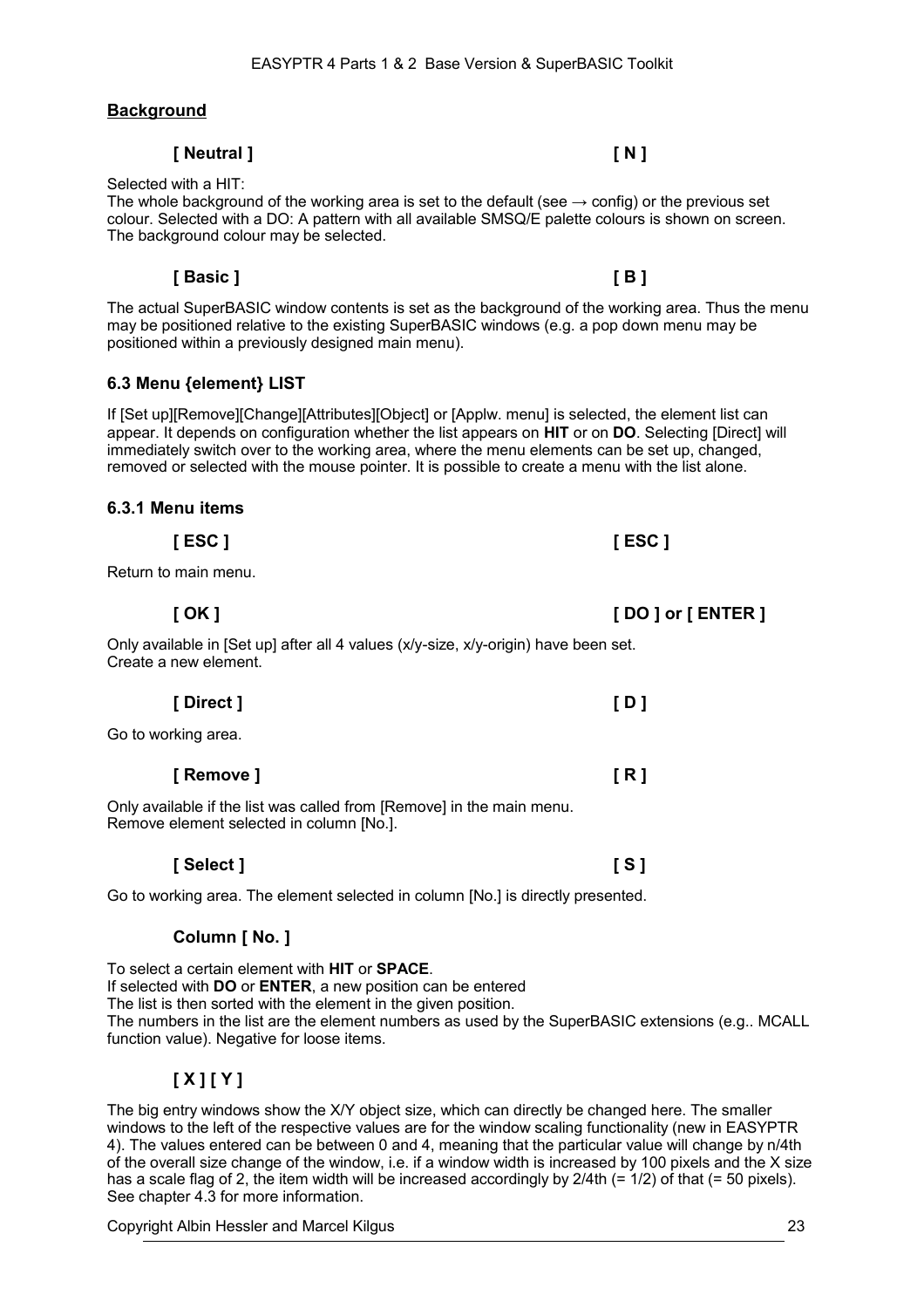# **[ X0 ] [ Y0 ]**

The origin of the object. The same scaling flags are available as in the [X][Y] case. The scaling flags for the origin of the main layout are actually used on the pointer position, as a menu definition does not have a window origin!

# **[ Object ]**

Shows the type of the object (in case of a graphics object like a sprite) or the first few characters for text objects. By selecting it the object can be changed.

# **6.4 Menu LIST OF ALL OBJECTS**

When the items [Object] in the [OBJECT] menu, [Blob  $\rightarrow$ ][ $\leftarrow$ Pattern] in the [ATTRIBUTES] menu or the column [Object] in the element LIST menu are selected, the menu with the list of all actually available objects will appear. The window tries always to be large enough for the biggest object in the list. An object already set for the specific element will appear selected, else the first object in the list will be presented.

The type (text, sprite, blob, pattern) of the object is indicated. If OK is **HIT**, the actually visible object will be set (but not in {element) list menu).

Per default the menu is already filled with all the system sprites available (i.e. move, resize, sleep sprites, various mouse pointers and more). The appereance of these sprites will vary from system to system as the user can exchange them.

Graphic objects (sprites, blobs, pattern) must have been loaded with the [FILES] menu load option before.

If a menu definition has been loaded, all objects in this menu are in the list.

If a text object has been set with the [Text input] option in the [OBJECT] menu it is also available in the list.

If the same text shall be used several times in the same menu, it should be reused via the list. All objects can be multiply used. They are only once in the definition. This is specially useful with sprite definitions, as it may save a lot of memory.

**Remark**: Objects are automatically removed from the list, if the last item where they are set is removed (but not if they where loaded with the [Collection] option).

# **6.4.1 Select Object**

The list of objects can be scrolled up and down with the scroll arrows and bars. It's possible that an objects is not visible, then selecting it may help. To set an object, select [OK]. [ESC] will return to the calling menu, without change.

# **6.5 Menu FILES**

File names can either be edited in the edit line at the bottom of the main menu, or are selected via a File-Select menu if the menu-extensions menu rext are loaded and EASYMENU was configured to use them.

The default directory (see  $\rightarrow$  configuration) and the ending can be omitted. If the file can not be found on the given directory or the-default directory, then also the Toolkit 2 DATA\_USE directory is checked.

# **6.5.1 Menu items**

**[ ESC Quit ] [ Esc ]**

Return to main menu.

# **Mode [ 4 ] [ 8 ] [ 4 ][ 8 ]**

Will force a mode for the menu (see  $\rightarrow$  MDRAW). If neither [4] or [8] is selected, the menu will be drawn in the actual window mode.

If a menu shall be used in both mode 4 and mode 8, it must always be designed in mode 8.

# **[ Save ] [ S ]**

The menu definition in the working area is saved to a file. The ending ' men' is added automatically.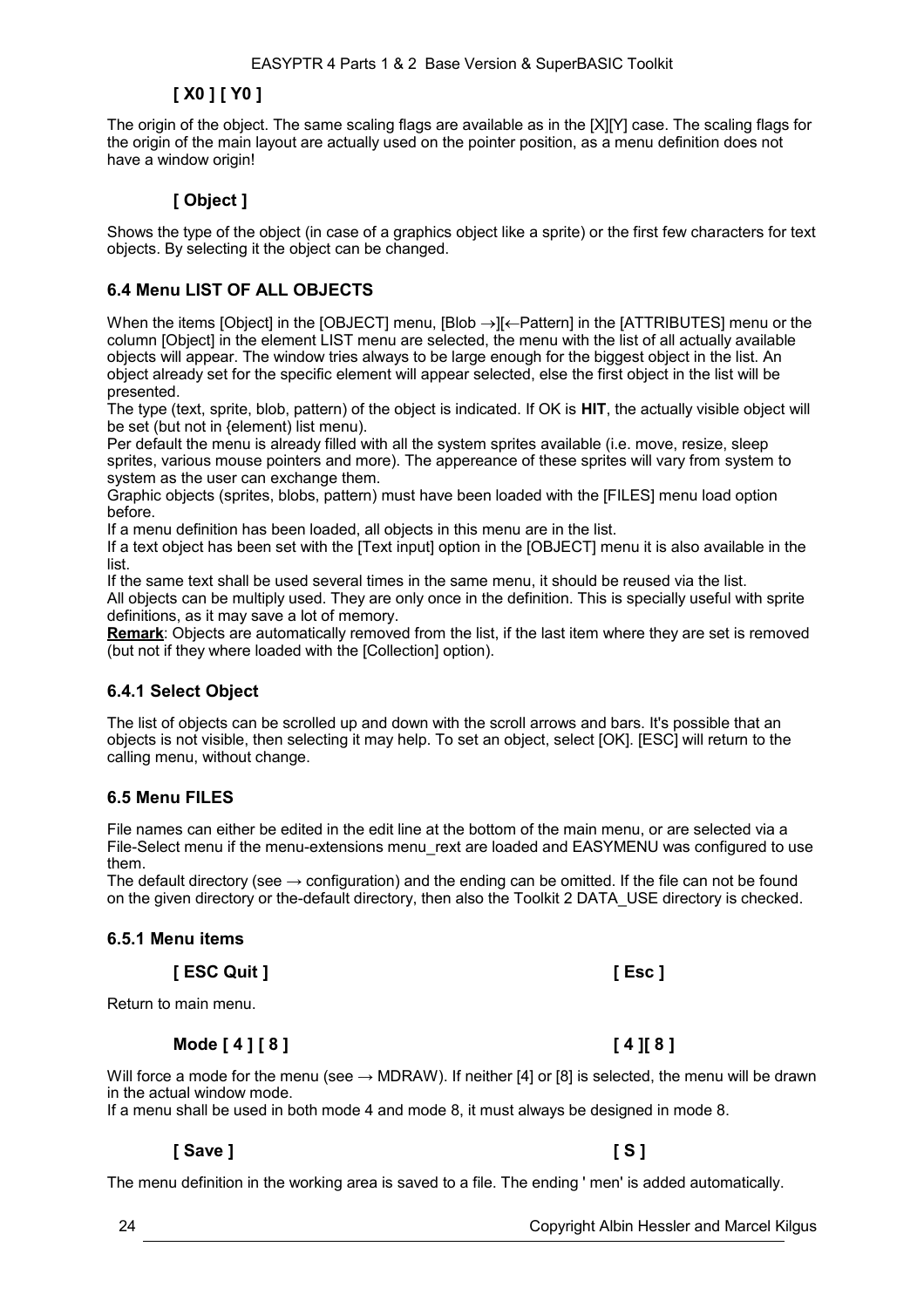Part II only:

Menu definitions which shall be disassembled with EASYSOURCE must always be saved as a single file.

# **[ Append ] [ A ]**

### SuperBASIC only

Menu definitions can be appended to the extension files of type EASYBMEN (base version), EASYMEN or PTRMEN (part II only).

Thus menu definitions used by a certain program must not be loaded from a separate file, and a compact job may be generated when compiled with Qliberator. The extension file must then be linked into the compiled job with the

REMark \$\$asmb=... option.

The correct instruction parameters can be found at the beginning of the extension files. Actually it is always:

### REMark \$\$asmb=filename,4,82

The appended menu is identified by its name. The name is set by selecting the [Name] item. As appended menu definitions can not be reloaded it is advised to save the menu definition separately to a  $\overline{ }$  men' file (see above).

The extension files must not have the original names, as they are identified internally.

Attention: Never append to the original files.

Part II only: Extension files with appended definitions can be managed with APPMAN. Here it is also possible to recover single definitions from an appendix.

# **[ Relative ] [ R ]**

# **SuperBASIC only**

Normally the Pointer Interface will try to avoid changes of the current pointer position. A menu will be drawn such that the current pointer position must not be changed, i.e. the window origin will be positioned relative to the internal pointer position and the actual absolute pointer position is kept unchanged.

Example:

The internal pointer position is set to position 20, The actual absolute pointer position is 100,50. Then the menu is drawn with its origin at position 80,40. The actual absolute pointer position is unchanged. The pointer will appear at the internal pointer position 20,10. As usual, there are exertions from this rule. If parts of the window would fall outside the screen, the pointer position is adjusted accordingly.

# **[ Fixed ] [ F ]**

# **SuperBASIC only**

The menu will be drawn:

- at the actual absolute screen position which it has in the EASYMENU working area if the menu channel is a primary window.
- at the actual absolute position relative to the origin of its primary window, if the menu channel is a secondary window.

The primaries outline must be large enough that the menu fits into the window. When a position is selected with the [Basic] option, the origin of the SuperBASIC #0 outline must be moved to the top left corner of the screen (part II only: see  $\rightarrow$  WMOV).

# **[ Name ] [ N ]**

Appended menus are identified by this name. The name can have up to 8 characters (no underscores) and is converted to lower case automatically.

Copyright Albin Hessler and Marcel Kilgus 25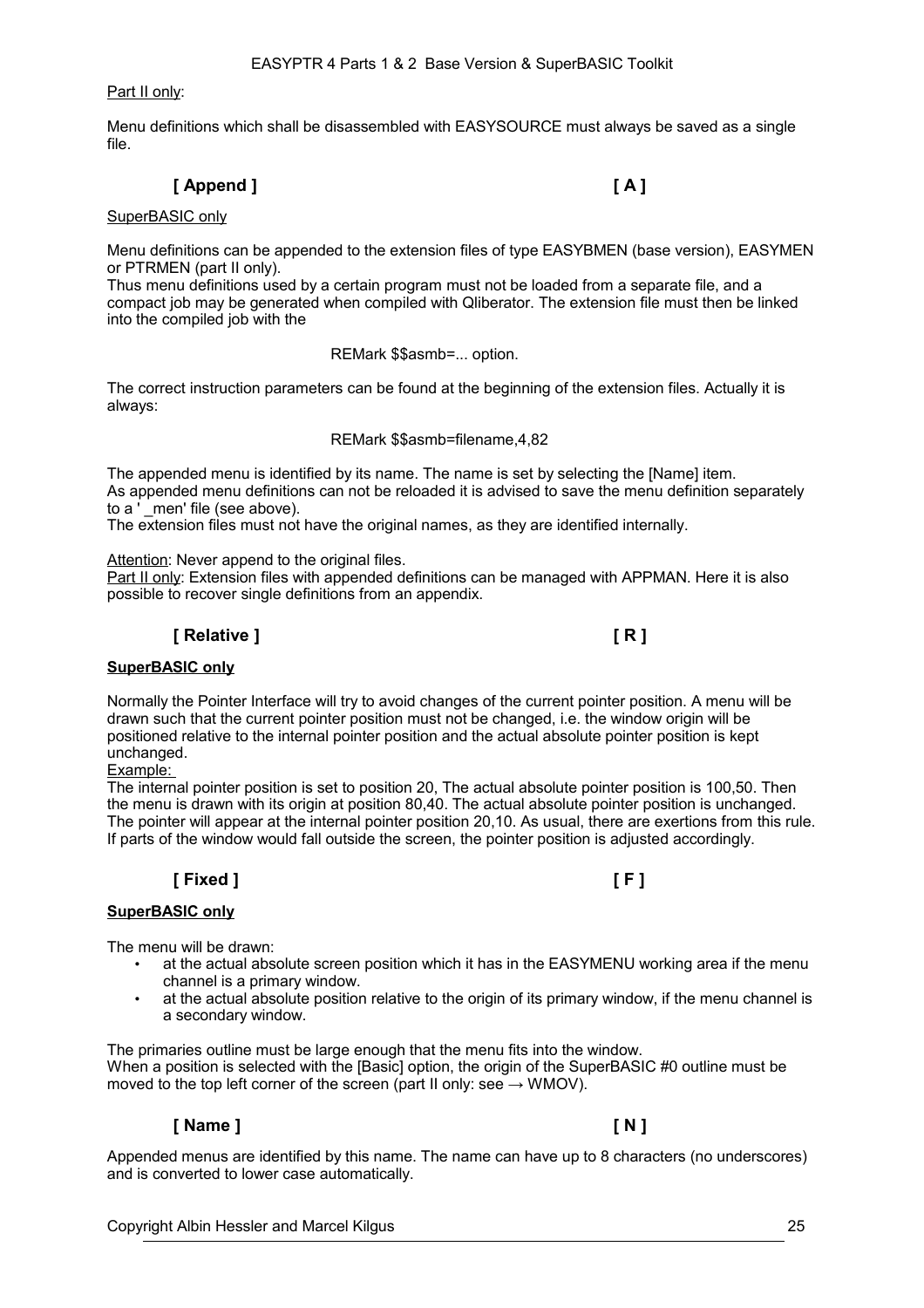Load a file:

| <u>type</u>                                   | ending |
|-----------------------------------------------|--------|
| menu                                          | men    |
| (in the format generated with EASYMENU)       |        |
| collection                                    | msc    |
| sprite                                        | spr    |
| blob                                          | bib    |
| pattern                                       | pat    |
| (all in the format generated with EASYSPRITE) |        |

A menu definition is loaded into the working area. **Attention:** An existing menu in the working area will be removed and is lost.

Objects are added to the list of objects. They are then available in the [OBJECT] or [ATTRIBUTES] menu.

When loading a menu, instead of a filename you can also specify the memory address of a window definition (by entering the hexadecimal address prefixed with a \$ sign, i.e. \$123456) or you can try to snatch the definition of the window of a running job by entering the hexadecimal SMSQ/E channel ID prefixed by a # sign, i.e. #01230008 for channel number \$8 with the channel tag \$123. This has no correlation to the SuperBASIC channel numbers! Also, it's not alyways possible with every job as some do not have complete window definitions but construct at least parts of the window at runtime.

With version 4 all memory space limits have been removed, thus EasyMenu should even be able to handle huge menu definitions or sprites occupying anything from several kilobytes to some megabytes. Please note however that AppMan and appendixes in general are limited to 16MB per object. Considering that appendixes are always held in memory such big objects are probably not a good idea anyway, though.

# **6.6 Menu ATTRIBUTES**

All menu elements have certain attributes. These are set with this menu. Only the specific attributes of an element are available.

# **6.6.1 Menu items**

| [ OK ]                        | [DO] or [ENTER] |
|-------------------------------|-----------------|
| m values. Deturn to main menu |                 |

Confirm values. Return to main menu

| [ Window ]                | [W]            |
|---------------------------|----------------|
| [ Menu item available ]   | $\overline{A}$ |
| [ Menu item selected ]    | <b>IS1</b>     |
| [ Menu item unavailable ] | TU 1           |

These items are only available when [Outline] or [Appl. window] is selected. Here is selected for what the colour selection shall be made.

| [ Border width <sup>]</sup> |  |
|-----------------------------|--|
|-----------------------------|--|

Only possible border sizes are accepted.

# **[ Shadow depth ] [ D ]**

Only available for the main window outline. Only possible values are accepted. In contrary to the pointer interface in general (see  $\rightarrow$  OUTL), the window manager accepts only regular shadows at the right and the bottom side. A value of 1 is equivalent to a 4 pixel x-shadow and a 3 pixel y-shadow.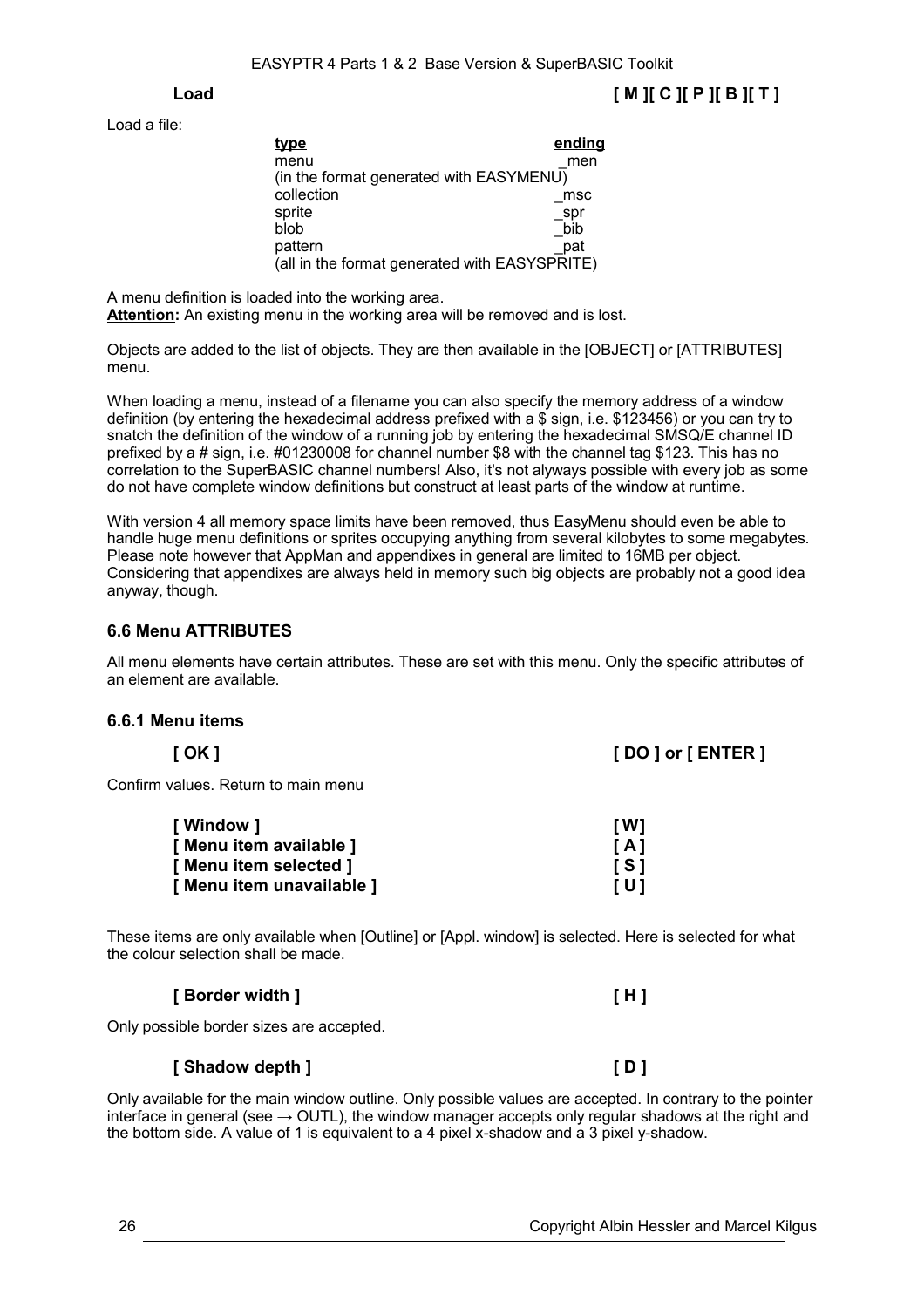# **[ Character size ] [ Z ]**

Only available for Info-objects. All values possible for CSIZE are allowed. If an objects partly falls outside its info-window after a change of the character size, the window manager draw routine will break with an error. The menu is then drawn incompletely.<br>Remedial measures: Reset character size to old value.

Reset character size to old value. Remove info object

Change info window size

# **Colours**

| [ Paper ]  | [P]   |
|------------|-------|
| [ Ink ]    | [1]   |
| [ Border ] | [ B ] |

Set the corresponding colour:

### **Colour values:**

- may be edited from the keyboard directly, if the appropriate item is selected.
- all values higher than 255 (i.e. the new high colour modes) are always shown in hexadecimal notation, prepended by a \$ sign.
- If the edit window is left with a cursor up or down (mouse up or down + **HIT**) the colour value can be selected from several different colour palettes. The colour palette can be switched using the right hand menu items:
	- **Sys**: Shows a scrollable list of all currently defined system palette entries. Please note that all new menu elements already use the appropriate system palette colours by default, i.e. an information window will automatically have "InfWin bg" as paper colour. Only using **Sys** colours ensures that you can easily support several colour schemes and even make your window automatically show up in the user's prefered colours.
	- **Aur**: This is a palette with the 256 fixed colours that the Aurora graphics board (and thus mode 16) use.
	- **Fix**: This, by default, looks the same as **Pal**, the SMSQ/E palette, but results in fixed RGB colours instead of a palette index. RGB colours are guaranteed to look the same on all systems (hardware permitting), whereas the SMSQ/E palette can be redefined.
	- **Pal**: The counterpart to **Fix**. The colours here depend on the system EasyMenu (and ultimatively the designed menu) are running on. Per default it looks the same as the **Fix** palette, but **Pal** can be redefined by the user.
	- **Gry**: All gray shades from black to white.
	- **QL**: all the traditional QL colours in the range of 0 to 255.
	- **Bdr**: only selectable when chosing a border colour. Shows a collection of the available 3d border styles. As some new border types do not match the height and width of traditional QL borders, and thus may lead to undesired effects, there are several compatibility modes available. A red part in the graphics means that while the border will occupy this additional space, it will not be filled but left untouched. A blue part means that the space will be filled with the underlying *paper* colour. Green lines are just to show a window circumference for reference.

| [ Blob $\rightarrow$ ] | [L] |
|------------------------|-----|
| [←Pattern]             | [T] |

Set the combine partner. Blob for pattern objects, pattern for blob object. Any blob needs a pattern to be combined with and vice versa.

# **Menu Items**

If a blob is set as a menu item object (e.g. a full circle) then for the three possible item states, a pattern must be set to signal the different status (e.g. a white pattern for available, a red pattern for selected and a red/white stipple for unavailable). These pattern are set as an attribute for all menu items.

If a pattern is set as an object, the three blobs to combine with MUST be set as an attribute (e.g. a black pattern and a square blob for available, a square blob with a cross in it for selected, ... ).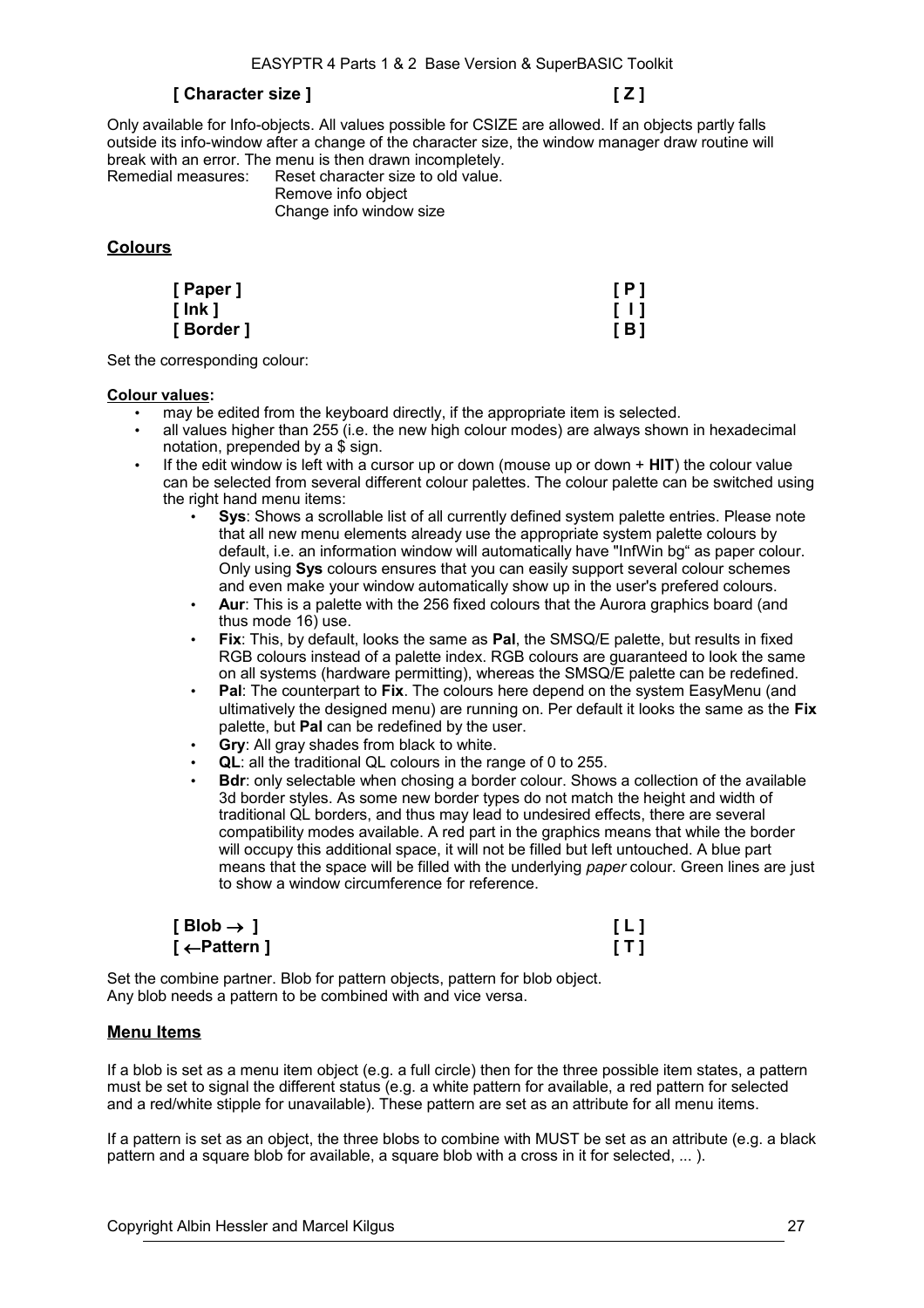# **Info Objects**

A blob or pattern must have been set via the [OBJECT] menu before ties partner to be set becomes available here. **Attention:** As the interface would stop with a 'bad parameter' error if there is no combine partner for a

blob or a pattern to be found, EASYMENU, by default, sets a 2x1 pixel blob and a white pattern

# **6.7 Menu OBJECT**

Set the object (text, sprite blob or pattern) in info window objects or menu items. Set window pointer sprite for application sub-windows or main window. Application sub-windows will use the pointer of the main window if no extra pointer sprite is set. By default always the standard small arrow is used, which must not be set.

Text objects can be edited with the [Text input] option. All other types of objects must be loaded  $(see \rightarrow$  FILES). All objects can be used several times.

# **6.7.1 Menu Items**

Only those items which are relevant for a specific type of element are available.

| [ Quit ] | $[$ ESC] |
|----------|----------|
|----------|----------|

Return to main menu.

# **[ Text input ] [ I ]**

Only available for info objects and menu items.

Control is passed to the working area, where a window, widened by one character, over the element is presented for text input.

# **Justification**

| [ Center ]         | [E]               |
|--------------------|-------------------|
| [Left]             | $\lceil L \rceil$ |
| [Right]            | IR1               |
| [Top]              | [ T ]             |
| [Bottom]           | [ B ]             |
| [ Number windows ] | [H][V]            |

Objects in menu items can be justified. The justification is preset to [Center], i.e. a text or sprite will be written in the center of the item. To justify top, bottom, left or right a positive value must be set. The value must be edited in the number windows. This is the distance in pixels from the item border. All objects are justified relative to their extent, i.e. the origin position in sprite or blob objects is ignored.

# **[ Object ] [ O ]**

Call menu LIST OF ALL OBJECTS (if there are some available).

# **Key [ K ] [ C ]**

To determine the selection key of a menu item or an application sub-window. Select [K] and press the key directly at the keyboard. Letters will be transformed to upper case. Select [C] for an input of the ASCII-code (0 - 255). Some codes are transformed by the pointer interface to special event keys: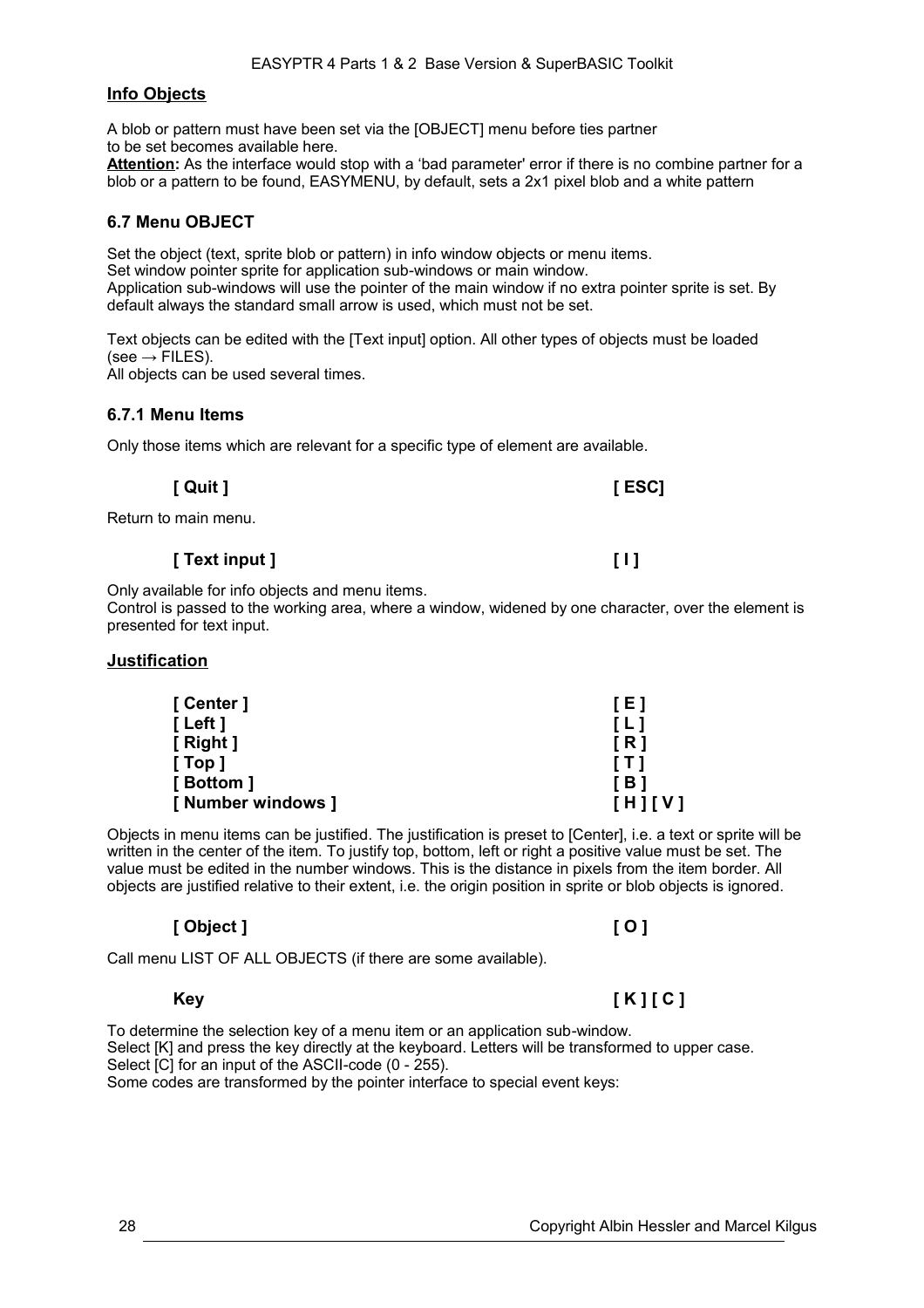### EASYPTR 4 Parts 1 & 2 Base Version & SuperBASIC Toolkit

| action      | kev             | <b>ASCII code</b> | event key |
|-------------|-----------------|-------------------|-----------|
| do          | <b>ENTER</b>    | 10                | 2         |
| cancel      | <b>ESC</b>      | 27                | 3         |
| help        | F1              | 232               |           |
| move        | CF4             | 245               | 5         |
| change size | CF <sub>3</sub> | 241               | 6         |
| sleep       | CF1             | 233               |           |
| wake        | CF2.            | 237               |           |

### **SuperBASIC only:**

The menu draw routine MDRAW will automatically set action routines for the following events, if the event key is set as selection key:

| code (selection key) | routine                     |
|----------------------|-----------------------------|
|                      | remove menu (like MCLEAR)   |
|                      | window move                 |
|                      | sleep (If QPAC2 is present) |

Codes 27, 245 and 233 are converted to 3, 5 and 7 by MDRAW, but no action routine is set. Thus the items will accept ESC, CF4 and CF1 but return from MCALL is normal, thus the program can do its own routines.

# **[ Underline ] [ U ]**

If set to a positive value n, the n'th character will be underlined. Normally the selection key is taken. If the value is 0, no character will be underlined.

# **6.8 Menu Application Sub-Window Menu**

Here the menu structure of an application sub-window can be set up. !t is possible to select

|     | No menu          |
|-----|------------------|
|     | <b>Full menu</b> |
| and | Only bars.       |

In option [No menu] the colours for the arrows and bars can be set. This is useful if the window shall be used for a dynamic menu structure.

In option [Full menu] the complete static menu structure can be set up. This option can also be used to set up a dummy menu, only used to get the right window proportions for a dynamic menu in runtime. The option [Only bars] is intended for assembler programmers, it is of no use for SuperBASIC.

# **Remark:**

The menu in an application sub-window is organised in a regular column/row grid. The hit size of an item and the spacing between items can be set equal for all items in a column/row or can be set to individual values for any column/row. There are several lists for which, depending on size, memory is allocated dynamically. Thus the size of a menu is only restricted by the available memory. On the other hand, if the lists have been set up, the size can not be changed. That's why the size can only be set once and then the item becomes unavailable. The size can then only be changed by removing the menu. So be sure, that the size is OK before you set other data (objects etc...)

# **Remark:**

Pan and (or) scroll bars can only be drawn by the interface if the window can be widened on the right side by 8 pixels for a scroll bar and by 5 pixels at the bottom for a pan bar. If possible this is done by the window manager automatically. Bars are only visible if the colours are different from the background, so **always set the colours for the arrows and bars first**. Current versions of the window manager (up to 1.39) do not allow to set the bar background colour. The window paper colour is taken instead.

# **SuperBASIC only:**

For dynamic menus set up at runtime with MAWDRAW the window is made smaller by the width of a pan or scroll bar if necessary. This is to make sure that the bars always can be drawn. So eventually you should make the window accordingly wider (8 pixel) or higher (5 pixel) in EASYMENU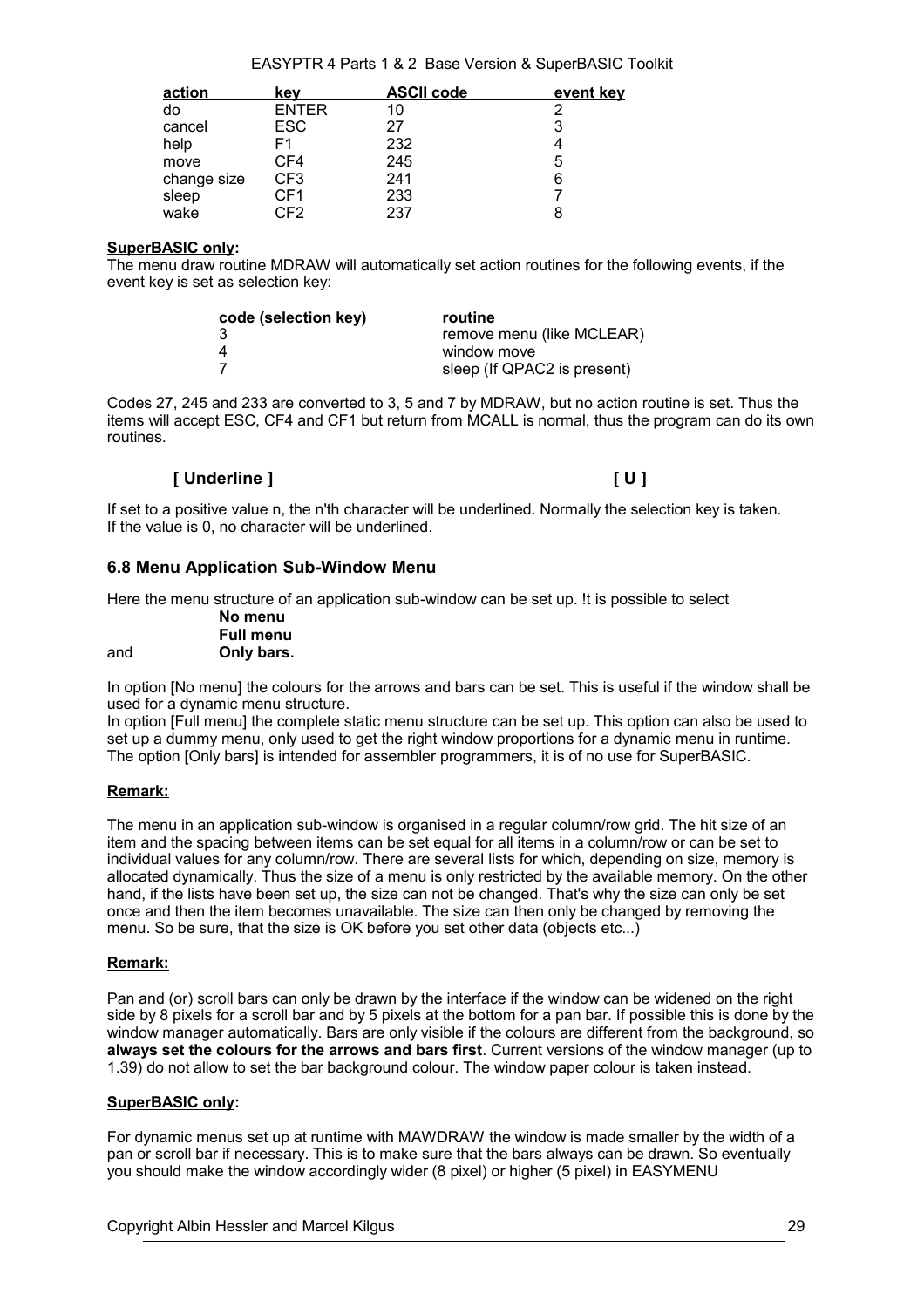# **6.8.1 Menu COLOURS**

Here the colours for pan and scroll bars and arrows are set. Initially all values are set to the system palette defaults. If you do want a scroll/panable window but no bars with it, set the bar ground and bar section colours to  $0$  (i.e. black). The colours can also be set if no menu structure is set up, e.g.. if the window will be used for a dynamic menu at runtime.

### **6.8.1.1 Demo Window**

The actual colours can be seen at the demo window.

### **6.8.1.2 Menu items**

Return to menu [Application sub-window menu], nothing is set.

| [ OK ] | [ DO ] |
|--------|--------|
|--------|--------|

**[ ESC ] [ Esc ]**

Set values and return.

 $[\cdot] [\leftarrow] [\cdot] [\rightarrow]$ 

Decrease or increase colour number. **HIT** or **SPACE** change by 1 **DO** or **ENTER** change by 8.

Please note that the bar section is actually defined as a *border* colour. While all colours in the demo window will show up correctly, certain values (i.e. 3d borders) will not show up right in the big colour preview window.

| <u>Pan</u>    | [ Arrows ]     | [ A ]      |
|---------------|----------------|------------|
|               | [Bar ground]   | [ 0 ]      |
|               | [Bar section ] | [ B ]      |
| <b>Scroll</b> | [ Arrows ]     | [R]        |
|               | [Bar ground]   | [ D ]      |
|               | [Bar section ] | <b>IS1</b> |

Select the type for which the colour selection is to change.

### **[ Columns ] [ L ]**

Number of columns. The item is set to unavailable after number input. The menu size can only be altered by removing the whole menu structure.

# **[ Sections ] [ E ]**

Maximum number of x-sections. The number is:

0 if all columns fit into the window width

and is forced to be:

1 if the menu must be panable, because the window is not wide enough.

If >0, the number can be set to any value between 1 and 10, i.e. this is the maximum number of sections which assigns how often the menu can be split.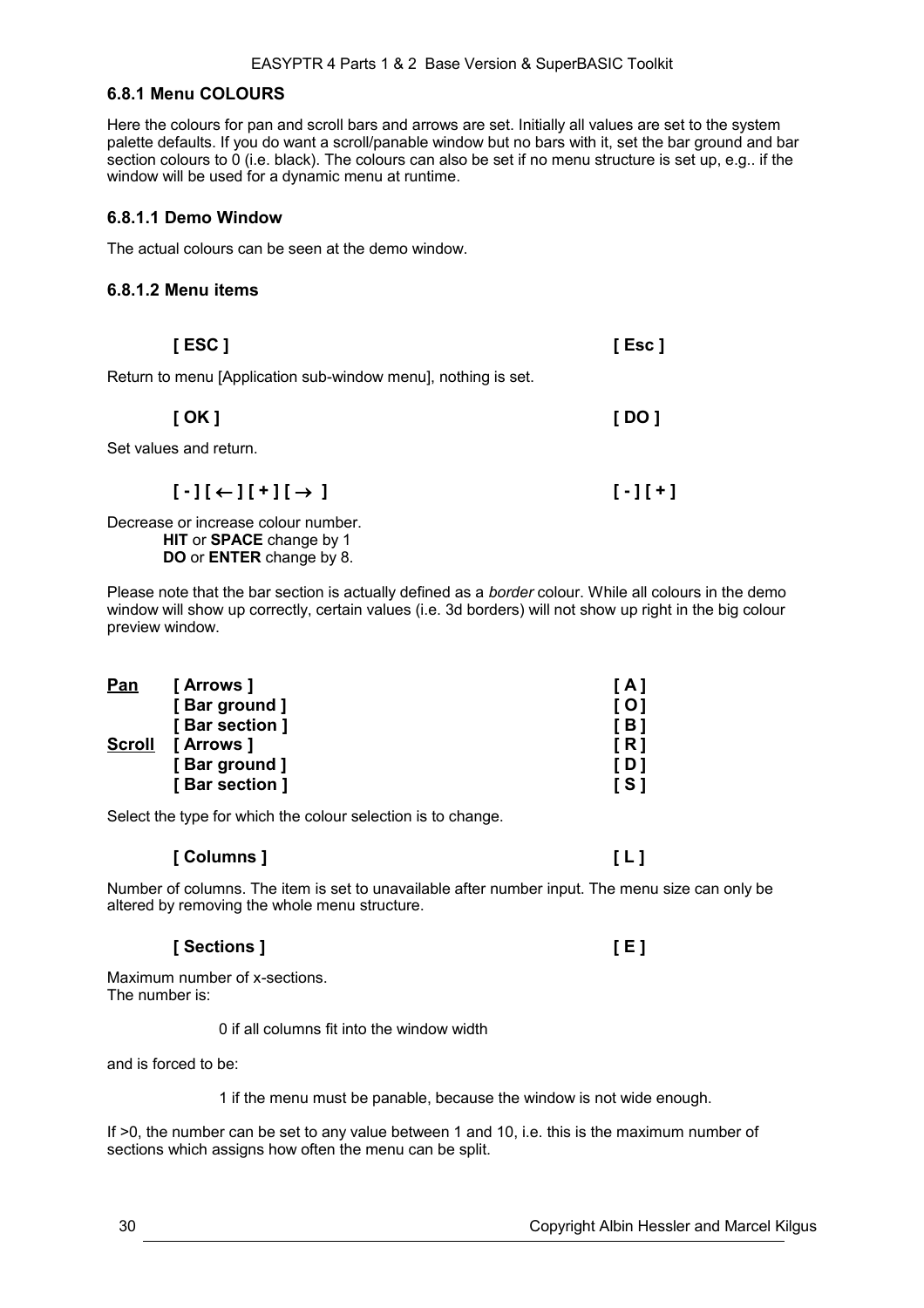# **[ Origin ] [ O ]**

X-pixel origin of the menu. The origin is forced to be at least 12 if the menu is panable in order to allow pan-arrows to be drawn. But more is possible.

| Panable menu            | [x]        |
|-------------------------|------------|
| [ Number ]<br>[ Width ] | [M]<br>[W] |
| [ Spacing ]             | <b>IS1</b> |

With this application sub-window menu for the columns, the column hit size (item width) and spacing (distance from the origin of an item to the origin of the next item) are set. These values can be the same for all columns (regular spacing), then the first column **[All]** of the set up menu **is selected** and all other columns are unavailable.

If **[All]** is **deselected**, then all other columns become available and individual values can be set.

The spacing must give room for the item border, which is set in the ATTRIBUTES menu with the [Menu item available] option

Both width and spacing can have scale flags like all other objects. In this case the flag (a value from 0 to 4) is prefixed to the actual value and separated by a colon, i.e. a value of "3:100" means "100 pixels, scaled by 3/4". For more information on scale flags see chapter [4.3.](#page-8-0)

# **[ Rows ] [ R ]**

Number of rows. The item is set to unavailable after number input. The menu size can only be altered by removing the whole menu structure.

**[ Sections ] [ T ]**

Maximum number of y-sections.

The number is:

0 if all rows fit into the window height

and is forced to be:

1 if the menu must be scrollable, because the window is not high enough. If >0, the number can be set to any value between 1 and 10, i.e. this is the maximum number of sections which assign how often the menu can be split.

# **[ Origin ] [ I ]**

Y-pixel origin of the menu. The origin is forced to be at least 6 if the menu is scrollable in order to allow scroll-arrows to be drawn. But more is possible.

| <b>Scrollable menu</b> | [Y]        |
|------------------------|------------|
| [Number]<br>[Height]   | [U]<br>[H] |
| [Spacing]              | [A]        |

With this application sub-window menu for the rows, the row hit size (item height) and spacing (distance from the origin of an item to the origin of the next item) are set. These values can be the same for all rows (regular spacing), then the first row **[All]** of the set up menu is selected and all other rows are unavailable.

If **[All]** is **deselected**, then all other rows become available and individual values can be set.

The spacing must give room for the item border, which is set in the ATTRIBUTES menu with the [Menu item available] option.

Both height and spacing can have scale flags like all other objects. In this case the flag (a value from 0 to 4) is prefixed to the actual value and separated by a colon, i.e. a value of "3:100" means "100 pixels, scaled by 3/4". For more information on scale flags see chapter [4.3.](#page-8-0)

Copyright Albin Hessler and Marcel Kilgus 31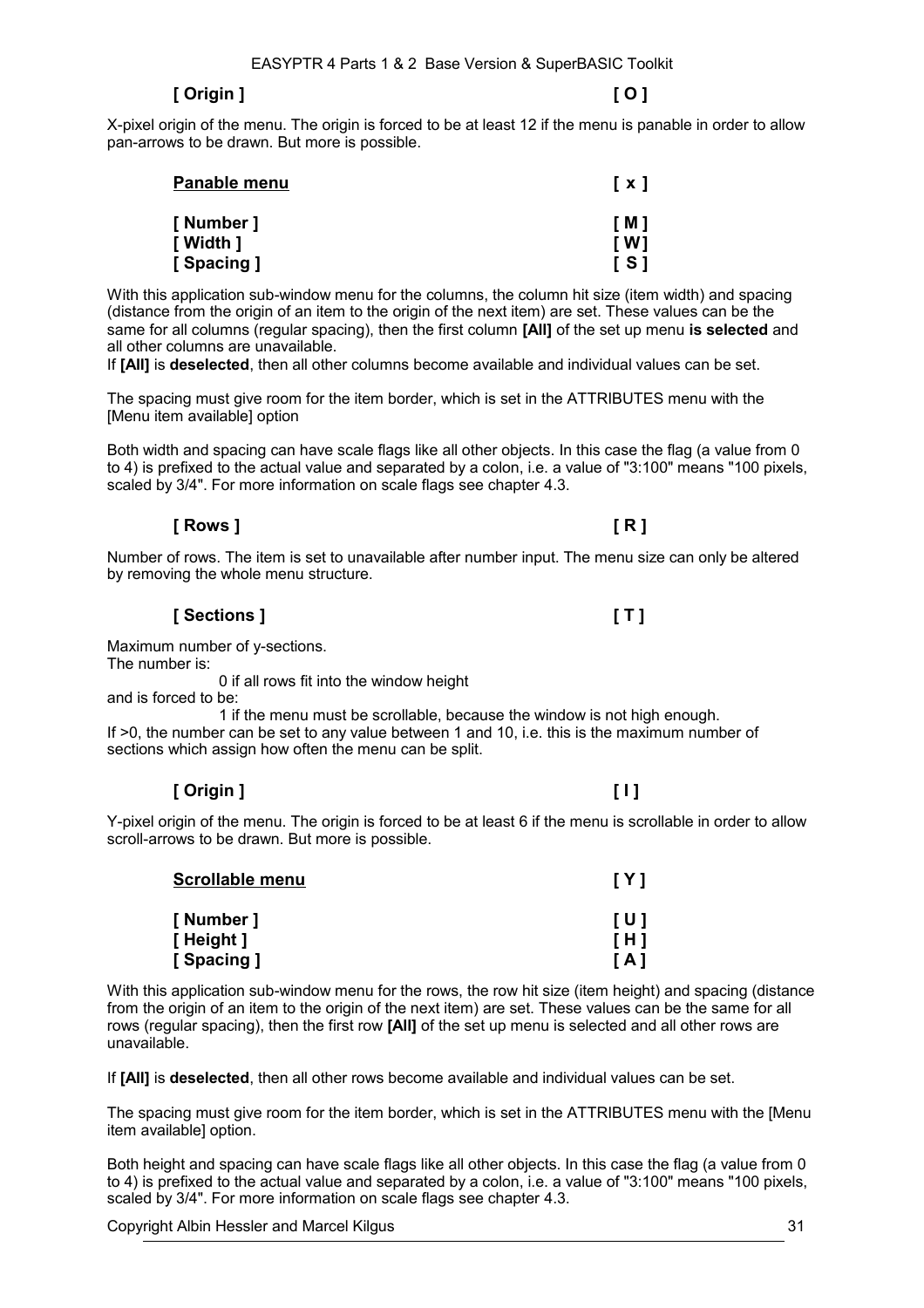# **7.0 The Appendix Manager**

# **APPMAN File 'appman\_obj'**

With APPMAN menus, sprites, blobs and patterns appended to the SuperBASIC extension files 'easyptr\_cde', 'easymen\_cde' or 'ptrmen\_cde' can be managed. More, APPMAN may produce an own file format ('\_app), mainly intended to store the appendix separately, but also giving access to the definitions through a SuperBASIC command (APPAn).

APPMAN is intended to copy appendices from one extension file to another (e.g. new version), but also offers the opportunity to delete, sort or recover single definitions from an appendix.

APPMAN's app files can be included in Qliberated programs using REMark \$\$asmb=filename,0,60

# **ATTENTION**

Appman only works if the Menu extension 'menu rext' is loaded. Sleep only works if the QPAC2 button frame is present.

# **7.1 Base file**

The first extension file loaded with the option

[Extension (+Appendix)]

in the FILES menu is treated to be the base file, which is written out with the appendix when saved with the same option. On all subsequently loaded extension files with appendix, the extension code is thrown away and only the appendix is merged into the list.

Thus a new version of the extension file must be loaded as base file before any other (note: this has been relaxed a bit in version 4.02, where the code of the latest loaded extension file that does not contain an appendix will be used).

# **7.2 File types**

Appman accepts the following file types

| <b>Extension files</b>             | original file name                         |
|------------------------------------|--------------------------------------------|
| <b>EASYMEN</b>                     | easymen_cde<br>easymenr cde<br>ptrmen cde  |
| <b>EASYPTR</b>                     | ptrmenr cde<br>easyptr_cde<br>easyptrr cde |
| <b>Appendix / collection files</b> | <u>with ending</u>                         |
| <b>EASYAPP</b><br><b>EASYMSC</b>   | _app<br>msc                                |

The file names may be changed. The files are identified by other means. To all files of type EASYPTR or EASYMSC only sprites, blobs and patterns may be appended.

| <b>Single definitions</b> | with ending |
|---------------------------|-------------|
|                           | men         |
|                           | _spr        |
|                           | blb         |
|                           | pat         |

Single definitions are only identified by the ending. An internal identification is not present.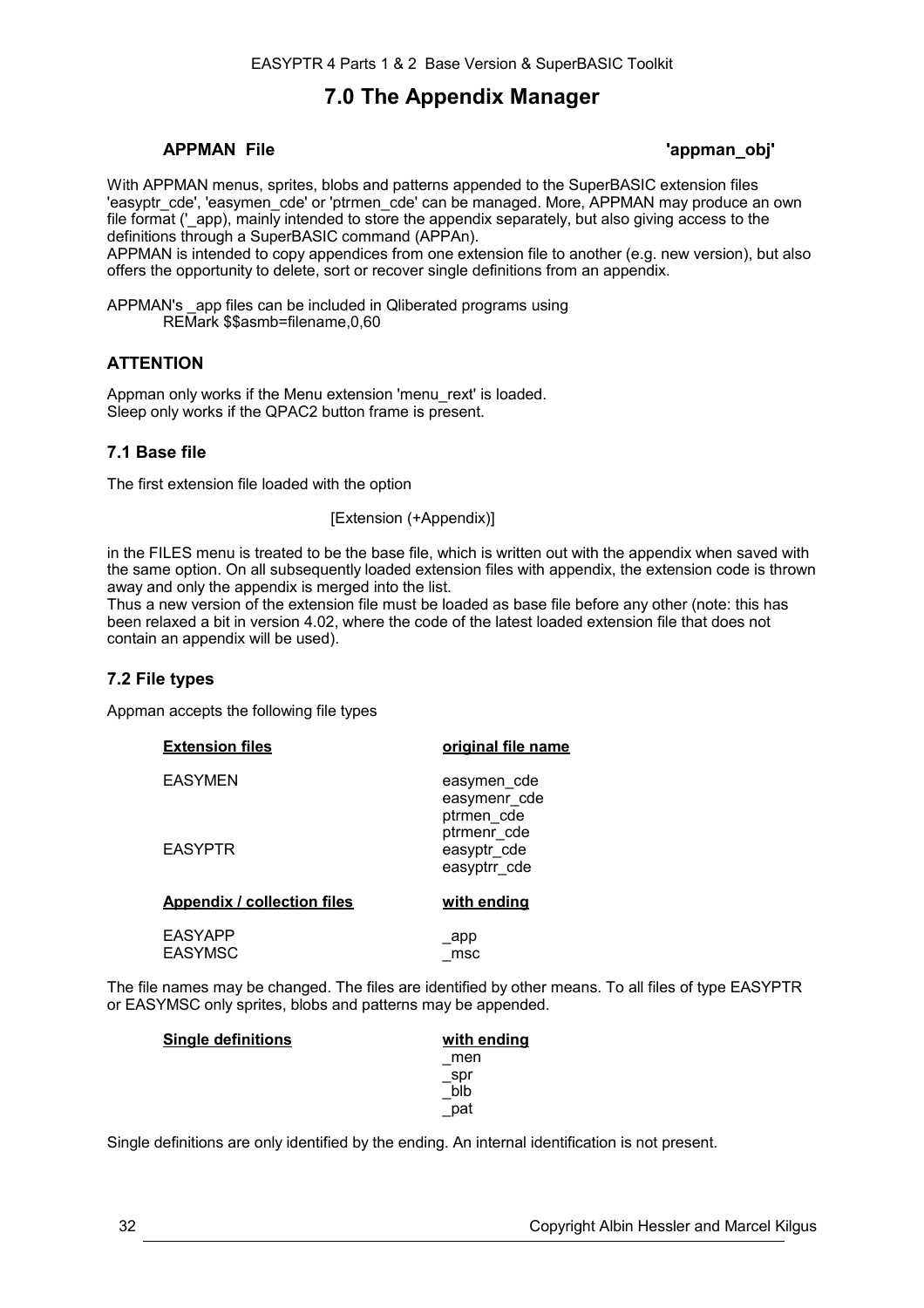# **7.3 Main menu**

# **Standard functions**

Move window, Sleep (with QPAC2 only), Wake (rebuilt list) and ESC (Quit program).

# **[ Files ]**

Pop up FILES menu.

# **[ Show ]**

Switch on show mode. If [Show] is selected, menus and sprites are shown if they are selected in the first column [no.] of the list.

# **[ Clear ]**

Clear all loaded files.

# **7.3.1 List**

# **[ no. ]**

All loaded definition are numbered through here. To select a single definition for Save/Append operations. If [Show] is selected the definition is shown. Press a key to return to the menu.

# **[ type + no. ]**

Type of definition (menu, sprite, blob, pattern). Menus and graphical definitions are numbered separately here. If selected a new number can be edited. The object is then moved to the new position. **If '0' is entered, the definition is removed from the list.**

# **[ length ]**

Length of the definition in bytes.

# **[ name ]**

Name of the definition. The name can be edited. Separately loaded sprites, blobs and patterns don't have names. Type a name if they shall be part of an appendix.

# **7.4 Menu FILES**

# **Standard functions**

Move window and ESC (Break, no action)

# **[ OK ]**

Do selected option.

**[ Load ]**

Select load.

# **[ Save ]**

Select save.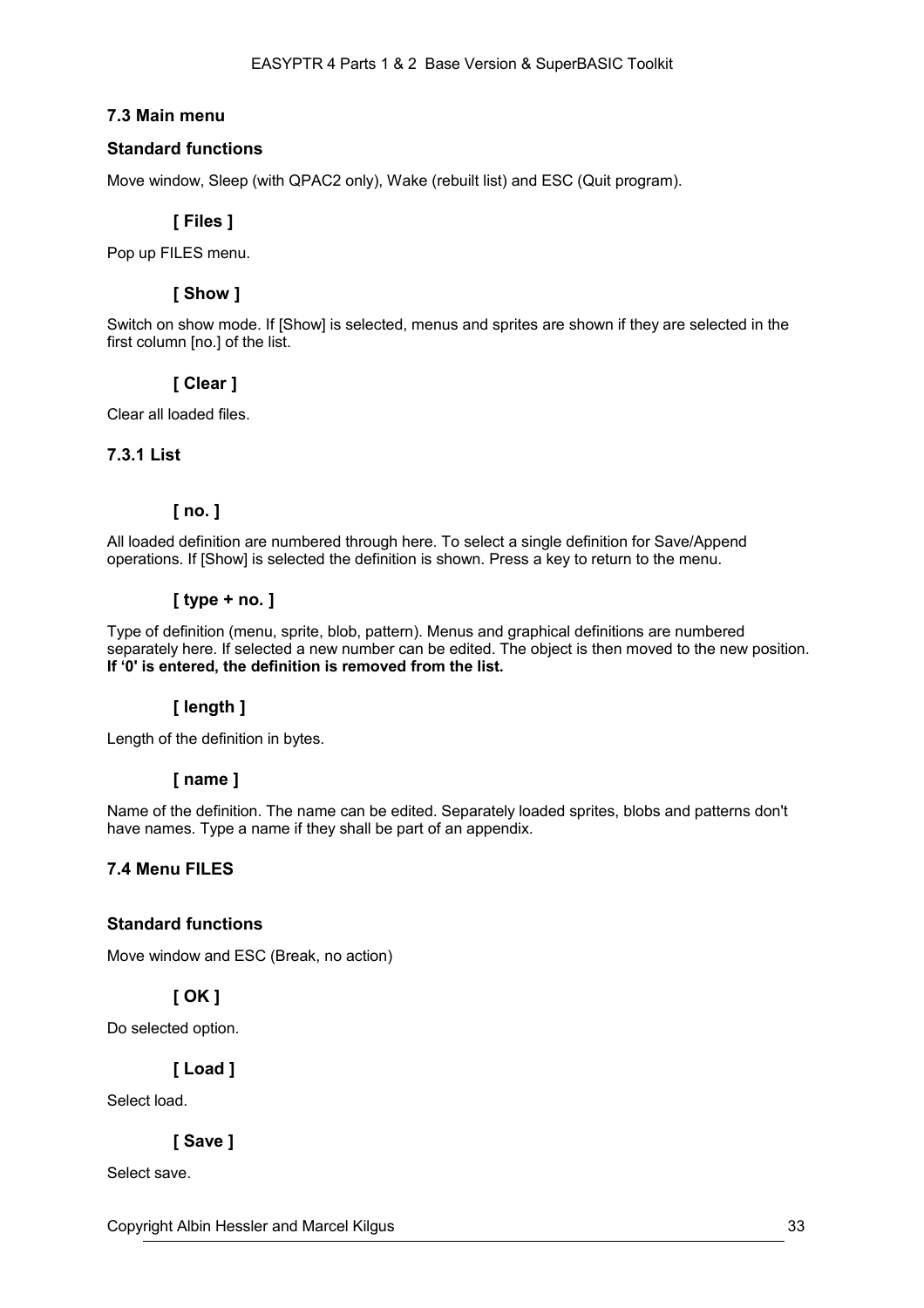# **[ Append ]**

Select append.

# **[ Extension (+Appendix) ]**

**Load:** An extension file of type EASYPTR or EASYMEN is loaded. All appended definitions are merged into the list. The first file loaded is taken to be the base file. It's name is shown.

Save: If a base file exists, it is saved. If it's type is EASYMEN, then all actually loaded menu, sprite, blob and pattern definitions are appended to this file. If it's type is EASYPTR, then only sprite, blob and pattern definitions are appended.

**Append:** If a single definition is selected in the list (column [no.]), then this definition is appended to the specified file, else all definitions are appended. The file must be of the appropriate type.

# **[ Appendix [\_app] ]**

**Load:** A file of type EASYAPP is loaded. All appended definitions are merged into the list.

**Save:** A new EASYAPP file is created. The APPAn command is part of this file, where 'n' is the number shown in the number window. All definitions are appended to this file

**Append:** If a single definition is selected in the list (column [no.]), then this definition is appended to the specified file, else all definitions are appended. The file must be of the type EASYAPP.

# **[ Command see → APPA ] [ n ]**

Here the number of the APPAn command in an EASYAPP file is set. 'n' can be any number from '0' through '9', i.e. ten different EASYAPP files with different commands APPA0 through APPA9 can be generated.

# **[ Collection [\_msc] ]**

**Load:** A file of type EASYMSC is loaded. All sprites, blobs and patterns are merged into the list.

**Save:** A new EASYMSC file is created. All sprites, blobs and patterns are saved in this file. EASYMSC files are intended to contain all definitions that are needed for a specific menu and may be loaded in **FASYMENU** 

**Append:** If a sprite, blob or pattern definition is selected (column [no.]), then this definition is appended to the EASYMSC file, else all definitions are appended.

| [ Menu    | $[$ men] |   |
|-----------|----------|---|
| [ Sprite  | [_spr]   |   |
| [ Blob    | $L$ blb] | ] |
| [ Pattern | $[$ pat] |   |

**Load:** A single definition of the specified type is loaded and merged into the list.

**Save:** Only available if a single definition is selected in column [no.] of the list.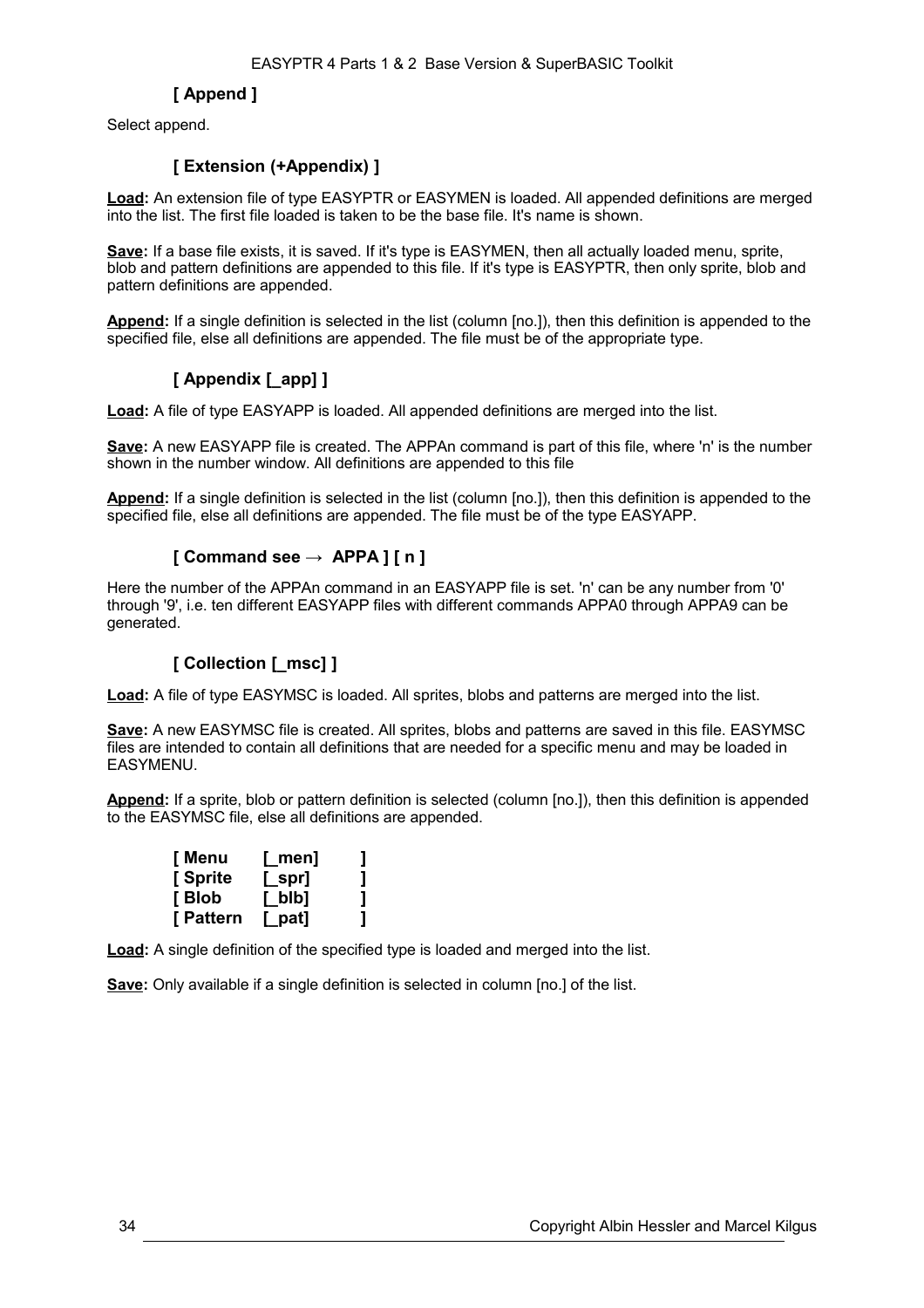# **7.5 Examples**

### **Example 1:**

Version update of a EASYMEN file with appendix. Appendix unchanged.

**Start Appman** or reset with [Clear]. **Load new extension file** with option

[Load][Extension(+Appendix)]. **Load old extension file with appendix** with the same option.

Now all definitions are listed.

**Save new extension file** with the option

[Save][Extension(+Appendix)].

The old file can be overwritten.

**Example 2:**

A menu definition has been modified and shall be exchanged in the appendix.

**Start Appman** or reset with [Clear]. **Load extension file with appendix** with the option.

[Load][Extension(+Appendix)].

**Load new menu** with the option

[Load][Menu [\_men]].

**Select old menu** in column [type + no.] and type 0 (zero). **Select new menu** in column [type + no.] and type position. **Select new menu** in column [name] and type name. **Save extension file** with the option

[Save][Extension(+Appendix)].

The old file can be overwritten directly.

### **Example 3:**

The appendix of an old EASYMEN and an old EASYPTR shall be copied to a new 'ptrmen\_cde' file which contains all SuperBASIC extensions in one (shorter) file.

**Start Appman or reset with [Clear].** Load new ptrmen cde file with the option [Load][Extension(+Appendix)]. **Load old EASYPTR** extension file with appendix with [Load][Extension(+Appendix)]. **Load old EASYMEN** extension file with appendix with [Load][Extension(+Appendix)] too. The complete appendix is now listed.

**Save new extension file** with the option

[Save][Extension(+Appendix)].

The new file should be given a new name.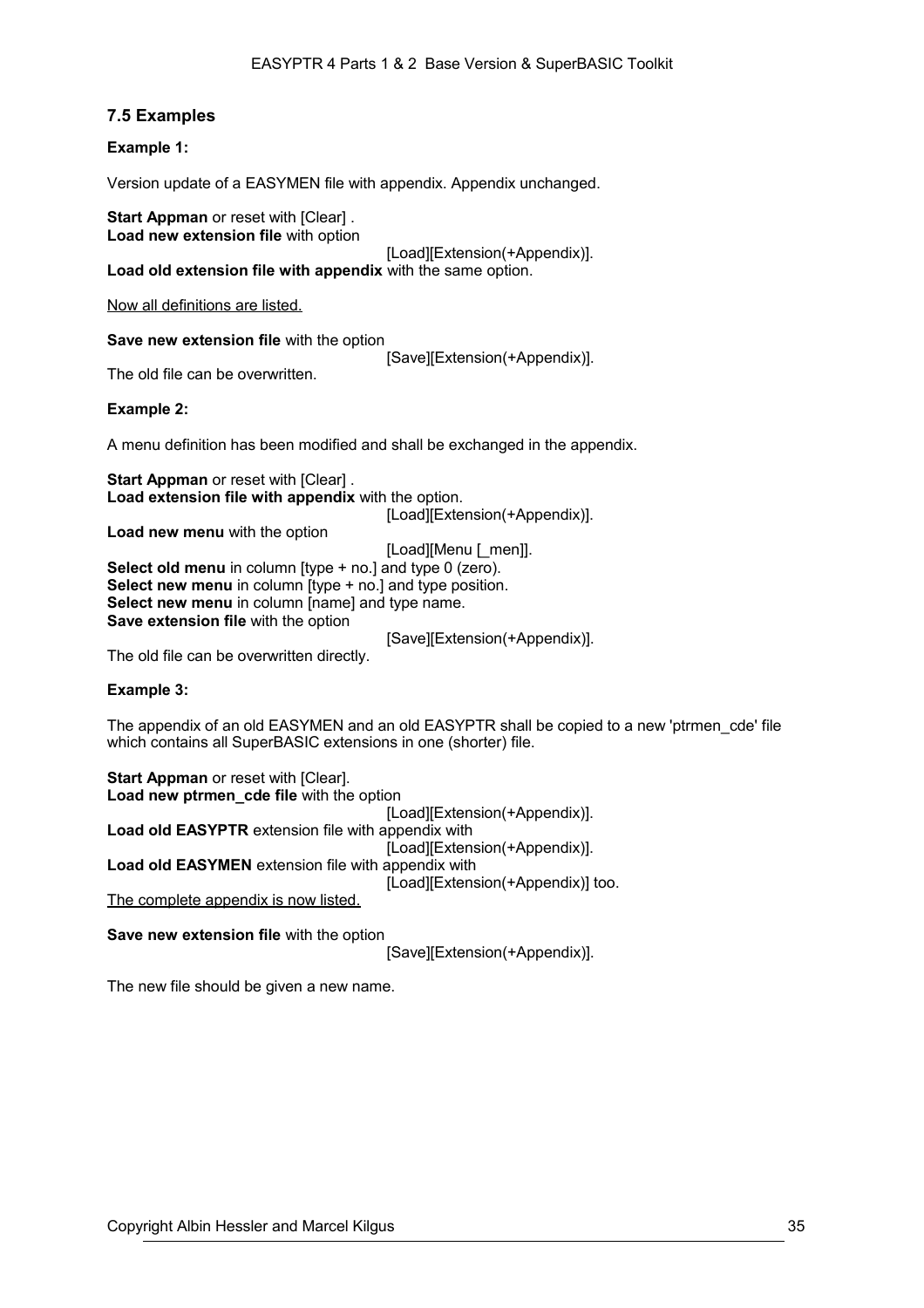# **8.0 The SuperBASIC extensions**

partly contained in (see  $\rightarrow$  chapter [12\)](#page-82-0)

**EASYBMEN**<br> **EASYBMEN** 

**EASYPTR file** 'easyptr\_cde' **file** 'easyptr\_cde' **file** 'easyptr\_cde' **file** 'easyptr\_cde' file 'easyptrr\_cde' file 'ptrmen\_cde' file 'ptrmenr\_cde'

**EASYMEN EASYMEN EASYMEN** also contained in file 'easymenr\_cde' file 'ptrmen\_cde' file 'ptrmenr\_cde'<br>file 'easybmen\_cde'

**PUTGET file 'putget** cde'

EASYPTR helps you developing a menu structure for your program as quickly and easily as possible. With the SuperBASIC extensions you are given routines to draw and control the menu in your program. Naturally you must write the program itself and connect it with the menu. In general a SELect ON loop is the best way to do this. Here the MCALL function value can be used directly to select which procedures and functions shall be called.

You may study the demo programs. The programs should run normally, but these are only examples of how to use our SuperBASIC extensions. EASYPTR is not intended to be a programming lesson, so we assume that you are familiar with SuperBASIC principles.

The Pointer Environment Kit tutorial disk will provide a better introduction to programming with EASYPTR and we recommend that you also study the examples on that disk.

If you are not familiar with the pointer environment features, please read Appendix I before you start.

# **8.1 Preliminary remarks**

# **Basics**

The EASYPTR extensions give access to the extended system routines of the pointer interface. Most commands are directly based on a Trap #3 operation.

The EASYMEN extensions can control menu definitions. Most commands are directly based on vectored routines of the window manager. These read the data structures and use the Trap #3 system routines of the pointer interface and the standard screen driver as required.

# **A tip to start with:**

Load the file 'ptrmenr\_cde' residently (i.e. use LRESPR) and work with it. Later you can decide which type of extension file with appended definitions is best for your program. Use the EASYEXT extensions and the PTRMEN\_EXT command to load and unload extension files with appended definitions temporarily.

# **Working area**

The EASYPTR commands RDPT, SPRS and WMOV and the EASYMEN commands MSETUP and MDRAW, install a menu working area for the window channel. This area is linked into the 'thing' list and can be seen in the QPAC2 'Things menu'. The name is always 'easymenu' together with the full QDOS channel ID in hex, e.g. easymenu001B0015 . The areas installed on the EASYMEN level are compatible with those on the EASYPTR level, i.e. all EASYPTR commands (RDPT, WMOV ... ) use the same working area as installed by MDRAW. On the other hand, if a menu working area is installed, then the pointer working area will automatically be removed.

Working areas installed on the menu level are removed with MCLEAR, which removes the menu and restores the screen contents under the menu. Working areas on the pointer level are removed with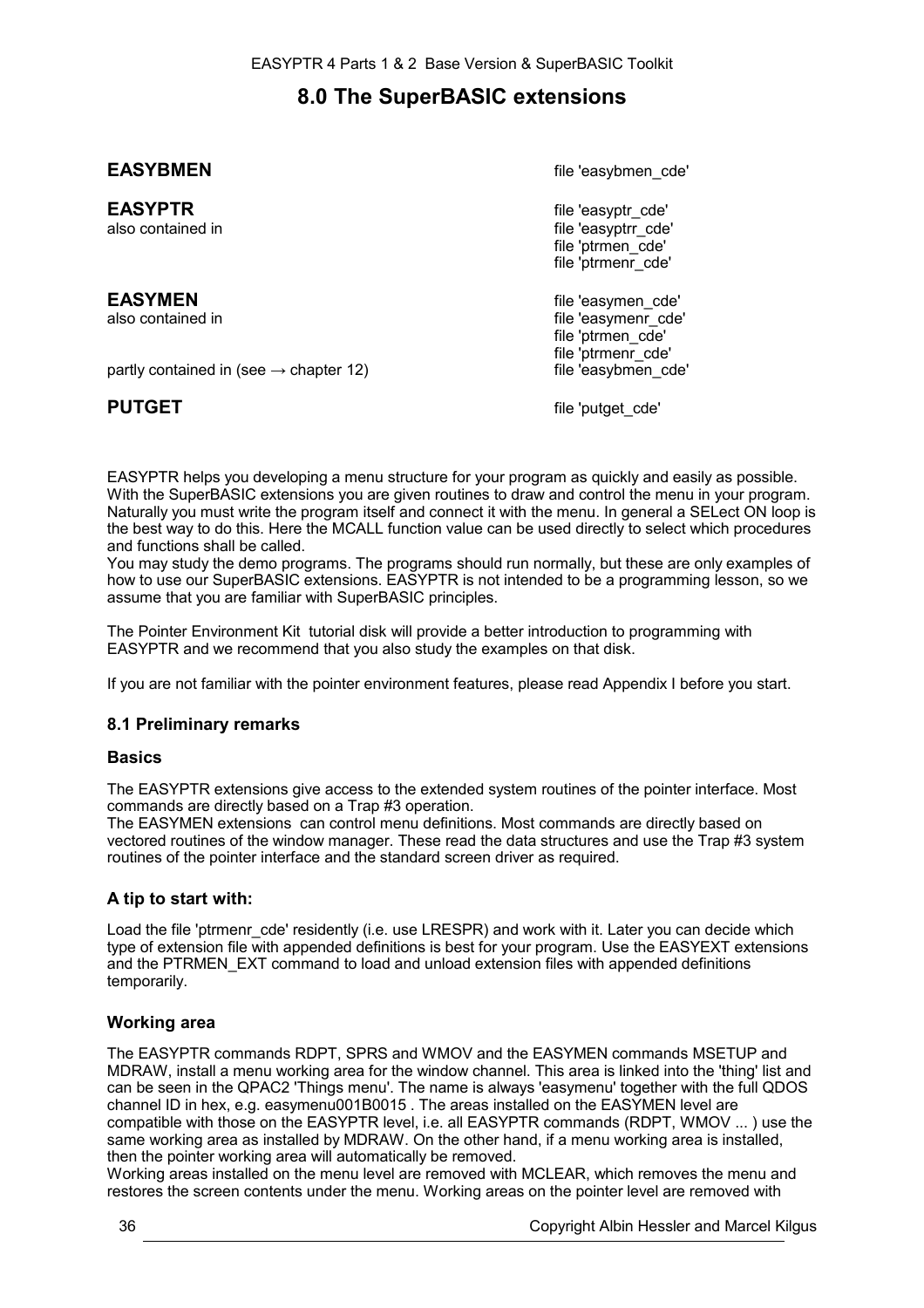CLPT. All working areas of a job can be removed with CLAMP at once. But here the window contents is not restored. This command is intended to be of some use during program development.

### **Why different files ?**

The extensions are available in different files. Some applications may only use the menu level extensions, then it is sufficient to have the EASYMEN commands in one file. Other applications may built up their own window and/or menu control with the EASYPTR commands, then it is sufficient to have these in one file. If a program works on both levels, the PTRMEN file should be taken, as it is about 2Kb shorter than the single files together.

The EASYBMEN commands (chapter [12\)](#page-82-0) are identical with those of the same name in the EASYMEN extensions. Even more, the EASYBMEN file has all commands, except the MAW... commands for dynamic application sub-window menus, though not described in chapter [12.](#page-82-0)

The full syntax can be used with all commands in the EASYBMEN file! So, if a program does not need dynamic application sub-window menus, the shorter EASYBMEN extension file can be used.

If you intend to run several programs, you should load the extension residently, instead of blowing up memory with multiple copies. Here you can use the 'r' versions, which have some additional commands useful during program development. These are the commands PTR\_EXT and MEN\_EXT (PTRMEN\_EXT), SPRITES and MENUS (APPENDIX) and MLIST.

You can link your menu and sprite-definitions in the compiled code anyway. APPMAN offers a special file format (app) where a single command APPAn gives access to appended definitions.

| <b>File</b>                 | <b>Contents</b>                   | <u>Purpose</u>                                                                                                     |
|-----------------------------|-----------------------------------|--------------------------------------------------------------------------------------------------------------------|
| easyptr_cde                 | pointer commands                  | pointer interface access                                                                                           |
| easyptrr_cde                | pointer commands                  | resident version<br>pointer interface access<br>program development<br>usage by several programs                   |
| easybmen cde                | menu commands                     | menu control without dynamic<br>application sub-window menus                                                       |
| easymen_cde<br>easymenr cde | menu commands                     | menu control<br>resident version<br>menu commands menu control<br>program development<br>usage by several programs |
| ptrmen cde                  | pointer commands<br>menu commands | pointer interface access<br>menu control                                                                           |
| ptrmenr_cde                 |                                   | resident version<br>pointer commands<br>pointer interface access                                                   |
|                             | menu commands                     | menu control<br>program development<br>usage by several programs                                                   |
| putget_cde                  | string commands                   | direct memory string read/write                                                                                    |

### **8.2 Basic ideas**

### **Primary window**

The first window channel opened for a job. In SuperBASIC (JOB 0) this is channel #0. The primary windows of all jobs are managed by the pointer interface. Switching between jobs is switching between their primary windows. The interface automatically saves and restores the window contents within primary channel outline when jobs are switched around. All subsequently opened window channels are called 'secondary windows'.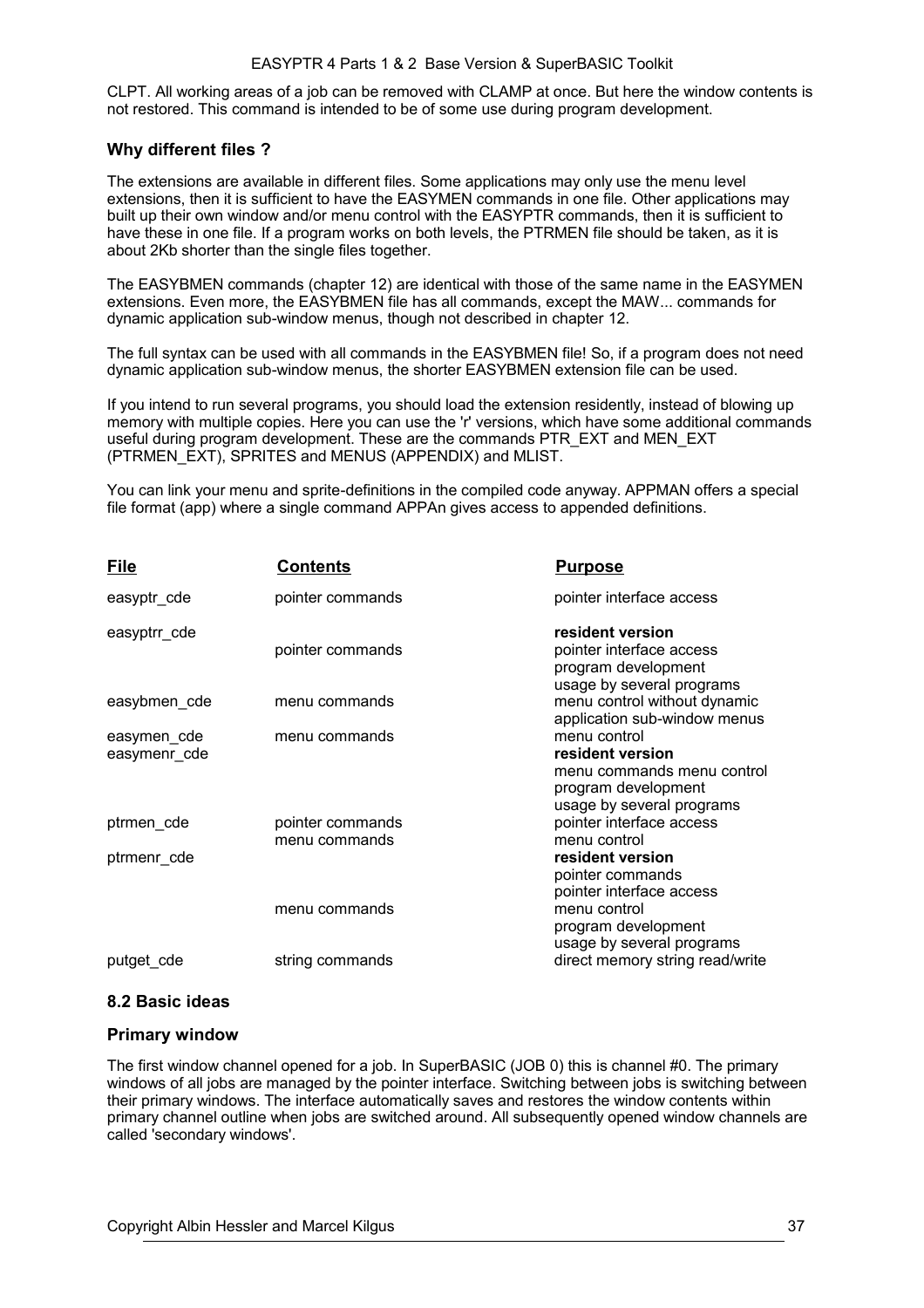## **Error handling**

All EASYBMEN commands offer an error handling which is especially useful in compiled programs. If the parameter for the channel number is an integer and passed as a name (e.g. ch%), then if an error occurred the procedure will return and the error code is passed in the variable ch%, else the variable is left unchanged.

Examples. 100 MDRAW #0

or 100 MDRAW #ch

will return an error in the standard way, (the program would stop and the error would be reported), but 100 ch%=0:RDPT #ch%

will always return with no error on the program level and the program itself may test on an error, e.g.: 110 IF ch%>0:MYERROR ch%

where MYERROR might be a special error handling procedure within the program.

## **Hierarchy**

All well behaved (see  $\rightarrow$  Outline) window channels of a job form a hierarchical structure. The pointer interface scans all secondary windows in reverse order (the latest one is on top) and only the latest one declared to be well behaved (outline set) will get a pointer request.

A pointer request on the primary window is only possible if there is no well behaved secondary window. A pointer request is not possible on a window if the outline has not been set.

The commands OUTL and CLPT (part II only) .offer the flexibility to manage several window channels together with the pointer interface, though if all features of the pointer environment together with EASYPTR are used it will be possible to work with a single window channel (see  $\rightarrow$  EASYMENU see  $\rightarrow$ menu elements see  $\rightarrow$  MWINDOW ) and to open secondary windows only for temporary purposes (e.g.

pop-down menus). This will avoid hierarchical problems.

### **Outline**

The area within which a pointer request can be started on a window is called the outline. The outline is set with the command (see  $\rightarrow$  OUTL, part II only). A pointer read is only possible when the outline has been set. MDRAW sets the outline automatically.

All Standard I/O-commands are only active in the WINDOW area of a window.

The WINDOW size of a channel may be equal to or smaller than the outline size.

The outline of a primary channel may cover the whole screen, while a secondary window outline always has to be within its primary window outline.

A channel is called well behaved, if the outline has been set.

When a menu is drawn with MDRAW, the outline is set to the menu main window size. If the channel is a primary window, all secondary windows which are open will be forced to be within the menu window. When a menu is drawn in a secondary window, and if the primary window outline is not set, then it is forced to the minimum line which includes all actually open secondary windows. A menu for a secondary window can only be drawn within its primaries outline, i.e. the outline must be large enough. The window size is often changed by the window manager when a menu is drawn and controlled. The application too may set the window size for its purposes at will within the outline (main window size). If the menu structure has been destroyed, an MDRAW may restore it.

## **Pointer Request**

A pointer request is only possible on the latest opened window channel of a job for which an outline has been set (Hierarchy).

### **Secondary Window**

All windows opened after the primary channel of a job are called secondary windows.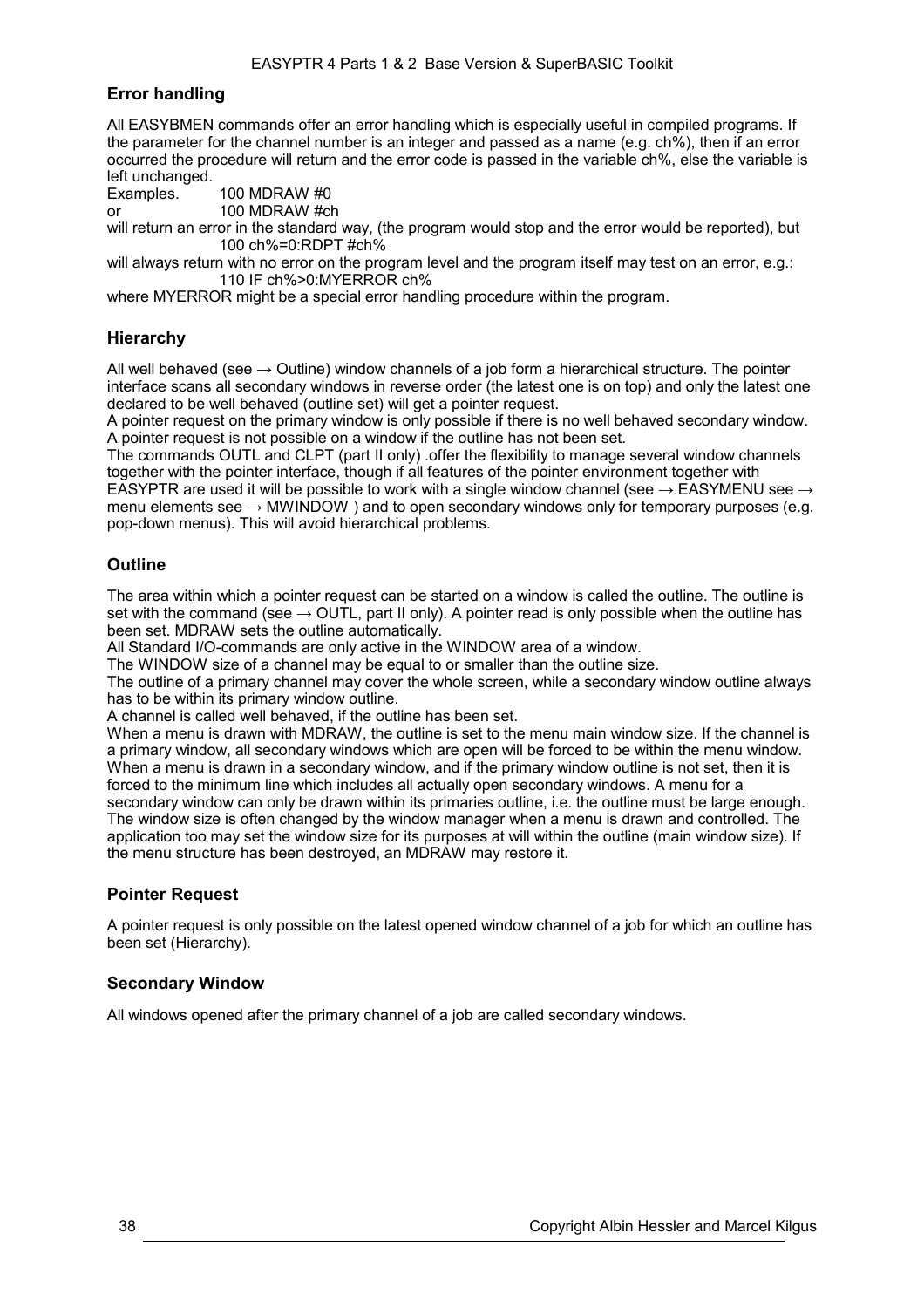### **8.3 Syntax**

#### **The syntax description follows the usual conventions.**

All parameters in square brackets [...] can be omitted.

Parameters in curly brackets {…} are alternative parameters, i.e. one of these parameters (mostly of different types) must be given.

All parameters which do not have square brackets elsewhere around them, must be given. For all variables and parameters the SuperBASIC conventions about SuperBASIC names, parameter types (floating point, integer (%) and string (\$)) , etc. are valid.

**Names** can be given as SuperBASIC names (type floating point) or string expressions (between inverted commas), where nothing else is mentioned. In general we recommend to use string expressions in programs, to keep the SuperBASIC name table free from such things.

This applies to all parameters where **'name'** is a part of the variable name in the syntax description (Name can be name\$ too).

**The EASYBMEN commands are identical to those of the EASYMEN extensions. If you have purchased EASYPTR part I (Base Version) only you will have only short descriptions of the commands. This manual contains to the complete descriptions . If you are not familiar with programming in SuperBASIC you may wish, as an exercise, to experiment with the shorter descriptions. These can be found as an appendix t this manual. The full syntax is supposed to be of use even for very complex programs and thereby more difficult to read. The best way to get to grips with programming using EASTPTR is to read the text files and try the examples on the 'PEK' disk which you should have received with this manual. If you did not receive this disk contact Q Branch.** 

### <span id="page-38-0"></span>**8.4 Channel number**

The channel number can be replaced by the address of the working definition, as soon as the working area is installed (see  $\rightarrow$  MWDEF). By this the routines are about twice as fast This is especially significant in MCALL or RDPT loops.

The channel number is always defaulted by the primary windows channel number. But this leads to a significant slow down and should only be used during program development.

### **8.5 Commands**

For any command the file(s) were it can be found is given. In order to find command descriptions fast, the following syntax description is in alphabetical order, although sometimes it would be better to describe. correlated commands next to each other. All commands do have references to related commands.

## **WARNING**

Some Qliberator versions have problems with a separator

**, \ ! TO** 

at the end of a parameter list (system crashes). Set a 'dummy parameter', e.g. \0 behind it or look for a new version of Qliberator.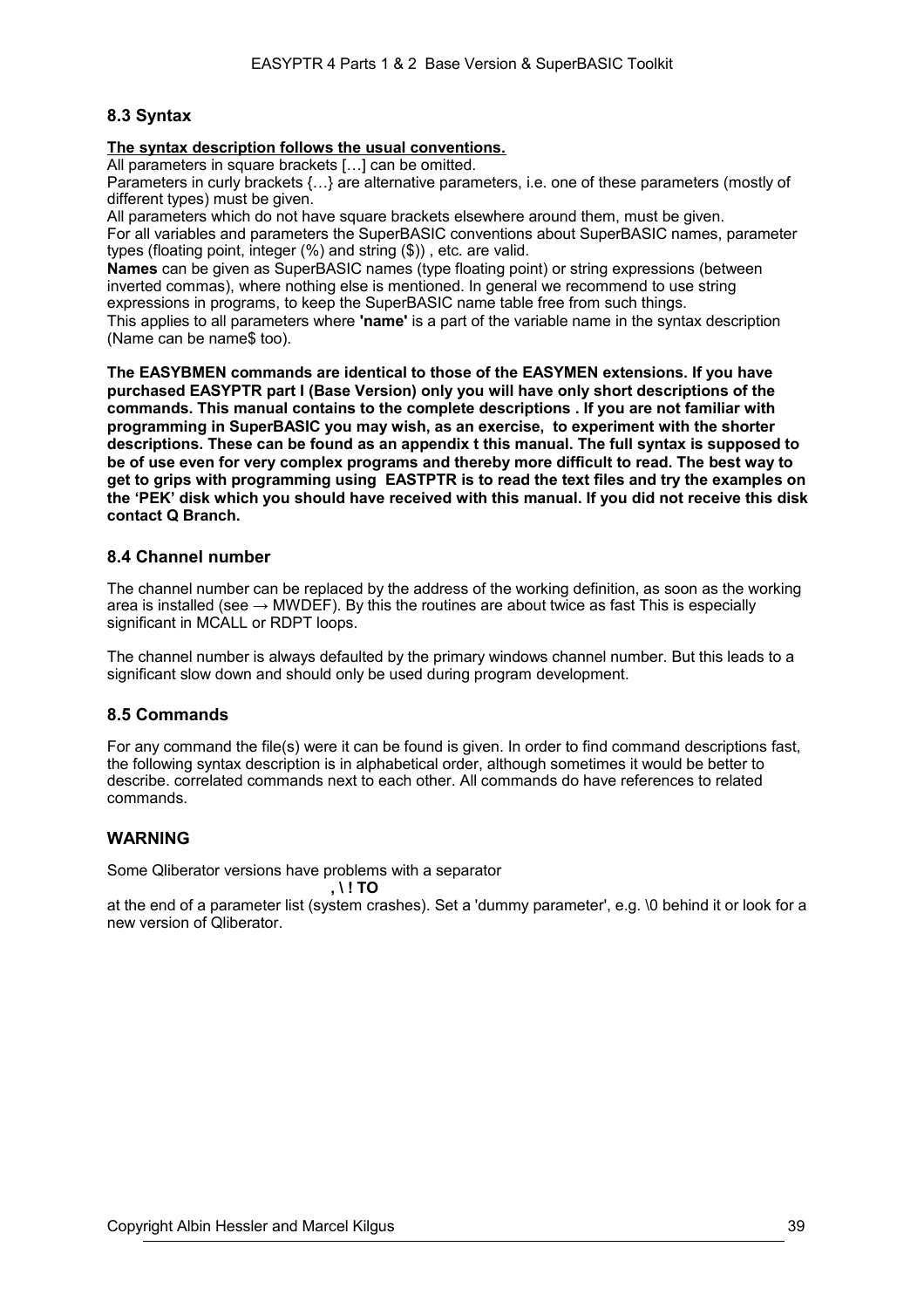# **9.0 Keywords, Description and Syntax**

# **APPAn**

**in EASYAPP files see → SPRA** 

#### **adr = APPAn (name\$)**

n can be 0 - 9, depending on which number has been set in APPMAN when the file was created.

name\$ name of appended definition (always string!)

Returns the address of the definition in an EASYAPP file The compiler directive to include EASYAPP files with Qliberator is

REMark \$\$asmb=?,0,64

# **APPENDIX**

### **in ptrmenr\_cde see → MENUS, SPRITES**

**APPENDIX {#ch%}{device}**

ch% SuperBASIC channel number default: #1

device device or filename

A list of all definitions (menus, sprites, blobs, patterns) appended to the actually loaded PTRMEN extensions is printed to the given channel.

## **Example**

'ptrmenr\_cde' is loaded residently. A copy of 'ptrmen\_cde' renamed 'mymen\_cde' with appended definitions is loaded with XJ during program development. The command APPENDIX, which is only present in the resident version, finds the actual loaded appendix of the PTRMEN file automatically and prints the list.

APPENDIX gives the list in #1 APPENDIX ser1 will print it to the printer<br>APPENDIX 'flp1 appendixlist' will write to this file. APPENDIX 'flp1\_appendixlist'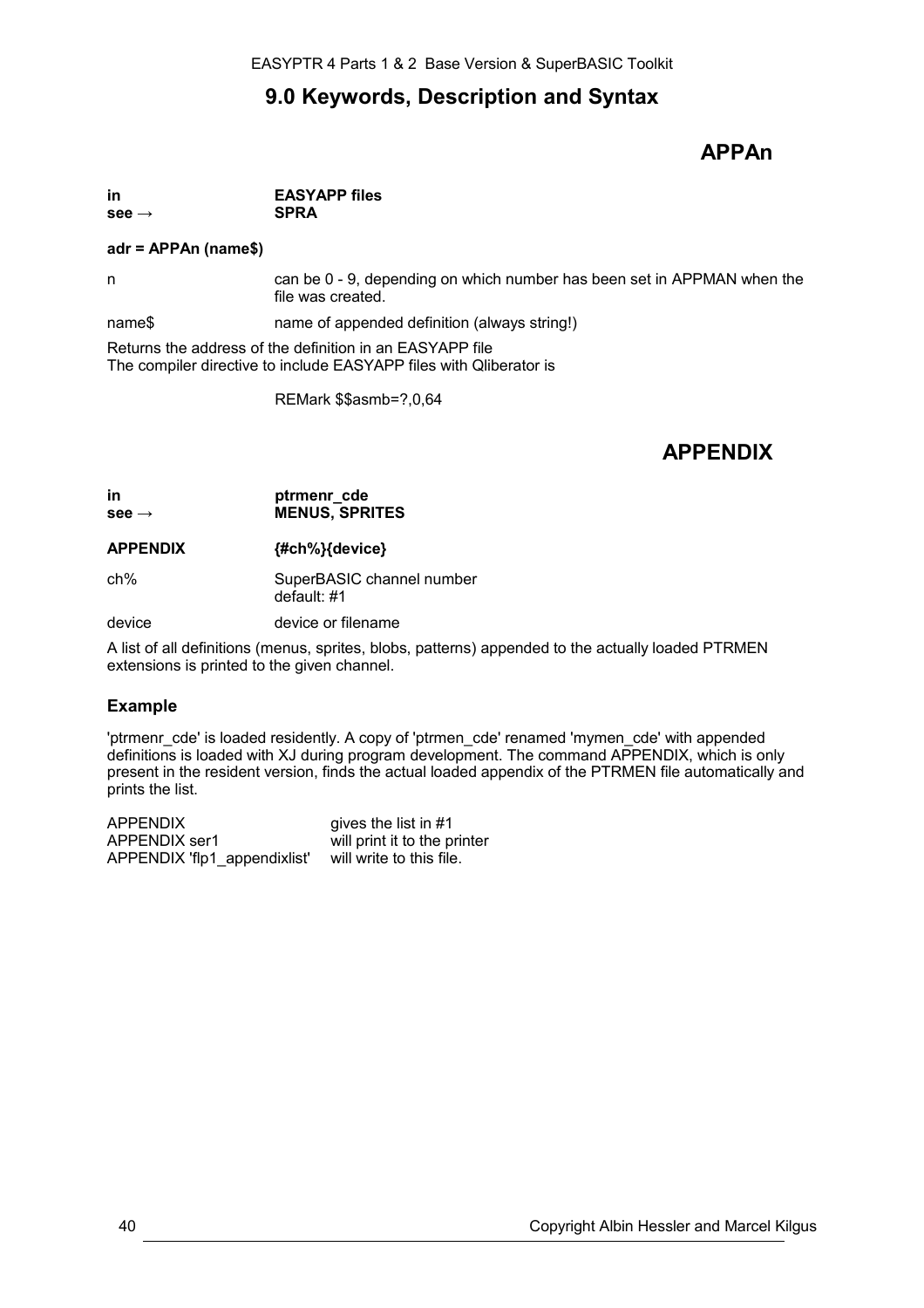## **BLOBW**

| in<br>see $\rightarrow$ | easyptr_cde<br>easyptrr_cde<br>ptrmen_cde<br>ptrmenr_cde<br><b>SPRW</b>                  |
|-------------------------|------------------------------------------------------------------------------------------|
| <b>BLOBW</b>            | $[#ch\%,]$ xpos%, ypos%, blob, pattern »»<br>»» {[, spray%]}{[, endxpos%, endypos%]}     |
| ch%                     | SuperBASIC channel number (see $\rightarrow$ 8.4)<br>default: primary channel of the job |
| xpos%                   | x-pixel (start-) position (relative to window origin)                                    |
| ypos%                   | y-pixel (start-) position (relative to window origin)                                    |
| blob                    | address, or name of appended blob definition                                             |
| pattern                 | address, or name of appended pattern definition                                          |
| spray%                  | number of pixels to be sprayed                                                           |
| endxpos%                | x-pixel end position                                                                     |
| endypos%                | y-pixel end position                                                                     |
| 1. Variant              | BLOBW [#ch%,] xpos%, ypos%, blob, pattern                                                |

Write a blob filled with the pattern at the given position

**2. Variant** BLOBW [#ch%,] xpos%, ypos%, blob, pattern, spray

Spray 'spray%' pixels of the given pattern in the blob at the given position. The pixels are randomly sprayed. Several calls may fill the blob, but it is not sure that the entire blob is ever filled.

**3. Variant** BLOBW [#ch%,] xpos%, ypos%, blob, pattern, endxpos%, endypos%

A line of blobs filled with the pattern is drawn from the start to the end position.

**Remark:** Any sprite definition can be used as a blob (i.e. only the pattern mask of all non-transparent pixels of the sprite definition is used). Any sprite definition whose x-size is a multiple of 16 can be used as a pattern.

## **CLAMP**

**in easyptr** cde **easyptrr\_cde ptrmen\_cde ptrmenr\_cde see → CLPT, MCLEAR**

**CLAMP [jobID]** 

jobid QDOS Job ID = job tag\*65536 + job number  $\rightarrow$  Toolkit 2  $\rightarrow$  NXJOB default: calling job

Clear all menu and pointer working areas of a job. All memory reserved for the working areas is released. All window channels (except the primary window) are reset to the be unmanaged.

If jobID is not the calling job, then the job will be removed too (except job 0).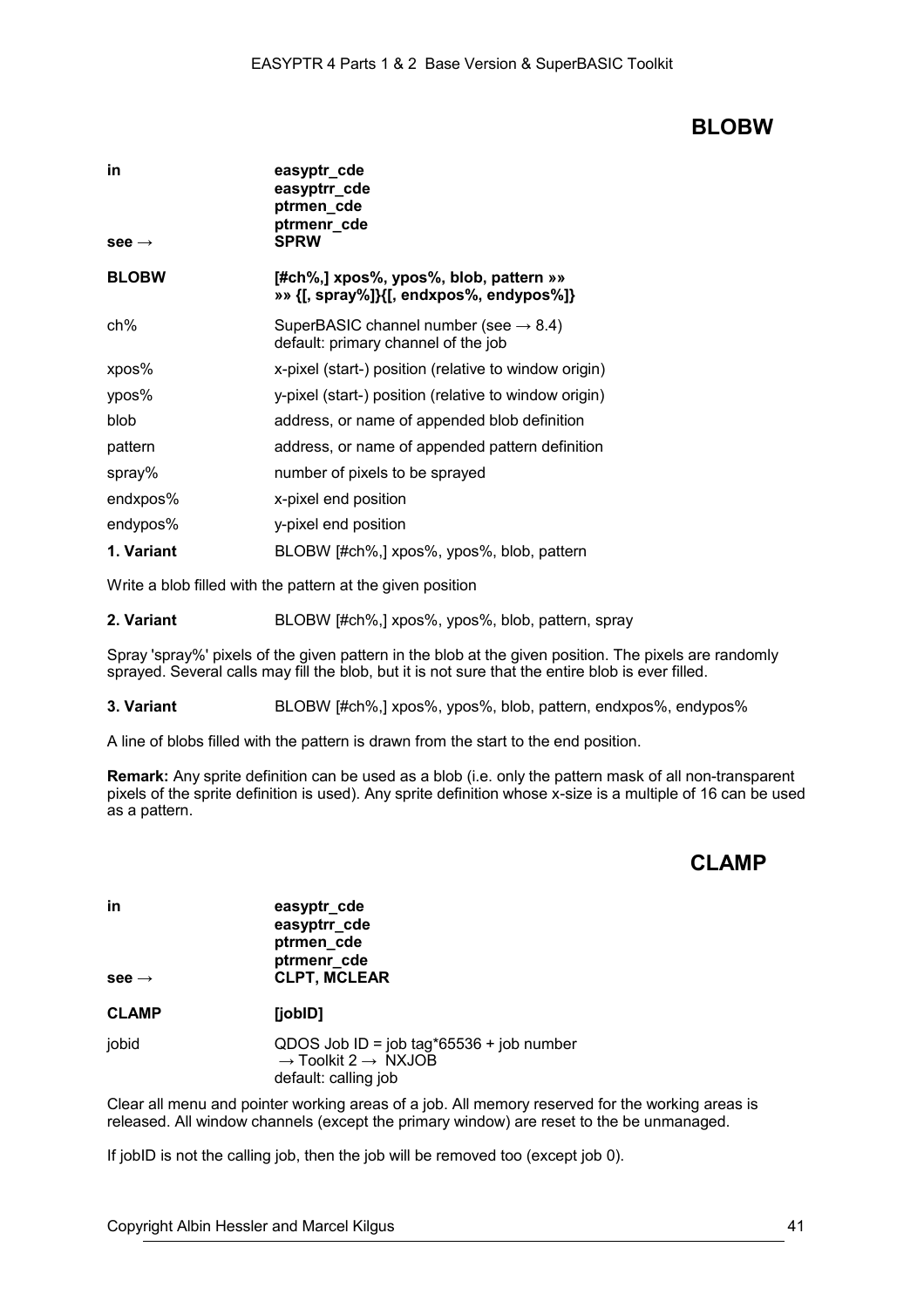**CLPT** 

| in                | easyptr_cde          |
|-------------------|----------------------|
|                   | easyptrr_cde         |
|                   | ptrmen_cde           |
|                   | ptrmenr_cde          |
| $see \rightarrow$ | <b>CLAMP, MCLEAR</b> |
|                   |                      |

**CLPT [#ch%]**

ch% SuperBASIC channel number (see  $\rightarrow$  [8.4\)](#page-38-0) default: primary channel of the job.

Clear pointer working area installed by RDPT, SPRS or WMOV of a window channel. All memory reserved for the working area is released. The window channel is reset to the unmanaged (not well behaved) stage.

**FLIM**

| in                              | easyptr_cde<br>easyptrr_cde<br>ptrmen_cde<br>ptrmenr_cde                                 |
|---------------------------------|------------------------------------------------------------------------------------------|
| <b>FLIM</b>                     | $[#ch\%,]$ xsz%, ysz%, xor%, yor%                                                        |
| $ch\%$                          | SuperBASIC channel number (see $\rightarrow$ 8.4)<br>default: primary channel of the job |
| $xsz$ %<br>ysz%<br>xor%<br>yor% | return parameters for size and origin                                                    |
|                                 | Find the movimum window limite where the windows outline can be est. Fer a               |

Find the maximum window limits, where the windows outline can be set. For primary channels this is the screen size, for secondary channels the primary outline.

# **GET\$**

**in putget\_cde see → PUT\$**

**text\$ = GET\$ (adr)**

text\$ string found

adr address in memory

Reads a standard QDOS string directly from a given address. The address must be even and pointing to the length word.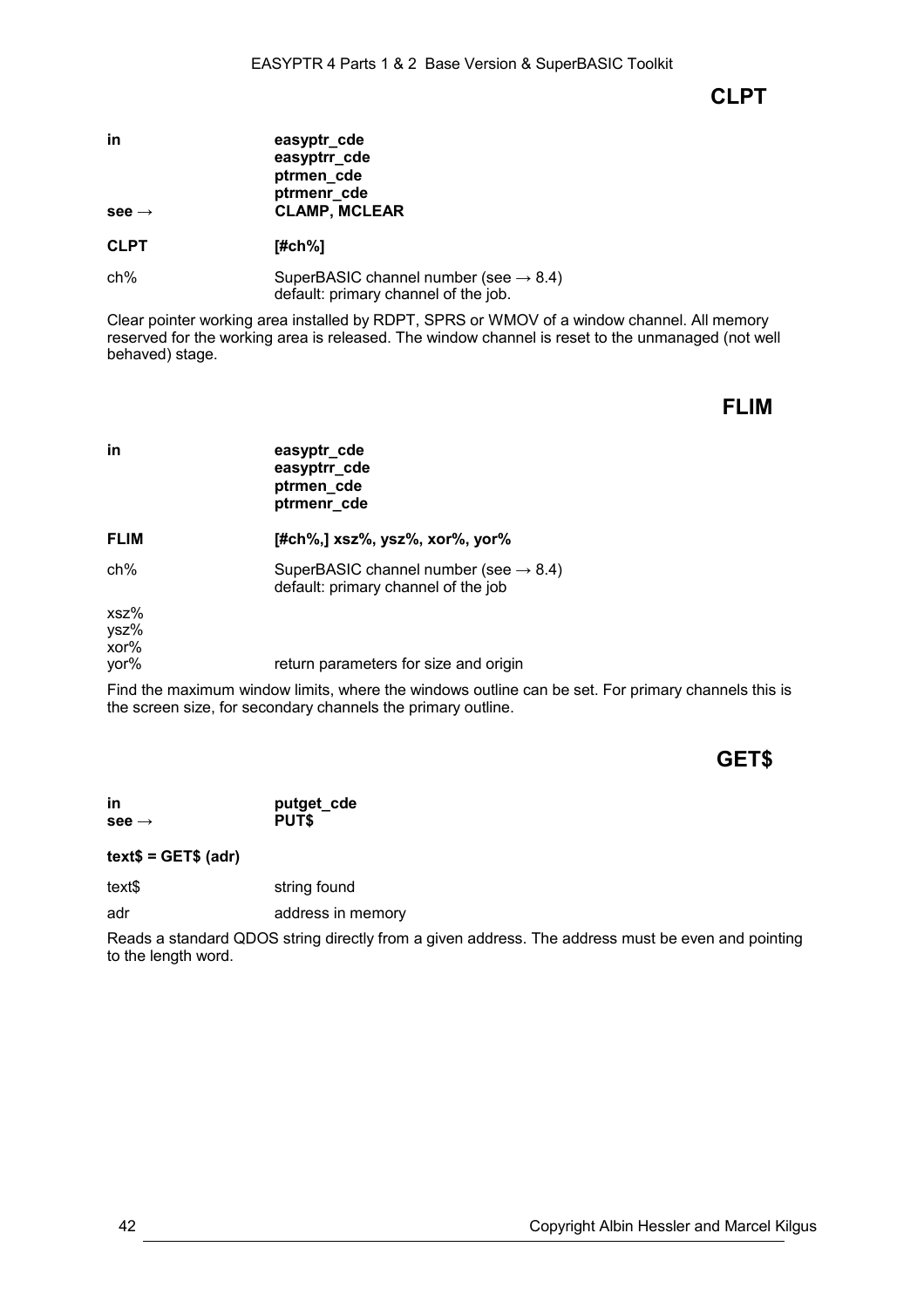**L\_WSA**

| easyptr cde                |
|----------------------------|
| easyptrr_cde               |
| ptrmen cde                 |
| ptrmenr cde                |
| S WSA, WSAIN, WSASV, WSARS |
|                            |

## **adr = L\_WSA (filename[, xsz%, ysz%])**

adr function value = address of the save area

filename name or string

xsz%

ysz% return parameter. x/y-pixel size of loaded screen save area.

Memory in the size of the file length is reserved on the common heap and the file is loaded there. This area can then be managed with WSARS, WSASV and S\_WSA.

The memory can be released with

RECHP adr or CLCHP.

The contents of the loaded file is only checked so far that, if the two return parameters are present, it looks for the flag \$4AFC. Without the two return parameters for the size, the command is equivalent to

> adr=ALCHP(FLEN(filename)) LBYTES filename, adr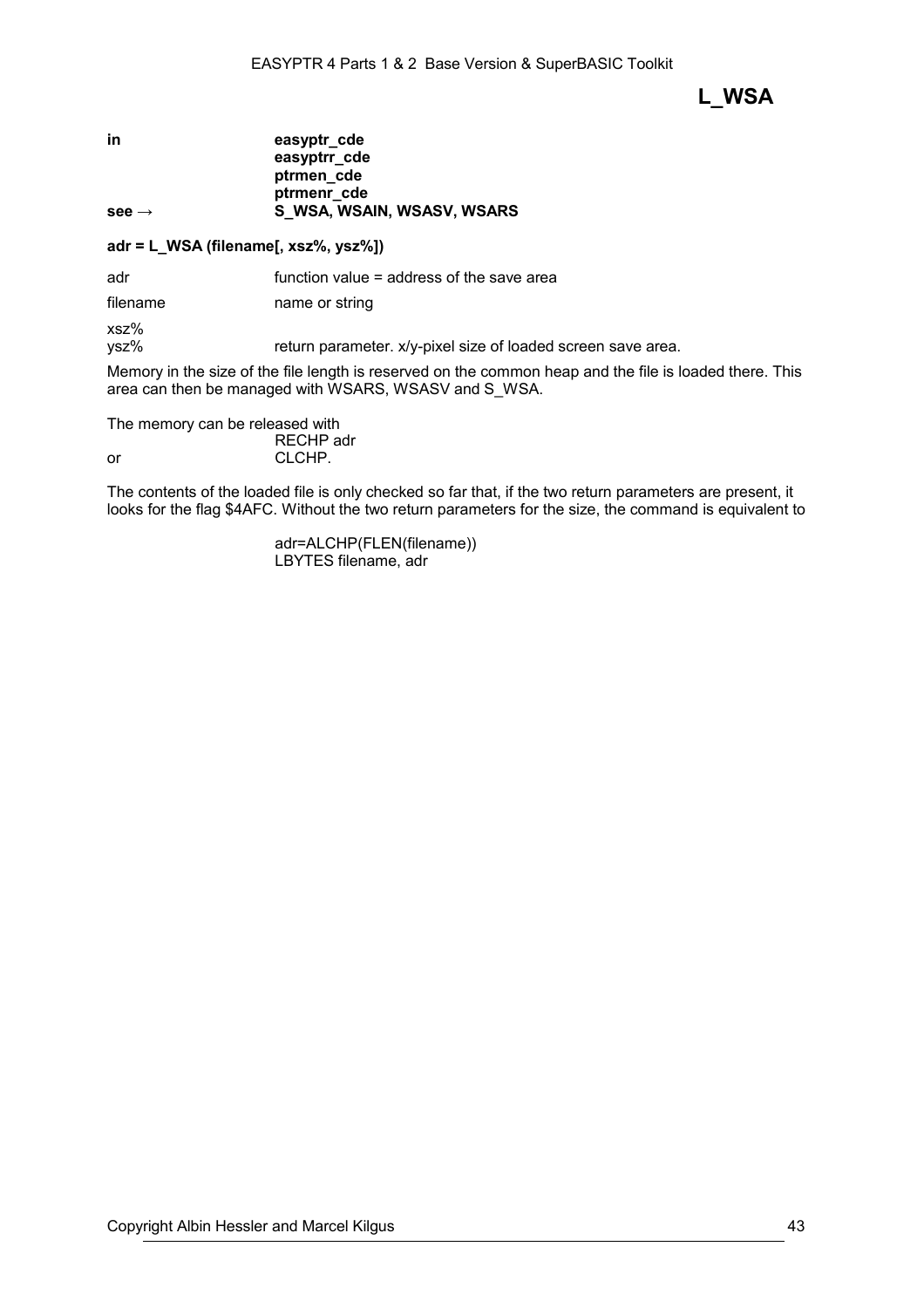## **MAWBAR**

| in                | easymen_cde<br>easymenr_cde<br>ptrmen_cde<br>ptrmenr_cde                                 |  |  |
|-------------------|------------------------------------------------------------------------------------------|--|--|
| $see \rightarrow$ | <b>MAWDRAW, MAWCLEAR</b>                                                                 |  |  |
| <b>MAWBAR</b>     | [#ch%]{,}{\} num, wi%, he%[, xst%, yst%[, xra%, yra%]]                                   |  |  |
| ch%               | SuperBASIC channel number (see $\rightarrow$ 8.4)<br>default: primary channel of the job |  |  |
| separator         | in MCALL: return after key press<br>,<br>in MCALL: immediate return<br>١                 |  |  |
| num               | application sub-window number                                                            |  |  |
| wi%               | number of virtual columns<br>$\leq 0 \rightarrow$ a split is possible                    |  |  |
| he%               | number of virtual rows<br>$\leq 0$ $\rightarrow$ a split is possible                     |  |  |
| xst%              | start column<br>default: 0                                                               |  |  |
| yst%              | start row<br>default: 0                                                                  |  |  |
| $xra\%$           | $0 - 255$<br>grid width<br>default: 6 pixels                                             |  |  |
| yra%              | grid height<br>$0 - 255$<br>default: 10 pixels                                           |  |  |

Set up and draw application sub-window bars. The window contents is not changed. The length of the bar corresponds to the number of visible grid elements. The control and positioning must be made by the calling program. The separator before 'num' decides, whether MCALL returns immediately when the pointer is moved into the application sub-window or only when a key is pressed. This flag can be set with MAWDRAW too.

A special menu item number (upper word of the function value) is returned by MCALL if bars are present. This number can be evaluated with MAWNUM.

# **MAWBARR**

**in easymen\_cde easymenr\_cde ptrmen\_cde ptrmenr\_cde see → MAWBAR**

### **MAWBARR [#ch%]{,}{\} num, wi%, he%[, xst%, yst%[, xra%, yra%]]**

This command is the same as MAWBAR, but the scroll/pan arrows are also shown. An even more extended special menu item number is returned in MCALL if the arrows are clicked.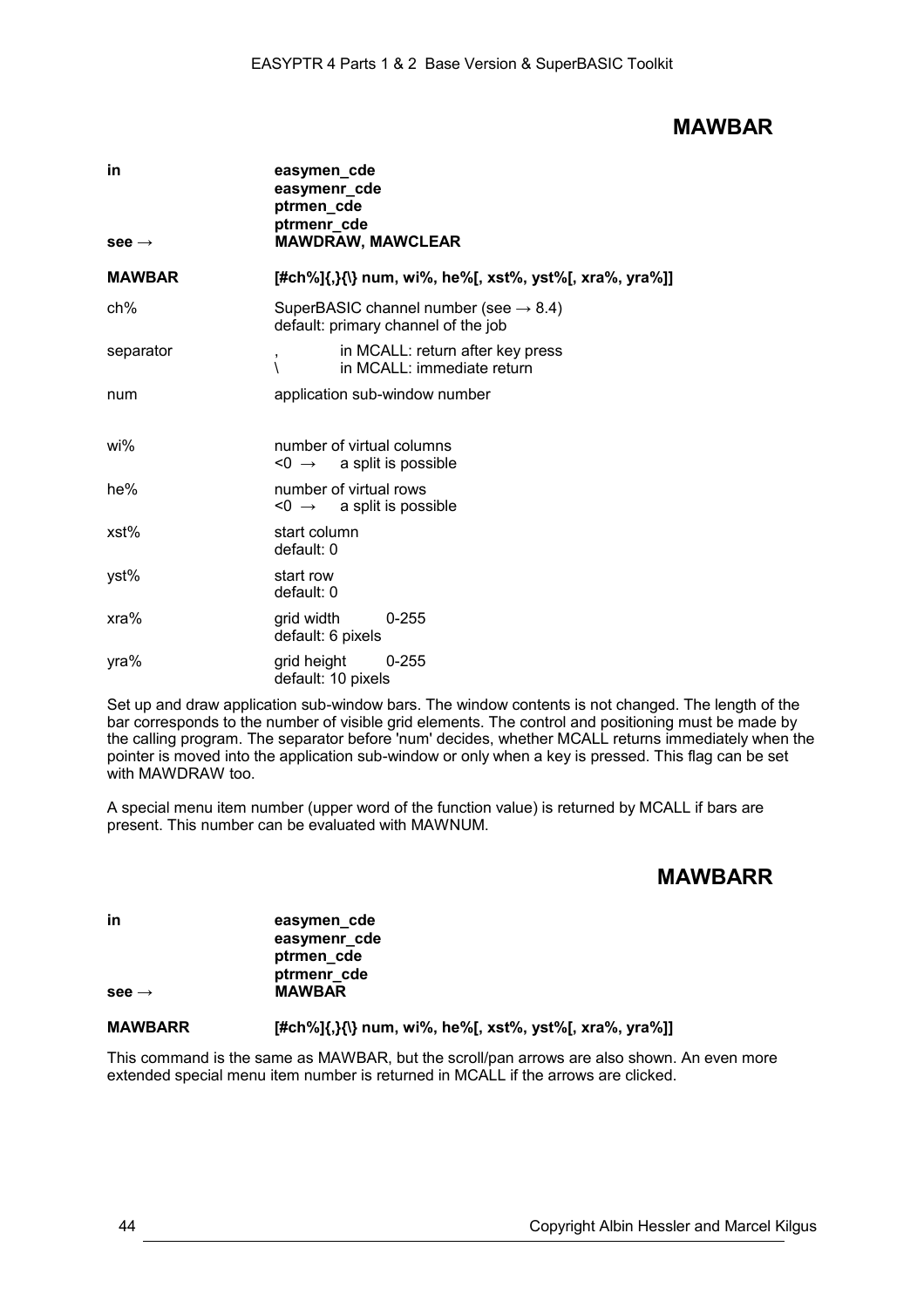# **MAWCLEAR**

| in                | easymen cde                      |  |  |
|-------------------|----------------------------------|--|--|
|                   | easymenr_cde                     |  |  |
|                   | ptrmen_cde                       |  |  |
|                   | ptrmenr cde                      |  |  |
| $see \rightarrow$ | <b>MAWBAR, MAWDRAW, MAWSETUP</b> |  |  |

### **MAWCLEAR [#ch%,] num**

ch% SuperBASIC channel number (see  $\rightarrow$  [8.4\)](#page-38-0) default: primary channel of the job

num application sub-window number, e.g. MCALL function value

Clear application sub-window menu previously set up With MAWDRAW, or bars previously set up with MAWBAR.

# **MAWDRAW**

| in<br>see $\rightarrow$ | easymen_cde<br>easymenr_cde<br>ptrmen_cde<br>ptrmenr cde<br><b>MAWSETUP, MAWCLEAR</b>    |
|-------------------------|------------------------------------------------------------------------------------------|
| <b>MAWDRAW</b>          | $[#ch\%,]$ num[, array\$]                                                                |
| ch%                     | SuperBASIC channel number (see $\rightarrow$ 8.4)<br>default: primary channel of the job |
| num                     | application sub-window number (low word). MCALL function value can be used<br>directly.  |
| Array\$                 | 2- or 3-dimensional string array<br>default: existing menu                               |

Set up application sub-window menu. The menu is based on a 2- or 3- dimensional string array. All data is evaluated from the array size. If the menu does not fit into the window size, scroll or pan arrows and bars are set up automatically. The menu then can be split up to 4 times. The command also redraws an existing menu, the variable array\$ is ignored then.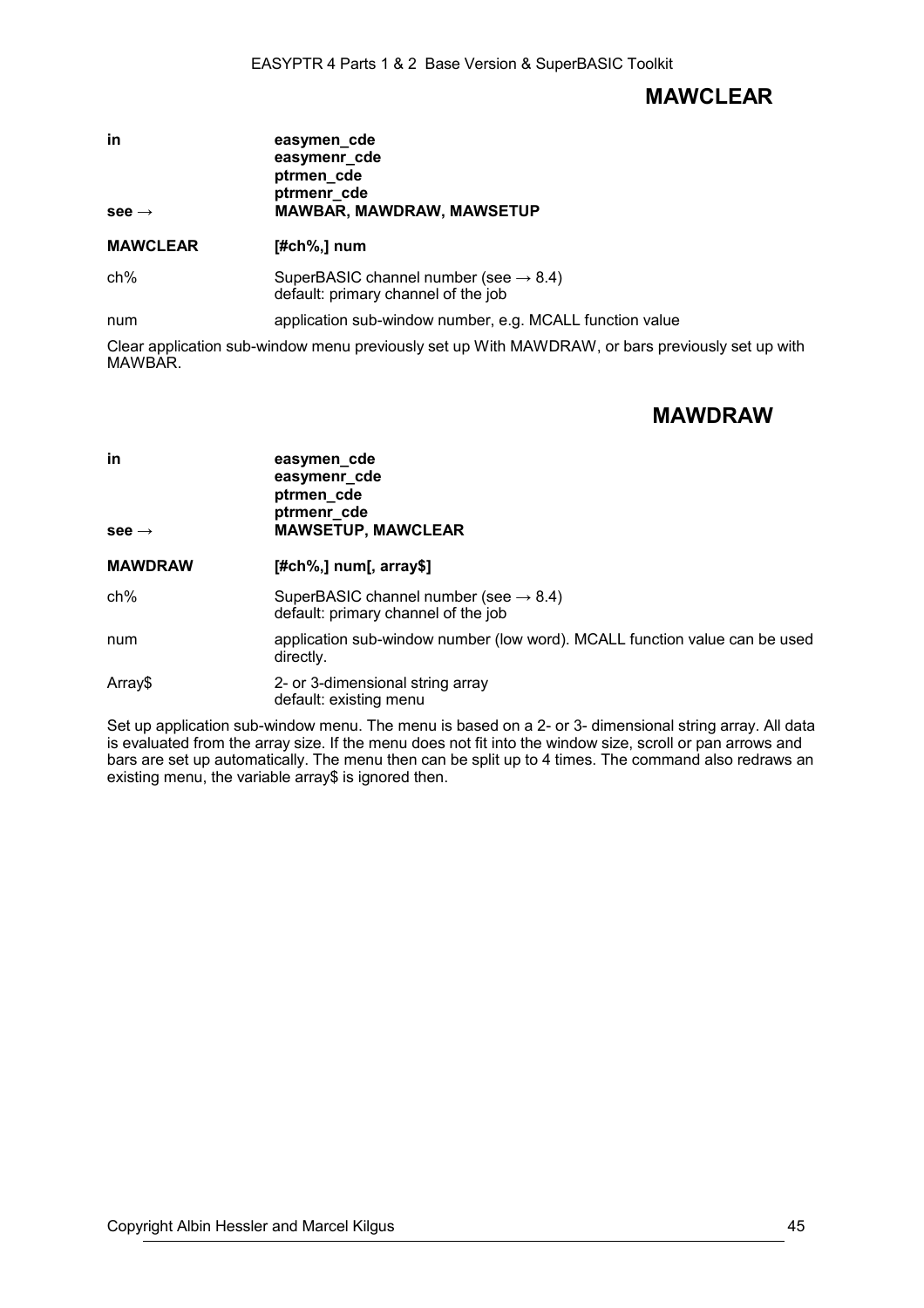### **Complete syntax for advanced users:**

| <b>MAWDRAW</b> | [#ch%] {,}{;}{\} num[, [array\$][, xst%, yst%[, [under%] »»<br>»» [, [xsz%], [ysz%][, [xju%][, [yju%]]]]]]                                                                                                                                                                                                                                                |  |  |
|----------------|-----------------------------------------------------------------------------------------------------------------------------------------------------------------------------------------------------------------------------------------------------------------------------------------------------------------------------------------------------------|--|--|
| separator      | MCALL return if an item is hit.<br>,<br>MCALL also returns after a scroll or pan operation<br>∖<br>MCALL returns after scroll and pan operations when<br>the pointer is moved next.                                                                                                                                                                       |  |  |
| xst%           | start column                                                                                                                                                                                                                                                                                                                                              |  |  |
| yst%           | start row                                                                                                                                                                                                                                                                                                                                                 |  |  |
| under%         | number of the character to be underlined. This character is also set to be the<br>selection key. Can be the same value for all items or set separately for any<br>item if under% is a 1- or 2-dimensional integer array.<br>The dimension(s) must match the corresponding dimension(s) of array\$.<br>default: no underline                               |  |  |
| $xsz$ %        | column width. Can be a single value, then all columns have the same width, or<br>a 1-dimensional integer array with values for each column.<br>The dimension must match the first dimension of array\$.<br>default: max. text length (last dimension of array\$) optimized to window width                                                                |  |  |
| ysz%           | row height. Can be a single value, then all rows have the same height, or a<br>1-dimensional integer array with values for each row. The dimension must<br>match the first dimension of array\$ if array\$ is 2-dimensional or the second if<br>array\$ is 3-dimensional.                                                                                 |  |  |
| xju%           | object x-justification<br>centered<br>0<br>> 0<br>distance in pixels from the left<br>$\leq 0$<br>distance in pixels from the right<br>Can be a single value, then the justification is the same for all items, or a 1- or<br>2-dimensional integer array with values for each item.<br>The dimension must match the corresponding dimensions of array\$. |  |  |
| yju%           | object y-justification<br>centered<br>0<br>> 0<br>distance in pixels from the top<br>$\leq 0$<br>distance in pixels from the bottom<br>Can be a single value, then the justification is the same for all items, or a 1- or<br>2-dimensional integer array with values for each item.<br>The dimension must match the corresponding dimensions of array\$. |  |  |
|                | With the additional parameters a menu structure can be set up individually configured. The parameters<br>from 'under%' can be omitted. If there are more parameters, only the comma must be present.                                                                                                                                                      |  |  |

Example: MAWDRAW #3,1,array\$,0,0,,,16 with 16 pixel high rows.

**Specialty:** the elements in array\$ can be the address of objects. This is signaled by the two characters @»

**Example:** array\$(3,4)='@ »'&adr

The object type is passed with the parameter 'under%':

| under% | $= 0$  | text object, no underline  |
|--------|--------|----------------------------|
|        | > 0    | text object with underline |
|        | $= -2$ | sprite object              |
|        | $= -4$ | blob object                |
|        | $= -6$ | pattern object             |

Blob and pattern objects require a combine partner to be set. This is done in the ATTRIBUTES menu in EASYMENU. If there is no combine partner, then a bad parameter error will be reported.

MAWDRAW is also used to redraw an existing menu. Then only the x/y start values take effect, all others are ignored and can be omitted.

.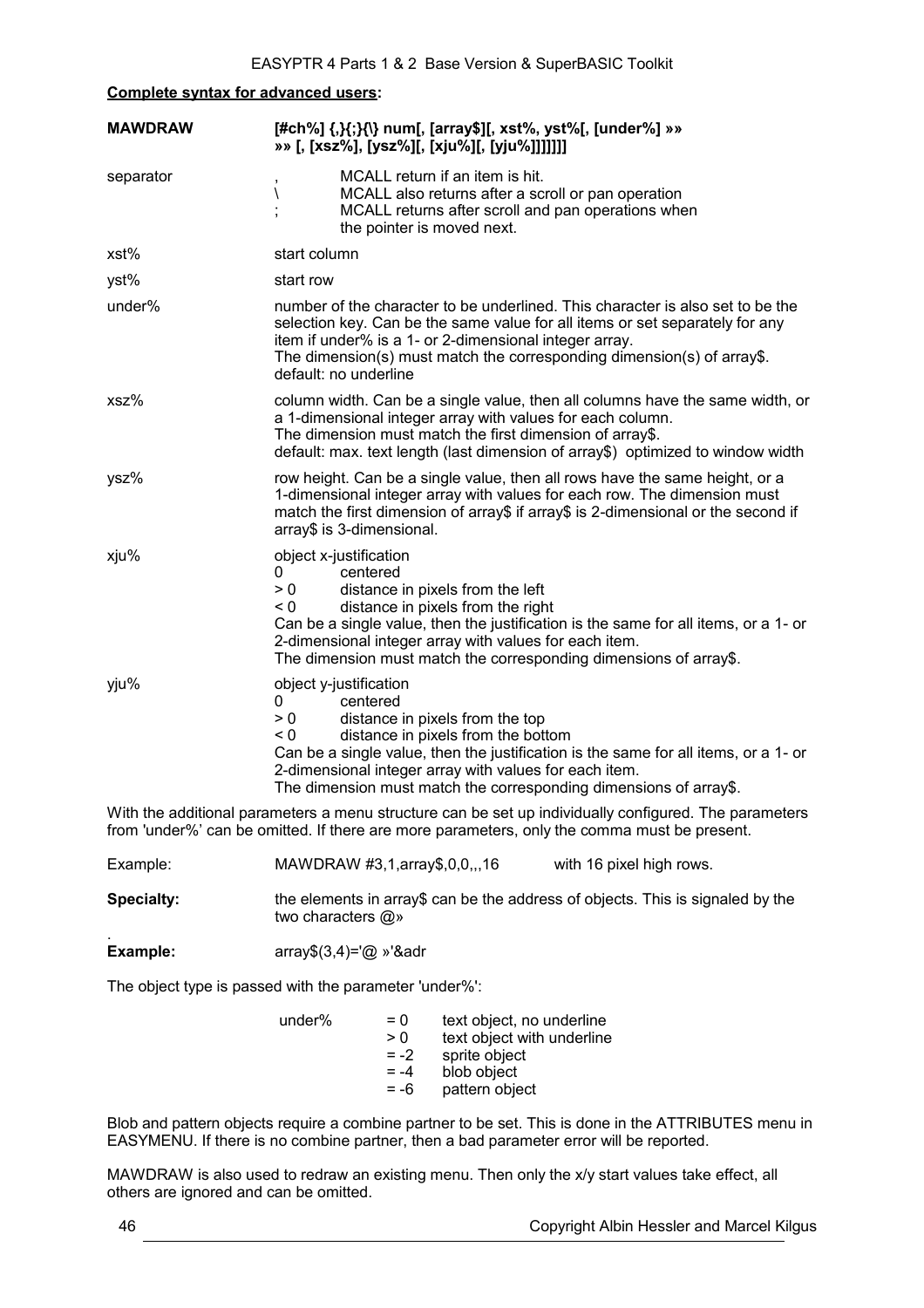Example: MAWDRAW #3.num..3.7 will redraw the menu with column 3, row 7 in the top-left corner. 'num' can be the MCALL function value, only the application subwindow number is used.

With the separator before num several return options are available. E.g., the option 'return after scroll or pan operation' could be used to monitor a value without selecting it.

The return option with the separator flag can be reset with any MAWDRAW call. 4n return after a scroll or pan operation, MCALL will only return the application sub-window number. The menu status can be evaluated with MAWNUM.

The MAWSETUP syntax is identical with MAWDRAW-The only difference is that MAWDRAW after having set up the menu structure will draw the menu immediately, while MAWSETUP will return. It is then possible to set the item status, which initially is available for all items, with MSTAT or MSTAT%. Then the menu can be drawn with MAWDRAW in it's initial state, thus avoiding unpleasant flickering effects.

## **MAWITEM**

| in<br>see $\rightarrow$ | easymen_cde<br>easymenr_cde<br>ptrmen_cde<br>ptrmenr_cde<br><b>MINOB, MITEM</b>                                                                                          |  |  |
|-------------------------|--------------------------------------------------------------------------------------------------------------------------------------------------------------------------|--|--|
| <b>MAWITEM</b>          | [#ch%,] num, [under%], {text\$}{name}{adr}[, key\$]                                                                                                                      |  |  |
| ch%                     | SuperBASIC channel number (see $\rightarrow$ 8.4)<br>default: primary channel of the job                                                                                 |  |  |
| num                     | item number (e.g. MCALL function value)                                                                                                                                  |  |  |
| under%                  | object type<br>$= 0$<br>text, no underline<br>text, number of character to be underlined<br>> 0<br>$= -2$<br>sprite<br>$= -4$<br>blob<br>$= -6$<br>pattern<br>default: 0 |  |  |
| <u>alternative</u>      | text\$<br>character string<br>name of appended definition<br>name<br>address of object<br>adr                                                                            |  |  |
| key\$                   | new selection key.<br>default: old selection key, or underline character                                                                                                 |  |  |

A new object is set for an existing application sub-window menu item. With MAWITEM and MTEXT\$ the objects of an application sub-window menu can be controlled like an array. A menu can be empty when set up with MAWDRAW and filled as required with MINPUT.

**REMARK:** on menus set up with MAWDRAW, the text length may not exceed the last dimension size of the string array. On static menus set up in EASYMENU new text objects can only be set with the address option. ATTENTION Blob and pattern objects require a combine partner to be set. This is done in the ATTRIBUTES menu in EASYMENU. If there is no combine partner, then a bad parameter error will be reported.

**Specialty:** If text objects are set with the address, either in the string array of MAWDRAW or once with MAWITEM, they can be edited with MINPUT directly at the address. **Then they does not need to be set again with MAWITEM.**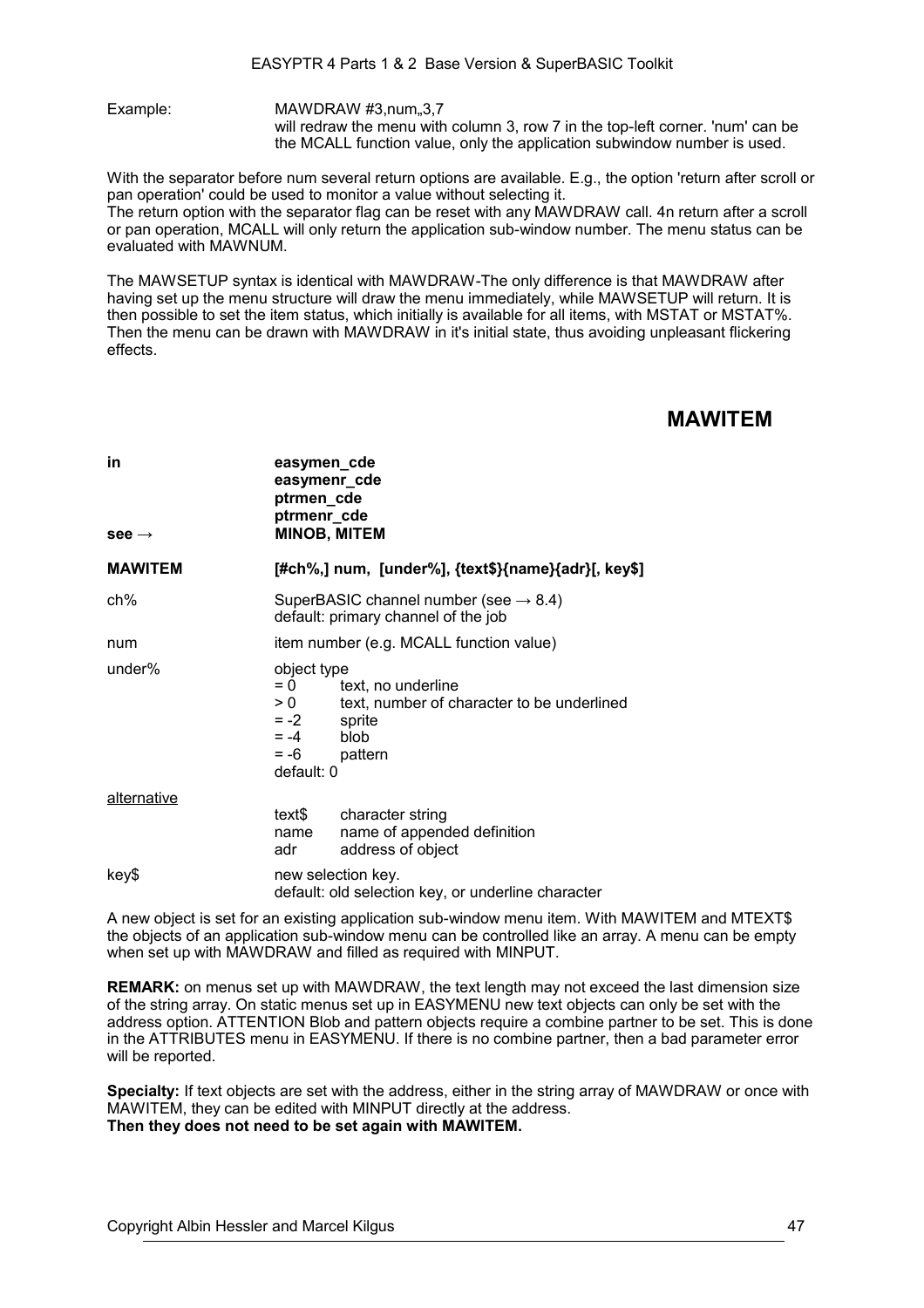## **MAWNUM**

| in<br>see $\rightarrow$                             | easymen_cde<br>easybmen_cde<br>easymenr_cde<br>ptrmen_cde<br>ptrmenr_cde<br><b>MCALL</b> |                                                                                          |  |                                                                                                                                                                                           |
|-----------------------------------------------------|------------------------------------------------------------------------------------------|------------------------------------------------------------------------------------------|--|-------------------------------------------------------------------------------------------------------------------------------------------------------------------------------------------|
| minum = MAWNUM ([#ch%]{,}(\} awnum[, xpos%, ypos%]) |                                                                                          |                                                                                          |  |                                                                                                                                                                                           |
| minum                                               | 0                                                                                        | function value: pure menu item number                                                    |  | is returned if awnum is not the item selected last or awnum is not an<br>application sub-window item number (e.g. loose item)                                                             |
| ch%                                                 |                                                                                          | SuperBASIC channel number (see $\rightarrow$ 8.4)<br>default: primary channel of the job |  |                                                                                                                                                                                           |
| separator                                           |                                                                                          | evaluation of the last selected item                                                     |  | evaluation of the top left item (start column/row)                                                                                                                                        |
| awnum                                               | call:<br>return:                                                                         | separator                                                                                |  | menu item number (see $\rightarrow$ MCALL)<br>application sub-window number<br>application sub-window number                                                                              |
| xpos%, ypos%                                        | call:<br>return:                                                                         | up with MAWDRAW.                                                                         |  | return parameter, must be passed by name<br>column/row number the columns/rows are numbered from 0.<br>these values refer directly to the element of the string array if the menu was set |

Evaluation of the special menu item number returned by MCALL for application sub-window menus. Either the last selected item or the actual position (e.g., to get the start column/row after pan/scroll operations) of the menu is evaluated.

## **MAWS**

| in          | easyptr_cde<br>easyptrr_cde<br>ptrmen_cde<br>ptrmenr_cde                                 |
|-------------|------------------------------------------------------------------------------------------|
| <b>MAWS</b> | $[#ch\%]\{,\}$ {\} acc%, wup%                                                            |
| $ch\%$      | SuperBASIC channel number (see $\rightarrow$ 8.4)<br>default: primary channel of the job |
| separator   | set<br>,<br>read                                                                         |
| $acc\%$     | mouse acceleration<br>values: $0 - 9$<br>default: 9                                      |
| wup%        | mouse wake up speed<br>values: $0 - 9$<br>default: 2                                     |

Set or read mouse speed. The values take global effect, i.e. all programs are affected. Therefore, if a program needs altering the speed, it should reset to the old values afterwards.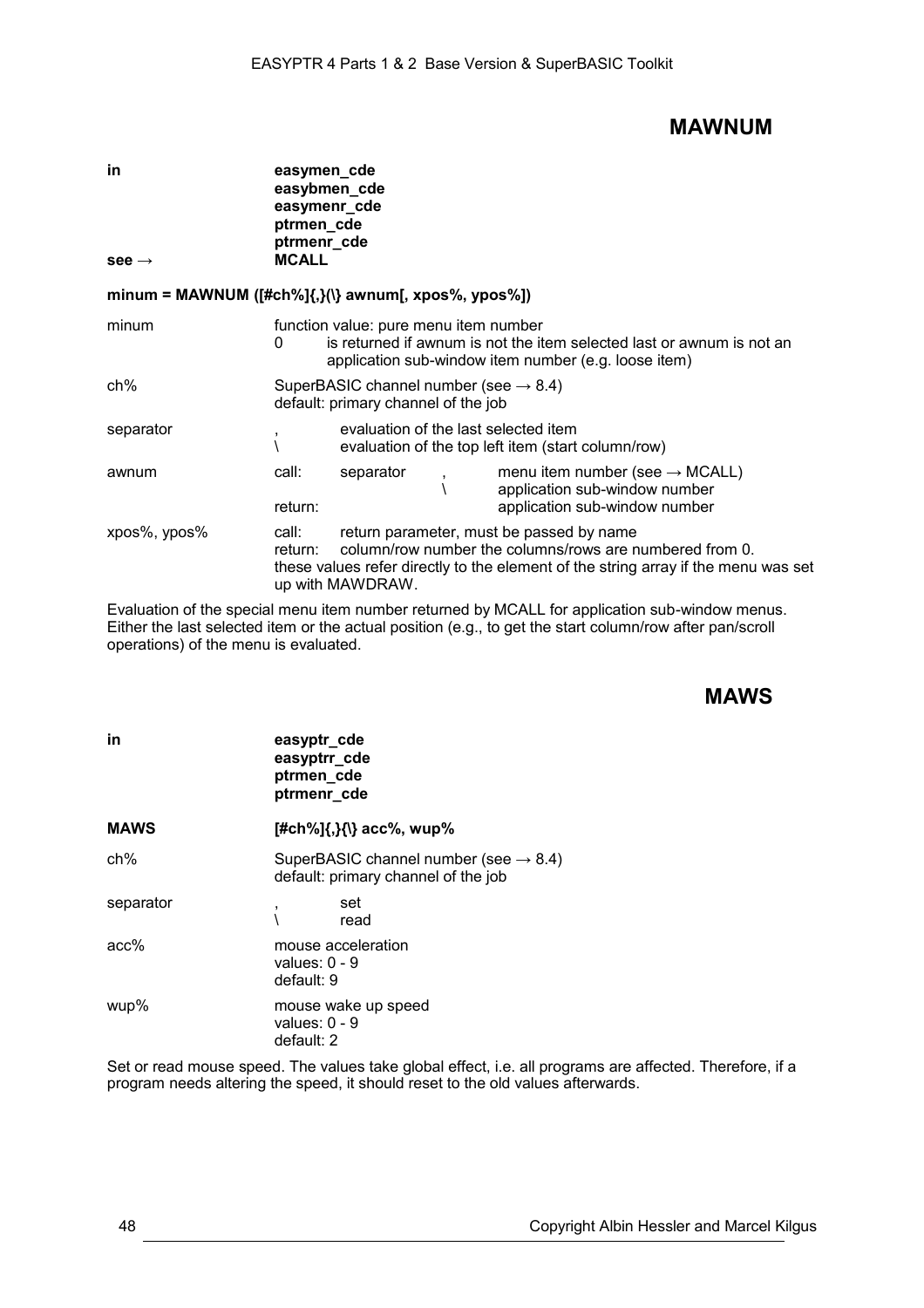## **MAWSETUP**

#### **in easymen** cde **easymenr\_cde ptrmen\_cde ptrmenr\_cde see → MAWCLEAR, MAWDRAW**

The syntax is identical with MAWDRAW. The only difference is that with MAWSETUP the menu is not drawn immediately.

# **MCALL**

**in easymen** cde **easybmen\_cde easymenr\_cde ptrmen\_cde ptrmenr\_cde**

### **num = MCALL ([#ch%][{,}{\}{!} num1, stat1%[, ...]])**

| num              | function value menu item number or application sub-window number or special<br>item number<br>see below!                                                                                                                                                                                  |  |  |
|------------------|-------------------------------------------------------------------------------------------------------------------------------------------------------------------------------------------------------------------------------------------------------------------------------------------|--|--|
| ch%              | SuperBASIC channel number (see $\rightarrow$ 8.4)<br>default: primary channel of the job                                                                                                                                                                                                  |  |  |
| separator        | return:<br>- if a menu item (loose or application menu) is hit,<br>- if the pointer is moved into an application sub-window without menu<br>too, if an event occurred. Then a special item number is returned<br>(see below!)<br>the selection key is returned instead of the item number |  |  |
| num1             | menu item number                                                                                                                                                                                                                                                                          |  |  |
| stat1%           | new item status<br>set to available<br>0<br>set to selected<br>$-1$<br>set to unavailable                                                                                                                                                                                                 |  |  |
| num <sub>2</sub> | .                                                                                                                                                                                                                                                                                         |  |  |
| stat2%           | .                                                                                                                                                                                                                                                                                         |  |  |

## **Menu Control Parameters**

The status of menu items can be controlled by passing parameter pairs (num1, stat1%, ...). The items are drawn in the new status. There is no restriction on number and order of the pairs. The item number can be 0 or a pure application sub-window number, then all items which have the change flag set will be redrawn (see  $\rightarrow$  MSTAT, MSTAT%)

### **Function value:**

The control of the menu driven program is done on evaluating the MCALL function value. This refers to the menu item number or a special item number for certain events: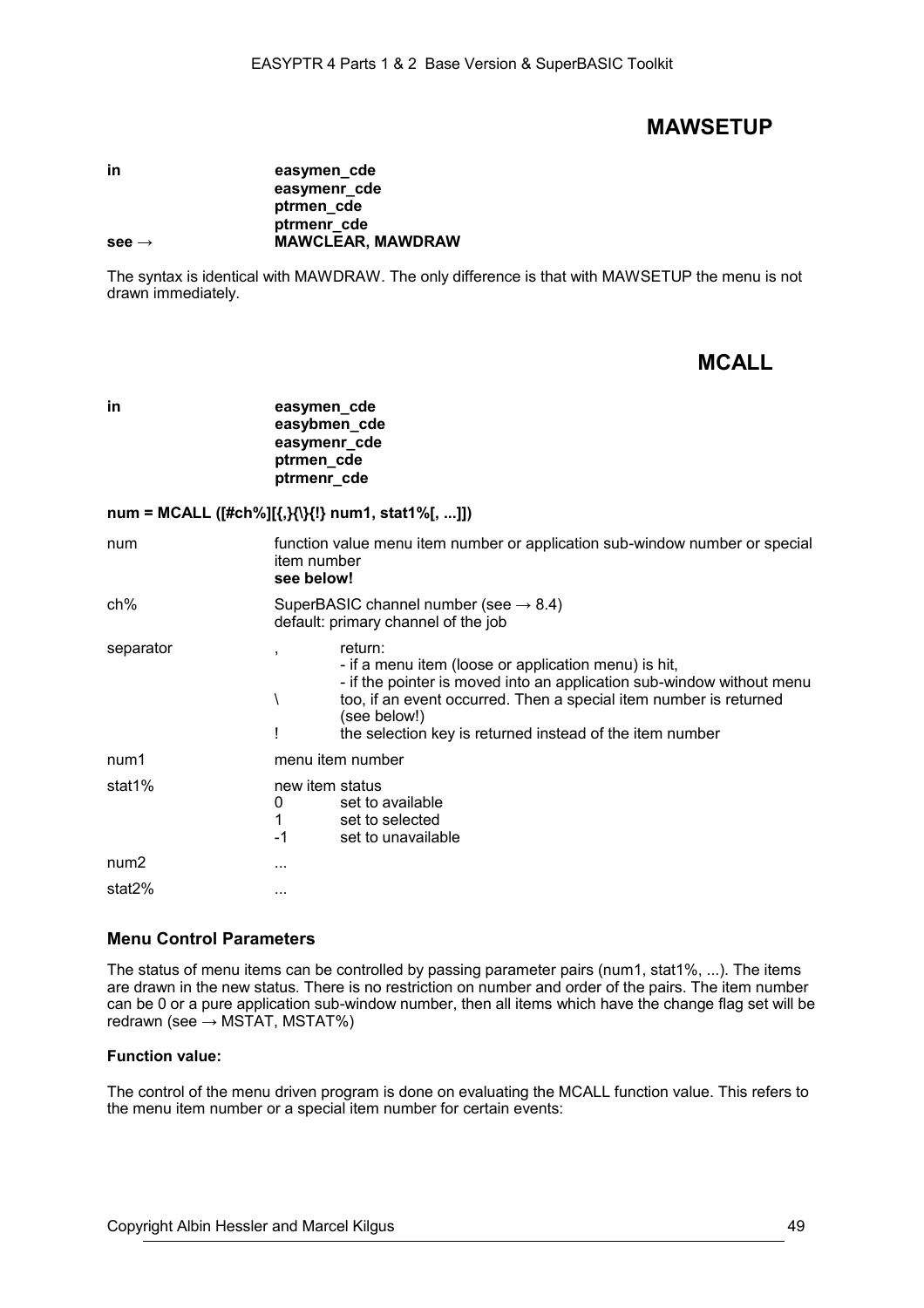## EASYPTR 4 Parts 1 & 2 Base Version & SuperBASIC Toolkit

| <u>range</u> | menu item or event                                                                                                                                                                                                                                                                                                                                                                                                                                                                                                                     |                                                                                                                                                                                   |                                                                                                                                                                                         |
|--------------|----------------------------------------------------------------------------------------------------------------------------------------------------------------------------------------------------------------------------------------------------------------------------------------------------------------------------------------------------------------------------------------------------------------------------------------------------------------------------------------------------------------------------------------|-----------------------------------------------------------------------------------------------------------------------------------------------------------------------------------|-----------------------------------------------------------------------------------------------------------------------------------------------------------------------------------------|
| -1088,-1025  | event<br>action<br>cancel<br>help<br>move<br>re-size<br>sleep<br>wake                                                                                                                                                                                                                                                                                                                                                                                                                                                                  | <u>kev</u><br>DO.<br><b>ESC</b><br>F <sub>1</sub><br>CF4<br>CF3<br>CF1<br>CF <sub>2</sub>                                                                                         | special item number<br>$-1025 = -1024 - 1$<br>$-1026 = -1024 - 2$<br>$-1028 = -1024 - 4$<br>$-1032 = -1024 - 8$<br>$-1040 = -1024 - 16$<br>$-1056 = -1024 - 32$<br>$-1088 = -1024 - 64$ |
| -1024,-1     |                                                                                                                                                                                                                                                                                                                                                                                                                                                                                                                                        | negative loose menu item number                                                                                                                                                   |                                                                                                                                                                                         |
| 0            | menu was removed                                                                                                                                                                                                                                                                                                                                                                                                                                                                                                                       |                                                                                                                                                                                   |                                                                                                                                                                                         |
| 1,256        |                                                                                                                                                                                                                                                                                                                                                                                                                                                                                                                                        | application sub-window number                                                                                                                                                     |                                                                                                                                                                                         |
| >65536       | application sub-window menu item number. All items are numbered row-wise<br>from top left to bottom right beginning with 1. If 'minum' is this item number and<br>'awnum' is the number of the application sub-window, then the function value<br>is: minum*65536+awnum<br>This value can be evaluated with MAWNUM.<br>If there are bars set up with MAWBAR in the application sub-window, then a<br>special operation code is delivered. The lower word is again the application<br>sub-window number, but the upper word is special: |                                                                                                                                                                                   |                                                                                                                                                                                         |
|              |                                                                                                                                                                                                                                                                                                                                                                                                                                                                                                                                        |                                                                                                                                                                                   |                                                                                                                                                                                         |
|              | Bit 0<br>Bit 1<br>Bit 2<br>Bit 3                                                                                                                                                                                                                                                                                                                                                                                                                                                                                                       | Section 1<br>Join sections<br>Pan bar<br>Do                                                                                                                                       |                                                                                                                                                                                         |
|              | <b>Bits 4-15</b>                                                                                                                                                                                                                                                                                                                                                                                                                                                                                                                       | Pixel position                                                                                                                                                                    |                                                                                                                                                                                         |
|              | The evaluation can be directly done using masks                                                                                                                                                                                                                                                                                                                                                                                                                                                                                        |                                                                                                                                                                                   |                                                                                                                                                                                         |
|              | op $code = minimum 88.15$<br>$pix_{\text{pos}} = INT(min/m / 16)$                                                                                                                                                                                                                                                                                                                                                                                                                                                                      |                                                                                                                                                                                   |                                                                                                                                                                                         |
|              | or by giving MAWNUM two additional (normally used for the x/y start position)<br>parameters. minum is then the pure operation code, $x$ st% is the pixel position<br>and y_st% is the size of the scroll/pan bar.                                                                                                                                                                                                                                                                                                                      |                                                                                                                                                                                   |                                                                                                                                                                                         |
|              | Possible operation codes are:                                                                                                                                                                                                                                                                                                                                                                                                                                                                                                          |                                                                                                                                                                                   |                                                                                                                                                                                         |
|              | 0<br>$\mathbf 1$<br>8<br>10<br>11                                                                                                                                                                                                                                                                                                                                                                                                                                                                                                      | HIT on scroll bar in section 0<br>HIT on scroll bar in section 1 (if divided)<br>DO on scroll bar<br>DO on scroll bar in section 0 (join)<br>DO on scroll bar in section 1 (join) |                                                                                                                                                                                         |
|              | $\overline{4}$<br>5<br>12<br>DO on pan bar<br>14<br>15                                                                                                                                                                                                                                                                                                                                                                                                                                                                                 | HIT on pan bar in section 0<br>HIT on pan bar in section 1 (if divided)<br>DO on pan bar in section 0 (join)<br>DO on pan bar in section 1 (join)                                 |                                                                                                                                                                                         |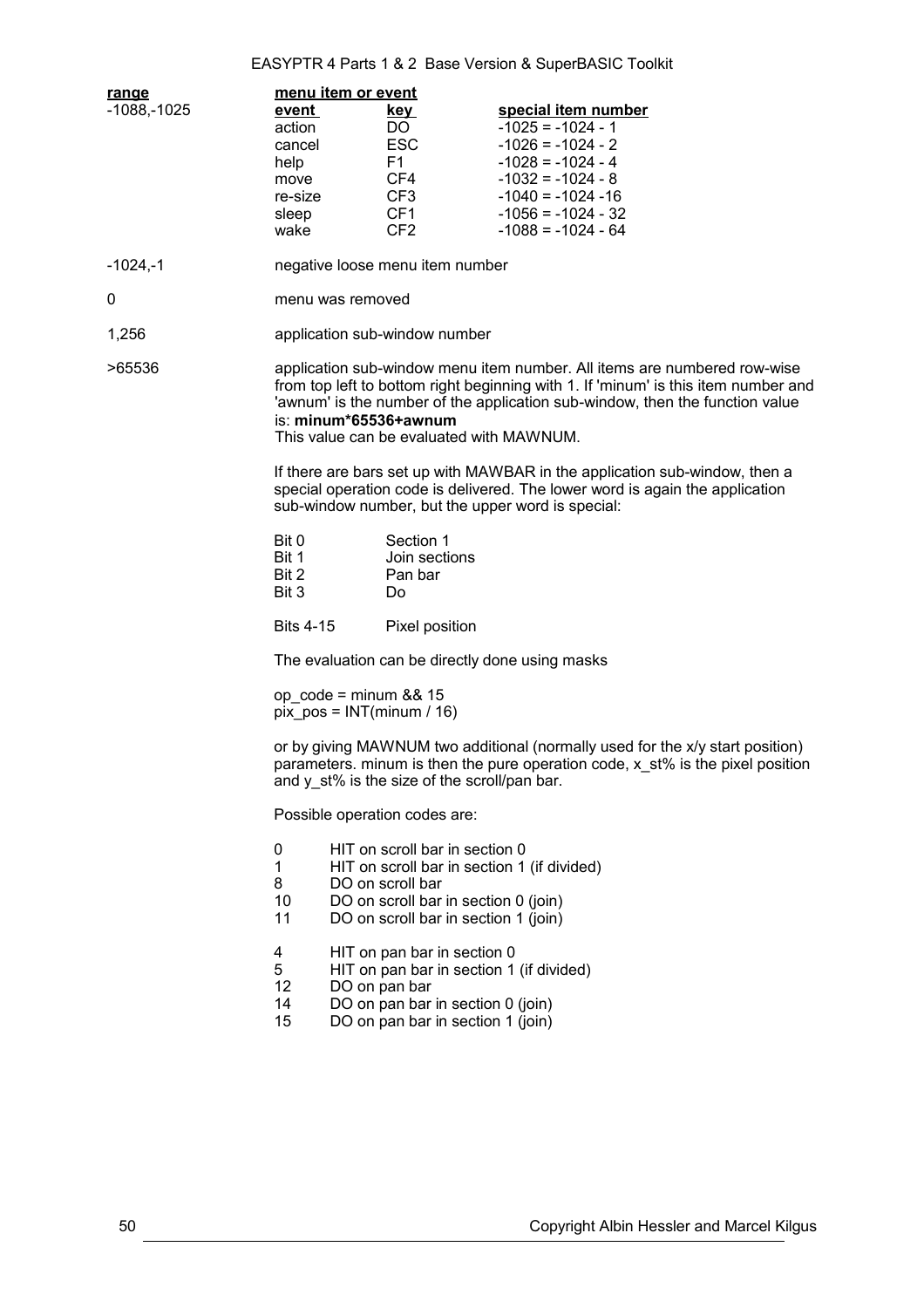#### EASYPTR 4 Parts 1 & 2 Base Version & SuperBASIC Toolkit

If there are also arrows (menu set up using MAWBARR) then a slightly different word can be returned as well:

| Bit 0 | always 0                    |
|-------|-----------------------------|
| Bit 1 | action on up/down arrows    |
| Bit 2 | action on left/right arrows |
| Bit 3 | DO                          |

Bit 4-15 always 1

Accordingly, if pix pos is -1 the possible values for op code are:

| 0              | HIT on up    |
|----------------|--------------|
| $\overline{2}$ | HIT on down  |
| $\overline{4}$ | HIT on left  |
| 6              | HIT on right |
| 8              | DO on up     |
| 10             | DO on down   |
| 12             | DO on left   |
| 14             | DO on right  |

# **MCALLT**

**in** easymen\_cde **easybmen\_cde easymenr\_cde ptrmen\_cde ptrmenr\_cde see → MCALL**

**num = MCALLT ([#ch%,] event%, time% [, num1, stat1%[, ...]])**

| event%           | job and window event vector. Must be given as a name                                           |  |  |
|------------------|------------------------------------------------------------------------------------------------|--|--|
| time%            | timeout in 1/50th of a second after which MCALLT should return                                 |  |  |
| num1             | menu item number                                                                               |  |  |
| stat1%           | new item status<br>set to available<br>0<br>1<br>set to selected<br>$-1$<br>set to unavailable |  |  |
| num <sub>2</sub> | $\cdots$                                                                                       |  |  |
| stat2%           |                                                                                                |  |  |

Event% and time% are obligatory, i.e. they must be present. Event% must be given as a name, not only as value, as the event which caused the return will be returned in event%. Event% can be used to pass both window events and job events to force a return. The job events are masked into the upper byte of event%.

The function value will be -1280 if MCALLT returned because of an event or timeout. In case of a timeout evenr% will be set to 0 (since Basic extension 4.09).

**event% = event to return = win\_events + job\_events%256 time% = timeout to return**

Note: if you want MCALLT to return on any event like MCALL with the "\" separator then you have to set event% to 255 before calling MCALLT!

**MCALLT only works with SMSQ/E from v2.84 or WMAN from v1.52. Attention: MCALLT does not make any version tests!**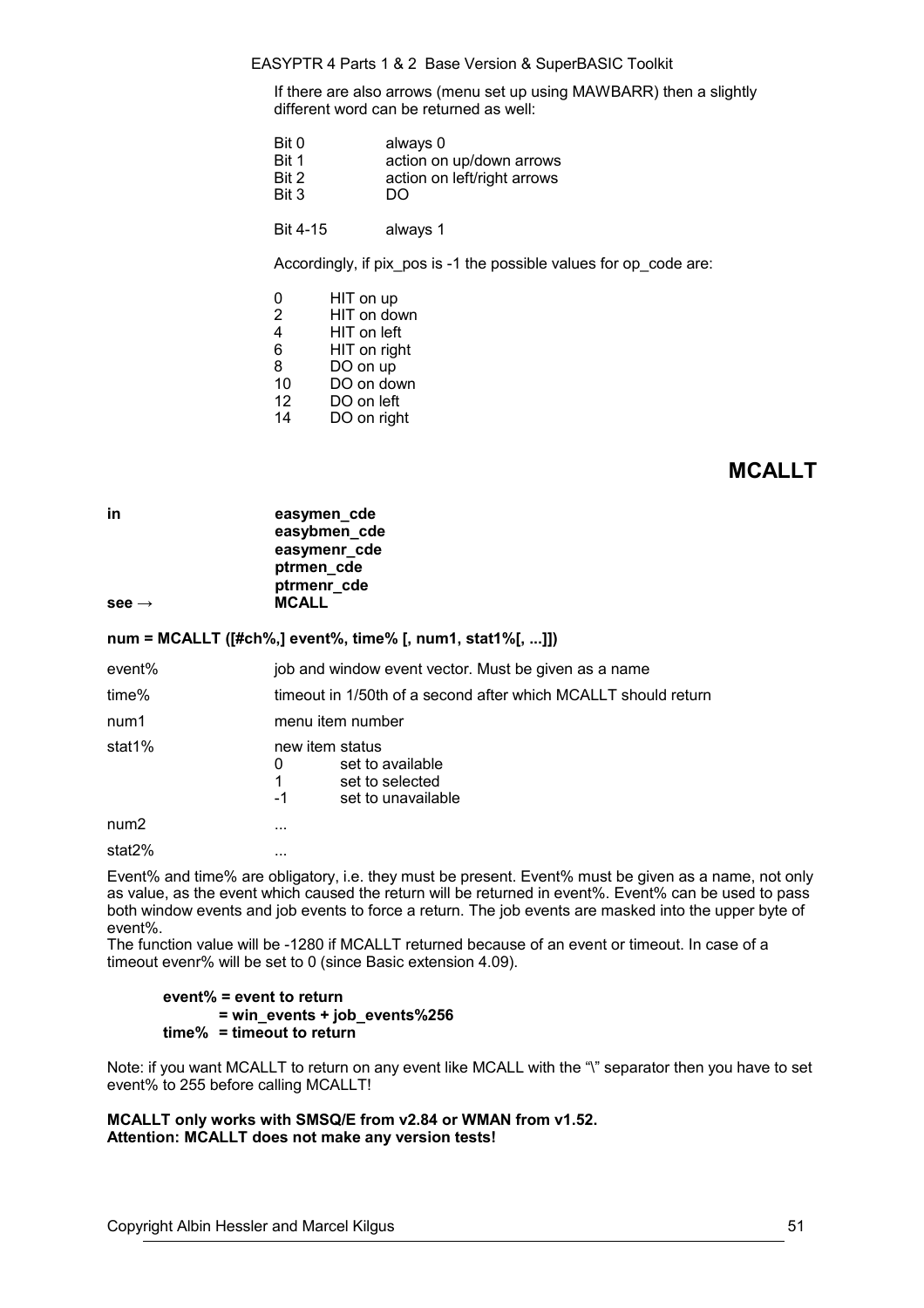# **MCLEAR**

| in                | easymen_cde<br>easybmen_cde<br>easymenr_cde<br>ptrmen_cde<br>ptrmenr_cde |
|-------------------|--------------------------------------------------------------------------|
| $see \rightarrow$ | <b>CLAMP, CLPT, MDRAW, MSETUP</b>                                        |
| <b>MCLEAR</b>     | [#ch%]                                                                   |

| ch% | SuperBASIC channel number (see $\rightarrow$ 8.4) |
|-----|---------------------------------------------------|
|     |                                                   |
|     | default: primary channel of the job               |

An existing menu is removed. The window contents below the menu is restored. Secondary windows are reset to be unmanaged.

## **MDRAW**

| in<br>see $\rightarrow$ | easymen_cde<br>easybmen_cde<br>easymenr_cde<br>ptrmen_cde<br>ptrmenr_cde<br><b>MCLEAR, MSETUP</b>                                                                                                                                                                                       |  |
|-------------------------|-----------------------------------------------------------------------------------------------------------------------------------------------------------------------------------------------------------------------------------------------------------------------------------------|--|
| <b>MDRAW</b>            | [#ch%,][{name}{filename}{adr}][, xpos%, ypos%[, xsz%, ysz%]]                                                                                                                                                                                                                            |  |
| ch%                     | SuperBASIC channel number (see $\rightarrow$ 8.4)<br>default: primary channel of the job                                                                                                                                                                                                |  |
| name                    | name of an appended menu definition                                                                                                                                                                                                                                                     |  |
| filename                | single menu definition file with ending ' men'                                                                                                                                                                                                                                          |  |
| adr                     | address of a definition (see $\rightarrow$ APPAn)                                                                                                                                                                                                                                       |  |
| xpos%<br>ypos%          | x-/y pixel origin of the menu<br>default: dynamic: actual pointer position<br>as set in EASYMENU<br>fixed:                                                                                                                                                                              |  |
| xsz%<br>ysz%            | $x-y$ size<br>A menu definition can have several layouts. The window manager searches<br>automatically for a layout which accommodates the given size. The given size<br>also determines the scaling factor for scalable elements. See chapter 4.3 for<br>more details on this subject. |  |

The working definition (thing) is set up and the menu is drawn. The window channel must be opened before. An existing menu is redrawn. The positioning of the window is either relative to the actual pointer position or fixed, according to the selection made in EASYMENU. This selection is overwritten if an origin position is given with MDRAW. The origin of the main window is always set to a x-position dividable by 4 and an even y-position.

# **MSETUP**

has the same syntax as MDRAW. The only difference is that the menu is not drawn immediately.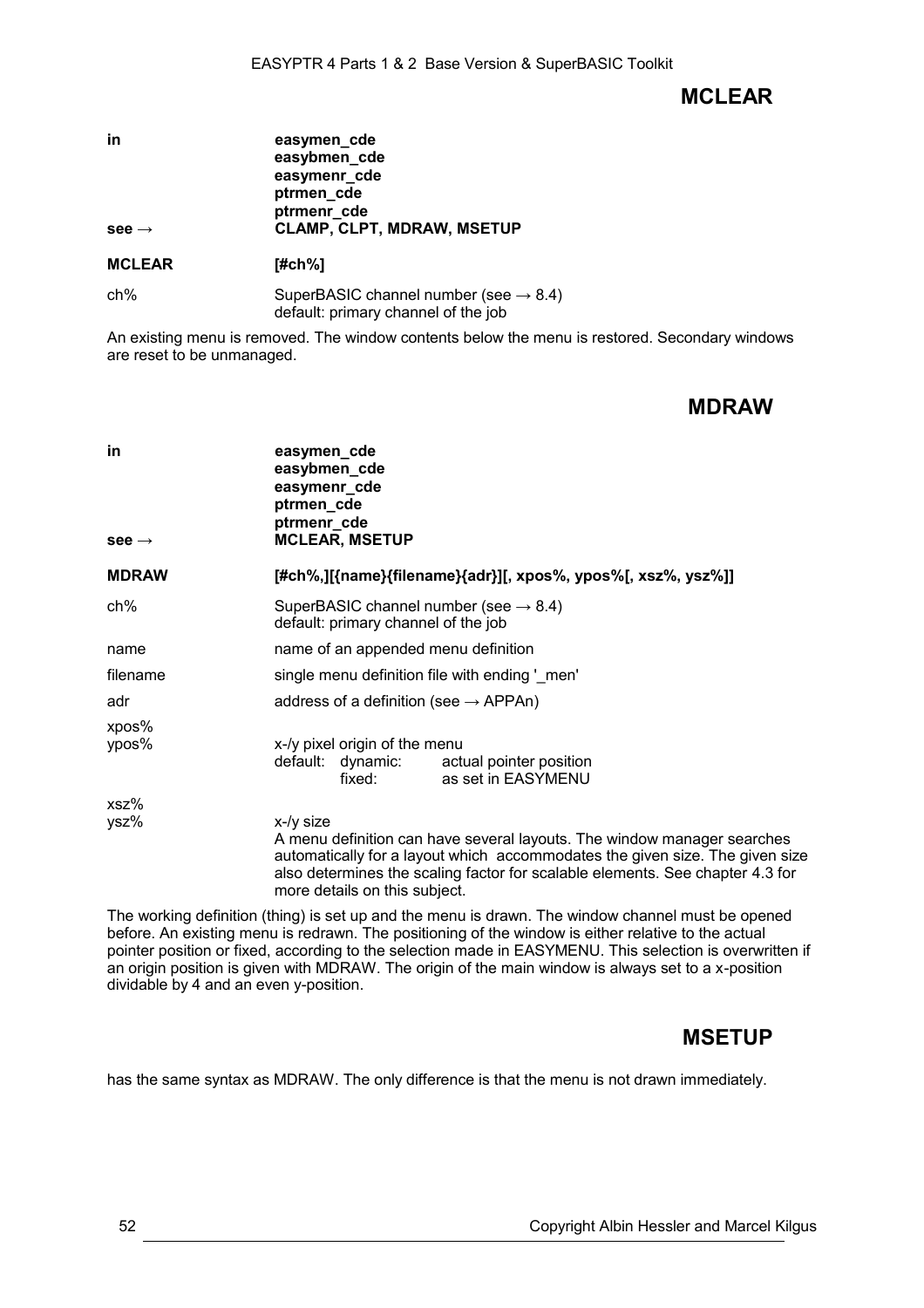## **MENUS**

### **in easymenr\_cde see → APPENDIX, SPRITES**

#### **MENUS {#ch%}{devicename}**

ch% SuperBASIC channel number (see  $\rightarrow$  [8.4\)](#page-38-0) default: primary channel of the job

devicename file or device which shall be opened for writing and closed afterwards.

A list of the appendix (menus, sprites, blobs, patterns) of the actually initialized EASYMEN extensions is printed to the given channel, file or device.

# **MEN\_EXT**

### **in** easymenr cde **see → PTR\_EXT, PTRMEN\_EXT**

#### **MEN\_EXT**

The commands in the resident version of the EASYMEN extension become valid again.

Example: 'easymenr\_cde' is loaded residently. During program development a version of the EASYMEN extensions with appended definitions is loaded temporarily with XJ. These are removed with RXJ after programming is finished. Now MEN\_EXT will reset the commands.

### $MN =$

| MINOB                |                                                                                                                                                                                            |  |
|----------------------|--------------------------------------------------------------------------------------------------------------------------------------------------------------------------------------------|--|
| in                   | easymen_cde<br>easymenr_cde<br>ptrmen_cde                                                                                                                                                  |  |
| see $\rightarrow$    | ptrmenr_cde<br><b>MAWITEM, MITEM</b>                                                                                                                                                       |  |
| <b>MINOB</b>         | [#ch%][{,}{\}]{info%,inob%}{num! under%}, {text\$}{name}{adr}                                                                                                                              |  |
| ch%                  | SuperBASIC channel number (see $\rightarrow$ 8.4)<br>default: primary channel of the job                                                                                                   |  |
| <u>separator</u>     | redraw window<br>,<br>don't redraw window (see $\rightarrow$ MLIDRAW)<br>∖                                                                                                                 |  |
| alternative<br>info% | info window number                                                                                                                                                                         |  |
| inob%                | info object number                                                                                                                                                                         |  |
| <u>or:</u>           |                                                                                                                                                                                            |  |
| num                  | = inob%*65536+info% followed by'!' separator                                                                                                                                               |  |
| under%               | object type<br>text, no underline<br>$= 0$<br>text, number of the character to undeline<br>> 0<br>$= -2$<br>sprite<br>$= -4$<br>blob<br>$= -6$<br>pattern<br>default: 0 text, no underline |  |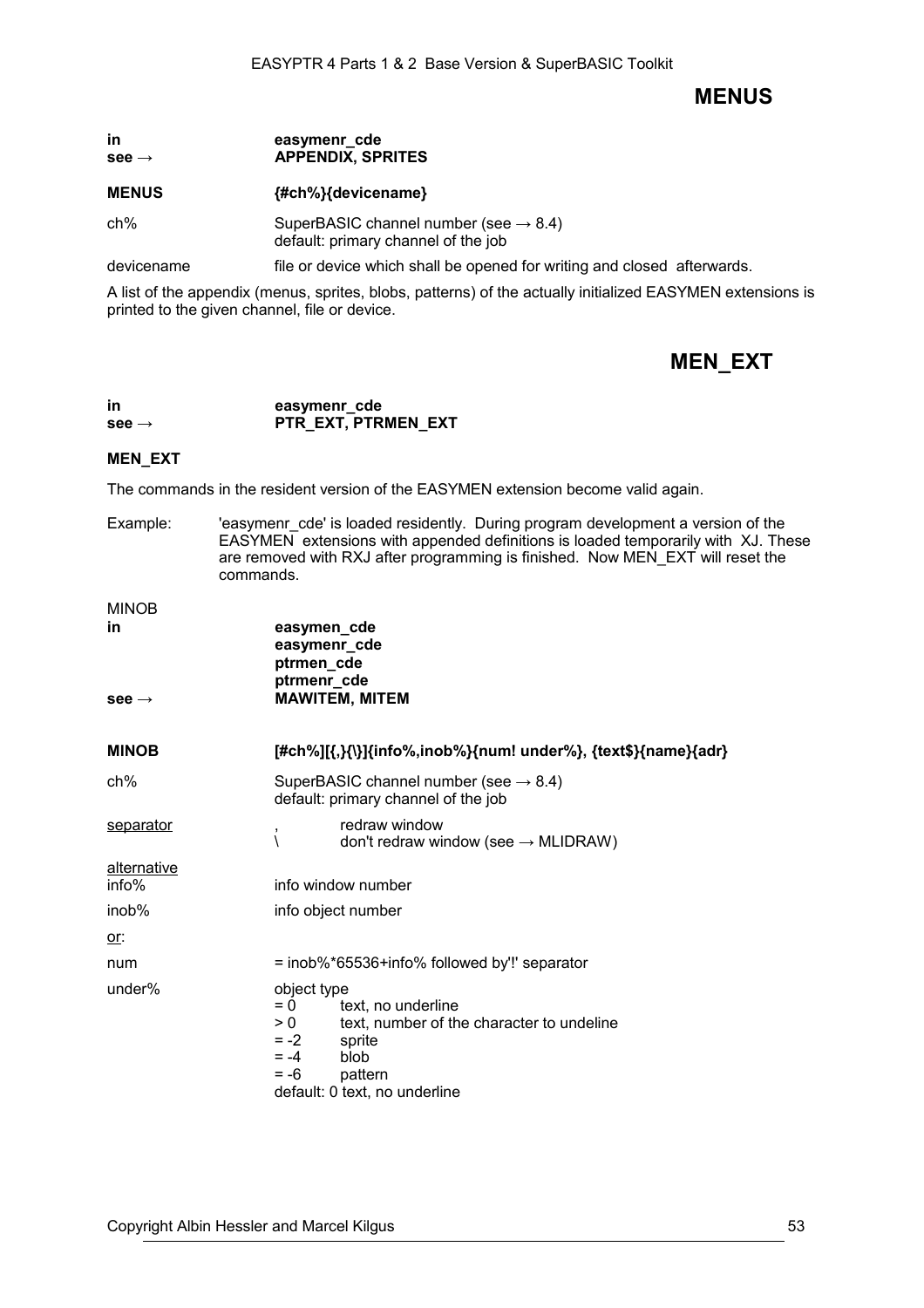### EASYPTR 4 Parts 1 & 2 Base Version & SuperBASIC Toolkit

alternative<br>text\$ character string name name of appended definition adr address of object

A new object is set for an info sub-window object.

Blob and pattern objects require a combine partner to be set. This is done in the ATTRIBUTES menu in EASYMENU. If there is no combine partner, then a bad parameter error will be reported.

**Specialty:** If text objects are set with the address once with MINOB, they can be edited with MINPUT directly at the address. Then they must not be set again with MINOB, but only redrawn with MIWDRAW.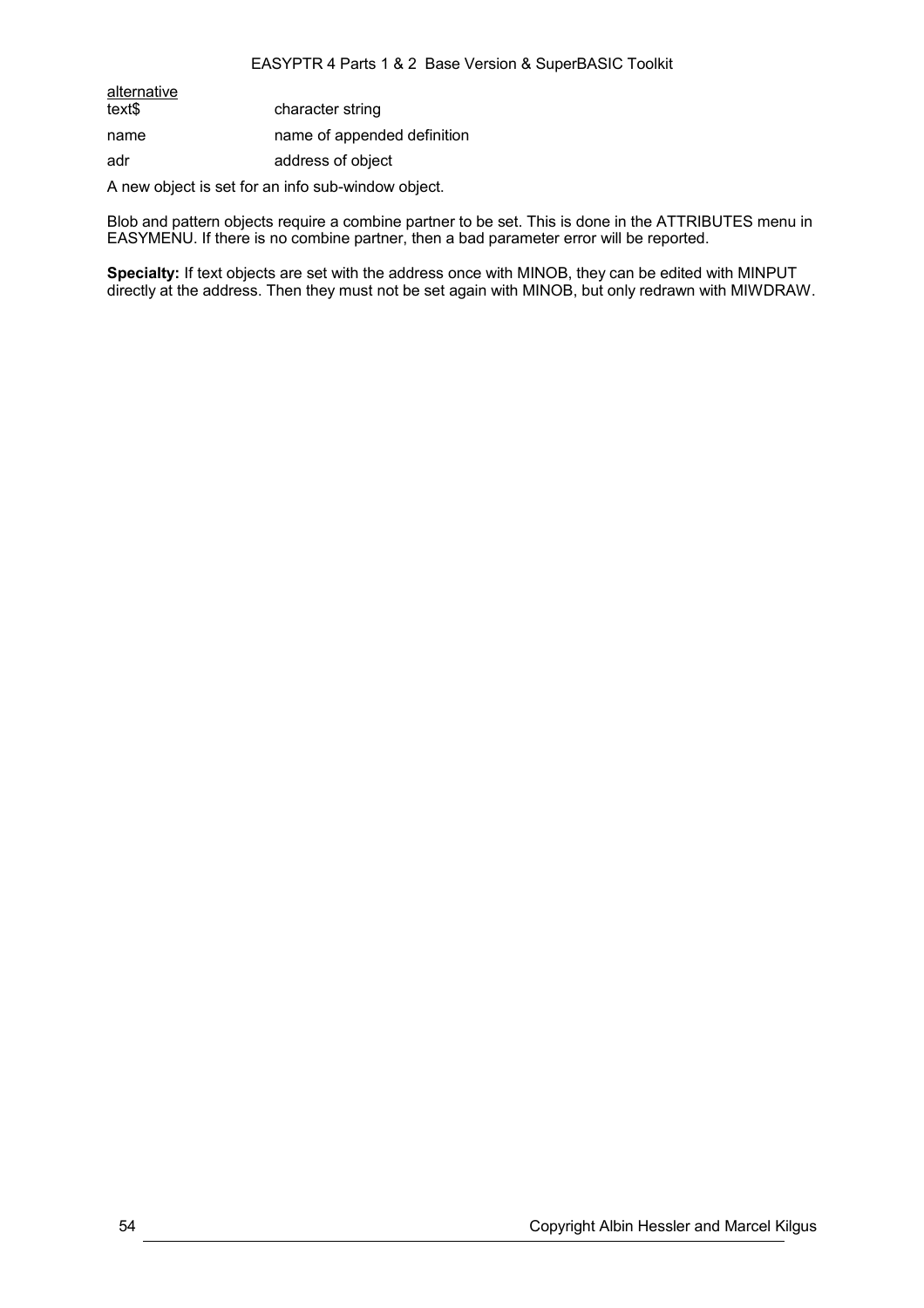## **MINPUT**

| in            | easymen cde<br>easybmen_cde<br>easymenr_cde<br>ptrmen_cde<br>ptrmenr_cde                 |                                                                                |
|---------------|------------------------------------------------------------------------------------------|--------------------------------------------------------------------------------|
| <b>MINPUT</b> | [#ch%,]{text\$}{adr}[\]                                                                  |                                                                                |
| $ch\%$        | SuperBASIC channel number (see $\rightarrow$ 8.4)<br>default: primary channel of the job |                                                                                |
| alternative   | text\$<br>adr                                                                            | name of a string variable!<br>address of string (see $\rightarrow$ GETS, PUTS) |
| separator     | none                                                                                     | cursor is at the end<br>cursor is at the start                                 |

MINPUT only works on a window when a pointer or menu working definition exists

 $(see \rightarrow MDRAW, RDPT, SPRS, WMOV).$ 

MINPUT is terminated with:

| ESC.              | text\$ unchanged     |
|-------------------|----------------------|
| ENTER             | new text is accepted |
| Cursor up or down | new text is accepted |

The key can be evaluated with MKEY% or PVAL (result%(6)).

The text string given in 'text\$' or at 'adr' is edited. The variable text\$ must be passed as a name.

#### **For specialists only:**

The two commands GET\$ and PUT\$ allow to read or write standard QDOS strings directly at a given address in memory. Such an address can be passed to MINPUT directly. The string is then edited there. This is very fast, saves memory and does not affect the SuperBASIC variable area. Text objects set in menu items or info objects with their address must not be reset with MAWITEM, MINOB or MITEM, but must only be redrawn (see → MAWDRAW, MIWDRAW, MLIDRAW, MSTAT, MSTAT% or MCALL).

Be aware that MINPUT needs a buffer of the following size:

**Buffer size:** Number of characters which fit into the window width from the actual cursor position +1 byte.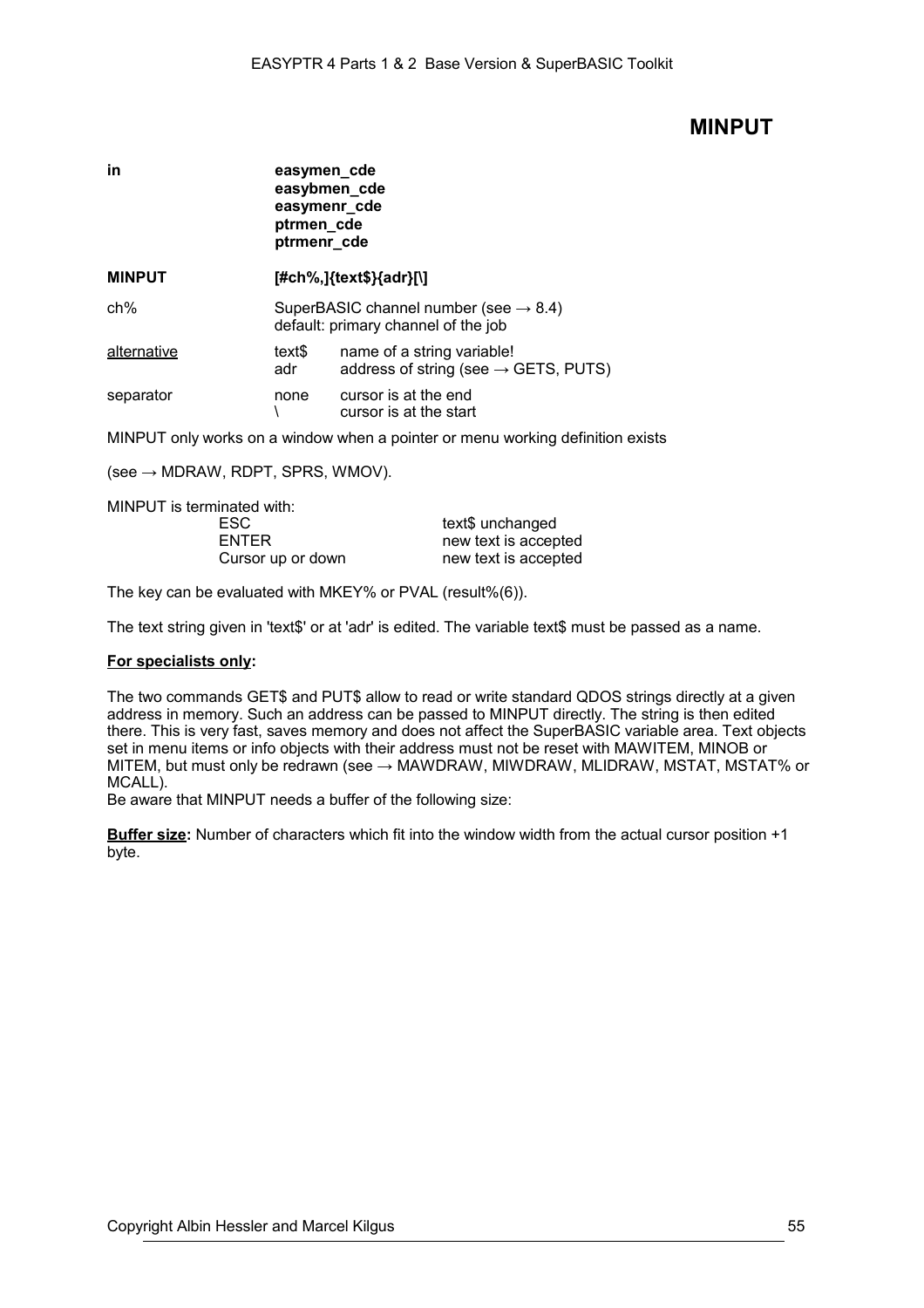## **MITEM**

| in                    | easymen_cde<br>easymenr_cde<br>ptrmen_cde<br>ptrmenr_cde                                                                                                                  |  |  |
|-----------------------|---------------------------------------------------------------------------------------------------------------------------------------------------------------------------|--|--|
| $see \rightarrow$     | <b>MAWITEM, MINOB</b>                                                                                                                                                     |  |  |
| <b>MITEM</b>          | [#ch%,] num, [under%], {text\$}{name}{adr}[, key\$]                                                                                                                       |  |  |
| $ch\%$                | SuperBASIC channel number (see $\rightarrow$ 8.4)<br>default: primary channel of the job                                                                                  |  |  |
| num                   | item number (e.g. MCALL function value)                                                                                                                                   |  |  |
| under $%$             | object type<br>$= 0$<br>text, no underlined<br>text, number of character to be underlined<br>> 0<br>$= -2$<br>sprite<br>$= -4$<br>blob<br>$= -6$<br>pattern<br>default: 0 |  |  |
| alternative<br>text\$ | character string                                                                                                                                                          |  |  |
| name                  | name of appended definition                                                                                                                                               |  |  |
| adr                   | address of object                                                                                                                                                         |  |  |
| key\$                 | new selection key.<br>default: old selection key, or underline character                                                                                                  |  |  |

A new object is set for a loose menu item.

## **ATTENTION**

Blob and pattern objects require a combine partner to be, set. This is done in the ATTRIBUTES menu in EASYMENU. If there is no combine partner, then a bad parameter error will be reported.

### **Specialty:**

If text objects are set with the address once with MITEM, they can be edited with MINPUT directly at the address.

### **Then they don't need to be set again with MITEM.**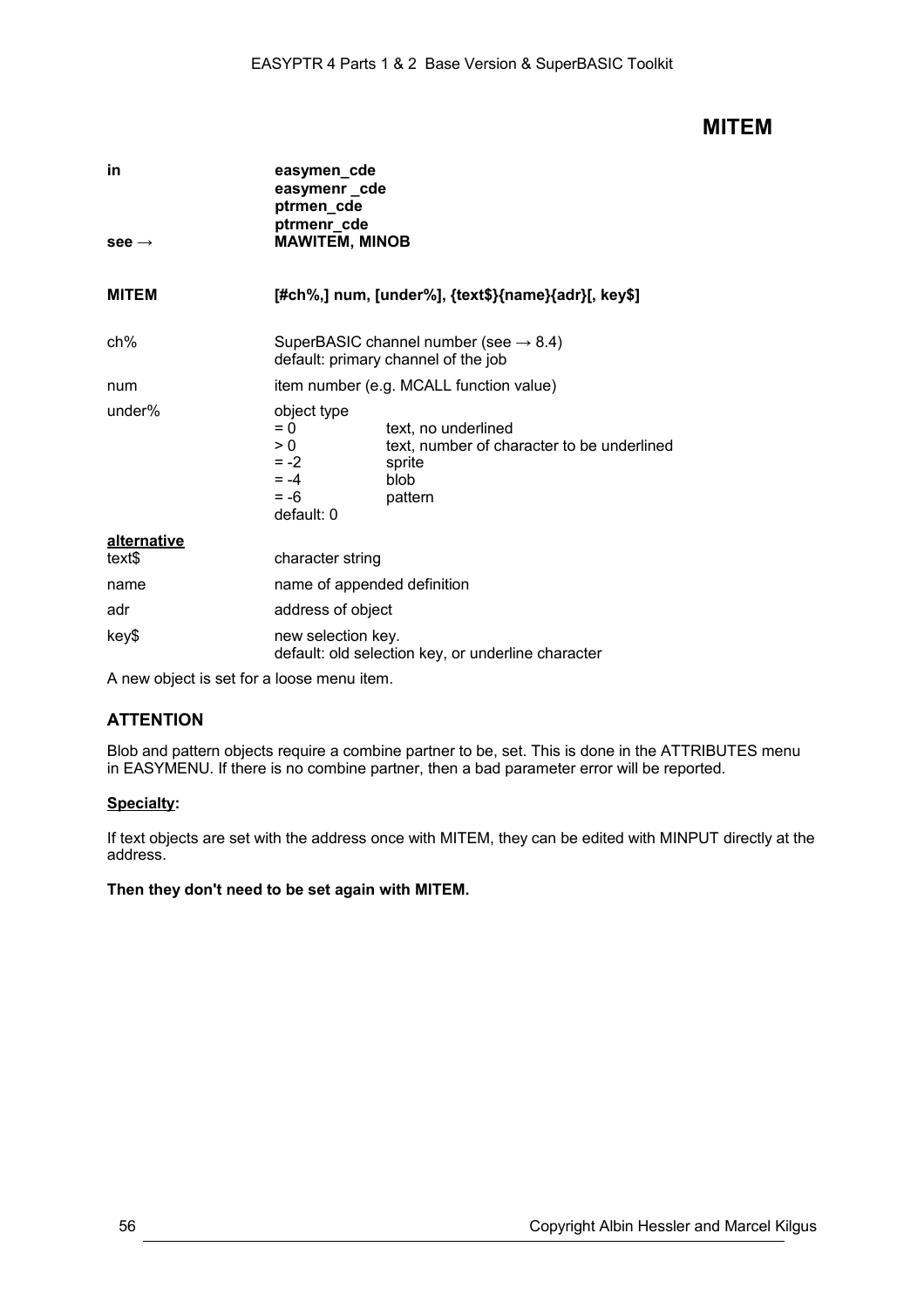## **MIWDRAW**

| in<br>$see \rightarrow$ | easymen_cde<br>easymenr_cde<br>ptrmen_cde<br>ptrmenr cde<br><b>MAWDRAW, MDRAW, MLIDRAW</b> |  |  |
|-------------------------|--------------------------------------------------------------------------------------------|--|--|
| <b>MIWDRAW</b>          | $[#ch\%]\{$ , num} $\{\}$ bit mask}                                                        |  |  |
| $ch\%$                  | SuperBASIC channel number (see $\rightarrow$ 8.4)<br>default: primary channel of the job   |  |  |
| alternative:            | num info window number<br>,<br>bit mask long word bit mask                                 |  |  |

### **For specialists only:**

With the bit mask parameter the first 32 info windows can be redrawn at once. A window is redrawn, if the corresponding bit in the 32-bit longword mask is clear. The bit numbers start from 0.

Example:

| <b>SFFFFFFFFF</b> | $=$ | $-1$ | all bits set, no window is redrawn                      |
|-------------------|-----|------|---------------------------------------------------------|
| $S$ FFFFFFFFE $=$ |     | $-2$ | bit 0 clear, info window 1 is redrawn                   |
| $SFFFFFFF5 =$     |     | -10  | bit 1 and bit 3 clear, info windows 2 and 4 are redrawn |

# **MKEY%**

| in<br>see $\rightarrow$   | easymen_cde<br>easybmen_cde<br>easymenr_cde<br>ptrmen_cde<br>ptrmenr_cde<br><b>MCALL</b> |
|---------------------------|------------------------------------------------------------------------------------------|
| $key\% = MKEY\%$ ([#ch%]) |                                                                                          |
| ch%                       | SuperBASIC channel number (see $-8.4$ )<br>default: primary channel of the job           |
| key%                      | ASCII code The key which caused return from MCALL, MINPUT or RDPT.                       |

## **MLIDRAW**

| in<br>see $\rightarrow$ | easymen_cde<br>easymenr_cde<br>ptrmen_cde<br>ptrmenr_cde<br><b>MAWDRAW, MDRAW, MIWDRAW</b> |
|-------------------------|--------------------------------------------------------------------------------------------|
| <b>MLIDRAW</b>          | $[#ch\%,]$ [num]                                                                           |
| $ch\%$                  | SuperBASIC channel number (see $\rightarrow$ 8.4)<br>default: primary channel of the job   |
| num                     | loose item number (MCALL function value)<br>default: all loose items                       |
|                         | The loose item is or all loose items are redrawn                                           |

The loose item is, or all loose items are redrawn.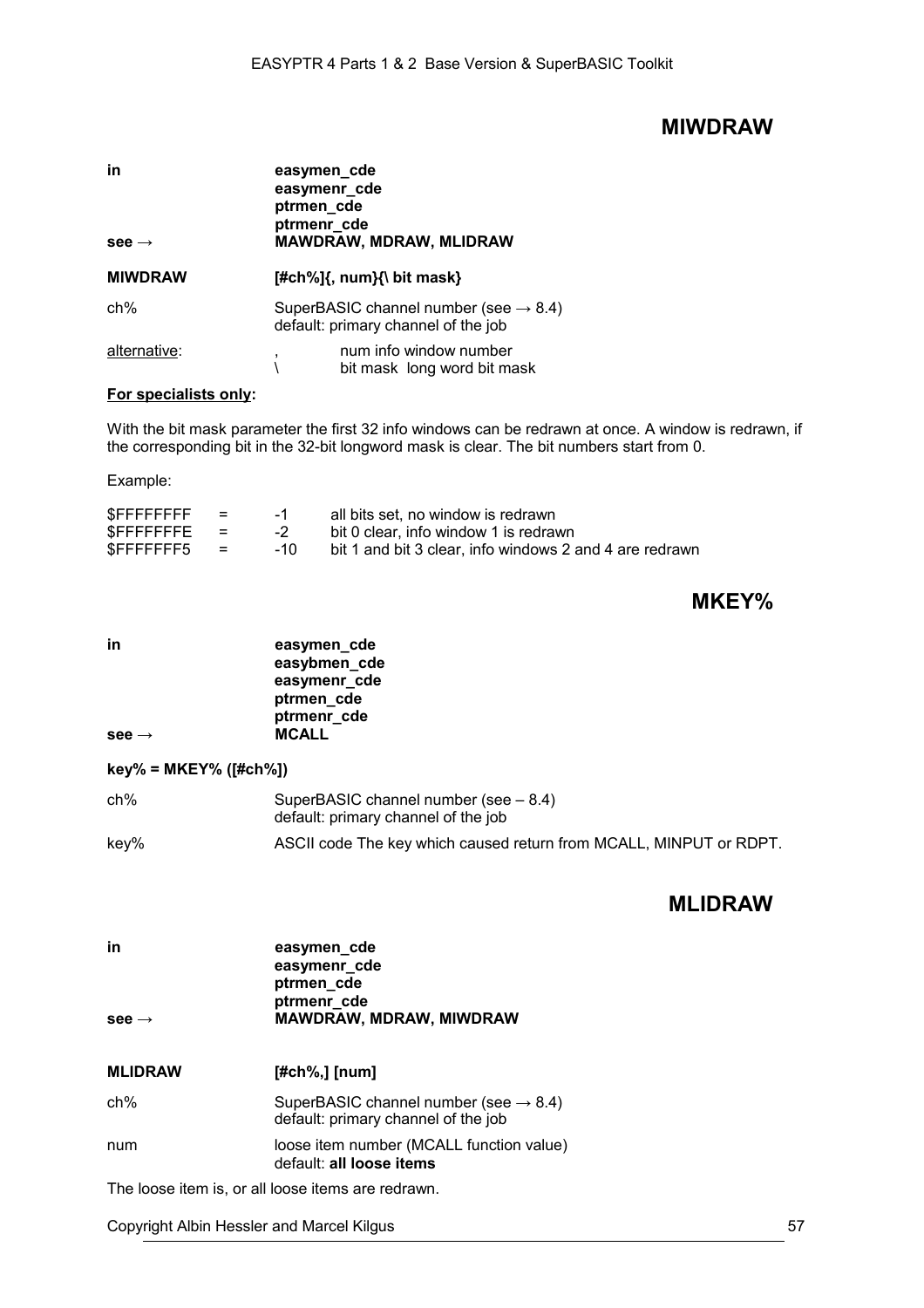**MLIST**

| in           | easymenr cde<br>ptrmenr_cde             |                                                                                         |  |
|--------------|-----------------------------------------|-----------------------------------------------------------------------------------------|--|
| <b>MLIST</b> | [{#ch%}{device}, ]{#menu_ch%}{menu_adr} |                                                                                         |  |
| alternative: | ch%<br>device                           | output channel<br>default: #1<br>output file or device                                  |  |
| alternative: | menu_ch%<br>menu adr                    | menu window channel number<br>menu working definition address (see $\rightarrow$ MWDEF) |  |
|              |                                         |                                                                                         |  |

A list of all menu elements of an existing menu is printed to the given channel. The list is mainly intended to be a reference for the item and window numbers.

| Example: | in #3 a menu is drawn with MDRAW: |
|----------|-----------------------------------|
|          | MLIST flp2 menulist,#3            |
| or       | MLIST par,#3                      |
| or       | MUST <sub>#3</sub>                |

## **MRDIM**

| in<br>$see \rightarrow$ | easymen_cde<br>easymenr_cde<br>ptrmen_cde<br>ptrmenr_cde<br><b>MSTAT</b>                                                                         |  |
|-------------------------|--------------------------------------------------------------------------------------------------------------------------------------------------|--|
| <b>MRDIM</b>            | $[#ch\%,]$ num, xdim $\%$ , ydim $\%$                                                                                                            |  |
| $ch\%$                  | SuperBASIC channel number (see $\rightarrow$ 8.4)<br>default: primary channel of the job                                                         |  |
| num                     | loose items and info windows<br>$\leq 0$<br>$\overline{> 0}$<br>application sub-window number                                                    |  |
| xdim%<br>ydim%          | loose menu items dimension or x-dimension of application sub-window menu<br>info windows dimension or y-dimension of application sub-window menu |  |

The dimension is *number of elements -1*. E.g., to be used for MSTAT.

## **MREMB**

| <b>In</b><br>see $\rightarrow$ | easymen_cde<br>easymenr_cde<br>ptrmen_cde<br>ptrmenr_cde<br><b>MCALL, MINPUT</b>         |
|--------------------------------|------------------------------------------------------------------------------------------|
| <b>MREMB</b>                   | [#ch%]                                                                                   |
| ch%                            | SuperBASIC channel number (see $\rightarrow$ 8.4)<br>default: primary channel of the job |

The current item border is removed.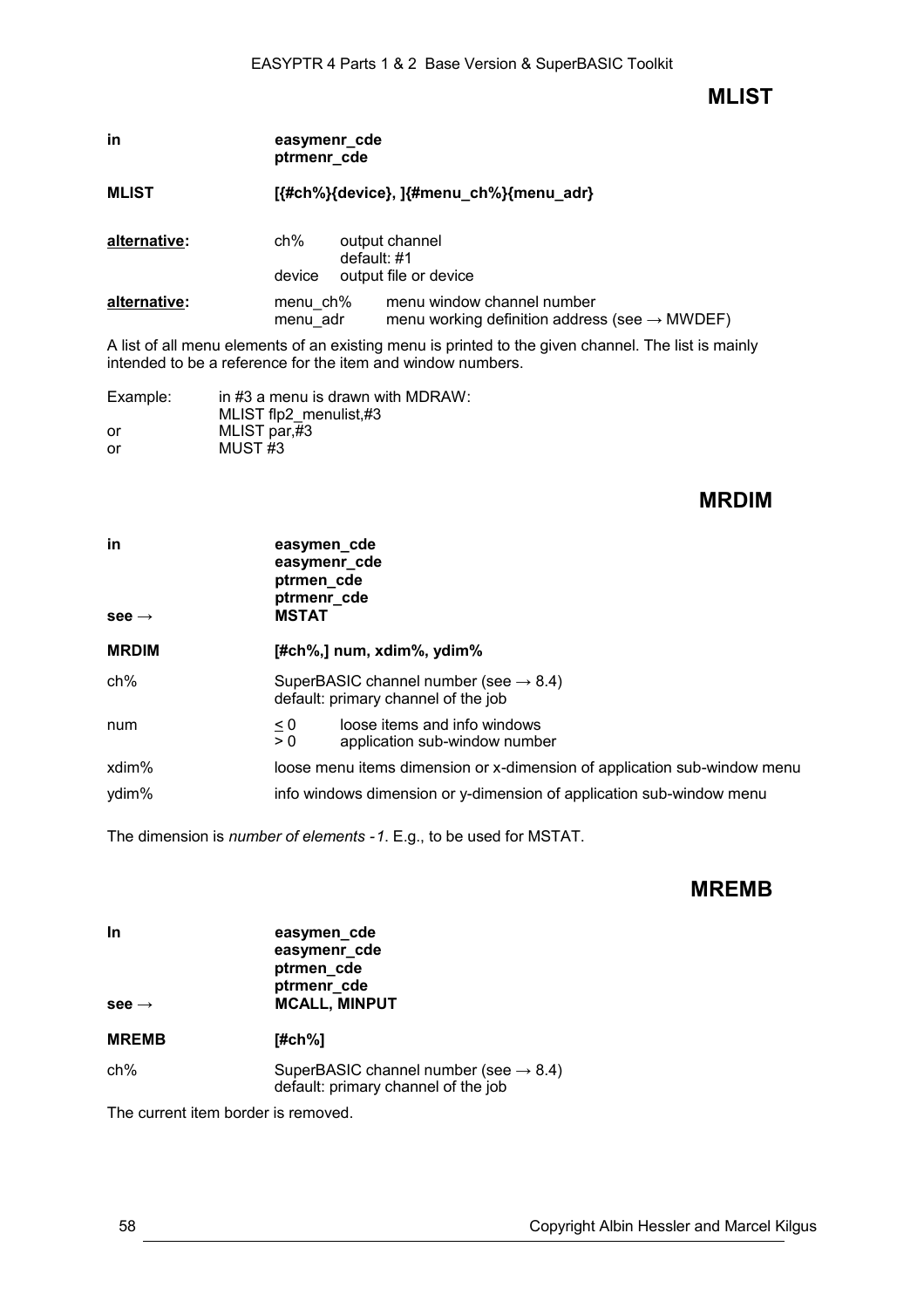## **MSETUP**

#### in **easymen** cde **easymenr\_cde ptrmen\_cde ptrmenr\_cde see → MCLEAR, MDRAW**

#### **The MSETUP syntax is identical to MDRAW.**

The only difference is that MSETUP does not draw the menu. After the working definition has been installed with MSETUP, the initial item status can be set (see  $\rightarrow$ MSTAT or MSTAT%) avoiding unpleasant flickering effects. Then the menu is drawn with MDRAW. It is also possible to draw only parts of the definition (see  $\rightarrow$ 

MAWDRAW, MLIDRAW or MIWDRAW).

# **MSTAT**

| in                | easymen_cde<br>easybmen_cde |
|-------------------|-----------------------------|
|                   | easymenr_cde                |
|                   | ptrmen_cde                  |
|                   | ptrmenr cde                 |
| $see \rightarrow$ | <b>MCALL, MDRAW, MSTAT%</b> |

#### **MSTAT [#ch%,]{TO}{\} number, stat%**

| ch%       | SuperBASIC channel number (see $\rightarrow$ 8.4)<br>default: primary channel of the job                         |                                                                                                                                |
|-----------|------------------------------------------------------------------------------------------------------------------|--------------------------------------------------------------------------------------------------------------------------------|
| separator | ,<br>TO                                                                                                          | copy array stat% to status block, no redraw<br>copy array stat% to status block and redraw<br>copy status block to array stat% |
| number    | $\leq 0$<br>> 0                                                                                                  | loose menu items<br>items in application sub-window                                                                            |
| stat%     | integer array. The dimension must be the number of items less one (as DIM<br>starts counting from 0). Use MRDIM! |                                                                                                                                |

With MSTAT the menu item status (unavailable, selected and available) of all loose items or of all items in an application sub-window menu can be controlled with an integer array.

Here it is easy to control the status of interdependent items, or to read which items of a list actually are selected.

In 'number' the MCALL function value can be passed directly, only the relevant information (negative for loose items or application sub-window number) is used.

MSTAT reads (separator \), writes (separator,), or writes and redraws (separator TO) the status:

**ATTENTION:** If the status is set only, **a command to redraw the status must follow**. Otherwise those items which have the redraw flag set will be unavailable independent of the status set. A redraw command can be a MCALL with a status parameter pair, MDRAW or MAWDRAW, MSTAT% or another MSTAT with the redraw option set.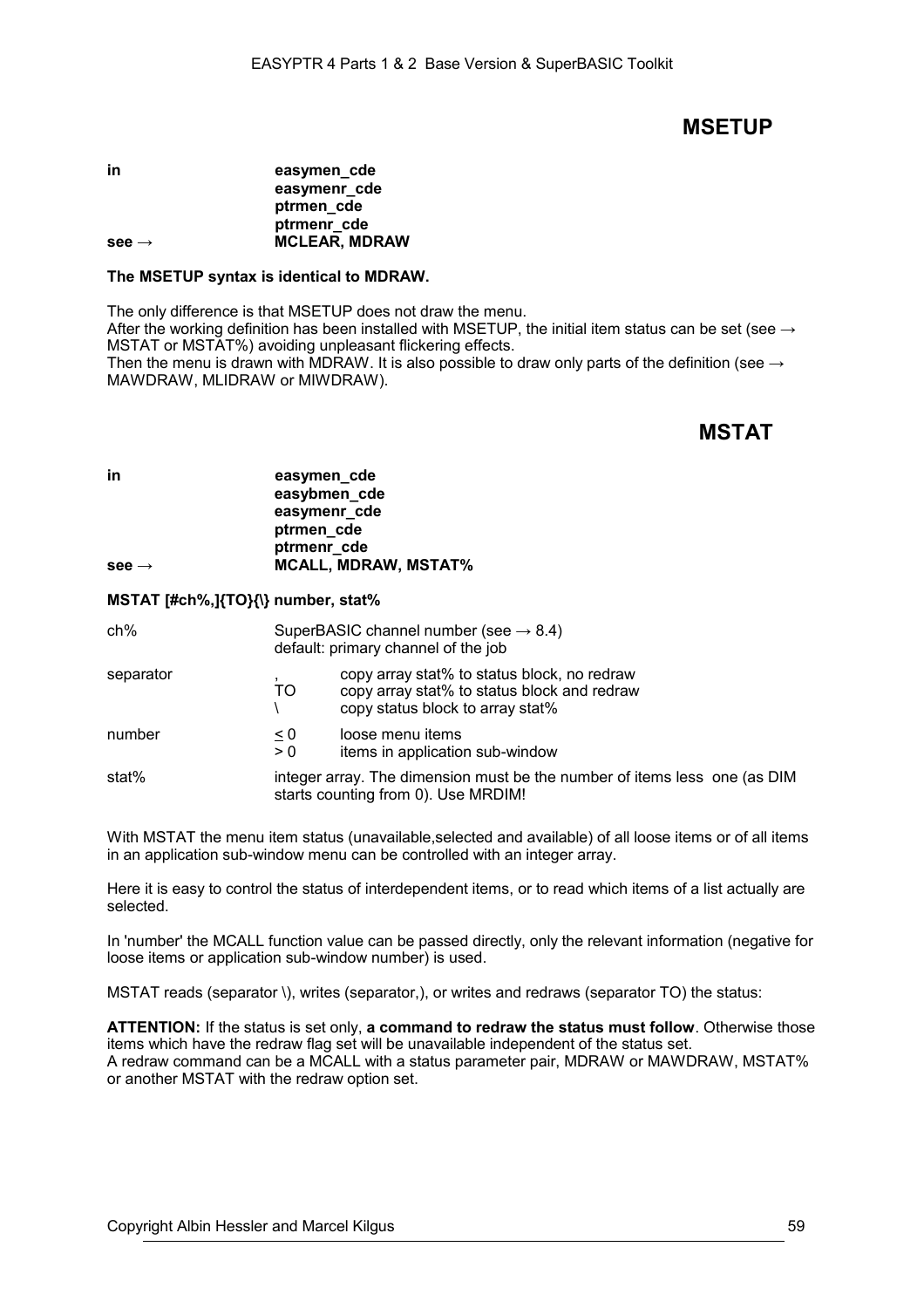### **Values in stat%:**

| READ:  | 16<br>128      | available<br>unavailable<br>selected                      |
|--------|----------------|-----------------------------------------------------------|
| WRITE: | 1<br>17<br>129 | set to available<br>set to unavailable<br>set to selected |

The value 1 (bit 0 set) added to status value is the redraw flag, which signals the draw routines which items shall be redrawn.

If a MDRAW or MAWDRAW is used to draw the whole menu, then the redraw flag can be omitted, i.e. only 0, 16 or 128 is set.

In the ["Simplified syntax"](#page-82-0) chapter [12](#page-82-0) an example of the use of MSTAT can be found.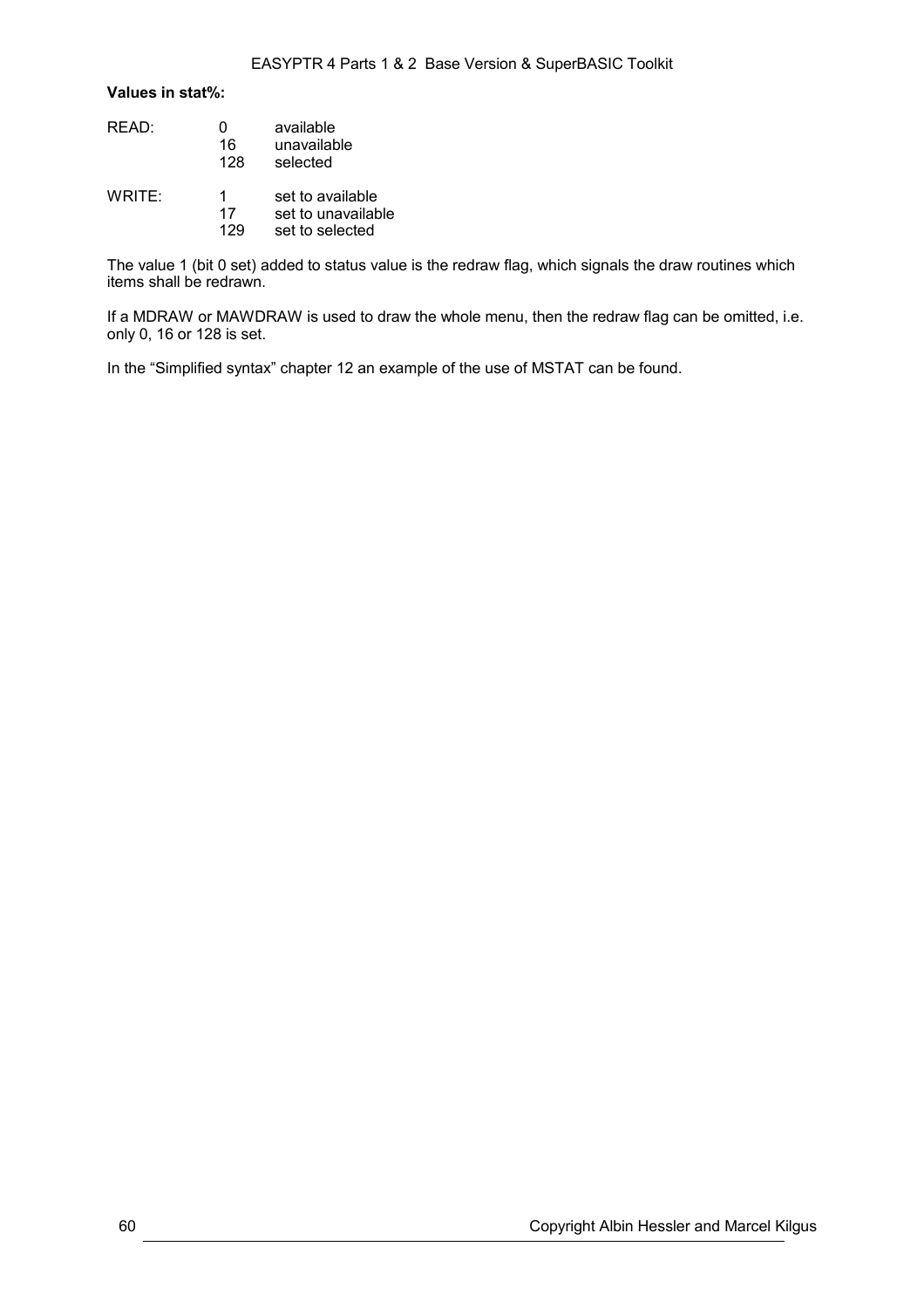## **MSTAT%**

| in                | easymen_cde                |
|-------------------|----------------------------|
|                   | easybmen_cde               |
|                   | easymenr_cde               |
|                   | ptrmen_cde                 |
|                   | ptrmenr_cde                |
| $see \rightarrow$ | <b>MCALL, MDRAW, MSTAT</b> |

### **stat%= MSTAT% ([#ch%,] number[{,}(TO} newstat%[\]])**

| ch% | SuperBASIC channel number (see $\rightarrow$ 8.4) |
|-----|---------------------------------------------------|
|     | default: primary channel of the job               |

| stat% | actual item status |
|-------|--------------------|
|       | available          |

|      | available                |
|------|--------------------------|
|      | selected                 |
| -1   | unavailable              |
| $-7$ | menu item does not exist |
|      |                          |

number menu item number (MCALL function value)

newstat% status to be set.

Reads (without newstat%) or writes and sets the status of an item. The item is only redrawn if the status has been changed (separator,) or if redraw is forced with a TO separator.

A \ separator after 'newstat%' will cause that the item is not redrawn. This option can be used if several items are set to a new status. Then only the redraw flag is set and all items changed can be redrawn at once.

MSTAT% with the redraw option enabled (no \ at the end) will redraw all items which have the redraw flag set.

Thus it is sufficient to enable redrawing with the last MSTAT% of a list for several items.

**ATTENTION:** If the status is set only, a command to redraw the item must follow. Otherwise those items which have the redraw flag set will be unavailable independent of the status set. A redraw command can be a MCALL with a status parameter pair, MDRAW or MAWDRAW, MSTAT or another MSTAT% with the redraw option enabled.

**ALL** option: If number = 0, then all loose items of the main window are set to the given status. If 'number' is the pure application sub-window number, then all menu items of an application sub-window menu are set to the given status.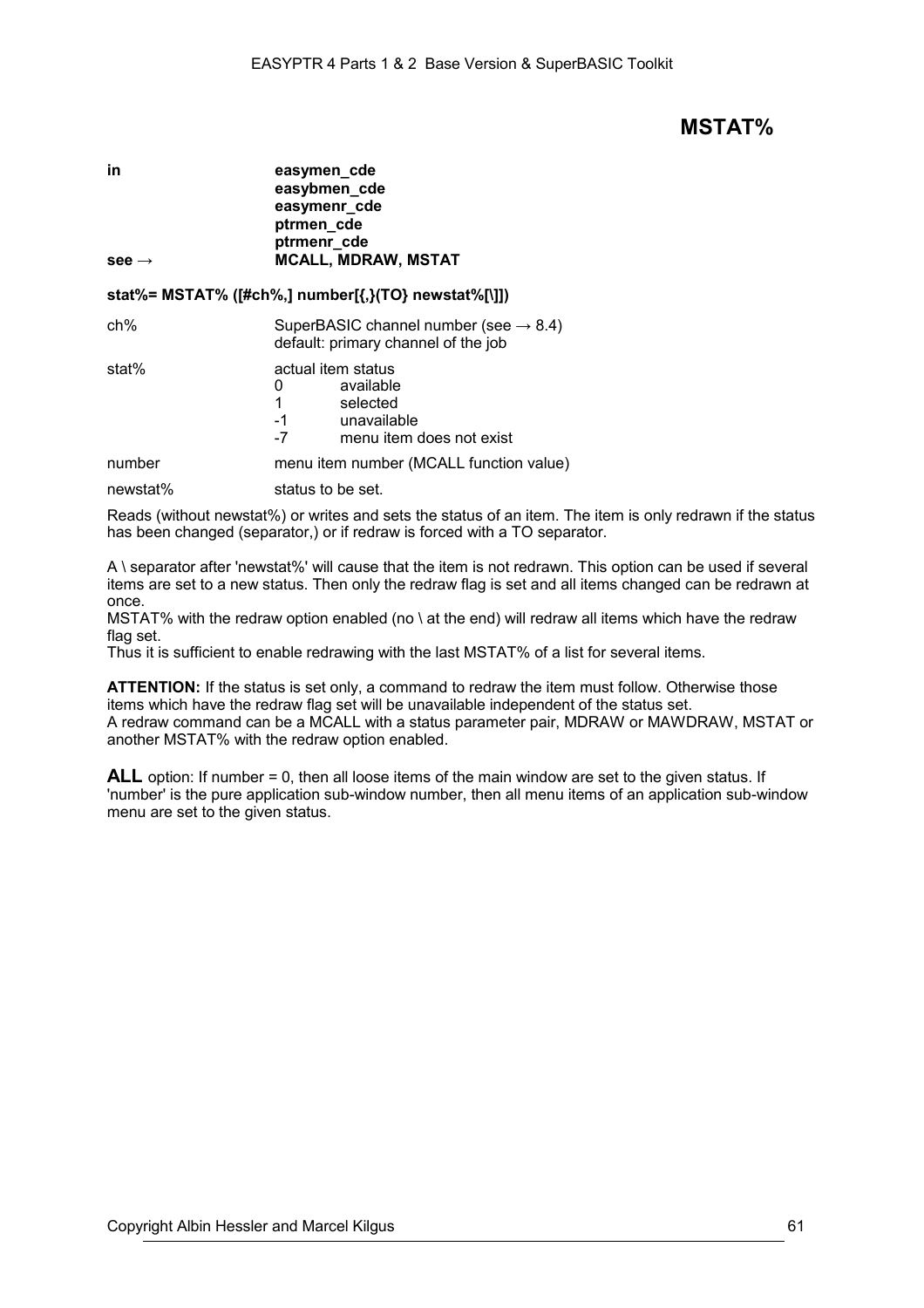## **MTEXT\$**

## **in easymen\_cde easymenr\_cde ptrmen\_cde ptrmenr\_cde**

## **text\$ = MTEXT\$ ([#ch%,] [{num}{info%, inob%}])**

| text\$ | function return value |
|--------|-----------------------|
|        |                       |

ch% SuperBASIC channel number (see  $\rightarrow$  [8.4\)](#page-38-0) default: primary channel of the job

#### **alternative**:

| num   | menu item number<br>loose menu items<br>$\leq 0$<br>application sub-window menu items<br>$\geq 0$ |
|-------|---------------------------------------------------------------------------------------------------|
| or:   |                                                                                                   |
| info% | info window number                                                                                |
| inob% | info object number                                                                                |

The text object of an item or object is returned ('\*\*\*' if the object is no text). If only the channel number is passed, the menu name is returned. This can be used to test the existence of a menu.

# **MOBJA**

| in                   | easymen_cde<br>easymenr_cde<br>ptrmen_cde<br>ptrmenr_cde |                                                                                                                   |
|----------------------|----------------------------------------------------------|-------------------------------------------------------------------------------------------------------------------|
|                      |                                                          | adr = MOBJA ([#ch%{,}{\}] {num}{info%!}{info%, inob})                                                             |
| ch%                  |                                                          | SuperBASIC channel number (see $\rightarrow$ 8.4)<br>default: primary channel of the job                          |
| separator            | ,                                                        | get address of the object's text/sprite<br>get address of the object's definition block in the working definition |
| <u>alternative</u> : |                                                          |                                                                                                                   |
| num                  | $\leq 0$<br>> 0                                          | menu item number<br>loose menu items<br>application sub-window menu items                                         |
| <u>or:</u>           |                                                          |                                                                                                                   |
| info%!               |                                                          | info window number (only applicable if separator is \)                                                            |
| <u>or:</u>           |                                                          |                                                                                                                   |
| info%                |                                                          | info window number                                                                                                |
| inob%                |                                                          | info object number                                                                                                |
|                      |                                                          | \ This function returns the address of an object set in a loose menu item or info object (Teyt, Sprite            |

This function returns the address of an object set in a loose menu item or info object (Text,  $\overline{s}$ With this one can for example reuse sprites of menus in other parts of the program without having to attach or load them again.

### **For specialists only:**

With the \ separator MOBJA returns the address of the object's definition block. Of course it's also possible to work through all definitions on your own using MWDEF.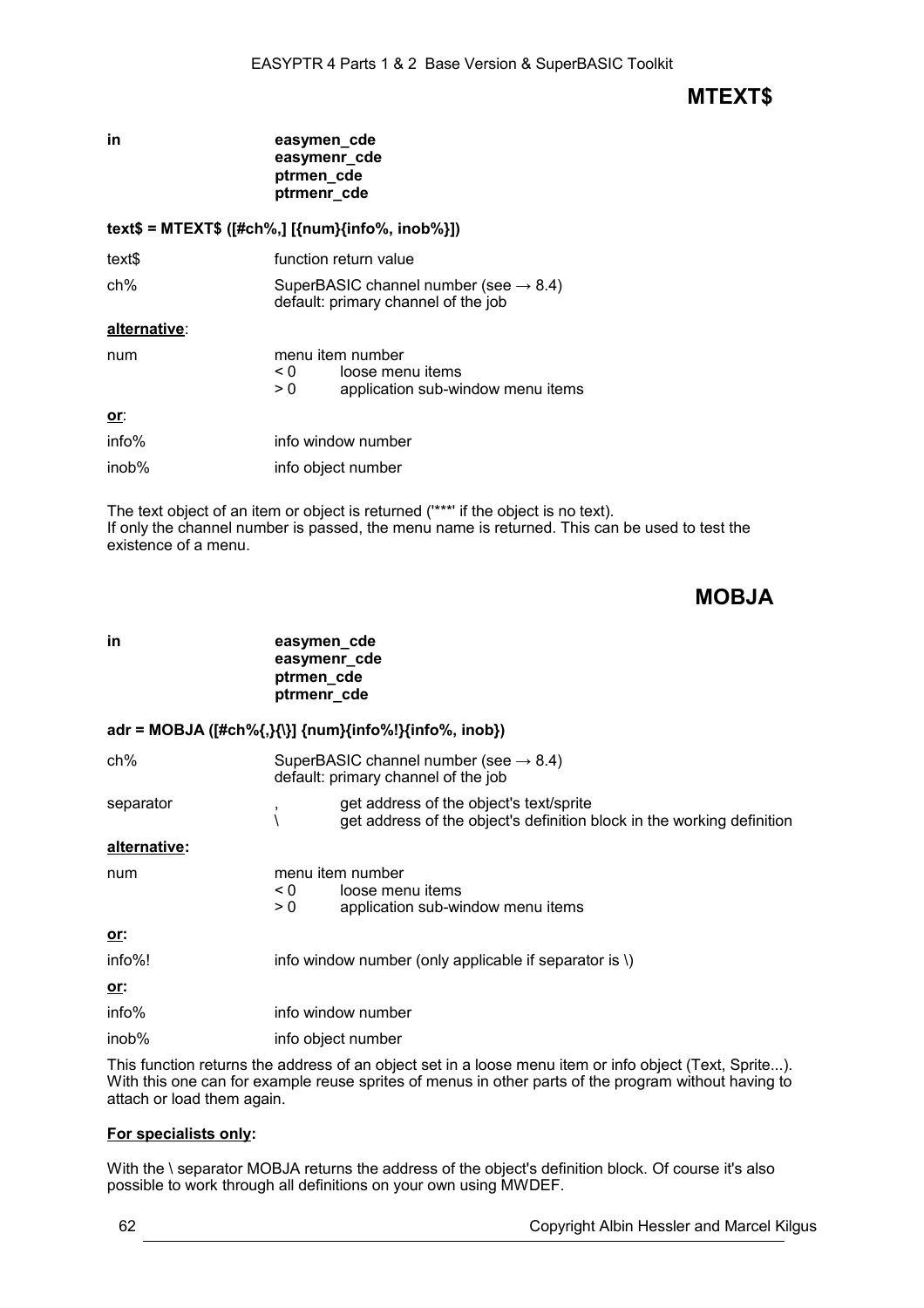**MWDEF**

### **in easymen\_cde easymenr\_cde ptrmen\_cde ptrmenr\_cde**

### **adr = MWDEF ([#ch%])**

 $ch\%$  SuperBASIC channel number (see  $\rightarrow$  [8.4\)](#page-38-0) default: primary channel of the job

The address of a pointer or menu working definition is returned. This address can afterwards always be used instead of the channel number. The'#' must be there anyway! The commands are then executed about twice as fast, as searching the working definition is not necessary. But, the calling program is responsible that there is the working definition at the given address! The structure is not tested by any routine.

**Example:** ch=FOPEN('con'): MDRAW#ch,mymenu:ch%=ch adr=MWDEF(#ch%) action=MCALL(#adr) if ch%<0 THEN ERROR\_ROUTINE:ch%=ch

### **Error handling**

If MWDEF was called with an integer variable 'ch%', then this variable is saved in the working definition. If an error occurs subsequently in a routine called with the address of the working definition, then the error is returned in 'ch%'. This option can be switched on (call with integer variable) or off (call with floating point variable) with MWDEF calls. This error handling is overwritten if a command is called with an integer channel number '#ch%' (see  $\rightarrow$  7.2, error handling)

#### **Remark:**

The error variable must be reset to a non-negative value after an error occurred!

Example: ...

ch=FOPEN('con') MDRAW#ch,mymenu ch%=ch adr=MWDEF(#ch%) action=MCALL(#adr) if ch%<O:ERRORROUTINE:ch%=ch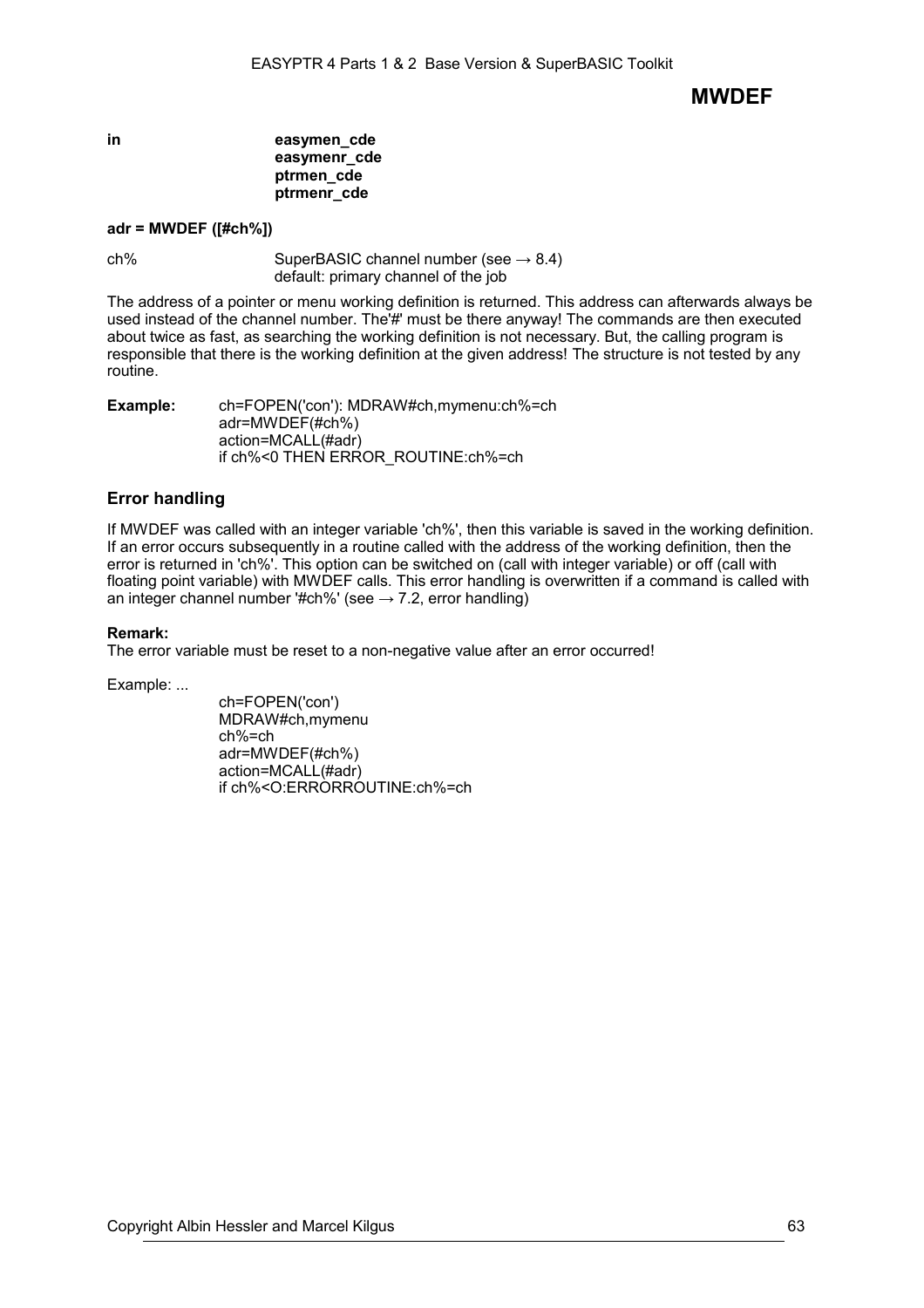## **MWINDOW**

| in             |                      | easymen_cde<br>easybmen_cde<br>easymenr_cde<br>ptrmen_cde<br>ptrmenr_cde                                                                                                                                                                     |
|----------------|----------------------|----------------------------------------------------------------------------------------------------------------------------------------------------------------------------------------------------------------------------------------------|
| <b>MWINDOW</b> |                      | [#ch%{,}{\}] num[!]                                                                                                                                                                                                                          |
| ch%            |                      | SuperBASIC channel number (see $\rightarrow$ 8.4)<br>default: primary channel of the job                                                                                                                                                     |
| separator      | ,                    | set window colours<br>don't alter window settings                                                                                                                                                                                            |
| num            | $\leq 0$<br>> 0<br>0 | loose menu item<br>application sub-window number<br>or<br>menu item number (MCALL function value) of the last selected item<br>in an application sub-window menu.<br>or<br>info window number followed by separator !<br>main window outline |

The window area is set to the size of the menu element. All standard I/O commands then take effect in this area. If a semicolon is used as separator, then the colours and character settings of the channel remain untouched. Otherwise the following rules apply:<br>
• all enaracter settings reset to OVE

- all character settings reset to OVER 0, CSIZE 0,0<br>• loose item colours corresponding to an available loose iter
- colours corresponding to an available loose item are set
- application window paper colour of application window is used with white ink
- information window paper colour of information window is used with white ink
- main window paper colour of main window is used with main window system palette ink \$202

# **MWLINK**

| in            | easymen_cde<br>easymenr_cde<br>ptrmen_cde<br>ptrmenr_cde                                 |  |
|---------------|------------------------------------------------------------------------------------------|--|
| <b>MWLINK</b> | [#ch%{,}{\}] num{,}{!} #link_ch%                                                         |  |
| ch%           | SuperBASIC channel number (see $\rightarrow$ 8.4)<br>default: primary channel of the job |  |
| separator     | set window colours<br>don't alter window settings                                        |  |
| num           | as for MWINDOW link ch% channel number of the channel to be linked.                      |  |
|               |                                                                                          |  |

The window size of 'link-ch% is set to the size of the menu element. See MWINDOW for a description of how the colours are handled.

**The command only works if the outline is not set for 'link\_ch%'.**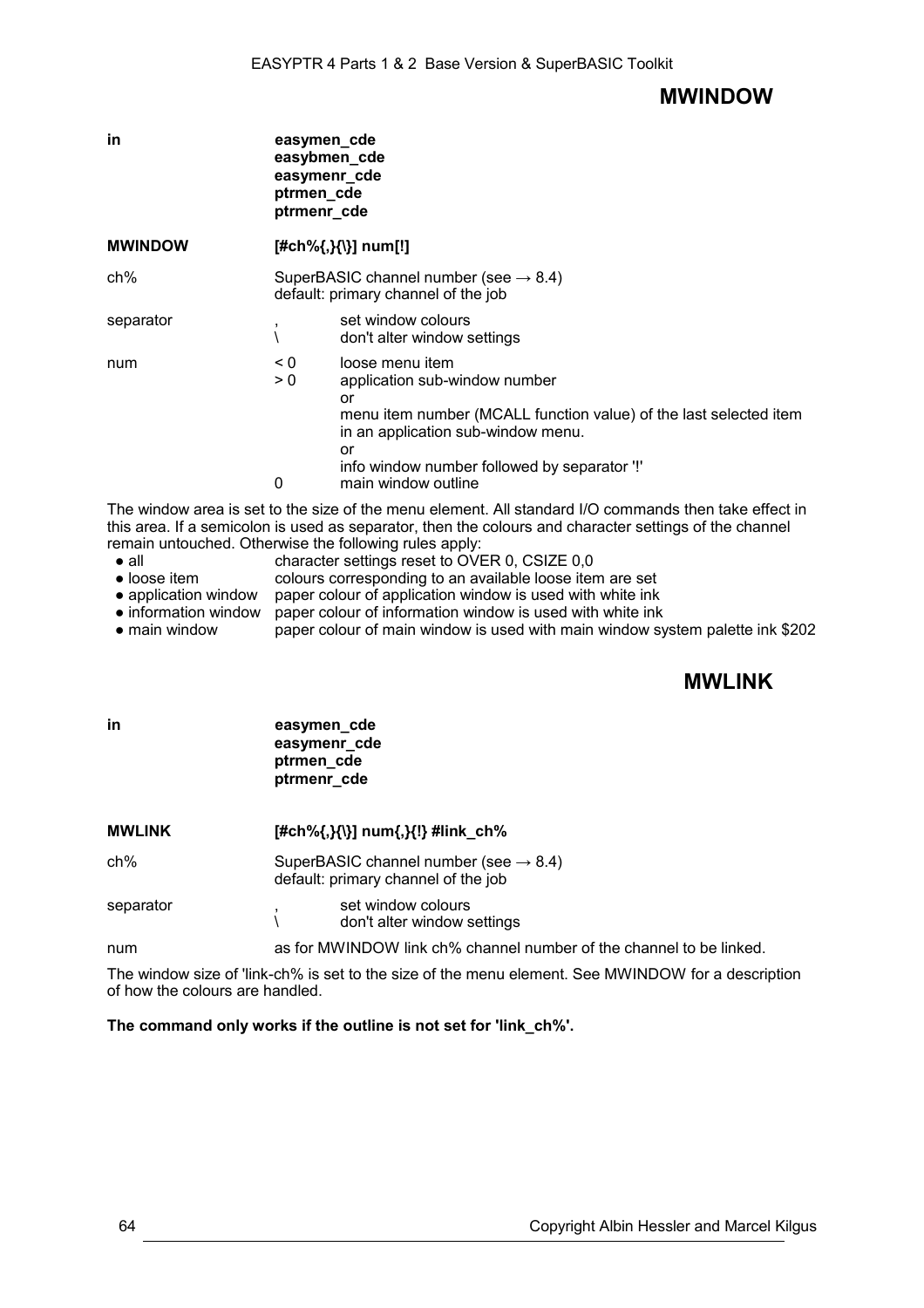# **OUTL**

| in           | easyptr_cde<br>easyptrr_cde<br>ptrmen_cde<br>ptrmenr_cde                                          |                                                                                                        |
|--------------|---------------------------------------------------------------------------------------------------|--------------------------------------------------------------------------------------------------------|
| <b>OUTL</b>  |                                                                                                   | [#ch%,] [xsz%, ysz%, xor%, yor%[, xsh%, ysh%[, fl]]]                                                   |
| $ch\%$       | SuperBASIC channel number (see $\rightarrow$ 8.4)<br>default: primary channel of the job          |                                                                                                        |
| xsz%<br>ysz% | x-/y- pixel size<br>-1/-1 keep size unchanged<br>default:<br>primary window:<br>secondary window: | the smallest line which includes all actually open<br>window channels of the job<br>actual window size |
| xor%<br>yor% | x /y-pixel origin<br>default:<br>primary window:<br>secondary window:                             | origin of the smallest line (see above)<br>actual window origin                                        |
| xsh%<br>ysh% | x-/y-pixel shadow size<br>$default: 0 = no shadow$                                                |                                                                                                        |
| fl           | flag:<br>0 or absent<br>default: 0                                                                | keep contents<br>don't keep contents                                                                   |

The outline of a window channel is set (see  $\rightarrow$  7.2). The window is set to be managed by the pointer device (pointer requests are only possible on managed windows!).

If OUTL is used with parameters, then the screen contents behind the outline is automatically saved (see  $\rightarrow$  WRES). OUTL without parameters (e.g. OUTL #2) does not save the screen contents!

OUTL on a primary channel moves all secondary channels, if the size is unchanged (this is checked internally, not only if the size is passed as -1,-1).

OUTL is not possible if there is an existing working definition for the channel installed with MDRAW, RDPT, SPRS or WMOV.

While MDRAW sets the outline automatically, it is absolutely necessary to set the outline for the channel and its primary channel before RDPT,...

### **Examples:**

#### OUTL

will set the outline of the jobs primary window to the smallest line which includes all actually open windows of the job.

#### OUTL #2

will set the outline of #2 to the actual window size. The screen background is not saved! OUTL #2,256,100,50,50

will set the outline to the given size and origin. The screen background is saved. If the actual window size and origin is not within the outline, it is set to the outline size.

WINDOW #2,70,50,80,60

will set the window size. The window size now is restricted always to be within the outline. OUTL #2,-1,-1,100,90

will move the whole channel to the new position. The window contents is unchanged, also the window will have been moved to the origin position 130,100.

Copyright Albin Hessler and Marcel Kilgus 65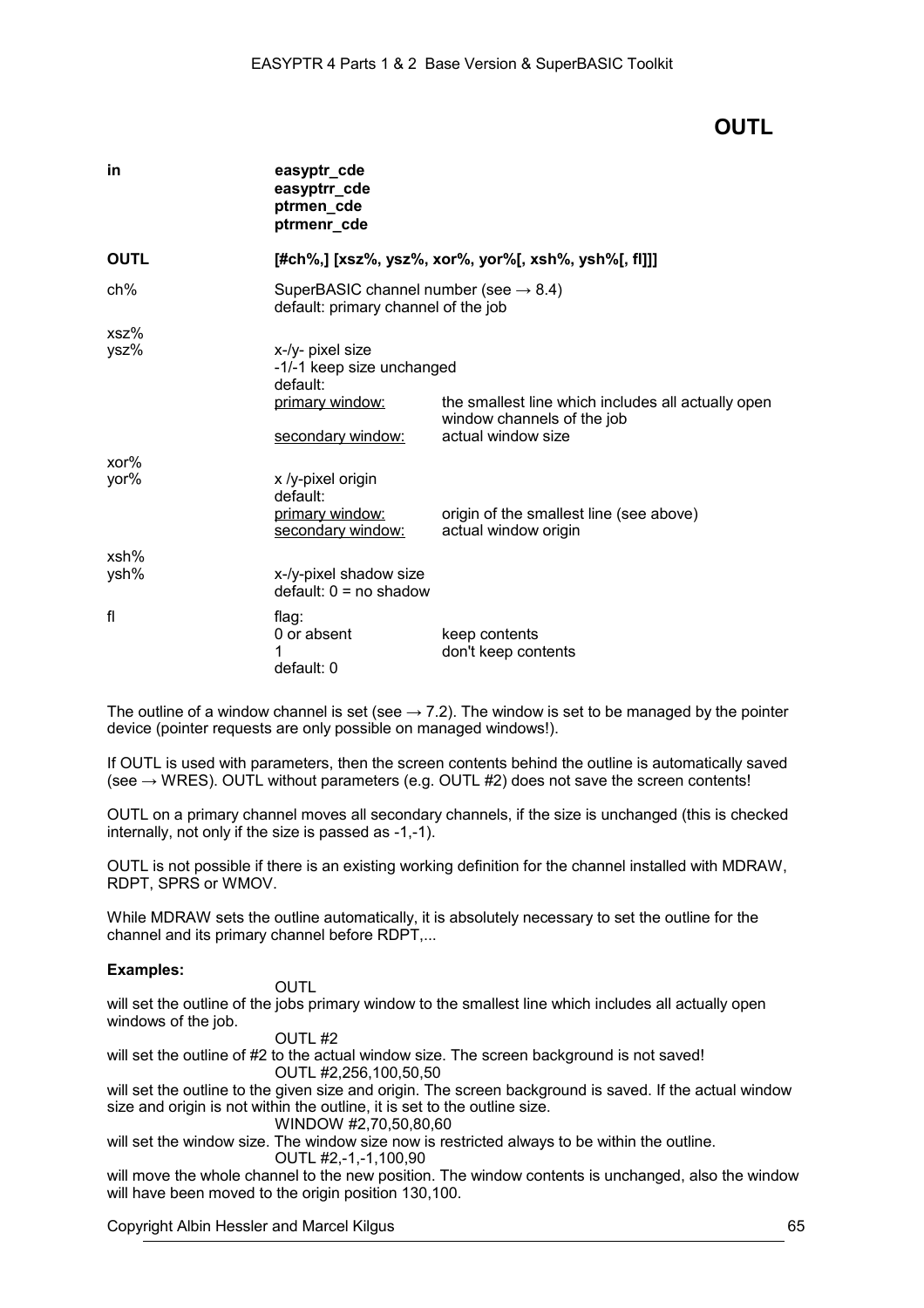## **PINF**

| ın          | easyptr_cde<br>easyptrr_cde<br>ptrmen_cde<br>ptrmenr_cde                                 |
|-------------|------------------------------------------------------------------------------------------|
| <b>PINF</b> | [#ch%]                                                                                   |
| ch%         | SuperBASIC channel number (see $\rightarrow$ 8.4)<br>default: primary channel of the job |

**If there is no pointer environment present, an error will be reported.**

## **PTOP**

| in          | easyptr_cde<br>easyptrr_cde<br>ptrmen_cde<br>ptrmenr_cde                                            |  |
|-------------|-----------------------------------------------------------------------------------------------------|--|
| <b>PTOP</b> | [#ch%,] {jobnum}{jobID}{jobname}[{,}{\}][text\$]                                                    |  |
| ch%         | SuperBASIC channel number (see $\rightarrow$ 8.4)<br>default: primary channel of the job            |  |
| jobnum      | job number as found with JOBS or QJ                                                                 |  |
| jobID       | jobtag*65536+jobnum                                                                                 |  |
| jobname     | full or part of jobs name. The first job found of which the name begins with<br>'jobname' is taken. |  |
| Separator   | pick only<br>pick and wake                                                                          |  |
| text\$      | character string                                                                                    |  |

The job is picked to the top. If the  $\iota$  flag is present, a wake event is sent too. If a text parameter is present, then text\$ is inserted into the keyboard queue of the job.

### **ATTENTION:**

The channel number can be omitted, then the primary channel is taken which must exist, i.e. the procedure does not work from within a job which does not have an open window channel!

**Example:** PTOP fil\

Will pick the first 'Files' job (QPAC2) and sends a wake, i.e. the directory is renewed. PTOP 'text', FILE SELECT\$

might pick 'text87', call the FILE SELECT\$ menu (menu extensions) and write the filename into the keyboard queue of text87.

| <b>PTRMEN EXT</b> |  |
|-------------------|--|
| <b>PTR EXT</b>    |  |

**in easyptrr\_cde ptrmenr\_cde see → MEN** EXT

### **PTRMEN\_EXT PTR\_EXT**

The commands in the resident versions 'ptrmenr\_cde' or 'easyptrr\_cde' become valid again (see MEN\_EXT explanations).

66 Copyright Albin Hessler and Marcel Kilgus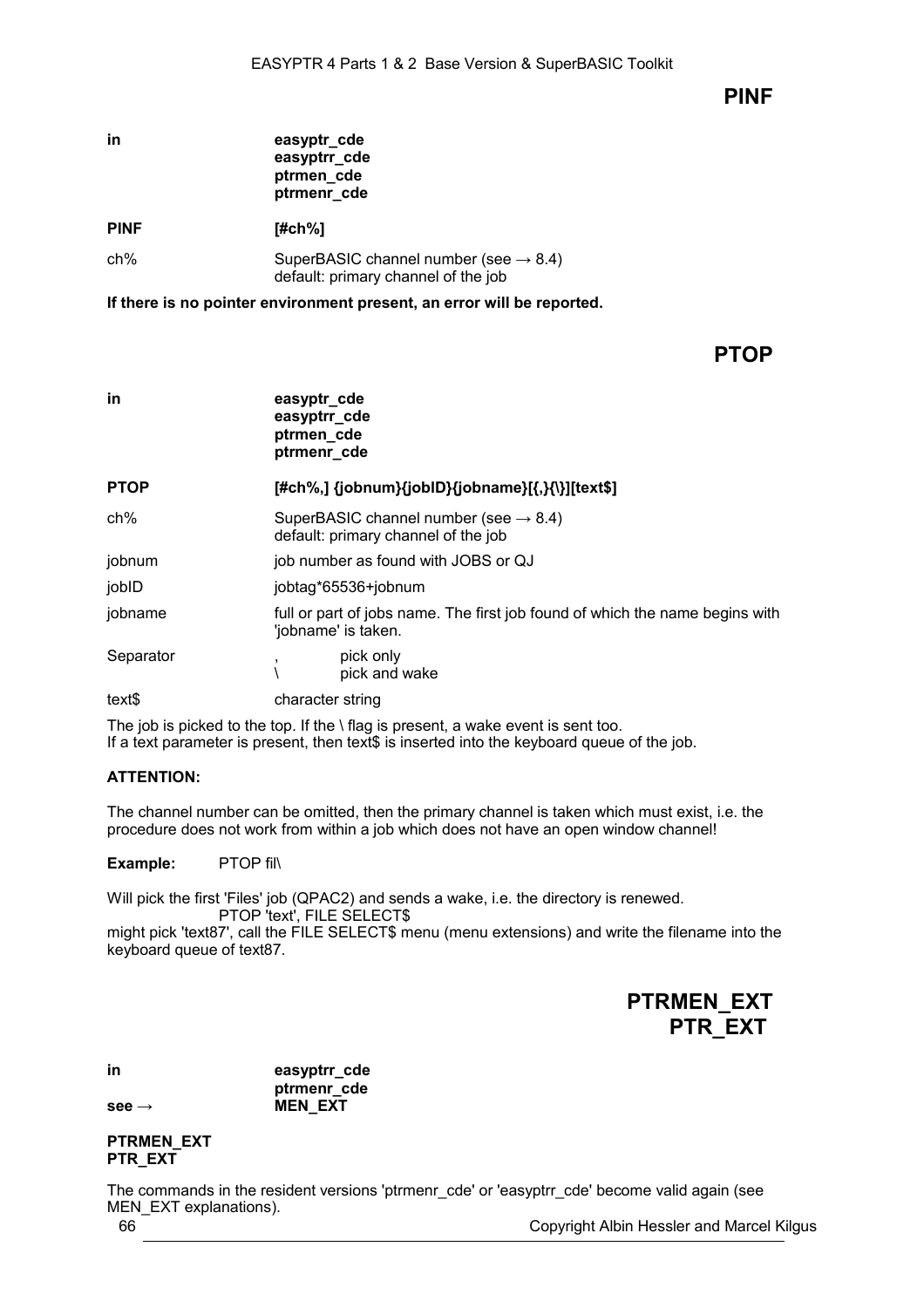# **PUT\$**

**in putget\_cde**

**see → GET\$**

### **PUT\$ adr, text\$**

A standard QDOS string (2 bytes length followed by the character bytes) is written to the given address in memory.

PUT\$ and GET\$ allow fast control of string objects in menu elements. MINPUT allows direct access to such strings in memory.

**PVAL**

| in<br>$see \rightarrow$                                                                                                                                                                                                                                                            | easyptr_cde<br>easyptrr_cde<br>ptrmen_cde<br>ptrmenr_cde<br>MCALL, MINPUT, MKEY%, RUPT                                                                                                                                                                                                                                                                                                                                                                                                                                                                                                                                  |
|------------------------------------------------------------------------------------------------------------------------------------------------------------------------------------------------------------------------------------------------------------------------------------|-------------------------------------------------------------------------------------------------------------------------------------------------------------------------------------------------------------------------------------------------------------------------------------------------------------------------------------------------------------------------------------------------------------------------------------------------------------------------------------------------------------------------------------------------------------------------------------------------------------------------|
| <b>PVAL</b>                                                                                                                                                                                                                                                                        | $[#ch\%,]$ result%                                                                                                                                                                                                                                                                                                                                                                                                                                                                                                                                                                                                      |
| $ch\%$                                                                                                                                                                                                                                                                             | SuperBASIC channel number (see $\rightarrow$ 8.4)<br>default: primary channel of the job                                                                                                                                                                                                                                                                                                                                                                                                                                                                                                                                |
| result%                                                                                                                                                                                                                                                                            | return parameter: integer array for the result of a pointer request.<br>The dimension must be at least 15<br>i.e. $\rightarrow$ DIM result%(15)                                                                                                                                                                                                                                                                                                                                                                                                                                                                         |
| $result\%(0)$<br>$result\%(1)$<br>$result\%(2)$<br>$result\%(3)$<br>$result\%(4)$<br>$result\%(5)$<br>$result\%(6)$<br>$result\%(7)$<br>$result\%(8)$<br>$result\%(9)$<br>result% $(10)$<br>$result\%(11)$<br>result% $(12)$<br>$result\%(13)$<br>$result\%(14)$<br>$result\%(15)$ | Gives the result of a pointer request (see $\rightarrow$ RDPT or see $\rightarrow$ MCALL) in an integer array:<br>= channel tag (see $\rightarrow$ channel ID)<br>$=$ channel number<br>= application sub-window number<br>= pointer x-position (relative)<br>= pointer y-position (relative)<br>= mouse button down: 1 HIT, 2 DO<br>= ASCII code of key pressed<br>= termination vector (see $\rightarrow$ RDPT)<br>$=$ window<br>width<br>height<br>$=$<br>$\equiv$<br>x-origin<br>y-origin<br>Ξ<br>= call channel tag<br>= call channel number<br>= pointer x-position (absolute)<br>= pointer y-position (absolute) |

optional, if the dimension is at least 16:

 $result\%(16)$  = event vector

#### Explanations:

#### **result%(0) and result%(1)**

give the QDOS channel ID of the channel the pointer actually is in.

#### **result%(2)**

is the application sub-window number in which the pointer actually is in. A value of -1 indicates that the pointer is in no application sub-window. Numbering here starts at 0, while numbering of application sub-windows for the EASYMEN commands MCALL, MWINDOW,... starts at 1. So add 1 to get the EASYMEN number of the application sub-window. Copyright Albin Hessler and Marcel Kilgus 67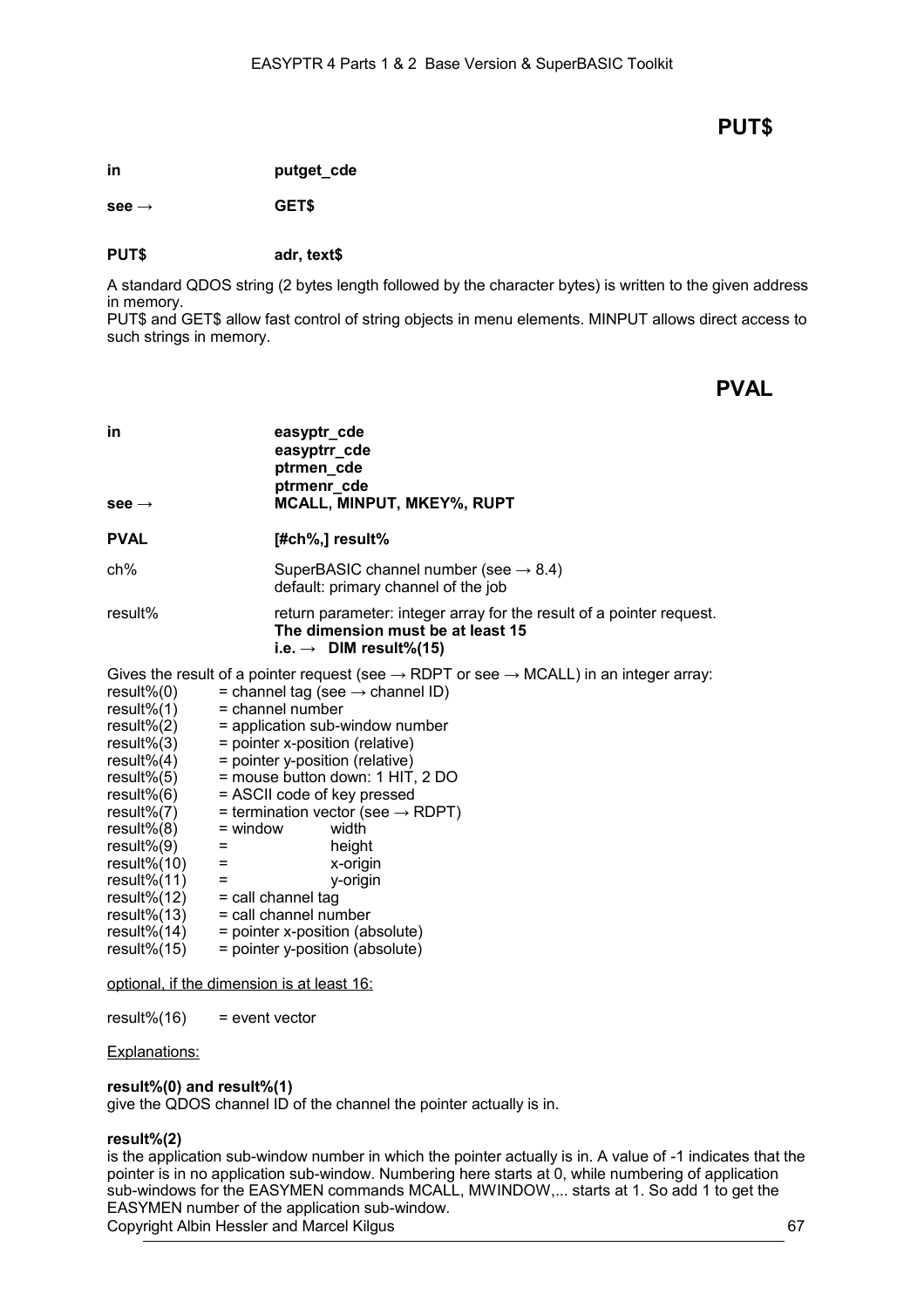### **result%(3) and result%(4)**

give the pointer position relative to the window origin in result%(10) and result%(11).

### **result%(5)**

signals that a mouse button or SPACE / ENTER is held down.

### **result%(8) to result%(11)**

give the coordinates of the window the pointer is in.

### **result%(12) and result%(13)**

give the QDOS channel ID of the calling window.

#### **result%(14) and result%(15)**

give the pointer position in absolute screen coordinates.

#### **result%(16)**

gives the event

| value    | <u>key</u>      | event       |
|----------|-----------------|-------------|
| 1        | DO              | do action   |
| 2        | <b>ESC</b>      | cancel      |
| 4        | F <sub>1</sub>  | help        |
| 8        | CF4             | move        |
| 16       | CF <sub>3</sub> | change size |
| 32       | CF <sub>1</sub> | sleep       |
| $5 - 64$ | CF <sub>2</sub> | wake        |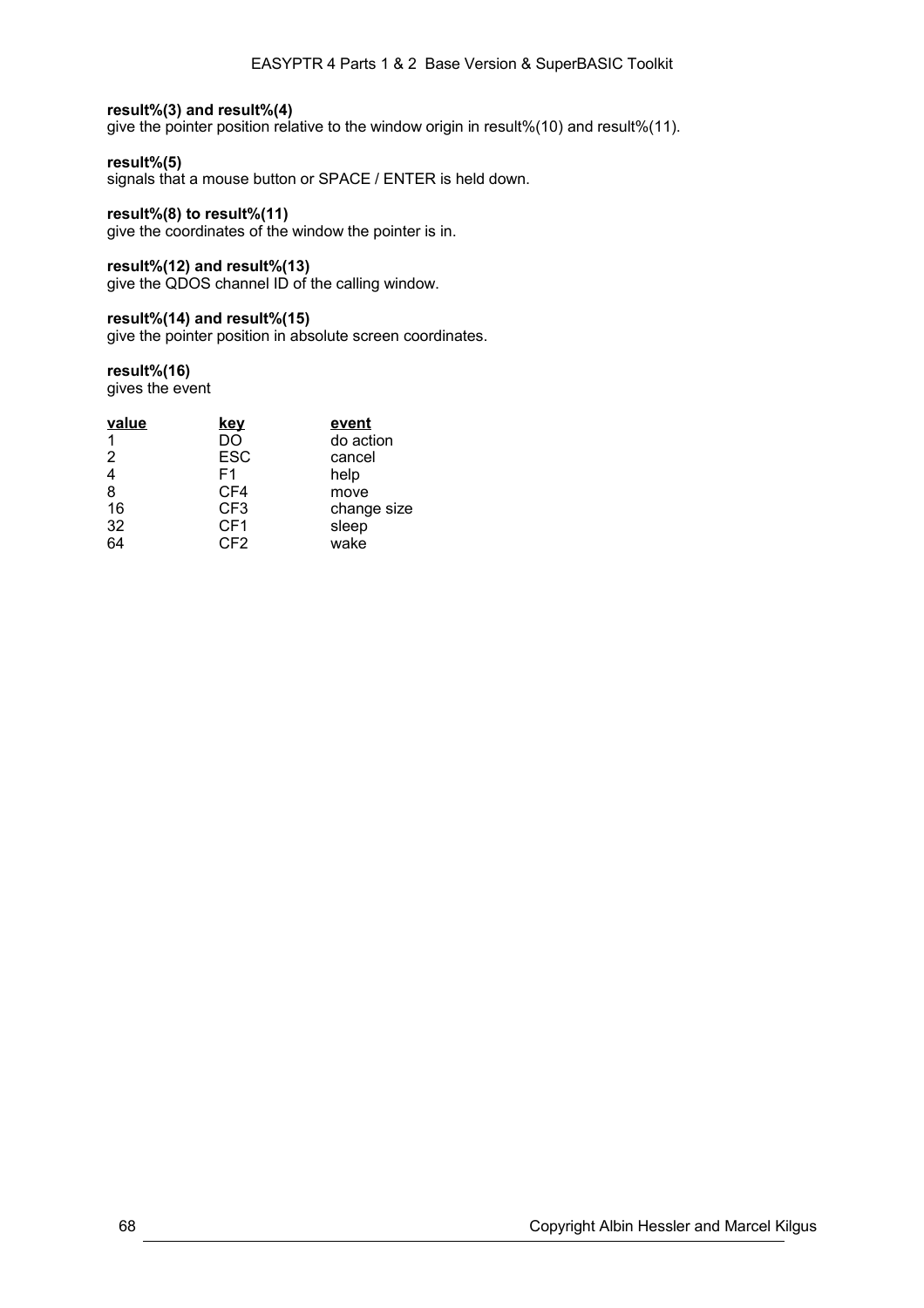## **RDPT**

| in             | easyptr_cde<br>easyptrr_cde<br>ptrmen_cde<br>ptrmenr_cde                                                                                                                                         |                                                                                          |                       |
|----------------|--------------------------------------------------------------------------------------------------------------------------------------------------------------------------------------------------|------------------------------------------------------------------------------------------|-----------------------|
| <b>RDPT</b>    |                                                                                                                                                                                                  |                                                                                          |                       |
| ch%            | SuperBASIC channel number (see $\rightarrow$ 8.4)<br>default: primary channel of the job                                                                                                         |                                                                                          |                       |
| separator      | ignore window events<br>,<br>$\setminus$<br>return on window events                                                                                                                              |                                                                                          |                       |
| tvec%          | call parameter:<br>$default: 1 = key press$<br>return parameter:                                                                                                                                 | termination vector<br>high byte<br>low byte                                              | key code<br>unchanged |
| xpos%<br>ypos% | pointer position<br>default: old position<br>call parameter:<br>xpos%>0, ypos%>0<br>$xpos\% < 0$ , $ypos\% > 0$<br>$xpos\% > 0$ , $ypos\% < 0$<br>return parameter:<br>absolute pointer position | absolute position<br>position relative window origin<br>position relative outline origin |                       |
| time%          | timeout<br>$default: -1 = infinite$                                                                                                                                                              |                                                                                          |                       |

Start pointer request. The routine returns if the pointer event given in the termination vector occurred, or when a finite timeout elapsed.

#### **Attention:**

### **A pointer request is only possible if the outline (see → OUTL) has been set for the channel and its primary channel!**

#### **Termination vector:**

The following pointer events can cause a return, multiple events are possible (add values):

| Value | Event                 |
|-------|-----------------------|
| 1     | key stroke            |
| 2     | key down              |
| 4     | key u p               |
| 8     | pointer moved         |
| 16    | pointer out of window |
| 32    | pointer in window     |

The key code is returned in the high byte of tvec%: keycode=INT(tvec%/256) tvec% must not be changed for the next call, as only the low byte is used to determine the termination vector!

#### **Pointer position:**

The pointer is set to the position given in xpos%, ypos%, but not if the position is unchanged. The values can be passed negative, this is used to determine the absolute position. This new position (not the previous one) is used to decide whether the pointer has been moved.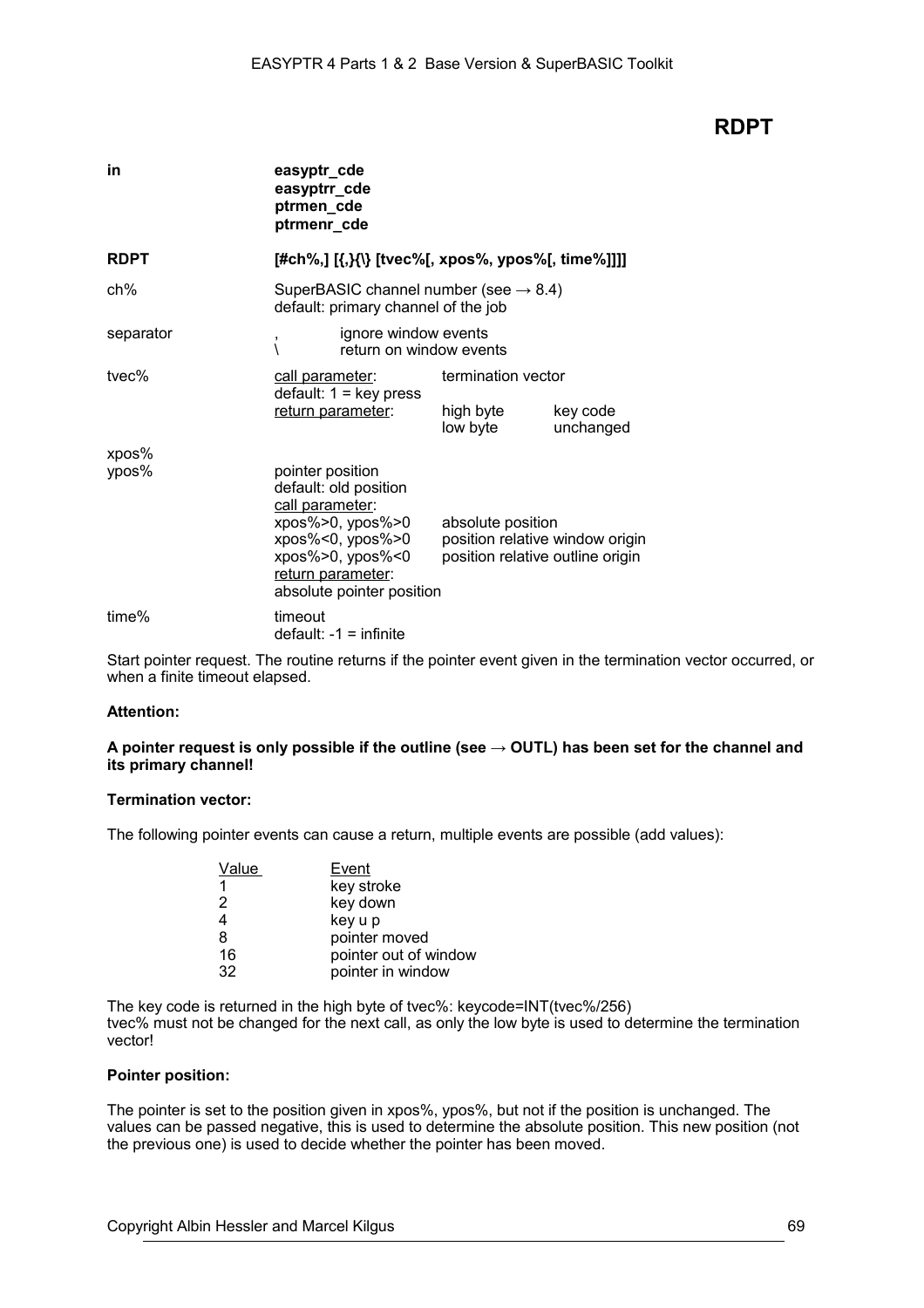### **…RDPT**

### **Return parameters:**

A fast evaluation of the pointer request is possible through the key code delivered with tvec% and the new absolute pointer position in xpos%, ypos% (naturally the variables must have been passed by name for this). This can make a separate call to PVAL unnecessary.

### **Immediate return**

A call with tvec%=48 or time%=0 will return immediately. This can be used to set the pointer position or to install the working area.

Examples: OUTL:RDPT will bring the pointer to the screen. On a key press the request is terminated. OUTL #1 RDPT #1,32,20,20 will bring the pointer at the absolute position 20,20. If this position is within window #1, an immediate return will follow, else the pointer must be moved into #1 to cause a return.

#### **Remark:**

To remove the working areas for #0 and #1, enter

CLAMP or CLPT#O:CLPT#1

## **REMPT**

**in easyptr** cde **easyptrr\_cde ptrmen\_cde ptrmenr\_cde**

**REMPT [#ch%]**

 $ch\%$  SuperBASIC channel number (see  $\rightarrow$  [8.4\)](#page-38-0) default: primary channel of the job

Removes the pointer (sprite) from the screen. For graphical applications which must access the area under the pointer.

#### RPXL%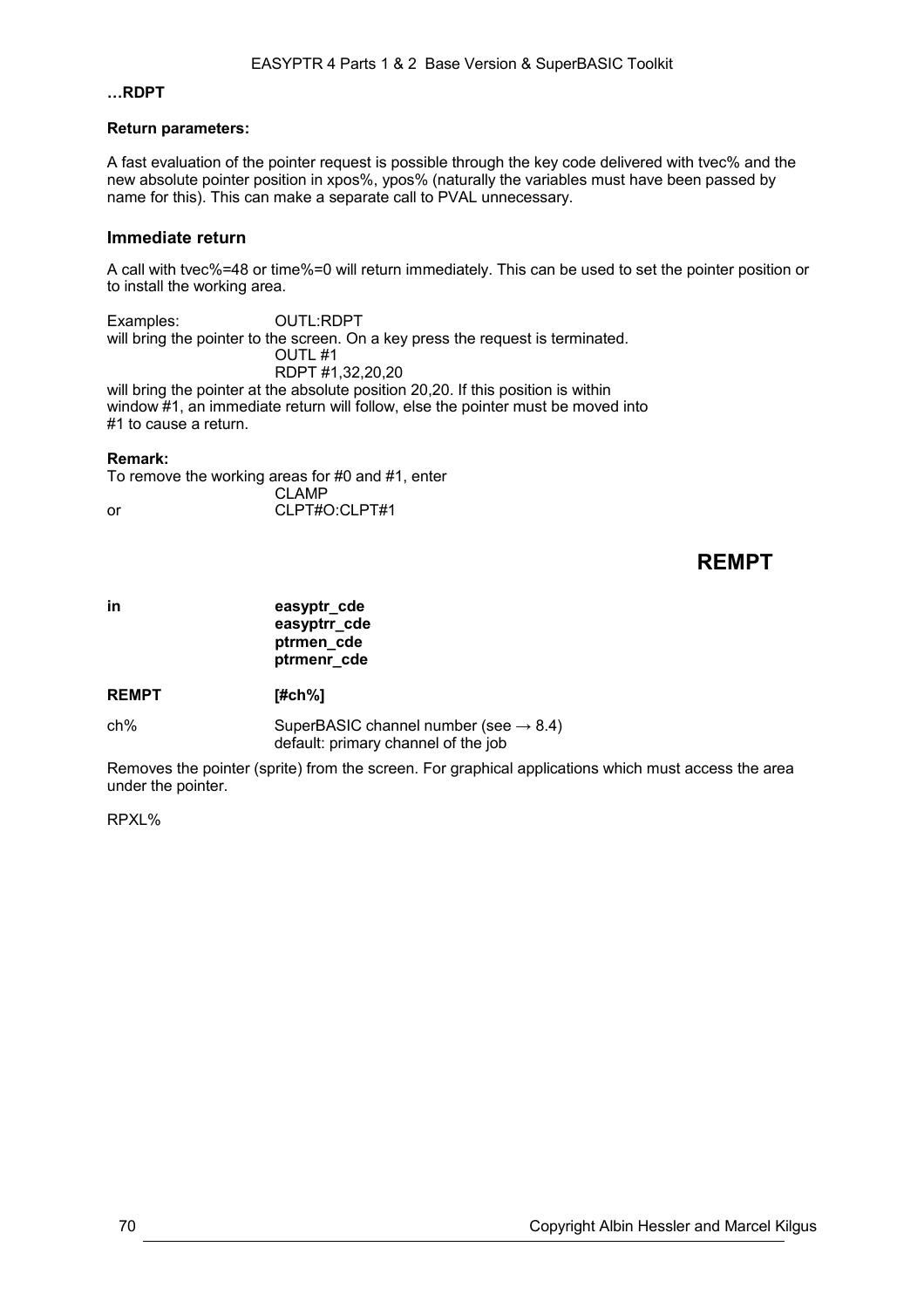**RPXL%**

|                | easyptrr_cde<br>ptrmen_cde<br>ptrmenr_cde                                                                                                                                                                                                           |
|----------------|-----------------------------------------------------------------------------------------------------------------------------------------------------------------------------------------------------------------------------------------------------|
|                | $ncol\%$ = RPXL% ([#ch%,] [xpix%, ypix%[, key%, col%]])                                                                                                                                                                                             |
| ncol%          | function value:<br>pixel colour found<br>-1 window limit reached                                                                                                                                                                                    |
| ch%            | SuperBASIC channel number (see $\rightarrow$ 8.4)<br>default: primary channel of the job                                                                                                                                                            |
| xpix%<br>ypix% | call parameter:<br>start position relative to window origin<br>return parameter (only if key% is present):<br>x-/y-position found.<br>If ncol%=-1 and xpix% or ypix%=-1, the window limit has been reached before<br>the searched colour was found. |
| key%           | scan key:<br>$-1$<br>read pixel colour<br>or sum up:<br>reference colour is in xpix%/ypix%<br>0<br>1<br>reference colour is in col%<br>0<br>search up<br>$\overline{2}$<br>search down<br>4<br>search left<br>6<br>search right                     |
| col%           | 0<br>search different colour<br>8<br>search same colour<br>reference colour                                                                                                                                                                         |

Returns the pixel colour at the given position or scans according to key in the given direction until the reference colour is found.

**Note: SMSQ/E in high colour mode does currently not support this call. This is no EASYPTR limitation.**

**in easyptr** cde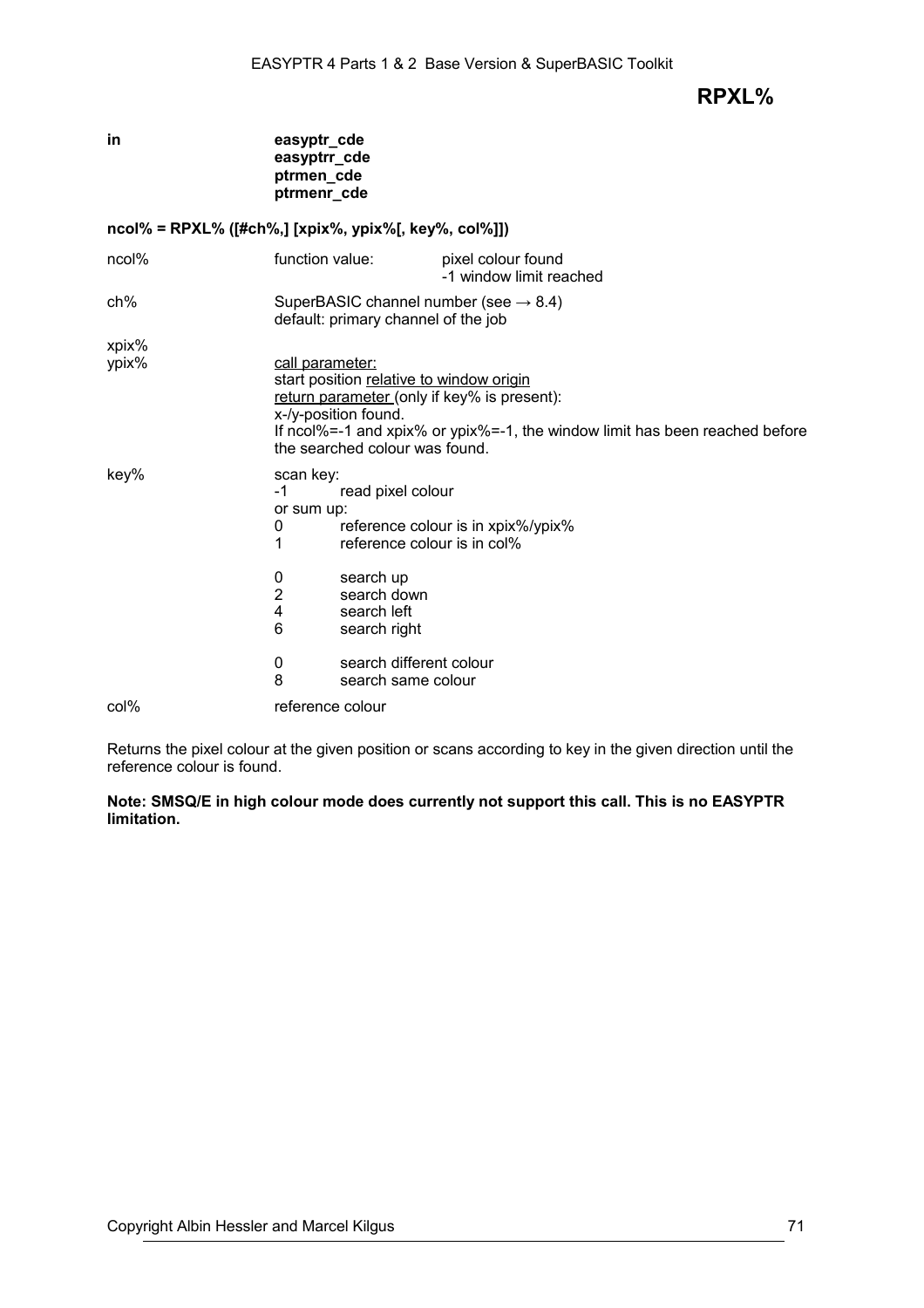# **S\_WSA**

| in<br>$see \rightarrow$ | easyptr_cde<br>easyptrr_cde<br>ptrmen_cde<br>ptrmenr cde<br>L_WSA, WSAIN, WSASY, WSARS   |
|-------------------------|------------------------------------------------------------------------------------------|
| S WSA                   | [#ch%,] adr, filename                                                                    |
| ch%                     | SuperBASIC channel number (see $\rightarrow$ 8.4)<br>default: primary channel of the job |
| adr                     | address of area installed with WSAIN or loaded with L WSA                                |
| filename                | to save the area                                                                         |

The part window save area is saved on a file. The file is in the pointer interface format for part window save areas. This file can be loaded with the [Cut out] [QL Pointer IF]

option in EASYSPRITE if the ending is '\_pic'.

The file can be reloaded with L\_WSA.

## **SPRA**

| in                | easyptrr_cde |
|-------------------|--------------|
|                   | ptrmenr_cde  |
| see $\rightarrow$ | <b>APPAn</b> |

## **adr = SPRA ({name}{number})**

| adr    | function value: address of definition                                                                    |
|--------|----------------------------------------------------------------------------------------------------------|
| name   | name.                                                                                                    |
| number | or number of appended definition                                                                         |
|        | The address of a sprite-, blob- or pattern definition appended to an EASYPTR extension file is returned. |

## **SPRITES**

| in<br>$see \rightarrow$                                                      | easyptrr_cde<br><b>MENUS, APPENDIX</b> |  |
|------------------------------------------------------------------------------|----------------------------------------|--|
| <b>SPRITES</b>                                                               | [{#ch%}{device}]                       |  |
| ch%                                                                          | output channel<br>default: $#1$        |  |
| device                                                                       | output file or device                  |  |
| A list of all appended sprite, blob and pattern definition is printed to the |                                        |  |

given file.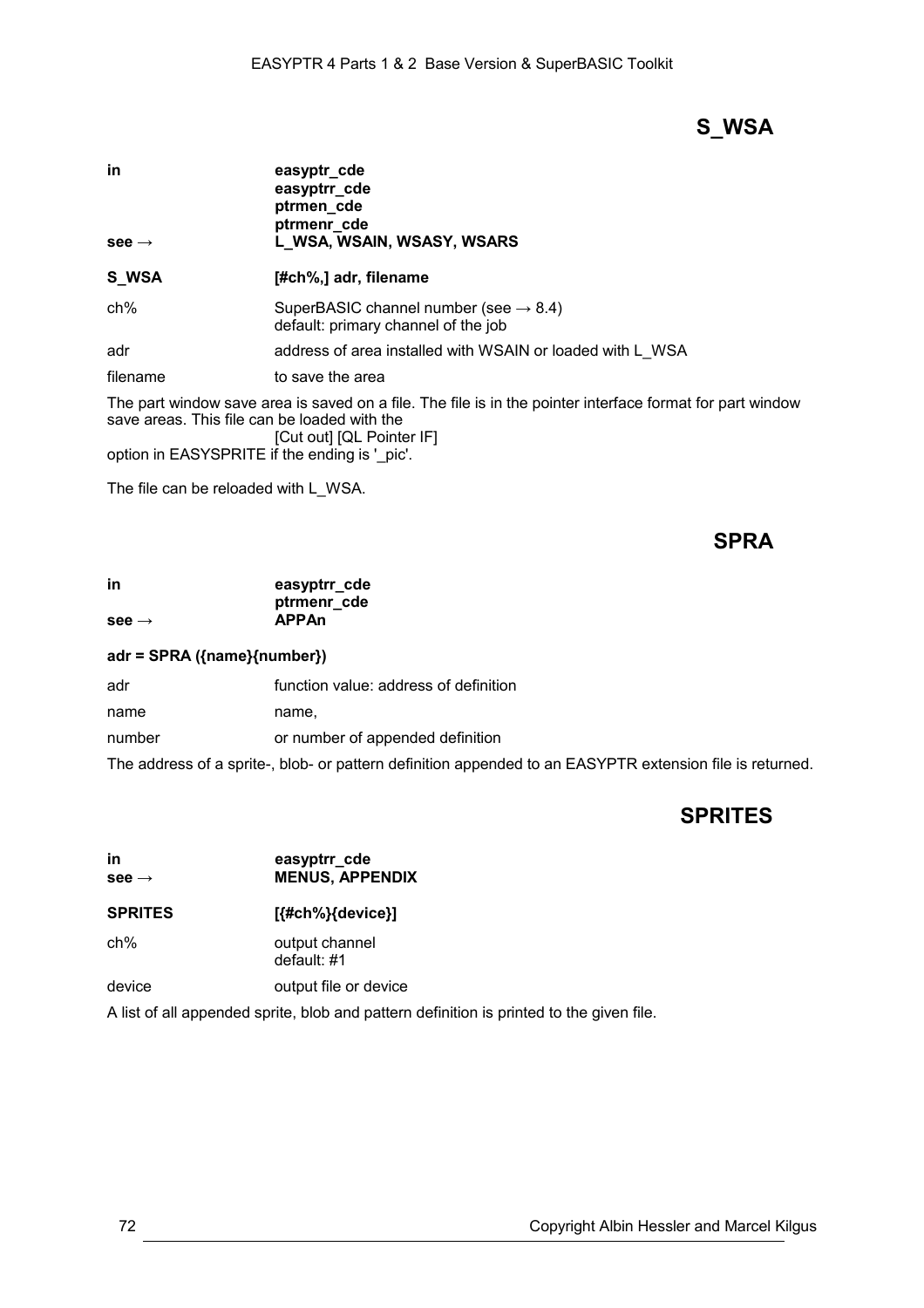## **SPRS**

| in                        | easyptr_cde<br>easyptrr_cde<br>ptrmen_cde<br>ptrmenr cde                                                                                                  |
|---------------------------|-----------------------------------------------------------------------------------------------------------------------------------------------------------|
| <b>SPRS</b>               | [#ch%,] [{names1}{adr1}][, {name2}{adr2}]                                                                                                                 |
| ch%                       | SuperBASIC channel number (see $\rightarrow$ 8.4)<br>default: primary channel of the job                                                                  |
| name1<br>adr1             | name of an appended (or address of) definition. This is set to be the pointer<br>sprite within the windows outline.<br>$0 =$ standard arrow<br>default: 0 |
| name2<br>adr <sub>2</sub> | ditto for the window area.<br>default: outline pointer sprite                                                                                             |

Set the pointer sprite for the outline and the window area. If there is no working definition, it will be installed automatically by SPRS.

# **SPRW**

| in<br>see $\rightarrow$ | easyptr_cde<br>easyptrr_cde<br>ptrmen_cde<br>ptrmenr_cde<br><b>BLOBW</b>                 |
|-------------------------|------------------------------------------------------------------------------------------|
| <b>SPRW</b>             | [#ch%,] xpos%, ypos%, {name}{adr}                                                        |
| $ch\%$                  | SuperBASIC channel number (see $\rightarrow$ 8.4)<br>default: primary channel of the job |
| xpos%                   |                                                                                          |
| ypos%                   | x-/y-pixel position relative to window origin                                            |
| name                    | name of an appended or                                                                   |
| adr                     | address of a sprite definition.<br>-1 to -37 pointer interface internal sprites.         |

The sprite is written with its origin at the given position.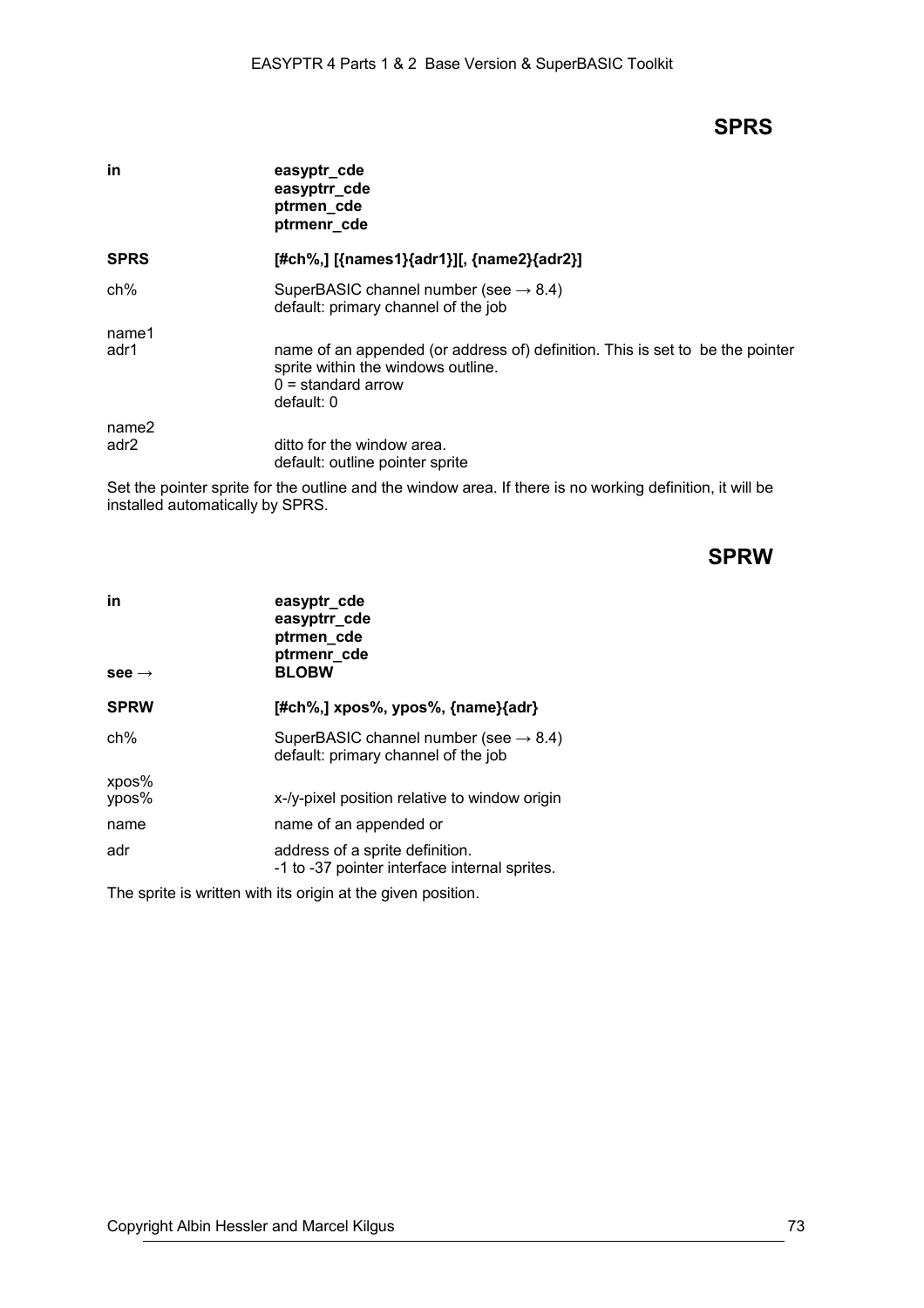## **WMOV**

| in<br>$see \rightarrow$ | easyptr_cde<br>easyptrr_cde<br>ptrmen_cde<br>ptrmenr_cde<br>OUTL                         |  |
|-------------------------|------------------------------------------------------------------------------------------|--|
| <b>WMOV</b>             | [#ch%,] $[{-1}xpos\%, ypos\%]$ ]                                                         |  |
| $ch\%$                  | SuperBASIC channel number (see $\rightarrow$ 8.4)<br>default: primary channel of the job |  |
| xpos%<br>ypos%          | move window to this position                                                             |  |

If no position is given, the move window routine is started. The window move sprite is used to position the window.

#### **All secondary windows of a primary window are moved simultaneously.**

If -1 is given as the sole parameter, then the WMAN internal move routine will be used, which allows for opaque/outline moves in latest WMAN releases. In this case secondary windows will NOT be moved along.

# **WRES**

| in<br>$see \rightarrow$                             | easyptr_cde<br>easyptrr_cde<br>ptrmen_cde<br>ptrmenr cde<br><b>WSAV</b>                                                                                                                 |                                                                                                                |
|-----------------------------------------------------|-----------------------------------------------------------------------------------------------------------------------------------------------------------------------------------------|----------------------------------------------------------------------------------------------------------------|
| <b>WRES</b>                                         |                                                                                                                                                                                         |                                                                                                                |
|                                                     | [#ch%][{\}{,1}]                                                                                                                                                                         |                                                                                                                |
| ch%                                                 | SuperBASIC channel number (see $\rightarrow$ 8.4)<br>default: primary channel of the job                                                                                                |                                                                                                                |
| separator                                           | $\lambda$                                                                                                                                                                               |                                                                                                                |
| or flag                                             | $\cdot$ 1<br>$\rightarrow$ keep save area.                                                                                                                                              |                                                                                                                |
|                                                     |                                                                                                                                                                                         | The screen contents saved with WSAV or automatically with OUTL or MDRAW is restored.                           |
| <b>Examples:</b><br>Make menu invisible temporarily | MDRAW#3, mymenu<br>WRES#3\<br>MDRAW#3<br>Restore background of a temporarily used window<br>ch=FOPEN('con')<br>OUTL#ch, 100, 100, 50, 50<br>RDPT #ch,<br>WRES#ch<br>CLPT#ch<br>CLOSE#ch | :REMark restore background<br>:REMark redraw menu<br>:REMark restore background<br>:REMark remove working area |
|                                                     |                                                                                                                                                                                         |                                                                                                                |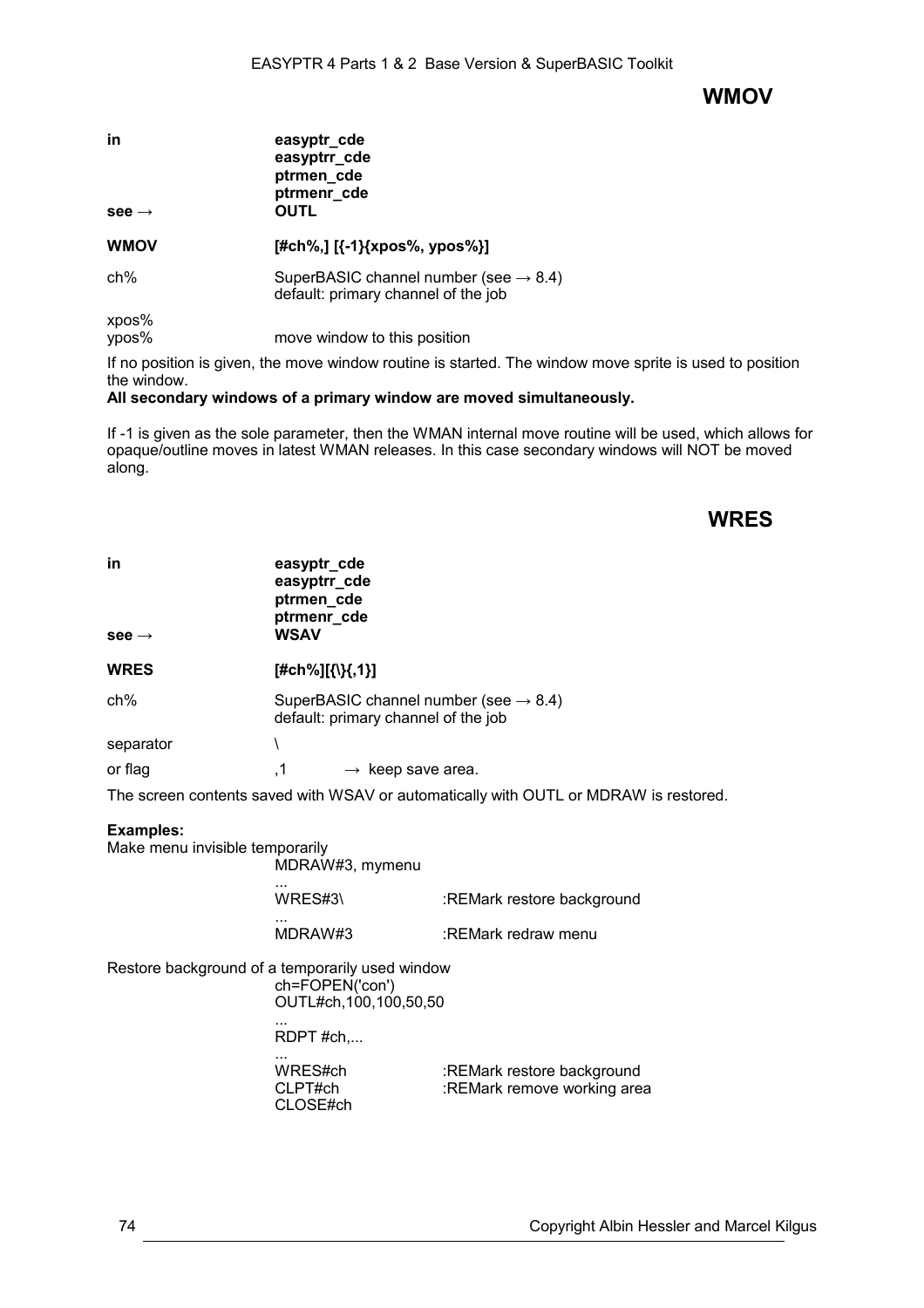## **WSAIN**

**in** easyptr\_cde **easyptrr\_cde ptrmen\_cde ptrmenr\_cde** see → **L\_WSA, S\_WSA, WSASV, WARS** 

#### **adr = WSAIN ([#ch%,] [xsz%, ysz%])**

ch% SuperBASIC channel number (see  $\rightarrow$  [8.4\)](#page-38-0) default: primary channel of the job

xsz%

ysz% x-/y-size of the area default: window hit size (outline-shadow)

Install a part window save area. The area can be larger than the physical screen size. The only restriction is the available memory size.

#### **Remark:**

WSAIN only installs the save area and sets up the appropriate header. Save and restore of window parts is done with WSASV and WSARS. The save area can be released with RECHP adr or CLCH P or automatically with WSARS. S\_WSA can be used to save the area to a file.

#### **For specialists:**

The area is reserved on the common heap and has the following format

| adr-20   | longword | heap length       |
|----------|----------|-------------------|
| adr-16   | longword | driver            |
| adr-12   | longword | owner job         |
| adr-4    | longword | <b>ALCHP link</b> |
| adr      | word     | flag \$4AFC       |
| adr+2    | word     | x-pixel size      |
| adr+4    | word     | y-pixel size      |
| adr+6    | word     | line increment    |
| adr+8    | byte     | screen mode       |
| $adr+10$ | bytes    | screen image      |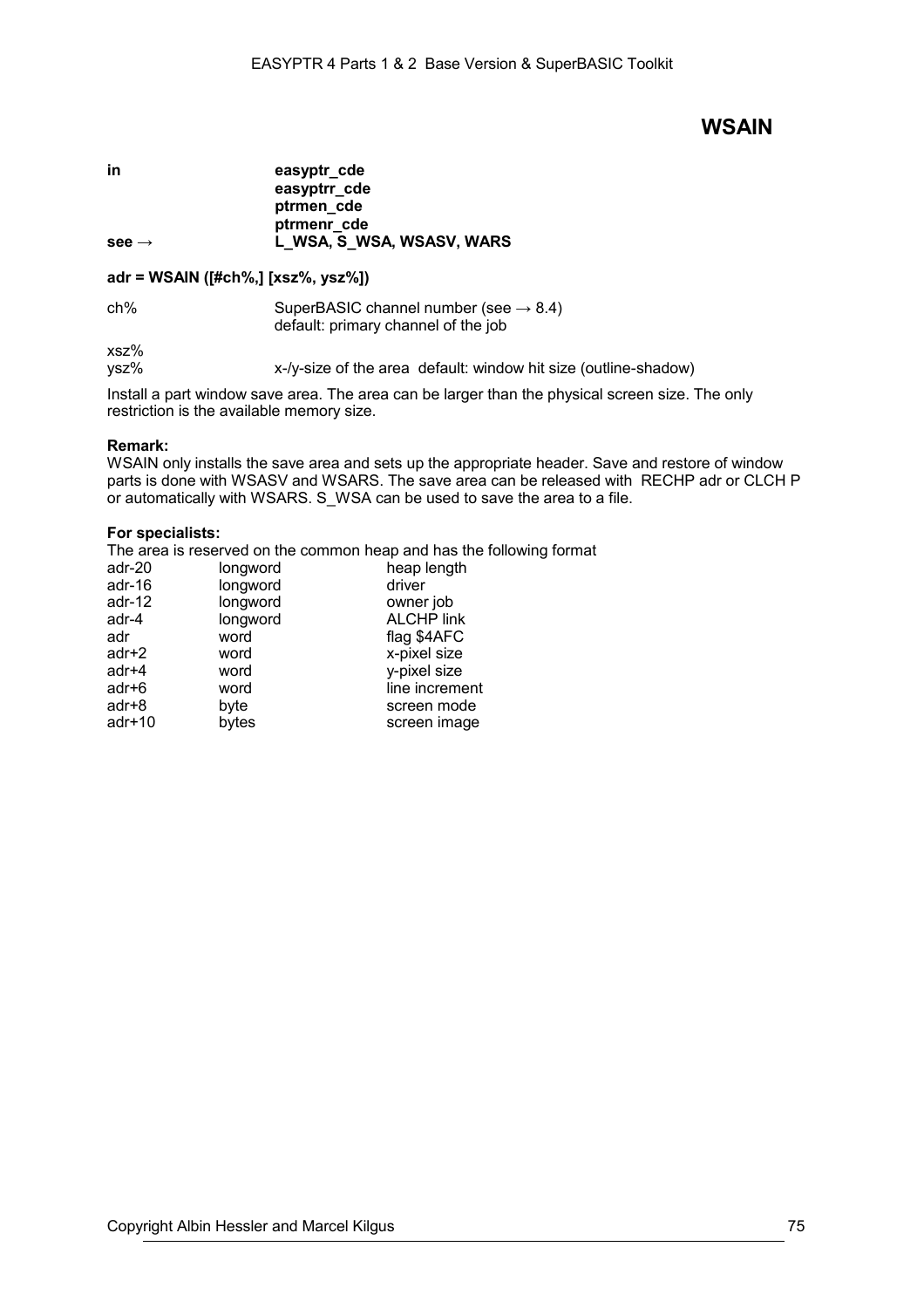## **WSASV**

| in<br>$see \rightarrow$ | easyptr_cde<br>easyptrr_cde<br>ptrmen_cde<br>ptrmenr_cde<br>L_WSA, S_WSA, WSAIN, WSARS     |
|-------------------------|--------------------------------------------------------------------------------------------|
| <b>WSASV</b>            | [#ch%,] adr[, xsz%, ysz%, xor%, yor%[, xst%, yst%]]                                        |
| ch%                     | SuperBASIC channel number (see $\rightarrow$ 8.4)<br>default: primary channel of the job   |
| adr                     | address of save area installed with WSAIN or loaded with L WSA                             |
| xsz%<br>ysz%            | x /y-pixel size of area to be saved default: outline size                                  |
| xor%<br>yor%            | x-/y-pixel origin of area to be saved relative to window origin default: outline<br>origin |
| xst%<br>yst%            | x-/y-pixel start position in save area                                                     |

Saves the whole screen contents within the outline, or a part of the screen within the window area (set with WINDOW or MWINDOW).

#### **Difference to WSAV:**

As WSAV the variant of WSASV without additional parameters (e.g. WSASV #3,adr)

saves the screen contents within the outline. But, as WSAV uses the internal pointer interface save area, WSASV uses a separate area.

Also the WSAV area is not in a suitable form to be saved on a file.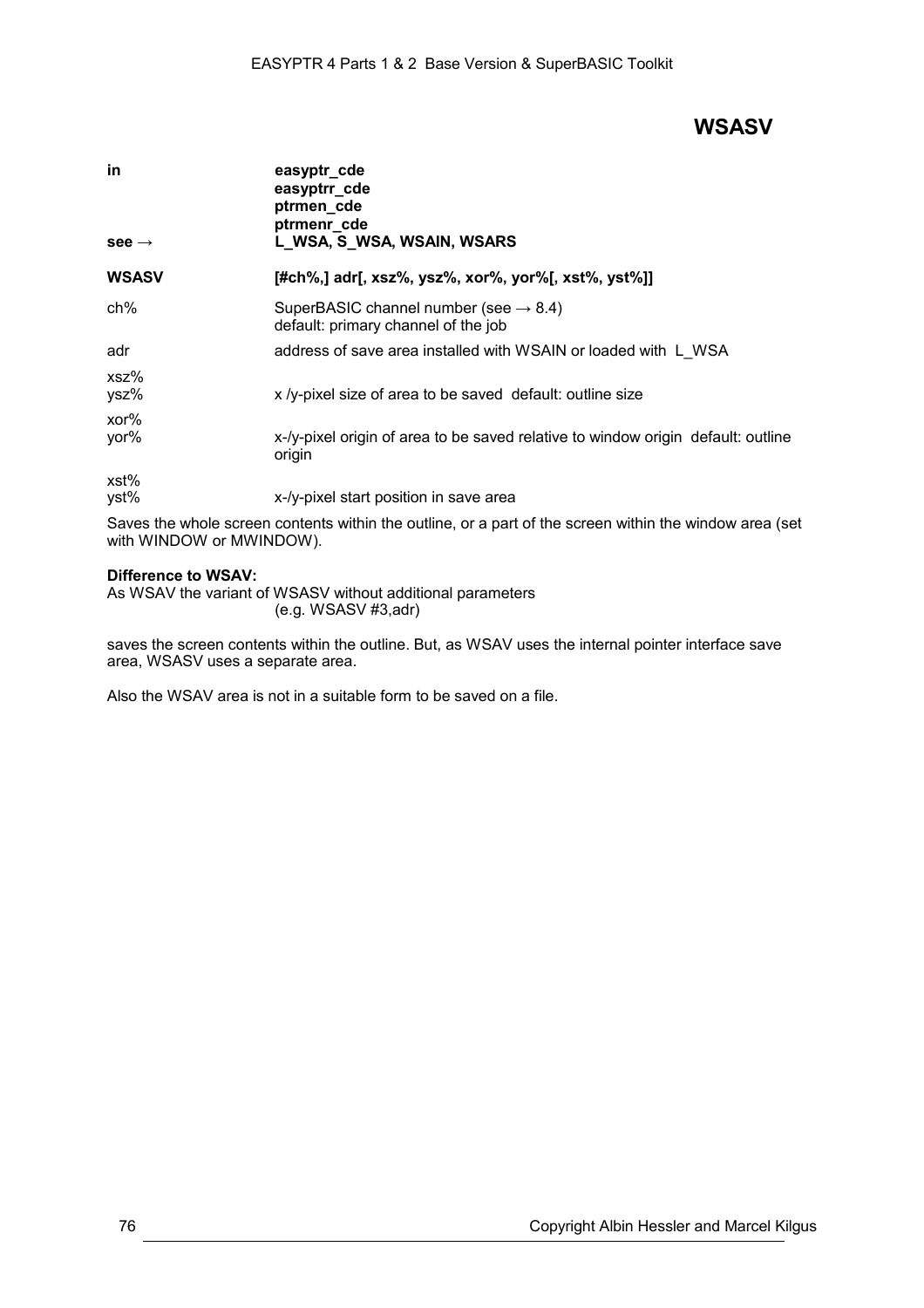# **WSARS**

| easyptr_cde<br>easyptrr_cde<br>ptrmen_cde<br>ptrmenr_cde<br>L_WSA, S_WSA, WSAIN, WSASV        |
|-----------------------------------------------------------------------------------------------|
| [#ch%,] adr [[{,}{\}] [, xsz%, ysz%, xor%, yor% [, xst%, yst%]]]                              |
| SuperBASIC channel number (see $-8.4$ )<br>default: primary channel of the job                |
| address of save area installed with WSAIN or loaded with L WSA                                |
| don't keep save area<br>,<br>keep save area                                                   |
| x-/y-pixel size of area to be restored default: outline size                                  |
| x-/y-pixel origin of area to be restored relative to window origin default: outline<br>origin |
| x-/y-pixel start position in save area                                                        |
|                                                                                               |

Restores the outline screen contents (e.g. WSARS#3,adr\) or a part of the window contents from the save area.

The separator behind 'adr' can be used to keep or give up the save area.

The save area can also be released with

RECHP adr

or CLCHP On the EASYPTR SuperBASIC Disk an utility program can be found, which demonstrates the usage of WSAIN, WSASV, WSARS and S\_WSA. If the program is executed, screen cuts can be made, which are suitable to be loaded with the [Cut out] option in EASYSPRITE. Thus sprites can be cut out from any screen.

# **WSAV**

| in<br>$see \rightarrow$ | easyptr_cde<br>easyptrr_cde<br>ptrmen_cde<br>ptrmenr_cde<br><b>WRES</b> |
|-------------------------|-------------------------------------------------------------------------|
| <b>WSAV</b>             | [#ch%]                                                                  |

ch% SuperBASIC channel number (see  $\rightarrow$  [8.4\)](#page-38-0) default: primary channel of the job

Saves the screen contents within the outline of a window channel. Uses the internal save area of the pointer interface. The same area is used, when the screen contents is saved automatically with MDRAW, OUTL or WMOV. This contents is overwritten by WSAV! To avoid this, use see  $\rightarrow$  WSASV instead.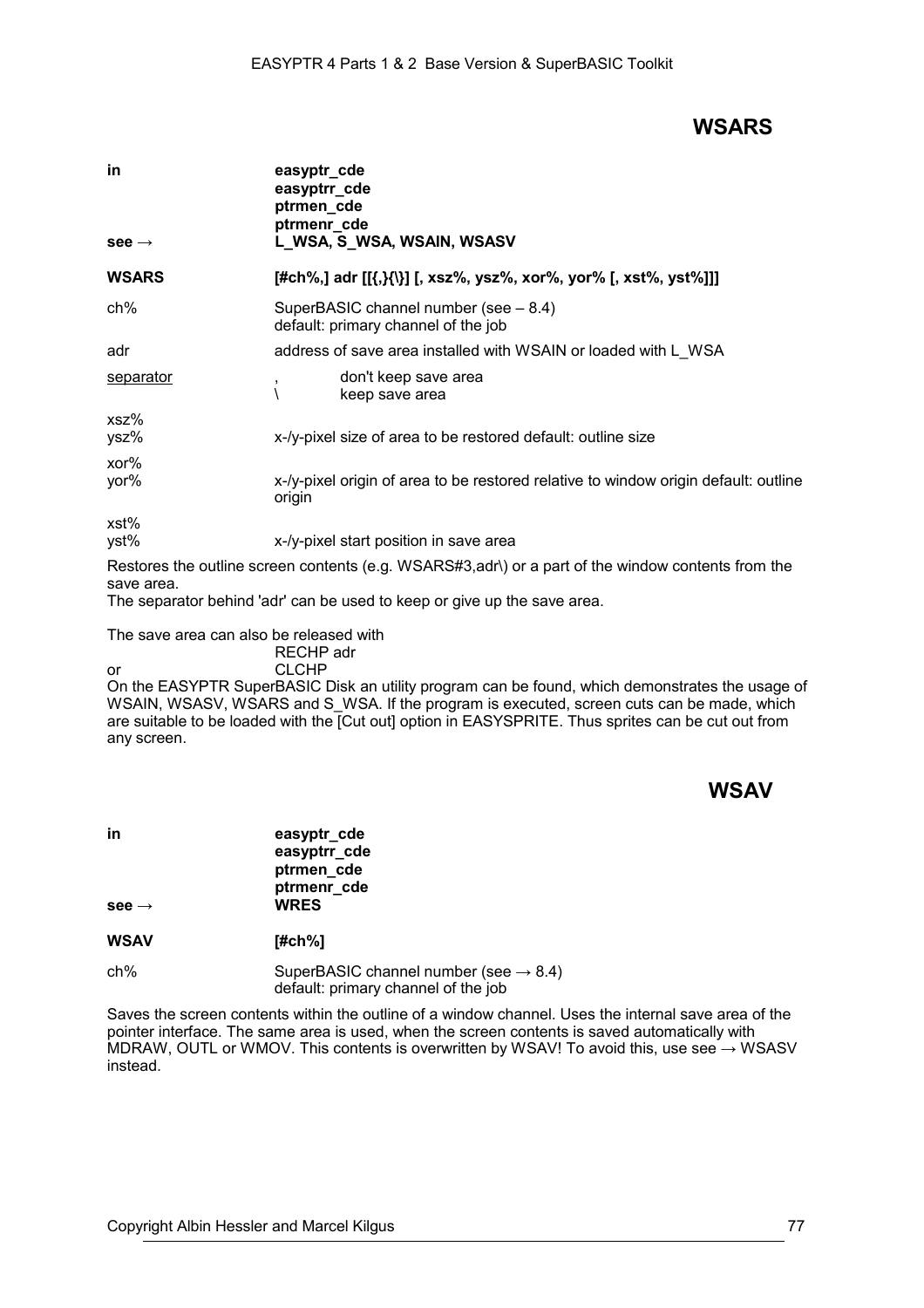## **WSIZE**

| in | easyptr_cde  |
|----|--------------|
|    | easyptrr_cde |
|    | ptrmen cde   |
|    | ptrmenr cde  |

**WSIZE [#ch%,] xpos%, ypos%** ch% SuperBASIC channel number (see  $\rightarrow$  [8.4\)](#page-38-0) default: primary channel of the job

xpos%<br>ypos% how much the user moved the resize mouse pointer

Shows a standard window resize sprite and, after the user clicks or hits a key, returns the difference from the original position. This can then be added/subtracted (depending on which window corner your resize button resides) from the current window size to get the new window size. See chapter [4.3](#page-8-0) for more details.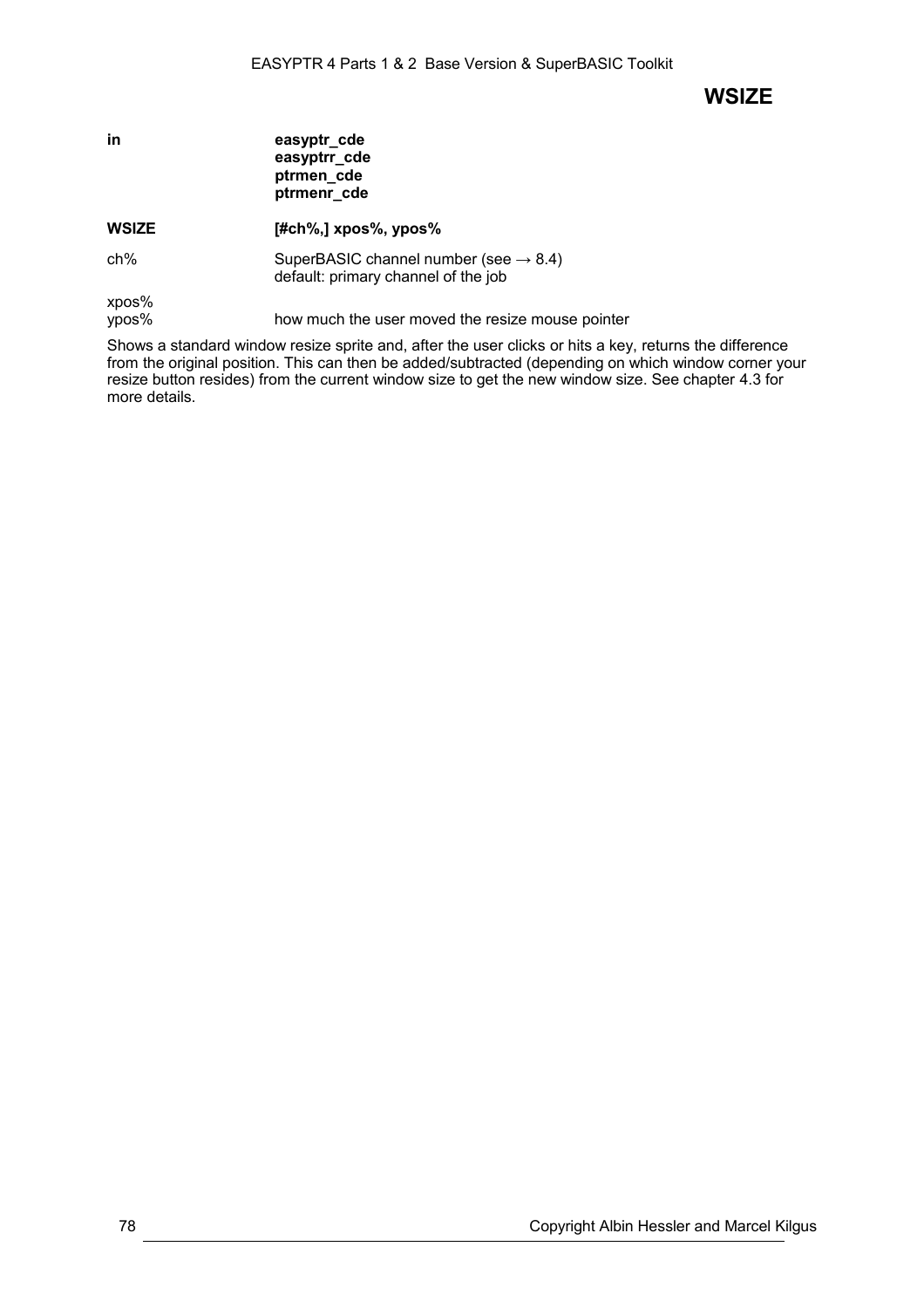# **10.0 Final remarks**

Don't get confused by the many features of the SuperBASIC extensions. Most commands can be used with a few parameters. Test them in the interpreter by just typing the command.

Look at the syntax definition very carefully. Only those parameters which are not between square brackets have to be given. Where flags can be passed with a separator, normally the comma is the standard form. Non-present parameters are conveniently defaulted, if necessary at all.

The existence of the many optional parameters and flags allow very complex programs to be written. It is best to begin with the, easily understandable, EASYBMEN syntax.

Use commands and optional parameters only if your program needs them. In this way you might find it easier to understand the structure of the parameters and flags.

Developing the user interface of a program often takes most of the developing time. EASYPTR may help you to save a lot of time. Please don't expect that it can all be done in a few seconds. Developing a menu with EASYMENU and sprites with EASYSPRITE for a program will also take some time.

With EASYPTR you get tools which you probably could not find for other operation systems, or if they were available, you would have to pay a lot of money for them.

The English manual is a translation from the original German manual. It was done by myself (with some amendment by Roy Wood of Q Branch) . If you find any mistakes or omissions please contact Q Branch with details so that we can put the right.

Please keep in mind that you belong to a small minority amongst QL enthusiasts, program developers working with the pointer environment. You can, therefore, imagine that the sales figures for this program package are rather moderate. Please support the community of programmers and vendors by not making illegal copies of this software and manual and passing them on to other users. On the other hand if you use the package and find it useful or write a distributed program by using it please let other people know.

The thing we need more than anything else in the QDOS/SMSQ scene is more programs!

If you are working seriously with EASYPTR, you should check for a updates regularly. With an update of EASYPTR you always get also the latest versions of the pointer environment and the menu extensions.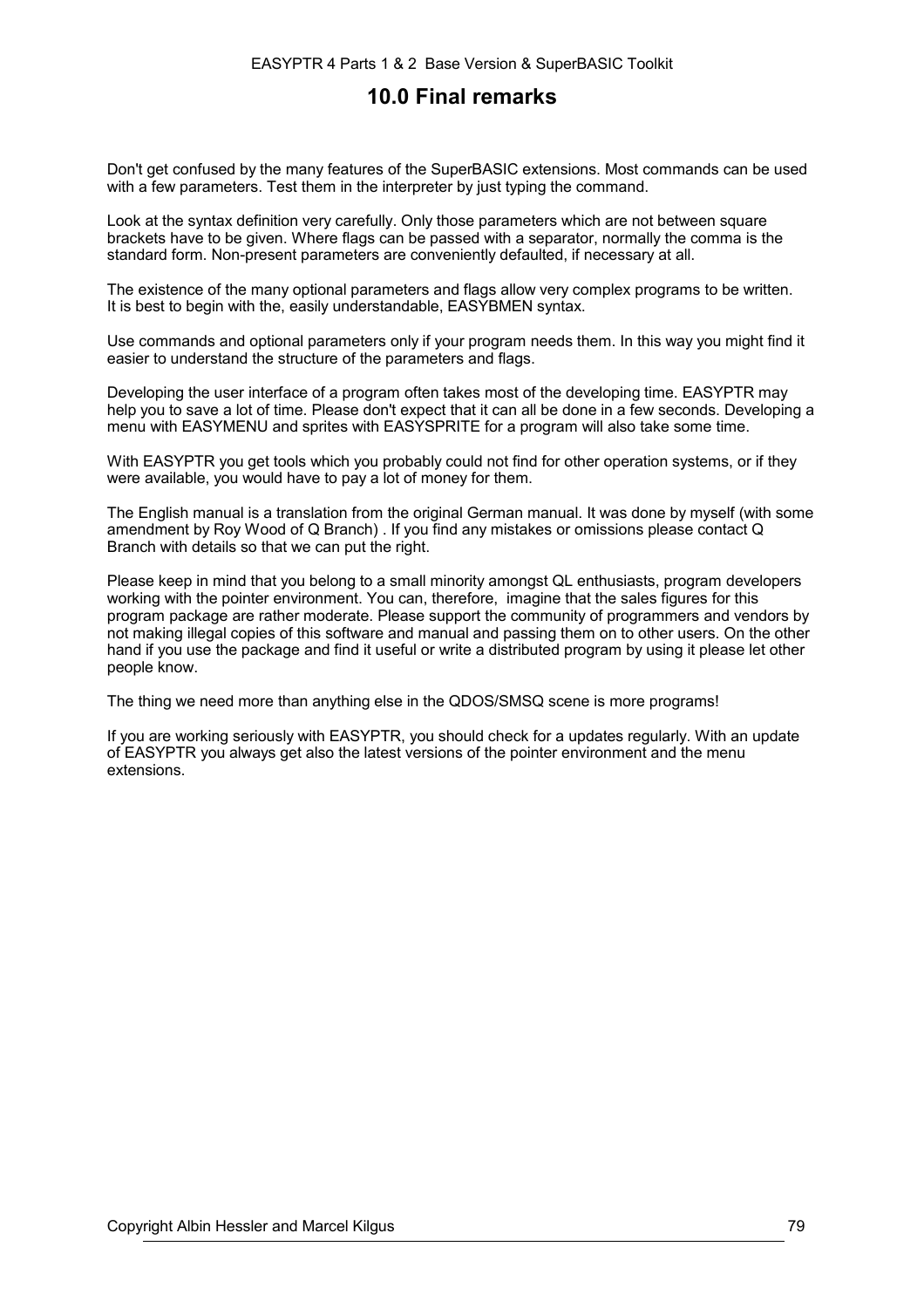# **11.0 The Pointer Environment**

The Pointer Environment is a system extension to QDOS. Since it appeared first with QRAM it has been further developed and enhanced. Use always the latest versions. We recommend the use of SMSQ/E which incorporates the latest version of the Pointer Environment with other, newer, features such as event handling, and, on systems which support them, extended screen sizes and colour drivers. SMSQ/E is available for most QL platforms and is an integral part of QPC2 the PC Windows QL emulator. For further details contact Q Branch or Jochen Merz Software.

The pointer environment consists of three parts:

Pointer interface file 'ptr\_gen'<br>Window manager file 'wman' Window manager file 'wman'<br>Hotkey system file 'hot rext' Hotkey system All three parts must be loaded residently when the computer is 'booted' They should be loaded in the following order. If Toolkit 2 and Lighting are used, they must be initialized first:

> 100 IngINIT 110 TK<sub>2</sub> EXT 120 LRESPR 'flp1\_ptr\_gen' 130 LRESPR 'flp1\_wman' 140 LRESPR 'flp1\_hot\_rext'

Then other extensions can be loaded in undefined order, e.g.

150 LRESPR 'flp1\_qpac2' 160 LRESPR 'flp1\_easyext\_res' 170 LRESPR 'flp1<sup>-</sup>menu\_rext'

Then the commands to install hotkeys and the button frame could follow. Also the SuperBASIC extensions EASYBMEN or PTRMEN (full version only) could follow, if you intend to use them permanently.

> 300 LRESPR 'flp1\_easybmen\_cde' or 300 LRESPR 'flp1\_ptrmenr\_cde'

## **11.1 Pointer Interface**

The Pointer Interface is a system extension to QDOS. It installs the pointing device which makes it possible to move a pointer on the screen. Generally this is a small item (sprite.) of max. 64 x 48 pixels. This sprite may be moved with either a mouse or the cursor keys. Thus

> a menu for program control may be managed, a pencil in a paint program may be moved, objects may be marked and moved around etc.

The pointer interface can be controlled by the keyboard alone, but a mouse gives more flexibility and ease of use once the user has become familiar with it. For the standard QL / Aurora there are two hardware mice packages:

QIMI Mouse Interface

superHermes (available from T.F. Services)

and the software SERmouse serial mouse driver. (available from Q Branch and Jochen Merz Software). Under SERmouse the mouse may even simulate the cursor keys when moved while the left button is pressed. Thus e.g. it may be used in any Editor (ED, QUILL etc.).

The Pointer Interface includes two SuperBASIC extensions CKEYON and CKEYOFF: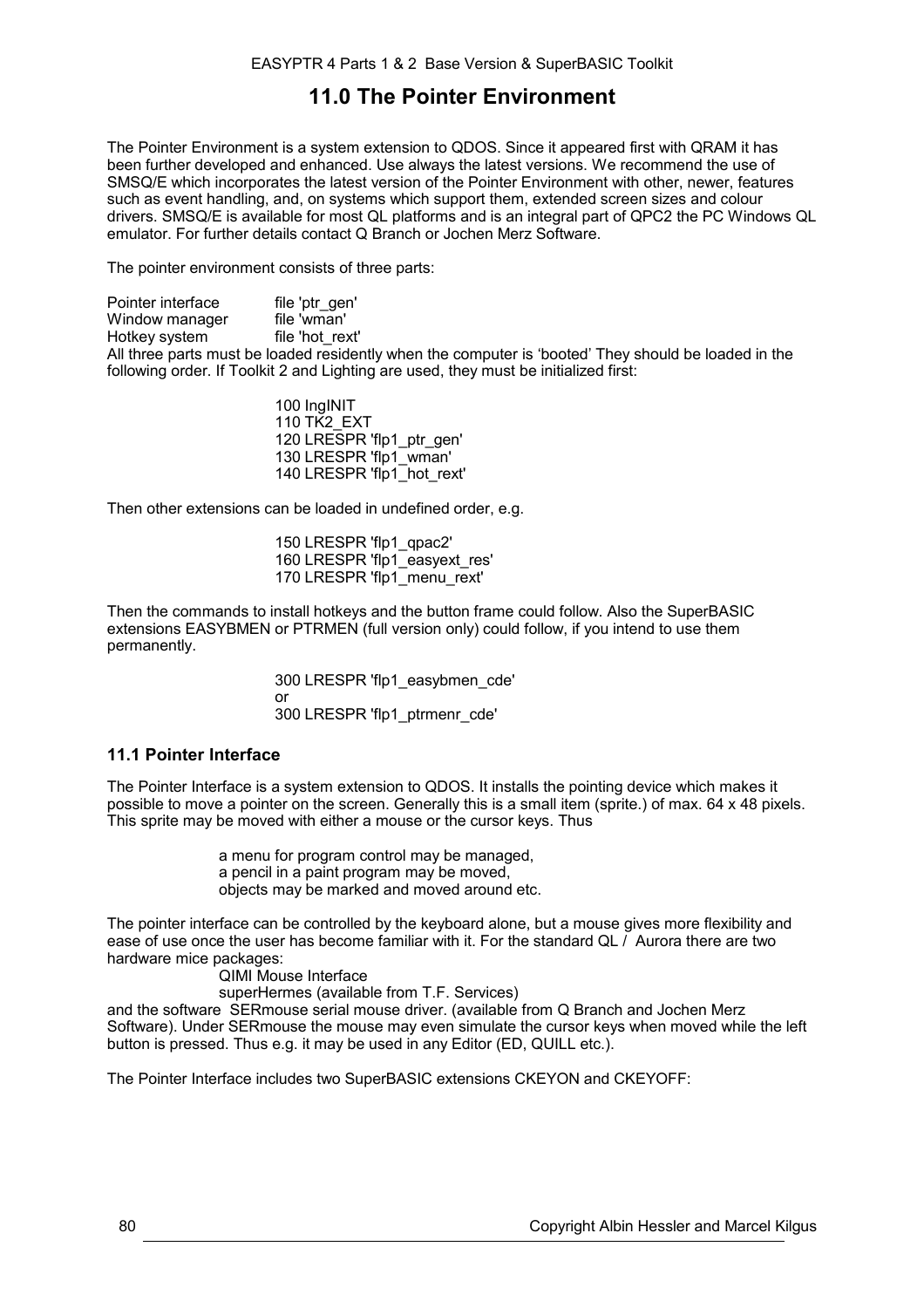## **11.1.1 CKEYON**

The mouse pointer can be moved with the cursor keys.

## **11.1.2 CKEYOFF**

The mouse pointer can not be moved with the cursor keys.

Multitasking with the pointer interface

QDOS allows several programs to run at the same time (multi-tasking). But standard QDOS has no option to save the window contents of a program (destroyable windows). Each program must have a separate option to restore its windows. CTRL C is used to switch around the keyboard queues, but the window contents is not restored and the program on top destroys the windows of other programs.

The pointer interface - by help of an extended channel definition - saves and restores the window contents automatically when the programs are switched around. This extended channel definition is the reason why software which does not use the system routines correctly (e.g. direct manipulations in the channel definition blocks) does not run under the pointer environment.

QJUMPs QRAM or QPAC 2 offer several ways to adapt badly behaved software (especially the PSION suite). But all serious software suppliers now offer program versions that run with the pointer environment. (unfortunately some of them don't use it.)

Programs (jobs) are switched around with CTRL C as with standard QDOS, but now the pointer interface switches around the pile of primary windows that belong to every job and no longer the simple keyboard queue.

The Pointer Interface distinguishes between two different types of windows of a job.

- 1. The primary window is the first window channel opened for this job.
- 2. All subsequent opened window channels are called secondary windows.

The channel definition not only keeps the window size but also the window outline which is equal to or beyond the window size area. Pointer requests are restricted to the outline area while all standard input/output is restricted to the window size area.

The primary window outline may cover the whole screen. A secondary window is restricted to the area within that primary outline.

To keep the new window definition compatible with standard QDOS, window channels are managed by the Pointer Interface in two different ways.

In the case of unmanaged windows (in general windows of those programs which are not written for the Pointer Interface) it watches automatically that the primaries outline always covers all window channel areas opened for this program.

When a primary window is marked to be managed (also called well behaved, by setting the outline explicitly see  $\rightarrow$  **OUTL**) then the program itself has to make sure that all its windows are within its primary windows outline. Pointer requests are only possible on managed windows. All managed windows of a program (job ) form a hierarchical structure. The Pointer Interface allows pointer requests only to the latest window declared to be managed.

### **11.2 Programmer access**

In the pointer interface there are some system routines implemented as

TRAP #3 \$6C-\$7F

to which the assembler programmer has access. the technical description is in the **QPTR** manual. The SuperBASIC extensions of EASYPTR (part II only) give access to the system routines of the pointer interface for the SuperBASIC programmer.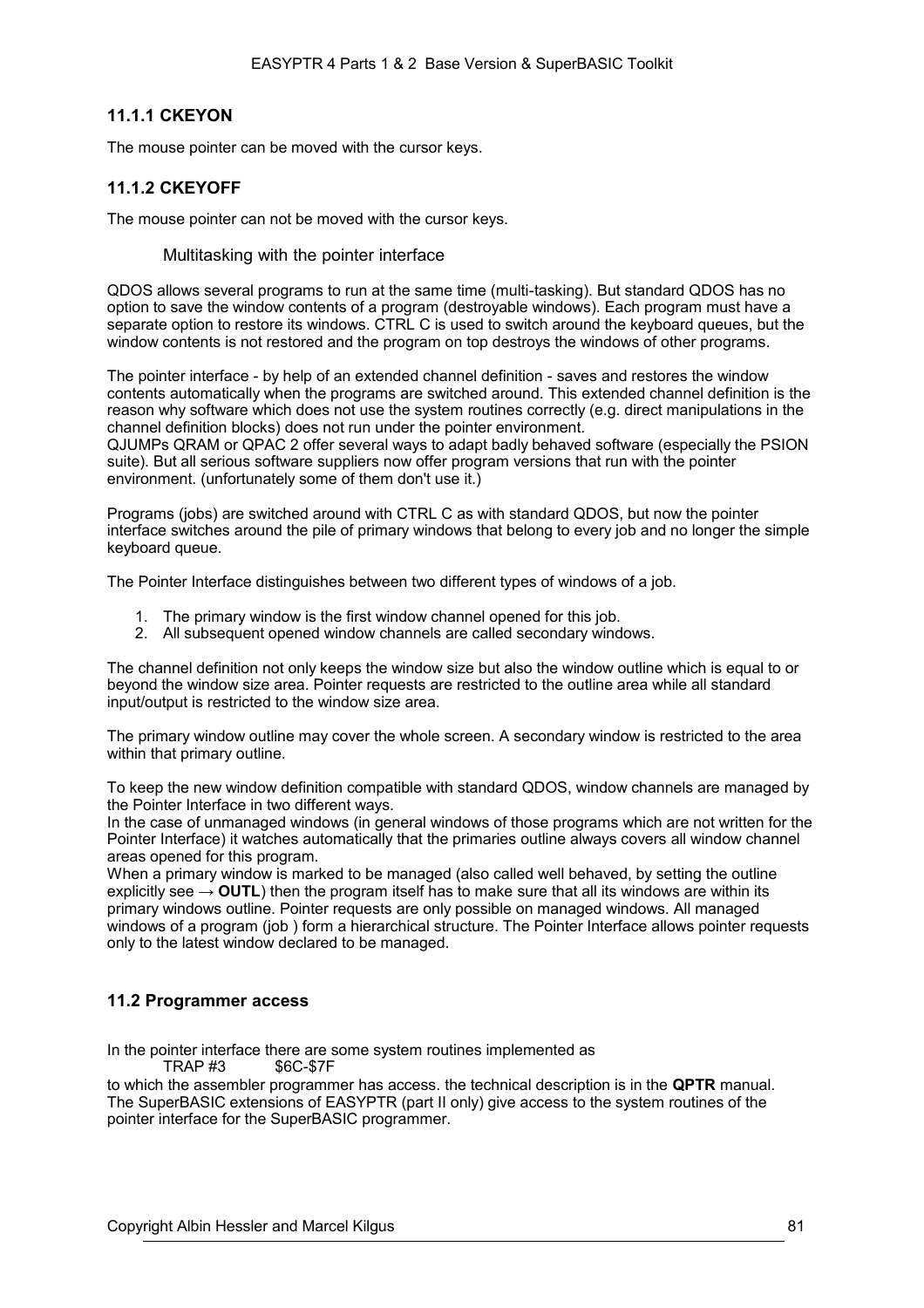## **11.3 Window Manager**

### **11.3.1 Control elements**

The window manager offers standardized elements to control basic function of a menu.

### **11.3.2 Events**

The following keys are connected with standardized events:

| kev                  | event              |
|----------------------|--------------------|
| <b>SPACE</b>         | select             |
| HIT (left mouse key) | select             |
| <b>ENTER</b>         | do action          |
| DO (right mouse key) | do action          |
| ESC                  | cancel             |
| F1                   | help               |
| <b>CTRL F1</b>       | sleep              |
| CTRL F2              | wake               |
| CTRL F3              | change window size |
| CTRL F4              | move window        |

### **11.3.3 Window Manager Programmers Access**

The technical description of the window manager routines is to be found in the **QPTR** manual. The complexity of these routines and the menu structure to be controlled by them, were the main reasons that EASYPTR was first written.

With the menu generator EASYMENU a window definition in the window manager standard can be designed on the screen.

The SuperBASIC extensions EASYBMEN (base version) or EASYMEN (part II) give anybody, who is familiar with the basics of SuperBASIC programming, the opportunity to handle such menus from a SuperBASIC program

### **Part II - (SuperBASIC) only**

Assembler programmers can avoid setting up and debugging endless data structures, as EASYSOURCE delivers the fully commented source code of a menu structure designed with EASYMENU. Simple applications can be realized by just adding the pointers to action routines.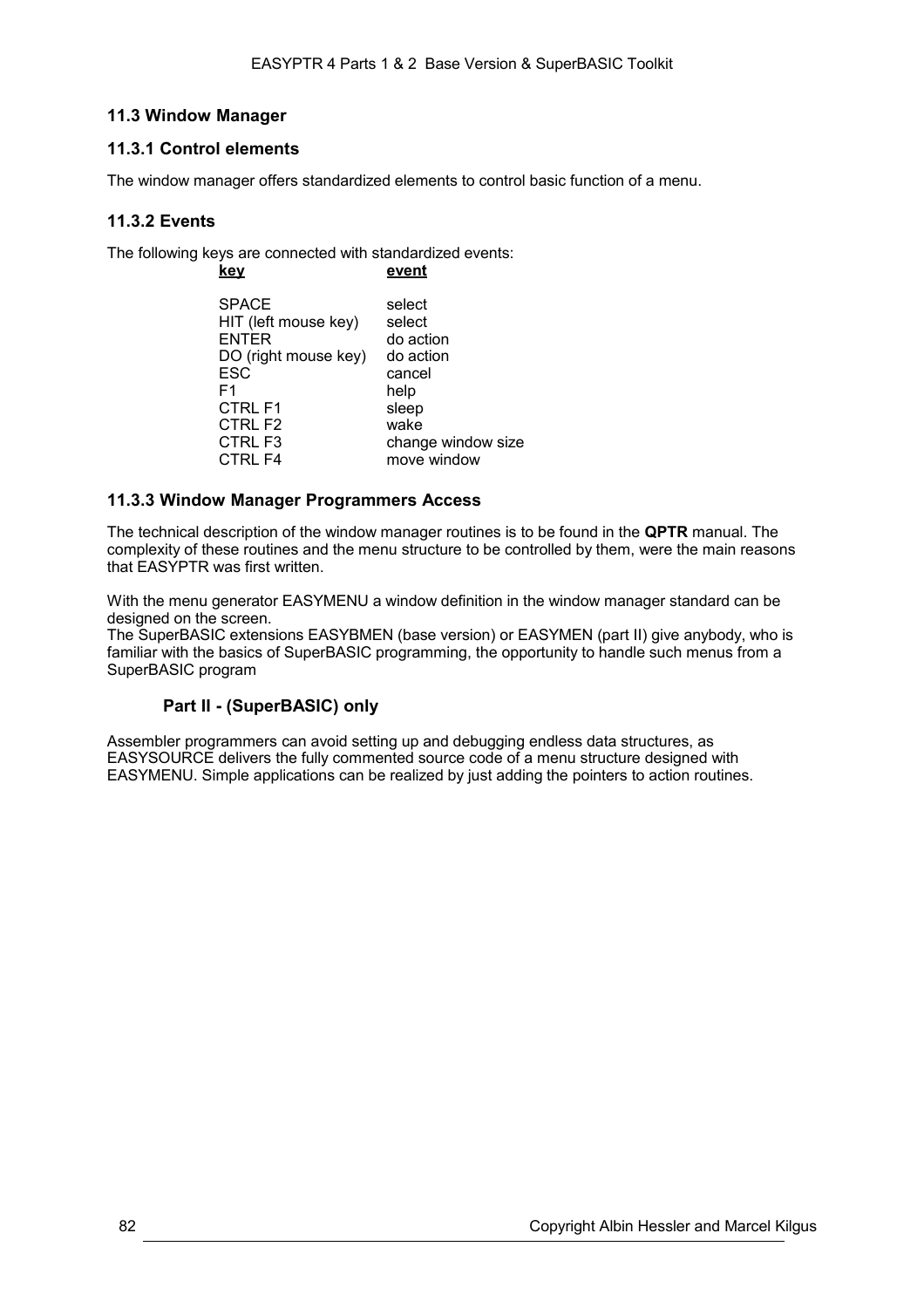## **12.0 Simplified syntax**

The following short descriptions of the commands are those included with Part 1 of the EASYPTR toolkit in its original release. Now that we have collated Parts 1 and 2 as a single disk we have placed the full syntax of the commands in the main body of the text. These descriptions are, however, of use to those who want to 'ease gently' in using this powerful package. As mentioned before we recommend that you also obtain and study the Pointer Environment Kit – a P/D disk of examples and tutorials – which will help beginners to get to grips with the concepts behind this package and use the full facilities that are available.

# **MAWNUM**

#### **num = MAWNUM ([#ch%,] number, row%, column%)**

| Call parameters:<br>ch% | SuperBASIC channel number<br>default: the primary channel |
|-------------------------|-----------------------------------------------------------|
| number                  | <b>MCALL</b> function return value                        |
| row%                    | undefined, must be passed by name                         |
| column%                 | undefined, must be passed by name                         |

#### **Return parameters:**

| num     | item number<br>All items are numbered (starting with 1) from top left to bottom right.<br>0 see $\rightarrow$ number was not an application sub-window item/window number. |
|---------|----------------------------------------------------------------------------------------------------------------------------------------------------------------------------|
| row%    | item row number (starting from 0)                                                                                                                                          |
| column% | item column number (starting from 0)                                                                                                                                       |

This function is used to evaluate the special application sub-window menu/window number which is delivered by MCALL if an item in an application sub-window is hit.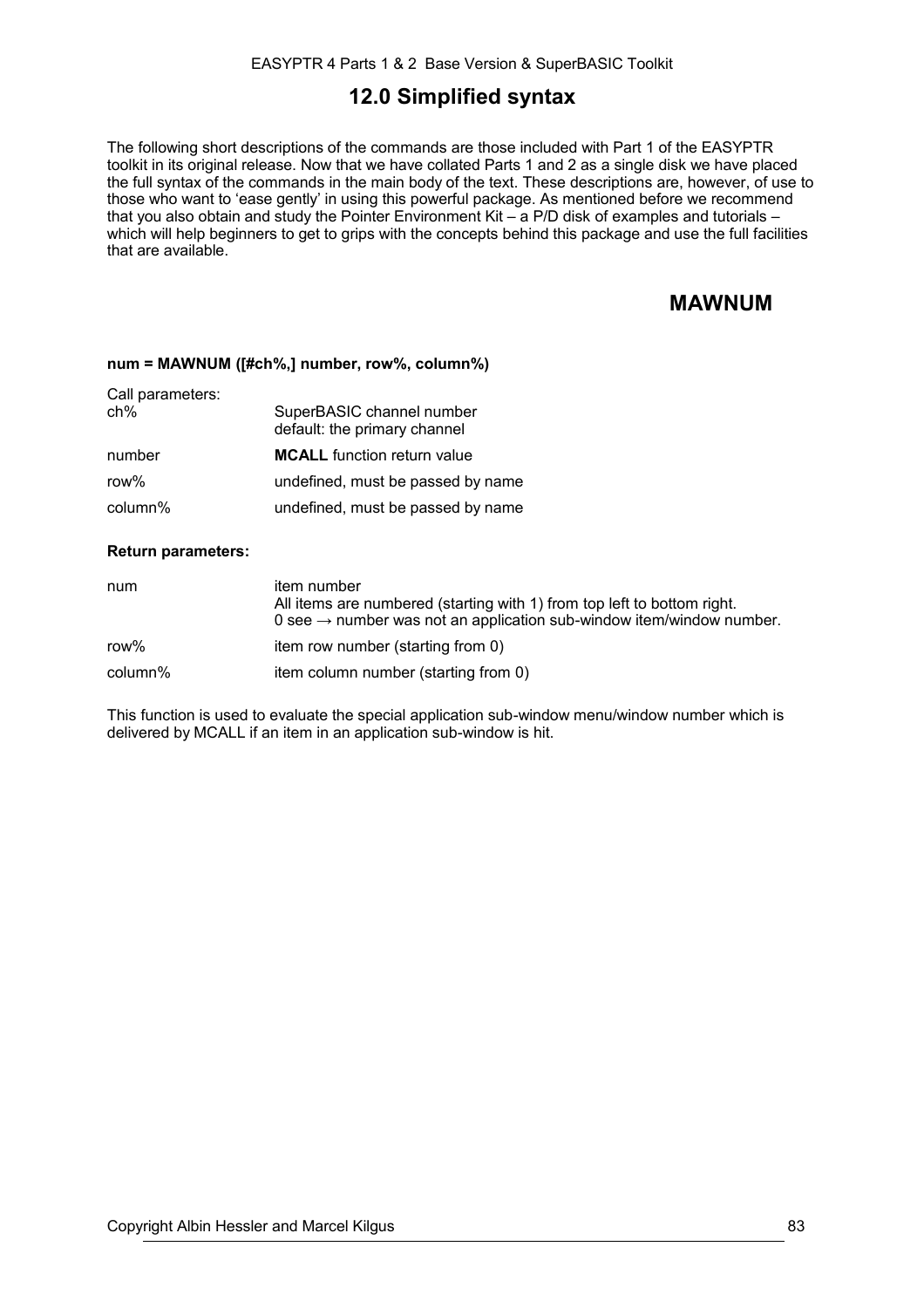## **MCALL**

|  | num = MCALL (#ch%) |  |
|--|--------------------|--|
|  |                    |  |

ch% SuperBASIC channel number default: the primary channel

num Result of the menu request.

< 0 negative loose menu item number

= 0 menu removed

> 0 application sub-window number

> 65536 special item/window number of application sub-window menu evaluation with MAWNUM

The loose menu item number and the application sub-window number are the same as in column [No.] in the ELEMENT LIST menu in EASYMENU.

The function to start a menu request. The function returns if:

- a menu item is selected

- the pointer has moved into an application sub-window which does not have a menu.

### **Exceptions:**

### **Selection keys code 3, 5 and 7**

Three actions are controlled by MCALL internally:

If a loose menu item has selection key ASCII code 3 , then the menu will be removed if this item is selected (implicit MCLEAR). MCALL will return with 0. If you want to proceed a simple cancel action, set the selection key to ESC (ASCII code 27) and the function will return normally.

If a loose menu item has selection key ASCII code 5, then a move window action is processed, if this item is selected.

If a loose item has selection key ASCII code 7, then the job will be made a sleep button if the QPAC2 button frame is present.

# **MCLEAR**

**MCLEAR [#ch%]**

ch% SuperBASIC channel number default: the primary channel

A menu, previously drawn with MDRAW is removed. All memory reserved for the menu working definition is released. **The channel is not closed.**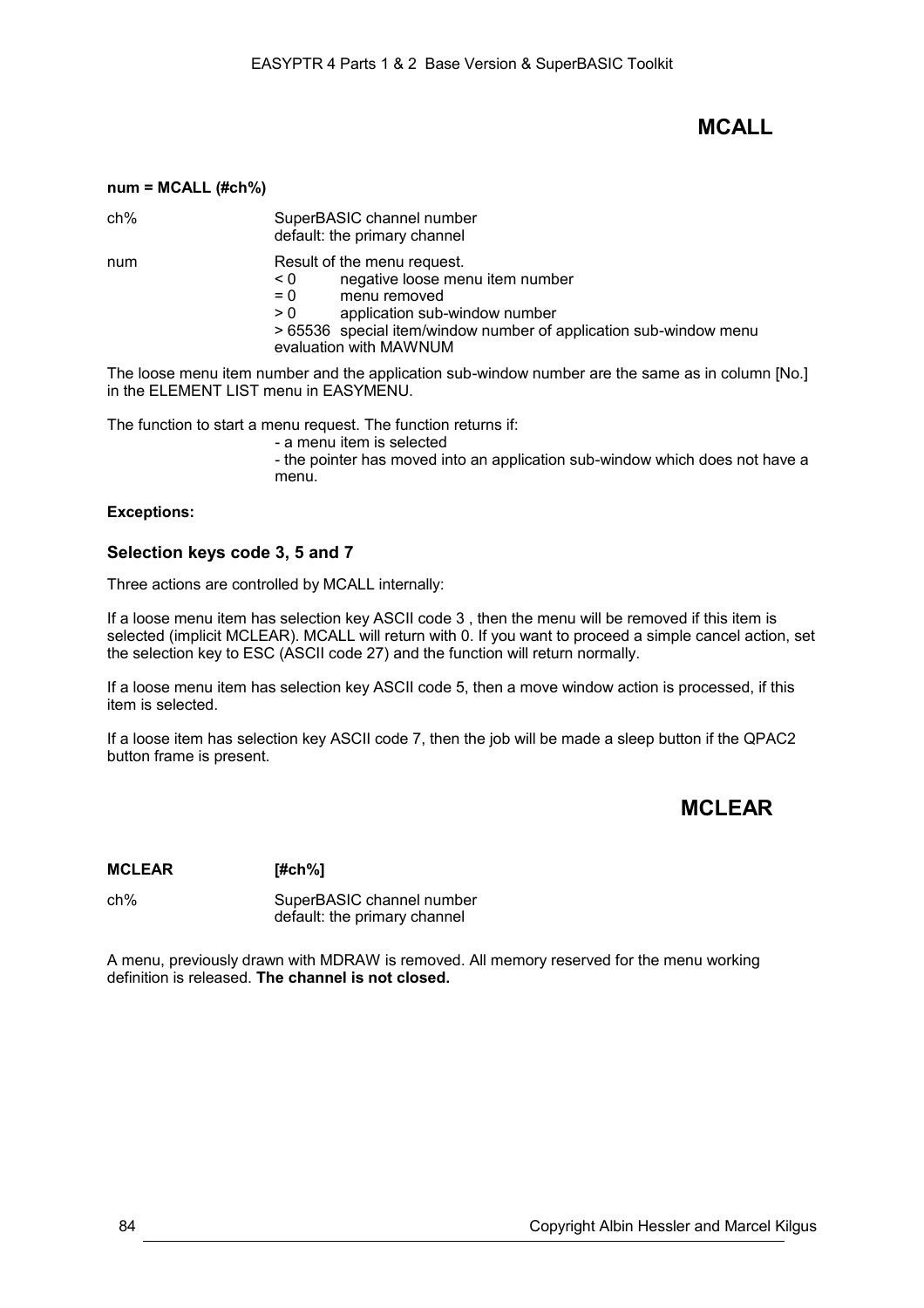## **MDRAW**

| <b>MDRAW</b> | [#ch%,] [{name}{filename}]                                |
|--------------|-----------------------------------------------------------|
| ch%          | SuperBASIC channel number<br>default: the primary channel |
| name         | name of an appended menu definition                       |
| filename     | file name of a menu definition                            |

Loads or searches the menu definition. The working definition is set up and the menu drawn. If there is an existing menu for this channel, it is redrawn.

# **MINPUT**

| <b>MINPUT</b> | $[#ch\%,]$ instring\$ $[ \setminus 0]$                    |
|---------------|-----------------------------------------------------------|
| $ch\%$        | SuperBASIC channel number<br>default: the primary channel |
| instring\$    | string variable. Must always be passed by name            |

A string may be edited in the given channel. instring\$ must always be passed as a name and may initially be an unset or empty string variable. ENTER and Cursor up or down will be accepted as termination. ESC will cancel the input (instring\$ is unchanged). The termination key can be evaluated with MKEY%. By default, the cursor is at the end of the string. If there is a \0 at the end, then the cursor will be at the first character of the string.

**MINPUT is only possible on a menu window.**

#### **Example:**

Edit a filename with suggested directory 400 file\$= 'flp2\_' 410 MINPUT  $\sharp 3$ , files 420 OPEN#4,file\$

…

**MKEY%**

## **key% = MKEY% ([ch%])**

| ch%  | SuperBASIC channel number default: the primary channel                                                            |
|------|-------------------------------------------------------------------------------------------------------------------|
| key% | the ASCII code of the key which caused MINPUT or MCALL to return, e.g.:<br>$1 = HIT$<br>$2 = DO$<br>$3 = ESC$<br> |

To decide, whether an item was hit by **HIT** or **DO**.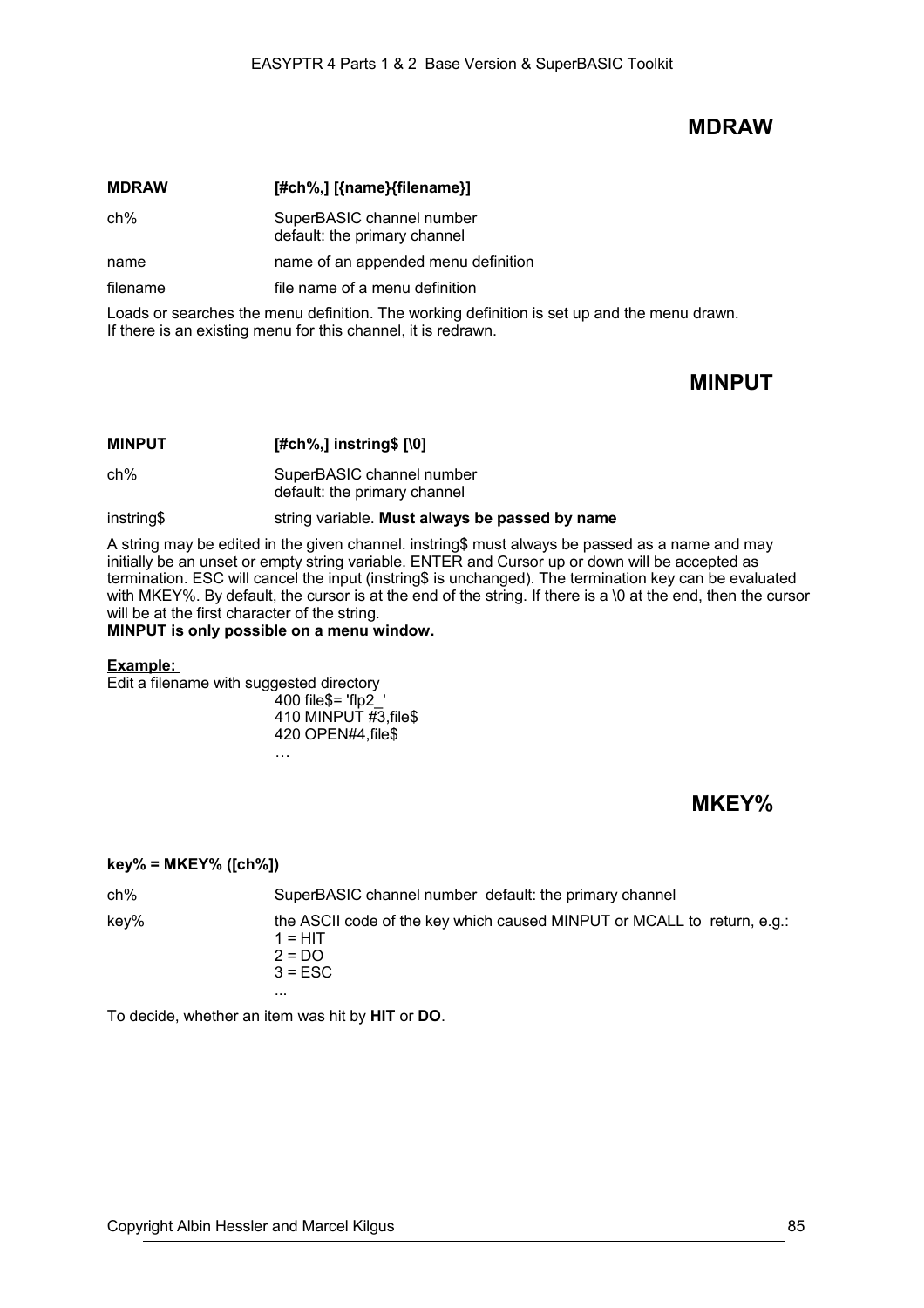# **MSTAT**

| <b>MSTAT</b> |                                                           | $[#ch\%,]$ {TO}{\}number, stat%                                                                       |
|--------------|-----------------------------------------------------------|-------------------------------------------------------------------------------------------------------|
| ch%          | SuperBASIC channel number<br>default: the primary channel |                                                                                                       |
| separator    | TO.                                                       | copy array stat% to status block and redraw<br>copy status block to array stat%                       |
| number       | $\leq 0$<br>> 0                                           | loose menu items<br>items in application sub-window                                                   |
| stat%        |                                                           | integer array. The dimension must be the number of items less one (as DIM<br>starts counting from 0). |

With MSTAT and MSTAT% the menu item status (unavailable, selected and available) can be controlled.

While MSTAT% works on a single item, MSTAT allows to control the status of all loose items or all items of an application sub-window menu at once. Here it is easy to control the status of interdependent items, or to read which items of a list actually are selected.

In 'number' the MCALL function value can be passed directly, only the relevant information (negative for loose items or application sub-window number) is used.

MSTAT reads (separator \) or writes (separator TO) the status:

Values in stat%:

| 0 available           |
|-----------------------|
| 16 unavailable        |
| 128 selected          |
| 1 set to available    |
| 17 set to unavailable |
| 129 set to selected   |
|                       |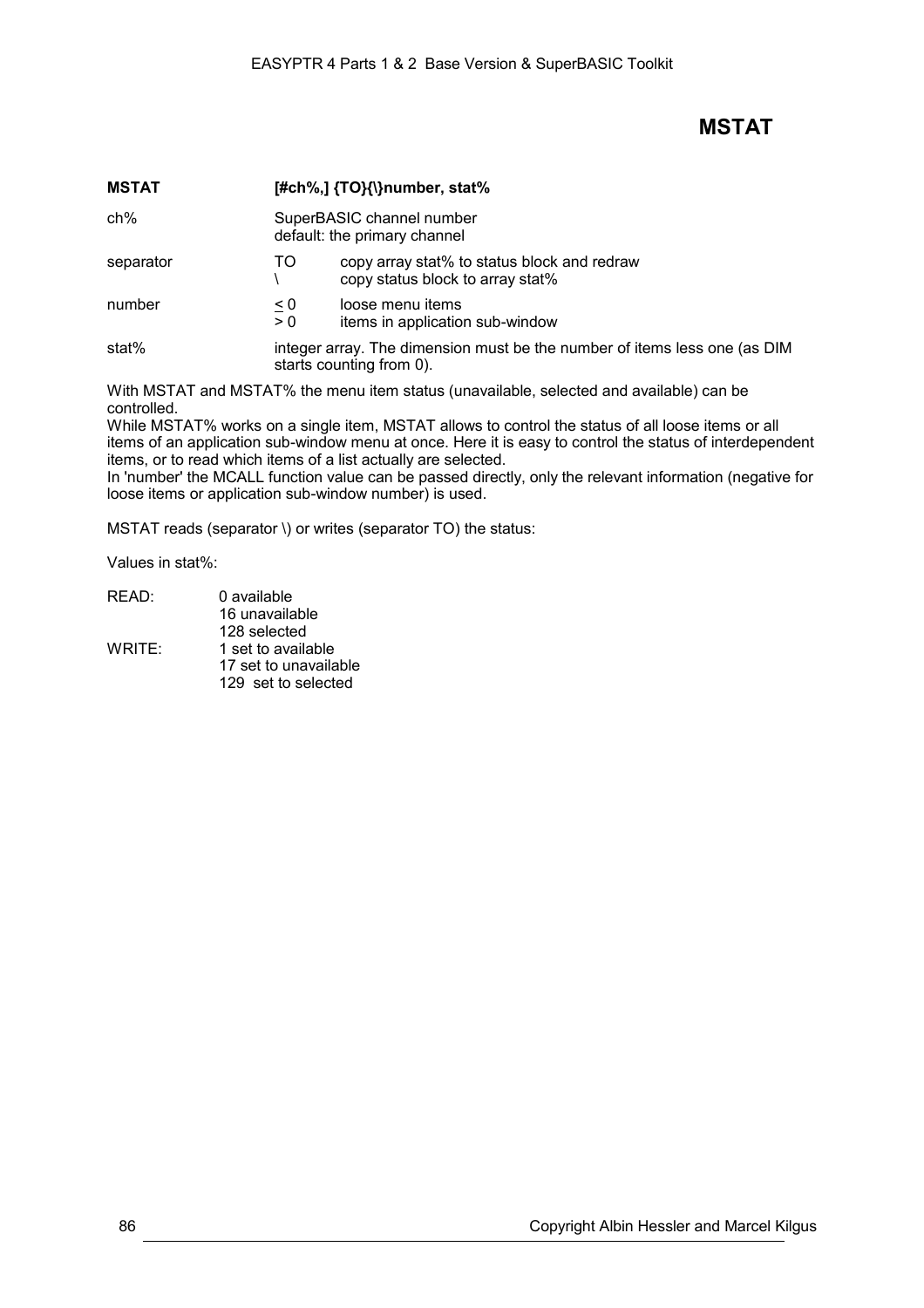#### **Example:**

Menu with 8 loose items, where 6,7 and 8 shall deselect each other. One application sub-window with menu (1 column, 15 rows):

```
...
130 DIM stat%(7),awstat%(14)
...
160 MDRAW#3,'flp2 test men'
170 stat% (6-1)=129 :REMark 6 selected
180 oldon=6 :REMark save
190 MSTAT#3 TO 0,stat%
 ...
200 REPeat loop
210 number=MCALL(#3)
220 SELect ON number
230 =0:STOP
240 =-5 TO -1:stat%(-number-1)=1:MPACT number 
220 =-8 TO -6:stat%(oldon)=1:stat%(-number-1)=129
230 oldon=-number
240 =REMAINDER:
250 num=MAWNUM(#3,number,row%,column%)
255 IF NOT num:NEXT loop
260 key%=MKEY%(#3)<br>270 IF key%>1
270 IF key%>1
280 AWACT<br>290 FOR n
290 FOR n=0 to 14:awstat% (n)=1<br>300 MSTAT#3 TO 1,awstat% (n)=1230 1300 MSTAT#3 TO 1, awstat%<br>305 END IF
     305 END IF
310 END SELect 
320 MSTAT#3 TO O,stat% 
330 END REPeat loop
...
400 DEFine PROCedure MPACT(number)
...
500 END DEFine
...
600 DEFine PROCedure AWACT
...
700 END DEFine
...
```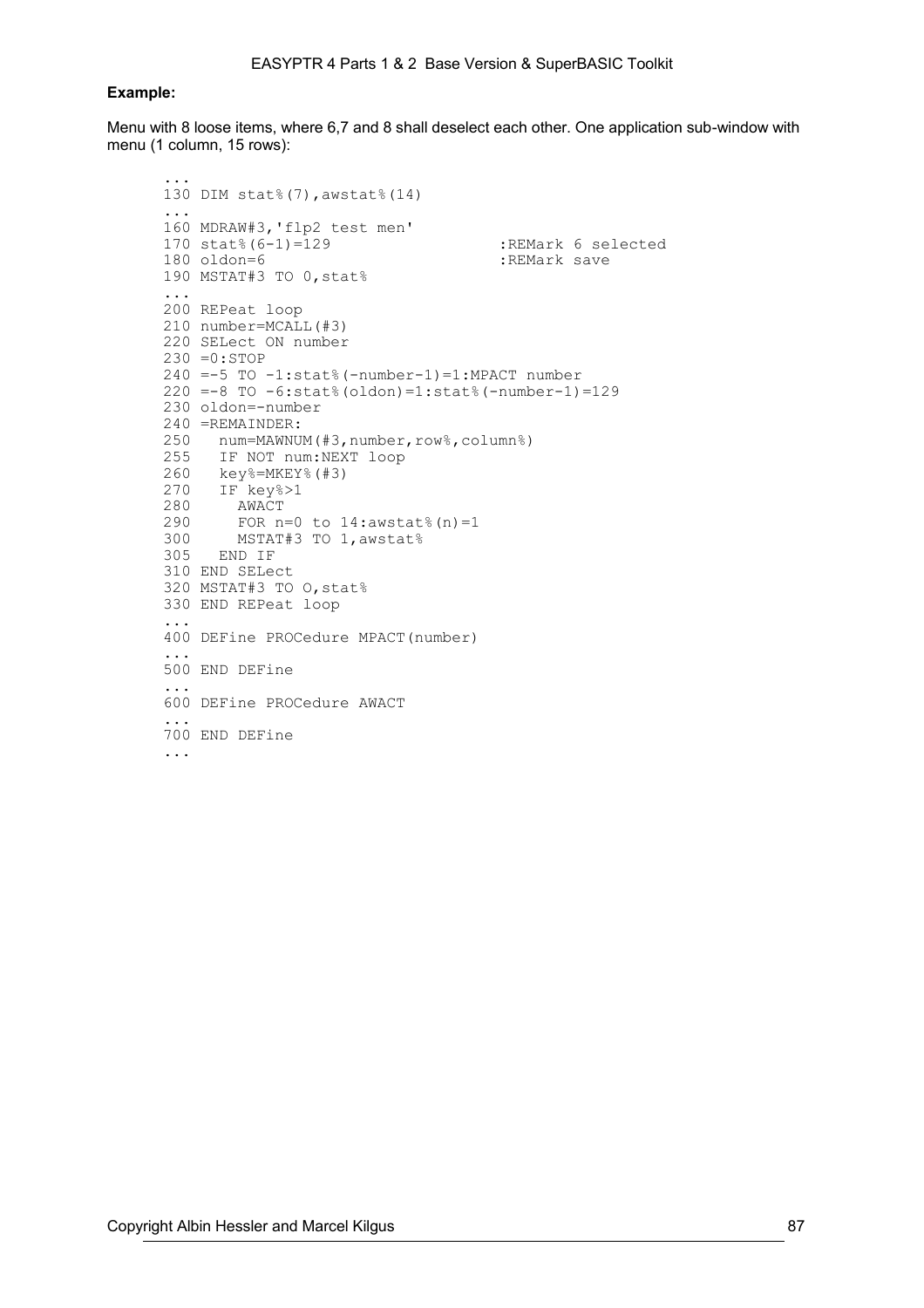## **MSTAT%**

#### **stat% = MSTAT% ([#ch%,] number [, newstat%])**

| SuperBASIC channel number<br>default: the primary channel         |
|-------------------------------------------------------------------|
| actual item status<br>0 available<br>1 selected<br>-1 unavailable |
| menu item number (MCALL function value)                           |
| status to be set.                                                 |
|                                                                   |

Reads (without newstat%) or writes and sets the status of an item.

#### Example:

```
...
160 MDRAW#3,'flp2_test_men'
...
200 REPeat loop
210 number=MCALL(#3) 
220 SELect ON number 
\frac{1}{280}= -3:stat%=MSTAT%(#3,number,0)
...
```
# **MWINDOW**

| <b>MWINDOW</b> | $[#ch\%,]$ number[!]                                                                                                                       |
|----------------|--------------------------------------------------------------------------------------------------------------------------------------------|
| ch%            | SuperBASIC channel number<br>default: the primary channel                                                                                  |
| number         | negative loose menu item number<br>or<br>application sub-window number<br>or<br>Information sub-window number followed by a '!' separator. |

The numbers are the same as in column [No.] in the {Loose items...} {Infowindow...)... LIST menu in EASYMENU.

The window size of the channel is set to the size of the menu element. The MCALL function value can be passed in 'number' directly. All standard SuperBASIC commands (PAPER,INK, CLS, CSIZE, INPUT, PRINT,..) work on this area afterwards, as if a WINDOW command would have been used. MDRAW will restore the menu structure at any time.